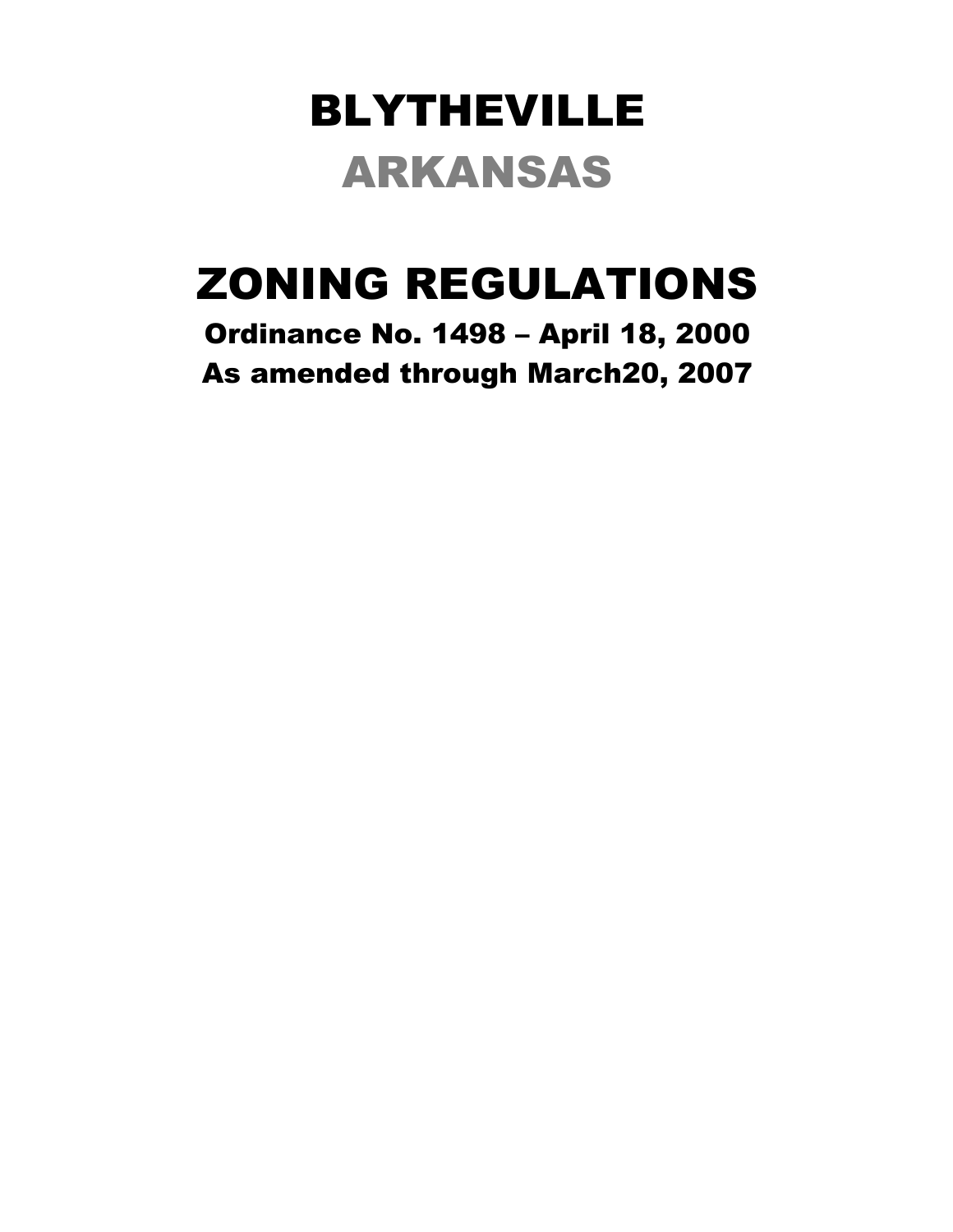**Ordinance Number 1498** April 25, 2000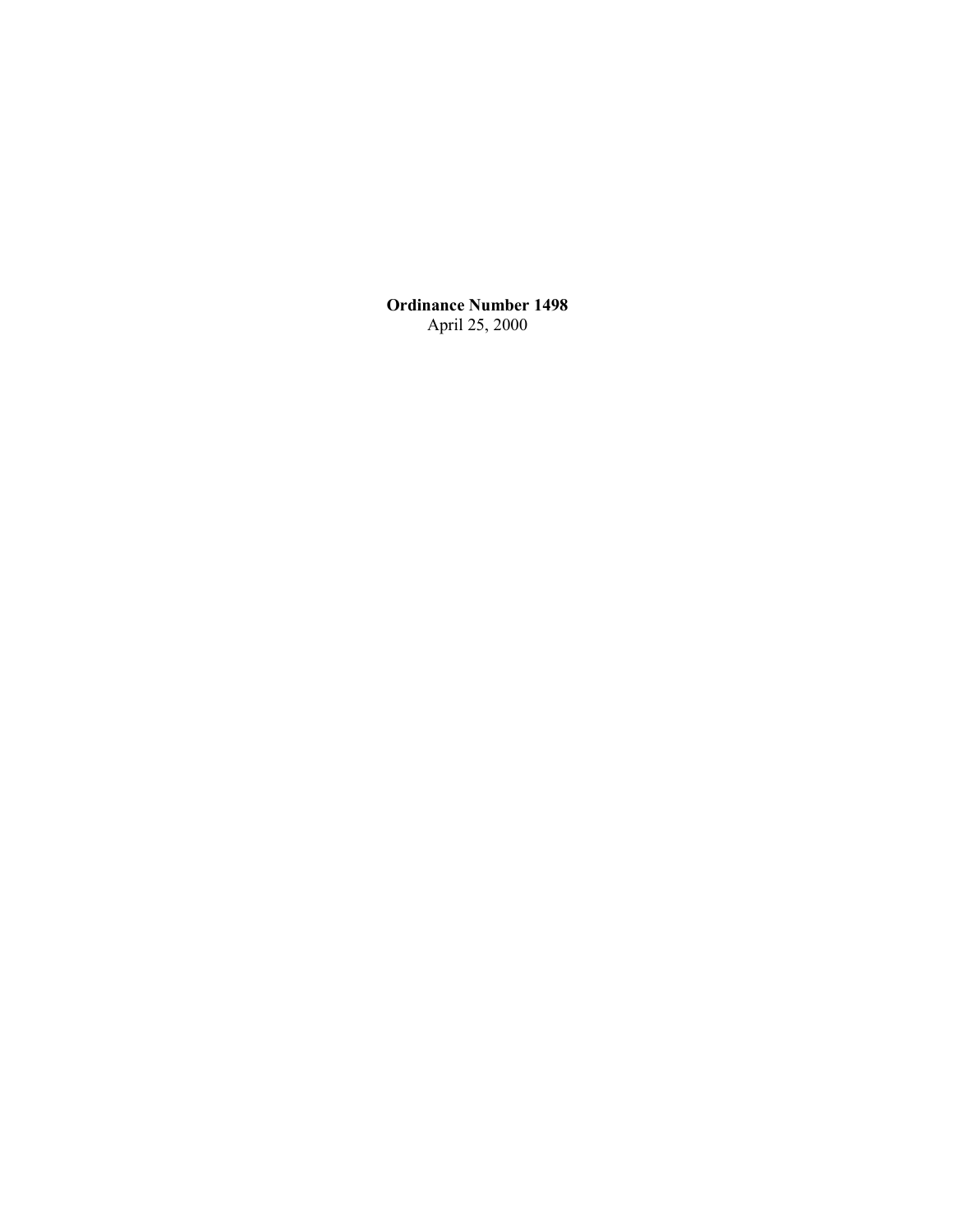#### **ZONING REGULATIONS BLYTHEVILLE, ARKANSAS**

#### **Table of Contents**

| Section 1.01.0. |  |
|-----------------|--|
| Section 1.02.0. |  |
| Section 1.03.0. |  |
| Section 1.04.0. |  |
| Section 1.05.0. |  |
|                 |  |
|                 |  |
|                 |  |
|                 |  |
| Section 3.01.0. |  |
| Section 3.02.0. |  |
| Section 3.03.0. |  |
| Section 3.04.0. |  |
| 3.04.01         |  |
| 3.04.02.        |  |
| Section 3.05.0. |  |
| $3.05.01$ .     |  |
| 3.05.02.        |  |
| 3.05.03.        |  |
| Section 3.06.0. |  |
| 3.06.01.        |  |
| 3.06.02.        |  |
| 3.06.03.        |  |
| Section 3.07.0. |  |
| Section 3.08.0. |  |
|                 |  |
|                 |  |
| Section 4.01.0  |  |
| Section 4.02.0. |  |
| Section 4.03.0. |  |
| Section 4.04.0. |  |
| 4 04 01         |  |
| 4.04.02.        |  |
| Section 4.05.0. |  |
|                 |  |
|                 |  |
| Section 5.01.0. |  |
| 5.01.01.        |  |
| 5.01.02.        |  |
| Section 5.02.0. |  |
| 5.02.01.        |  |
| 5.02.02         |  |
| Section 5.03.0. |  |
| 5.03.01.        |  |
| 5.03.02.        |  |
| Section 5.04.0. |  |
| Section 5.05.0. |  |
| Section 5.06.0. |  |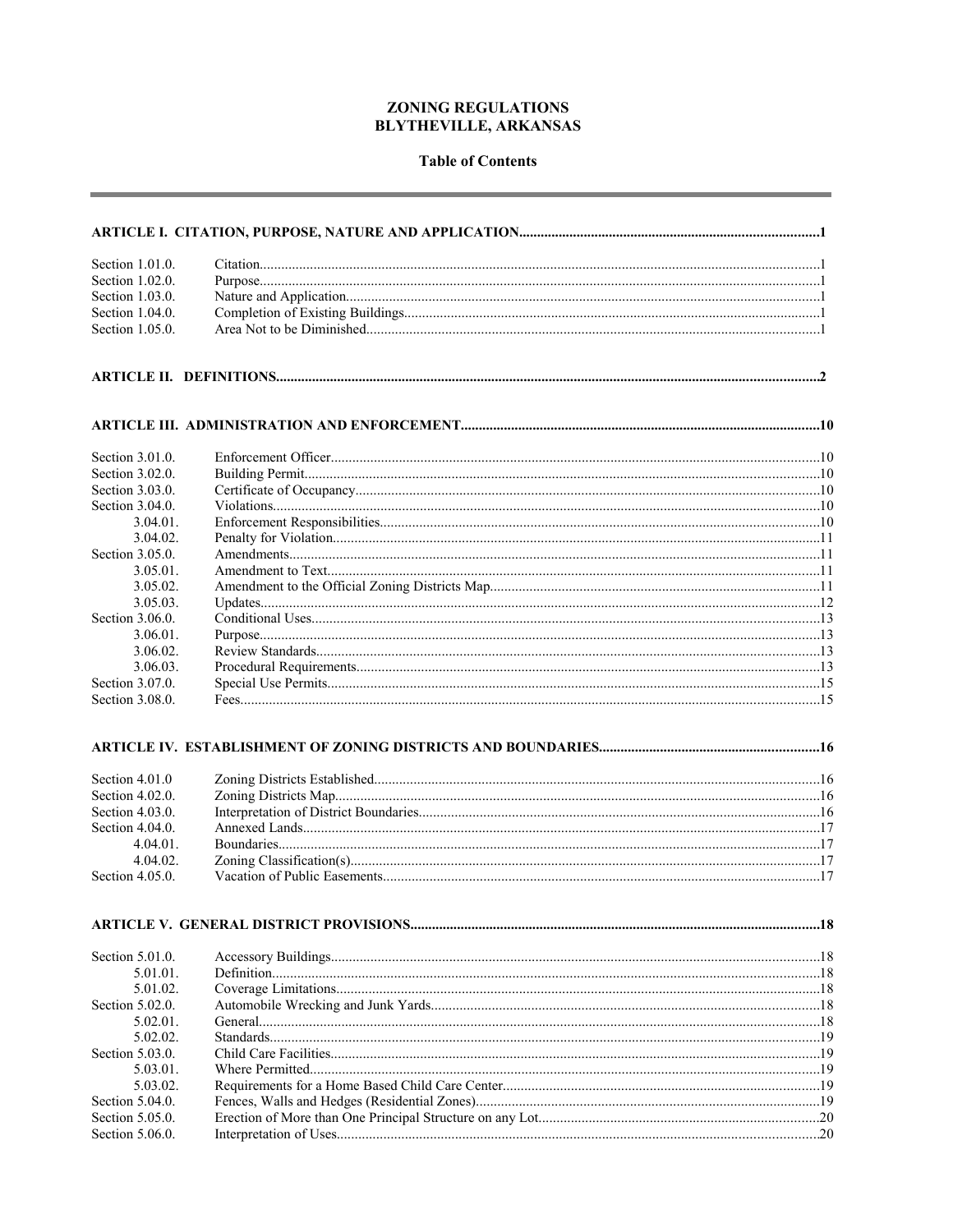| <b>Section 5.07.0.</b> |  |
|------------------------|--|
| Section 5.08.0.        |  |
| Section 5.09.0.        |  |
| <b>Section 5.10.0.</b> |  |
| Section 5.11.0.        |  |
| Section 5.12.0.        |  |
| $5.12.01$ .            |  |
| 5.12.02.               |  |
| Section 5.13.0.        |  |
| Section 5.14.0.        |  |
| Section 5.15.0.        |  |
| Section 5.16.0.        |  |
| 5.16.01.               |  |
| 5 16 02                |  |
| Section 5.17.0.        |  |

## 

| Section $6.01.0$ . |  |
|--------------------|--|
| Section $6.02.0$ . |  |
| 6.02.01            |  |
| 6.02.02            |  |
| 6.02.03            |  |
| 6.02.04            |  |
| Section $6.03.0$ . |  |
| Section $6.04.0$ . |  |
| Section $6.05.0$   |  |
| 6.05.01            |  |
| 6.05.02            |  |
| 6.05.03.           |  |

### 

| Section $7.01.0$ . |  |
|--------------------|--|
| Section 7.02.0.    |  |
| $7.02.01$ .        |  |
| 7.02.02            |  |
| 7.02.03            |  |
| 7 02 04            |  |
| Section $7.03.0$ . |  |
| Section $7.04.0$ . |  |
| Section $7.05.0$ . |  |
| Section $7.06.0$ . |  |
| Section 7.07.0.    |  |

| Section $8.01.0$ . |  |  |
|--------------------|--|--|
|                    |  |  |
| 8 02 01            |  |  |
| 8.02.02            |  |  |
| Section $8.03.0$   |  |  |
|                    |  |  |
|                    |  |  |

| Section $9.01.0$ . |  |
|--------------------|--|
| Section $9.02.0$   |  |
| Section $9.03.0$ . |  |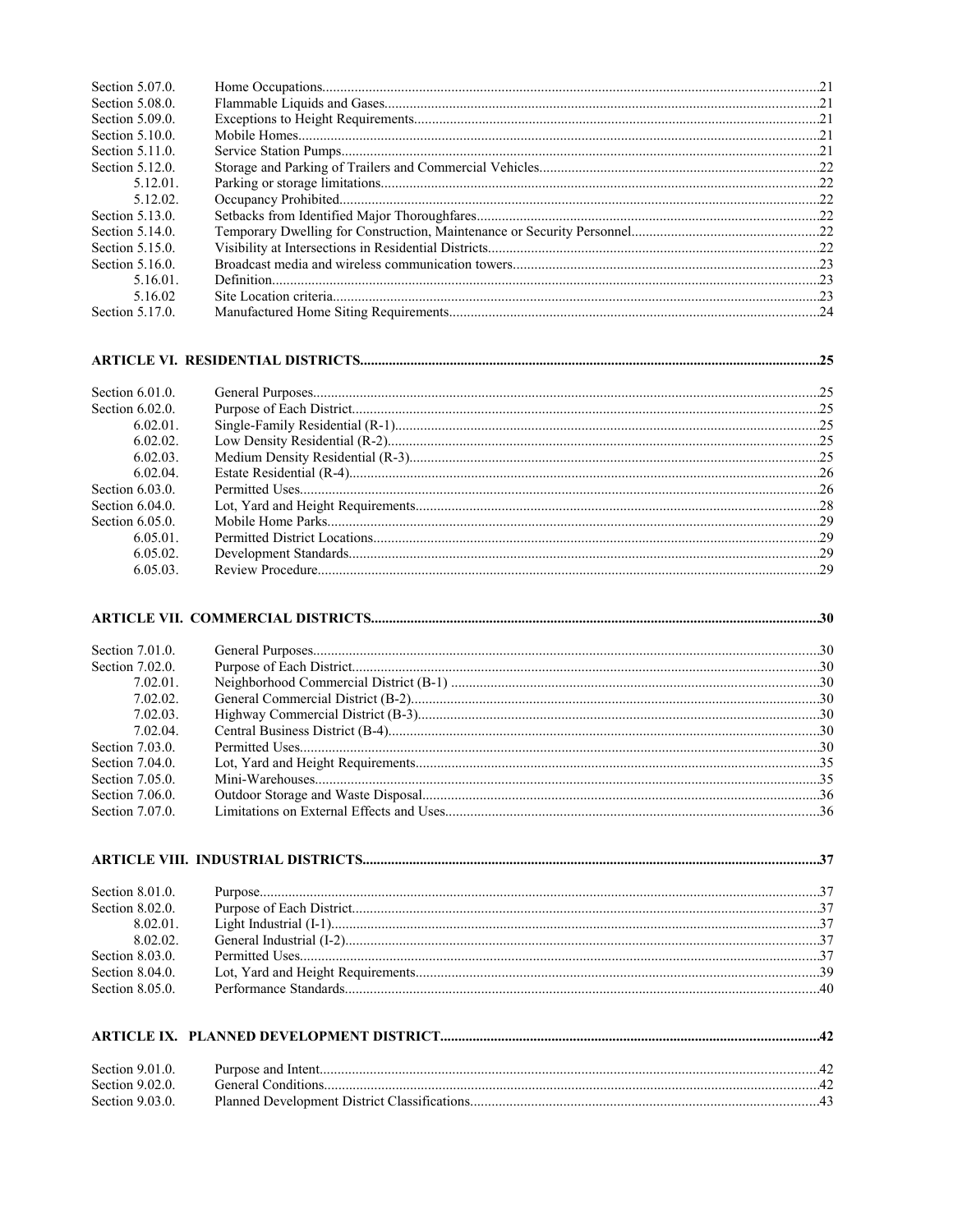| 9 03 01            |  |
|--------------------|--|
| 9 03 02            |  |
| 9.03.03            |  |
| 9 03 04            |  |
| Section $9.04.0$ . |  |
| Section $9.05.0$ . |  |
| Section $9.06.0$ . |  |
| Section 9.07.0.    |  |

#### 

| . 49 |
|------|
|      |
|      |
|      |
|      |
|      |

### 

| Section $11010$   |  |
|-------------------|--|
| 11 01 01          |  |
| 11 01 02          |  |
| Section $11,02,0$ |  |
| Section $11.03.0$ |  |
| 11 03 01          |  |
| 11.03.02          |  |
| 11 03 03          |  |
| 11 03 04          |  |
|                   |  |

| Section 12.01.0. |  |
|------------------|--|
| Section 12.02.0. |  |
| Section 12.03.0. |  |
| Section 12.04.0. |  |
| Section 12.05.0. |  |
| Section 12.06.0. |  |
| 12.06.01.        |  |
| 12.06.02.        |  |
|                  |  |
|                  |  |
| Section 12.08.0. |  |
| $12.08.01$ .     |  |
| 12.08.02.        |  |
| 12.08.03.        |  |
| 12.08.04.        |  |
| 12.08.05.        |  |
| 12.08.06.        |  |
| Section 12.09.0. |  |
| Section 12.10.0. |  |
| Section 12.11.0. |  |
| Section 12.12.0. |  |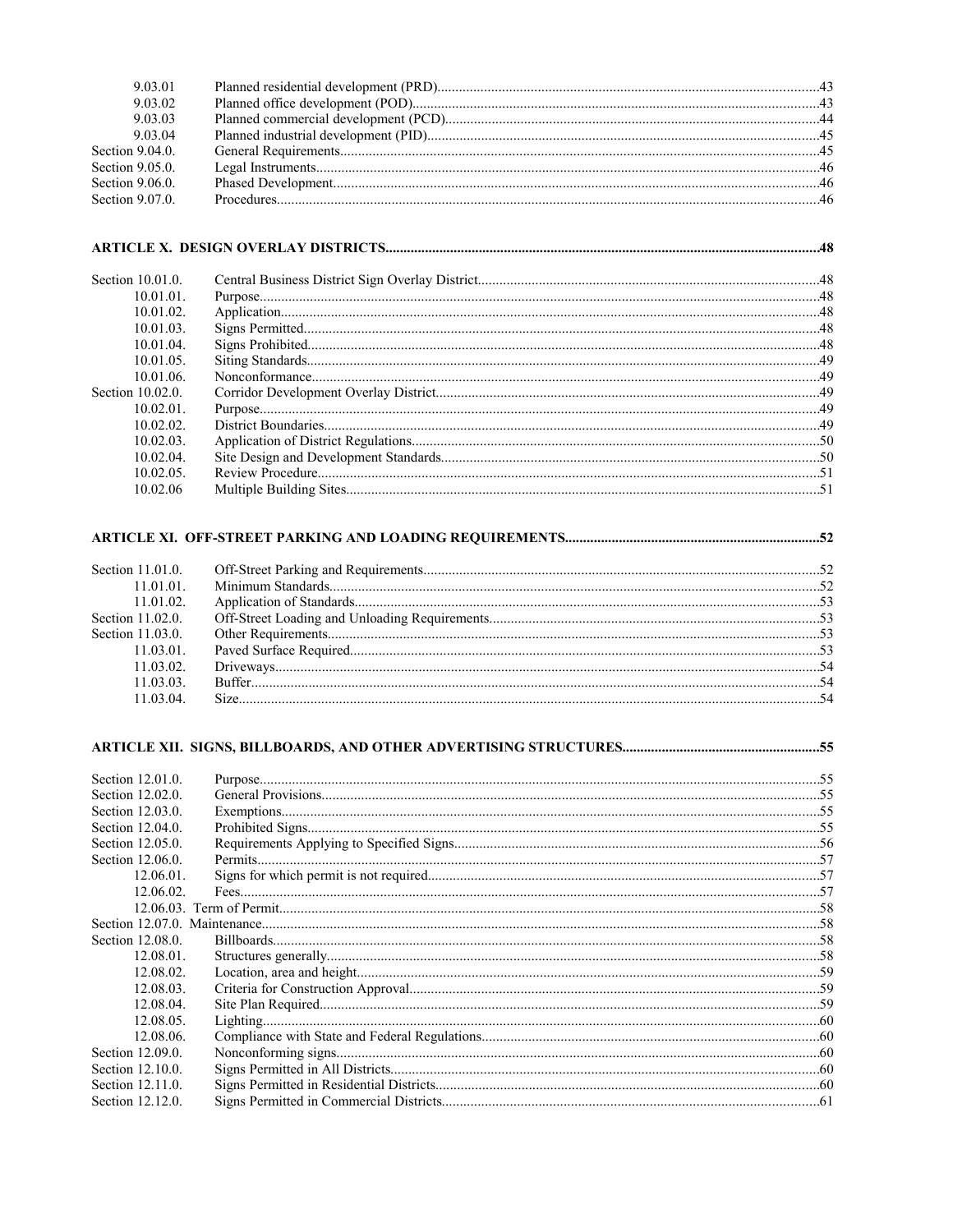| 12.12.01.              |  |
|------------------------|--|
| 12.12.02.<br>12.12.03. |  |
| Section 12.13.0.       |  |
| Section 12.14.0.       |  |
|                        |  |
|                        |  |
| Section 13.01.0.       |  |
| Section 13.02.0.       |  |
| Section 13.03.0.       |  |
| Section 13.04.0.       |  |
|                        |  |
| Section 14.01.0.       |  |
| Section 14.02.0.       |  |
| 14.02.01.              |  |
| 14.02.02.              |  |
| Section 14.03.0.       |  |
| 14.03.01.              |  |
| 14.03.02.              |  |
| 14.03.03.              |  |
| Section 14.04.0.       |  |
| $14.04.01$ .           |  |
| 14.04.02.              |  |
| 14.04.03.              |  |
| 14.04.04.              |  |
| $14.04.05$ .           |  |
| 14.04.06.              |  |
|                        |  |
| Section 15.01.0.       |  |

Section 15.02.0.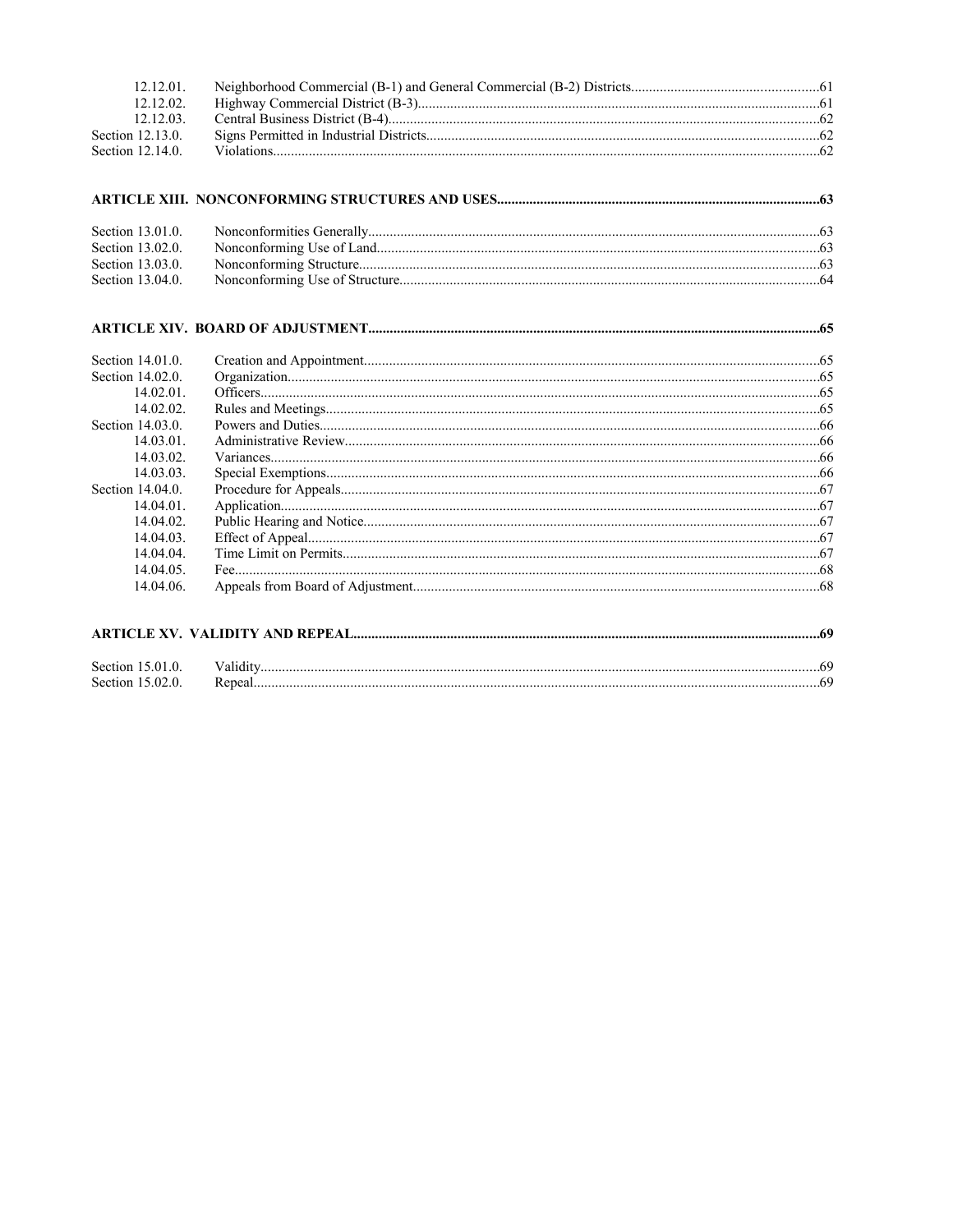#### **Section 1.01.0. Citation**

These regulations, enacted pursuant to the authority granted by Act 186 of the 1957 Acts of Arkansas, as amended, shall be known as the Zoning Regulations and may be cited as such.

#### **Section 1.02.0. Purpose**

The zoning regulations set forth herein are enacted to implement the land use portion of the Comprehensive Development Plan for the City of Blytheville and to promote, in accordance with present and future needs, the safety, order, convenience, prosperity, and general welfare of the citizens of Blytheville, Arkansas; and to provide for efficiency and economy in the process of development for the appropriate use of land, for the use and occupancy of buildings, for helpful and convenient distribution of population, for good civic design and arrangement, and for adequate public utilities and facilities.

#### **Section 1.03.0. Nature and Application**

For the purposes hereinbefore stated, the City has been divided into zoning districts in which the regulations contained herein will govern lot coverage; the height, area, bulk, location and size of buildings; open space and the uses of land, buildings, and structures. The provisions of these regulations shall be considered the minimum requirements for the promotion of public health, safety, comfort, convenience, and general welfare.

Except as hereinafter otherwise provided, no land shall be used and no building, structure, or improvement shall be made, erected, constructed, moved, altered, enlarged, or rebuilt which is designed, arranged, or intended to be used or maintained for any purpose or in any manner except in accordance with the requirements established in the district in which such land, building, structure, or improvement is located, and in accordance with the provisions of the Articles contained herein relating to any or all districts.

No proposed plat of any new subdivision of land within Blytheville's corporate limits shall hereafter be considered for approval by the Planning Commission unless the lots within such plat equal or exceed the minimum size and area requirements specified in the applicable land use zoning district of these regulations.

#### **Section 1.04.0. Completion of Existing Buildings**

Nothing herein shall require any change in the plans, construction, or designated use of a building under construction at the time of the adoption of these regulations. Nothing herein contained shall require any change in plans, construction, or designated use of a building for which a building permit has been issued within thirty (30) days prior to the adoption of these regulations, provided construction is started on said building within ninety (90) days after adoption of these regulations.

#### **Section 1.05.0. Area Not to be Diminished**

The lot or yard areas required by these regulations for a particular building or use shall not be diminished and shall not be included as part of the required lot, open space, or yard areas of any other building or use. If the lot, open space or yard areas required by these regulations for a particular building or use are diminished below requirements, the continued existence of such building or use shall be deemed a violation and punished as provided in these regulations.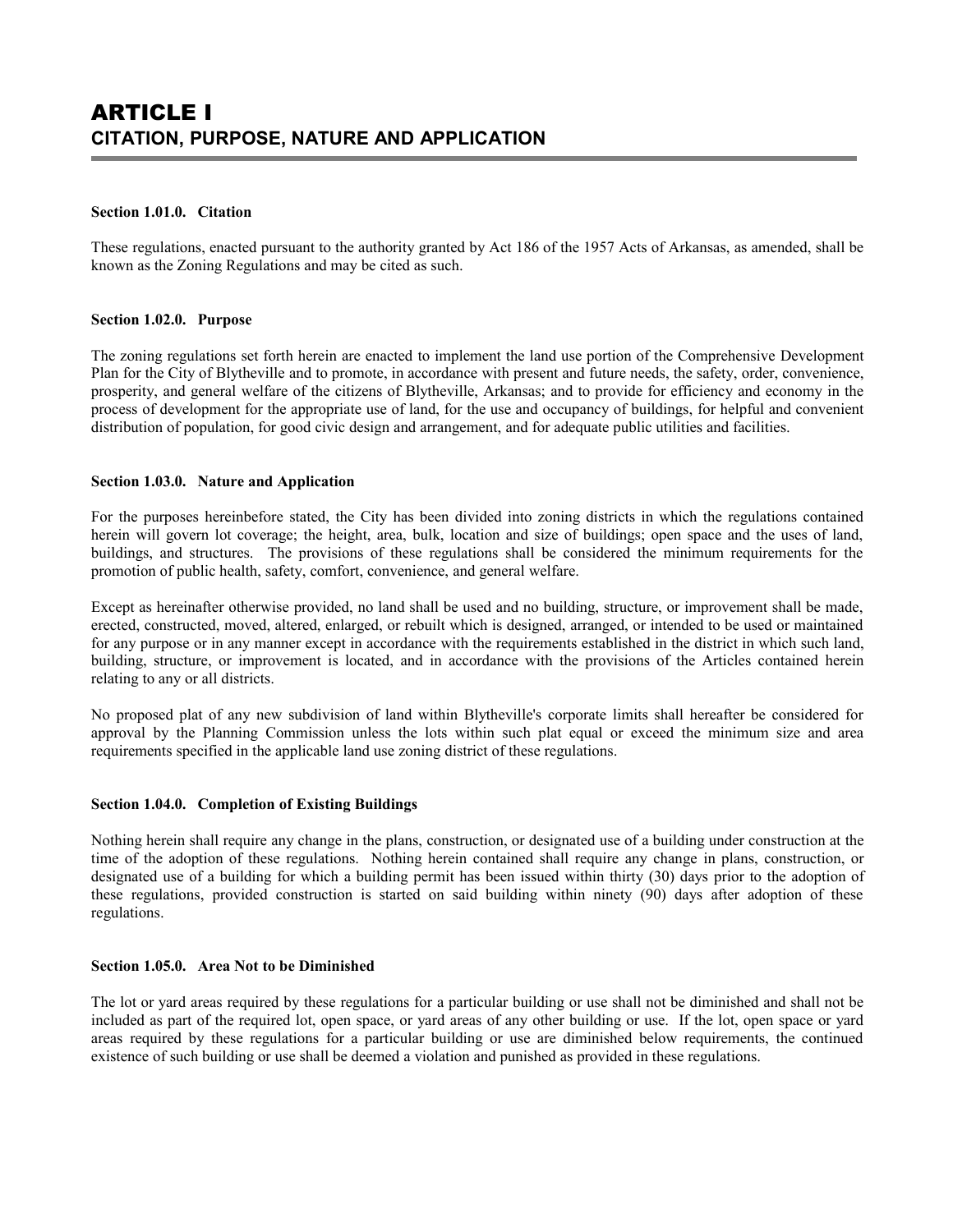For the purpose of interpreting these regulations, words used in the present tense shall include the future tense; words in the singular number include the plural; and words in the plural number include the singular, except where natural construction of the writing indicates otherwise.

The word "shall" is mandatory and not directory. The word "person" includes a firm, partnership, or corporation as well as an individual.

Where words have not been defined in these regulations, the Webster's Collegiate Dictionary definition shall prevail.

For the purpose of interpreting these regulations, certain terms and words are to be used and interpreted as defined hereinafter.

| Abutting:                               | Having property or district lines in common. Since zoning district lines fall to the centerline of a<br>street, alley or waterway, lots which appear physically separated abut at said district line.                                                                                                                                                                                                                                                                                                                                                                         |
|-----------------------------------------|-------------------------------------------------------------------------------------------------------------------------------------------------------------------------------------------------------------------------------------------------------------------------------------------------------------------------------------------------------------------------------------------------------------------------------------------------------------------------------------------------------------------------------------------------------------------------------|
| Access:                                 | The way or means by which a piece of property is approached or entered.                                                                                                                                                                                                                                                                                                                                                                                                                                                                                                       |
| <b>Accessory Buildings</b><br>and Uses: | An accessory building is a subordinate building or a portion of the main building, the use of<br>which is clearly incidental to or customarily found in connection with, and (except as otherwise<br>provided in these regulations) located on the same lot as the use of the main building or principal<br>use of the land. An accessory use is one which is clearly incidental to or customarily found in<br>connection with and on the same lot as the main use of the premises. When "accessory" is used<br>in the text, it shall have the same meaning as accessory use. |
| Addition:                               | Any construction which increases the size of a building such as a porch, attached garage or<br>carport, or a new room or wing.                                                                                                                                                                                                                                                                                                                                                                                                                                                |
| Alley:                                  | A permanent public service way which affords only a secondary means of access to abutting<br>property.                                                                                                                                                                                                                                                                                                                                                                                                                                                                        |
| Apartment:                              | See Dwelling, Multiple.                                                                                                                                                                                                                                                                                                                                                                                                                                                                                                                                                       |
| Authorized Agent:                       | A person or persons authorized by the landowner to act in his behalf.                                                                                                                                                                                                                                                                                                                                                                                                                                                                                                         |
| Bar:                                    | An establishment, the primary activity of which is the sale and consumption on the premises of<br>beer, wine or other alcoholic beverages, and where any food service is secondary to the sale of<br>such alcoholic beverages. This use may include a facility for dancing, billiards or other form of<br>recreation.                                                                                                                                                                                                                                                         |
| Billboard:                              | See "Sign, Billboard."                                                                                                                                                                                                                                                                                                                                                                                                                                                                                                                                                        |
| Buffer:                                 | A strip of land lying parallel and adjacent to a property line common to a dissimilar use of a<br>more restrictive nature, upon which is placed some form of screening, such as fencing or<br>vegetation. The purpose of a buffer is to minimize the adverse impacts of a more intense land<br>use on a less intense land use.                                                                                                                                                                                                                                                |
| Buildable Area:                         | The space remaining for construction on a lot after the minimum area requirements (yards,<br>setbacks, coverage) have been met.                                                                                                                                                                                                                                                                                                                                                                                                                                               |
| Building:                               | Any structure including a roof supported by walls designed or intended for the support,<br>enclosure, shelter, or protection of persons, animals, chattel or property and forming a                                                                                                                                                                                                                                                                                                                                                                                           |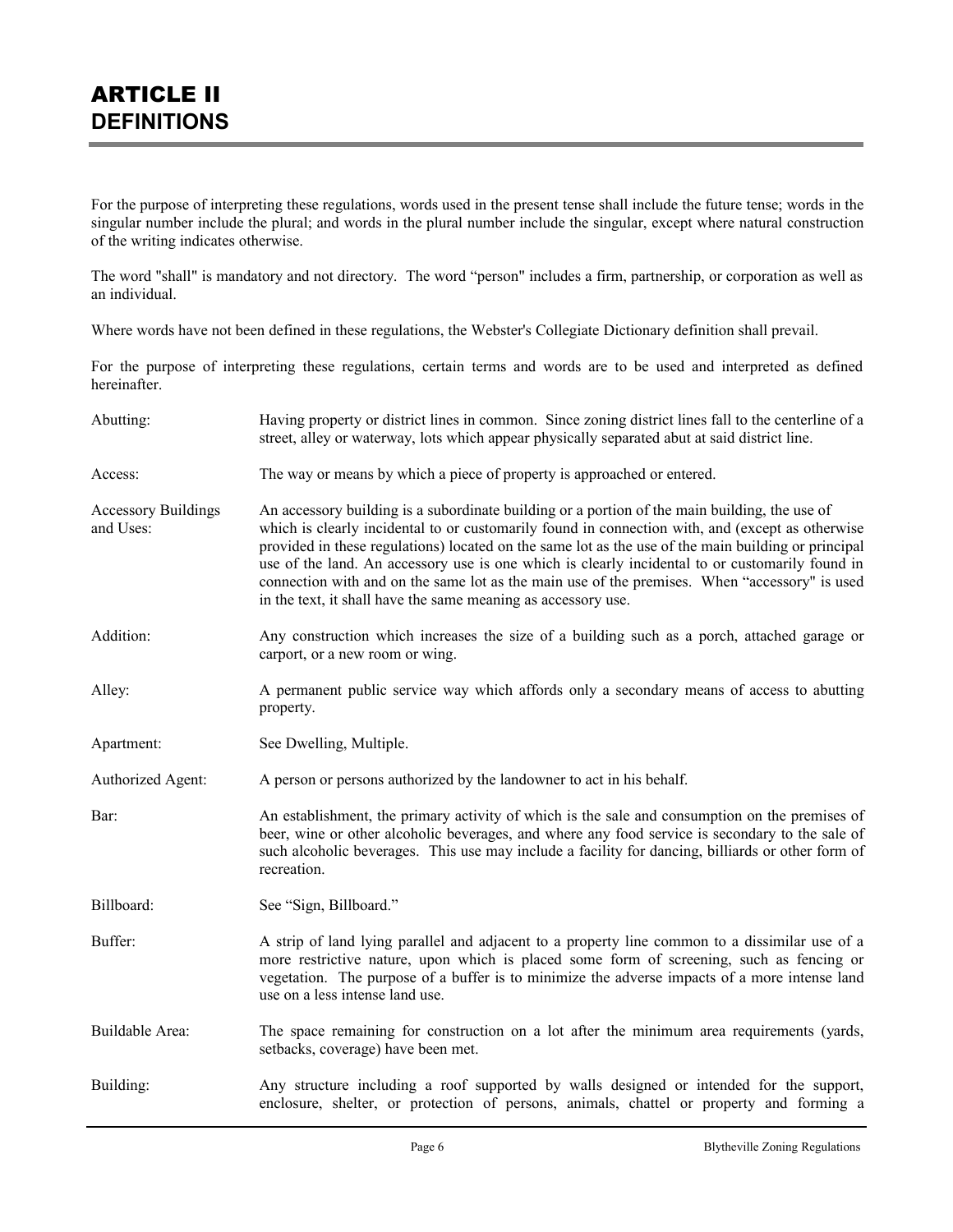|                              | construction that is safe and stable; the word building shall include the word structure.                                                                                                                                                                                                                                                                                                                     |  |  |  |  |  |  |  |  |
|------------------------------|---------------------------------------------------------------------------------------------------------------------------------------------------------------------------------------------------------------------------------------------------------------------------------------------------------------------------------------------------------------------------------------------------------------|--|--|--|--|--|--|--|--|
| Building, Attached:          | A building which shares a continuous wall, roof, floor, or other structural element with another<br>adjacent building.                                                                                                                                                                                                                                                                                        |  |  |  |  |  |  |  |  |
| Building, Detached:          | A building having no wall, roof, floor, or other structural element in common with another<br>building.                                                                                                                                                                                                                                                                                                       |  |  |  |  |  |  |  |  |
| Building, Coverage:          | The percentage of the lot area covered by the building. The building area shall include all<br>overhanging roofs.                                                                                                                                                                                                                                                                                             |  |  |  |  |  |  |  |  |
| Building, Facade:            | The area of a single building elevation which encompasses all of such elevation from ground or<br>grade level to the top, and from one side to the other-side of the building.                                                                                                                                                                                                                                |  |  |  |  |  |  |  |  |
| Building, Height:            | The vertical distance as measured through the central axis of the building from the elevation of<br>the lowest finished floor to the highest point of ceiling of the top story in the case of a flat roof;<br>to the deck line of a mansard roof; and to the mean height level between the eaves and ridge of a<br>gable, hip, or gambrel roof.                                                               |  |  |  |  |  |  |  |  |
| Building, Line:              | A line, usually fixed parallel to a lot line, beyond which a building cannot extend under the<br>terms of the regulations. It is equivalent to the setback or yard line.                                                                                                                                                                                                                                      |  |  |  |  |  |  |  |  |
| Building,                    | An existing building which fails to comply with the regulations (for height, size, area, yards<br>Nonconforming:<br>and location) set forth in these regulations applicable to the<br>district in which this building is located.                                                                                                                                                                             |  |  |  |  |  |  |  |  |
| Building, Principal:         | A building in which is conducted the main or principal use of the lot on which said building is<br>situated.                                                                                                                                                                                                                                                                                                  |  |  |  |  |  |  |  |  |
| Certificate of<br>Occupancy: | Official certification that a premise conforms to provisions of the regulations (and Building<br>Code) and may be used or occupied. Such a certificate is granted for new construction or for<br>alteration or additions to existing structures. Unless a certificate is issued, a structure cannot be<br>occupied.                                                                                           |  |  |  |  |  |  |  |  |
| City:                        | The City of Blytheville, Arkansas.                                                                                                                                                                                                                                                                                                                                                                            |  |  |  |  |  |  |  |  |
| Child Care Facility          | For the purposes of these regulations, a "child care facility" is any facility which provides<br>training, education or supervision for any unrelated minor child for care apart from their natural<br>parents, legal guardians, or custodians, when received for regular periods of time for<br>compensation. Such a facility may or may not be licensed by the State. This definition shall not<br>include: |  |  |  |  |  |  |  |  |
|                              | public and private schools organized, operated or approved under the laws of this State;<br>1.                                                                                                                                                                                                                                                                                                                |  |  |  |  |  |  |  |  |
|                              | custody of children fixed by a court of competent jurisdiction;<br>2.                                                                                                                                                                                                                                                                                                                                         |  |  |  |  |  |  |  |  |
|                              | children related by blood or marriage within the third degree of the custodial persons; or,<br>3.                                                                                                                                                                                                                                                                                                             |  |  |  |  |  |  |  |  |
|                              | churches or other religious or public institutions caring for children within the institutional<br>4.<br>building while their parents or legal guardians are attending services or meetings or classes<br>or engaged in church activities.                                                                                                                                                                    |  |  |  |  |  |  |  |  |
|                              | businesses that set aside a portion of their facility for the care and supervision of the<br>5.<br>children of employees. Such a service shall be incidental to the primary operations of the<br>business and be provided exclusively as a service and convenience to employees of the<br>business.                                                                                                           |  |  |  |  |  |  |  |  |

Child Care Center: A commercially designed and operated facility which receives six (6) or more children for care,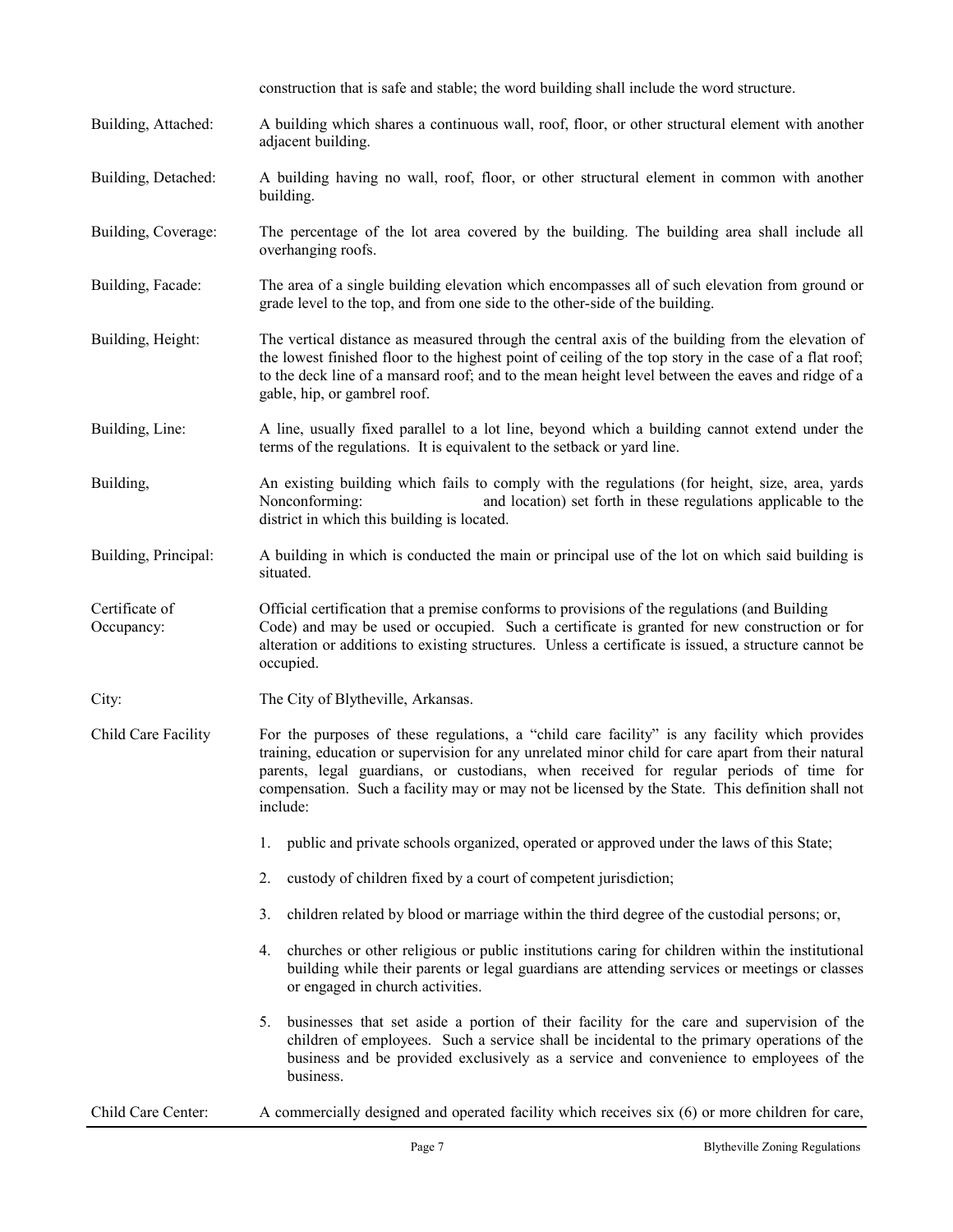|                                                                                                                                                                                                                                                                                                                                                         | training, education, or supervision for any unrelated minor child, whether or not the facility is<br>operated for profit, and whether or not the facility makes a charge for the services offered by it.<br>This also includes nurseries, nursery schools, day care centers and kindergartens. Such a facility<br>is licensed by the State. |  |  |  |  |  |  |
|---------------------------------------------------------------------------------------------------------------------------------------------------------------------------------------------------------------------------------------------------------------------------------------------------------------------------------------------------------|---------------------------------------------------------------------------------------------------------------------------------------------------------------------------------------------------------------------------------------------------------------------------------------------------------------------------------------------|--|--|--|--|--|--|
| Child Care,<br>For the purposes of these regulations, a "home based child care center" is a privately<br>Home Based Center:<br>operated child care facility where children are cared for in a caregiver's own family<br>residence and which receives less than sixteen (16) minor children. Such a facility may or<br>may not be licensed by the State. |                                                                                                                                                                                                                                                                                                                                             |  |  |  |  |  |  |
| Clinic, Dental<br>or Medical:                                                                                                                                                                                                                                                                                                                           | A facility for the examination and treatment of ill and afflicted human out-patients; provided<br>however, that patients are not kept overnight except under emergency conditions.                                                                                                                                                          |  |  |  |  |  |  |
| Commission:                                                                                                                                                                                                                                                                                                                                             | The Blytheville Planning Commission.                                                                                                                                                                                                                                                                                                        |  |  |  |  |  |  |
| Conditional Use:                                                                                                                                                                                                                                                                                                                                        | Uses permitted in zones where they are specifically listed as conditional uses and are subject to<br>special conditions as determined by the Planning Commission and/or the City Council as<br>outlined in Article III of these regulations.                                                                                                |  |  |  |  |  |  |
| Convalescent Home:                                                                                                                                                                                                                                                                                                                                      | See Nursing Home.                                                                                                                                                                                                                                                                                                                           |  |  |  |  |  |  |
| Corner Lot:                                                                                                                                                                                                                                                                                                                                             | A lot located at the intersection of two streets not sharing the common centerline.                                                                                                                                                                                                                                                         |  |  |  |  |  |  |
| Country Club:                                                                                                                                                                                                                                                                                                                                           | A chartered, non-profit membership club catering primarily to its membership, providing one or<br>more of the following recreational and social activities: golf, swimming, riding, outdoor<br>recreation, club house, locker room, and pro shop.                                                                                           |  |  |  |  |  |  |
| Day Care Facility:                                                                                                                                                                                                                                                                                                                                      | Synonymous with Child Care Facility.                                                                                                                                                                                                                                                                                                        |  |  |  |  |  |  |
| District, Zoning:                                                                                                                                                                                                                                                                                                                                       | Any section, sections, or divisions of the City for which the regulations governing the use of<br>land, density, bulk, height, and coverage of buildings and other structures are uniform.                                                                                                                                                  |  |  |  |  |  |  |
| Drive-In<br>Commercial Use:                                                                                                                                                                                                                                                                                                                             | Any retail commercial use providing considerable off-street parking and catering primarily<br>to vehicular trade such as drive-in restaurants, drive-in theaters, and similar uses.                                                                                                                                                         |  |  |  |  |  |  |
| Dwelling:                                                                                                                                                                                                                                                                                                                                               | Any building, or portion thereof, which is designed or used as living quarters for one or more<br>families, but not including house trailers, mobile homes, or travel trailers. The "living quarters"<br>must contain spaces for bathing, sleeping, and meal preparation and eating.                                                        |  |  |  |  |  |  |
| Dwelling, Attached:                                                                                                                                                                                                                                                                                                                                     | A dwelling having any portion of one or more walls in common with adjoining dwellings.                                                                                                                                                                                                                                                      |  |  |  |  |  |  |
| Dwelling, Detached:                                                                                                                                                                                                                                                                                                                                     | A dwelling having open space on all sides.                                                                                                                                                                                                                                                                                                  |  |  |  |  |  |  |
|                                                                                                                                                                                                                                                                                                                                                         | Dwelling, Single-Family: A dwelling designed to be occupied by one family.                                                                                                                                                                                                                                                                  |  |  |  |  |  |  |
| Dwelling, Two-Family:                                                                                                                                                                                                                                                                                                                                   | A dwelling designed to be occupied by two families living independently of each other.                                                                                                                                                                                                                                                      |  |  |  |  |  |  |
| Dwelling, Multiple-<br>Family:                                                                                                                                                                                                                                                                                                                          | A dwelling designed for occupancy by three or more families living independently of each other,<br>exclusive of auto or trailer courts or camps, hotels, or resort-type hotels.                                                                                                                                                             |  |  |  |  |  |  |
| Dwelling, Townhouse<br>or Row House                                                                                                                                                                                                                                                                                                                     | Two or more dwelling units attached at the side or sides, each unit of which has a separate<br>outdoor entrance and is designed to be occupied and may be owned by one family.                                                                                                                                                              |  |  |  |  |  |  |
| Dwelling Unit:                                                                                                                                                                                                                                                                                                                                          | A room or group of rooms within a dwelling and forming a single habitable unit with facilities<br>for living, sleeping, and cooking.                                                                                                                                                                                                        |  |  |  |  |  |  |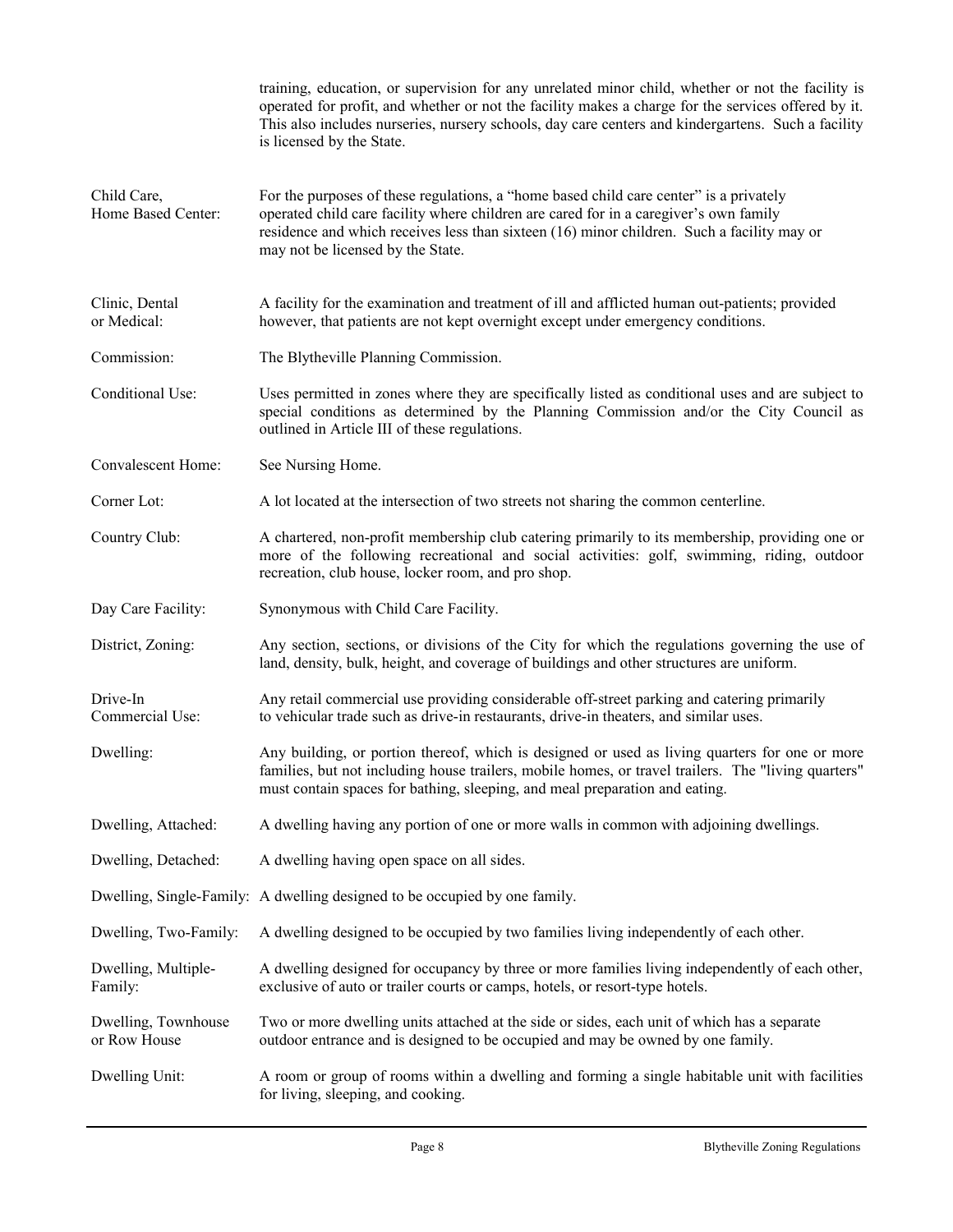| Easement:                        | A right-of-way or parcel of land specified or set aside , for a specific use, normally used for<br>access, utilities, and other public or private usages given by the owner of land to another party.                                                                                                                                                                                                                                                                                                                                                                                                                                                                                                    |
|----------------------------------|----------------------------------------------------------------------------------------------------------------------------------------------------------------------------------------------------------------------------------------------------------------------------------------------------------------------------------------------------------------------------------------------------------------------------------------------------------------------------------------------------------------------------------------------------------------------------------------------------------------------------------------------------------------------------------------------------------|
| <b>Enforcement Officer</b>       | That individual designated by the City to enforce the requirements set forth in these regulations.                                                                                                                                                                                                                                                                                                                                                                                                                                                                                                                                                                                                       |
| Family:                          | One or more persons related by blood or marriage, including adopted children, or a group of not<br>to exceed four (4) persons not all related by blood or marriage, occupying premises and living as<br>a single, non-profit housekeeping unit, as distinguished from a group occupying a boarding or<br>lodging house, hotel, club or similar dwelling for group use. A family may include domestic<br>servants employed by said family.                                                                                                                                                                                                                                                                |
| Fence:                           | A man-made barrier constructed to provide privacy or visual separation between one ownership<br>and another.                                                                                                                                                                                                                                                                                                                                                                                                                                                                                                                                                                                             |
| Floor Area:                      | The total area of all floors of a building measured to the outside surfaces of exterior walls and<br>including halls, stairways, elevator shafts, attached garages, porches and balconies.                                                                                                                                                                                                                                                                                                                                                                                                                                                                                                               |
| Garage, Private:                 | An accessory building or a part of a main building used for storage purposes only for<br>automobiles used solely by the occupant and their guests of the building to which it is accessory.                                                                                                                                                                                                                                                                                                                                                                                                                                                                                                              |
| Garage, Public or<br>Repair:     | A building in which are provided facilities for the care, servicing, repair, or equipping of<br>automobiles.                                                                                                                                                                                                                                                                                                                                                                                                                                                                                                                                                                                             |
| Gasoline or Service<br>Stations: | Any building, structure, or land used primarily for the dispensing, sale of fuels, oils, accessories,<br>or minor maintenance and repair services but not including painting, major repairs, or automatic<br>washing facilities.                                                                                                                                                                                                                                                                                                                                                                                                                                                                         |
| Home Occupation:                 | Any use customarily conducted entirely within a dwelling and carried on principally by the<br>occupants thereof, which use is clearly incidental and secondary to the use of the dwelling for<br>dwelling purposes and does not change the character thereof, and in connection with which there<br>is no display, no stock-in-trade, no outside storage of equipment, no commodity sold upon the<br>premises and not more than two persons are engaged in such occupation. Such uses as<br>barbershop, beauty parlor, tearoom, tourist home, animal hospital and dancing school shall not<br>be deemed to be home occupations. Section 5.07.0. contains the requirements governing home<br>occupations. |
| Hospital:                        | An institution providing health services primarily for human in-patient or medical or surgical<br>care for the sick or injured, and including related facilities such as laboratories, outpatient<br>departments, training facilities, central service facilities and staff offices which are an integral<br>part of the facilities.                                                                                                                                                                                                                                                                                                                                                                     |
| Hotel:                           | A building or part thereof occupied as a more or less temporary abiding place for individuals in<br>which the rooms are usually occupied singularly for hire and in which rooms no provisions for<br>cooking is made, and in which building there is usually a kitchen and public dining room for the<br>accommodation of the occupants and guests. This definition does not include an auto or trailer<br>court or camp, sanatorium, hospital asylum, orphanage, or building where persons are housed<br>under restraint.                                                                                                                                                                               |
| Kennel:                          | Any lot or premises on which no more than five $(5)$ animals (cats and/or dogs), more than six $(6)$<br>months of age are kept for personal use or boarding.                                                                                                                                                                                                                                                                                                                                                                                                                                                                                                                                             |
| Loading Space<br>(Off-Street):   | An unobstructed, hard-surface area no part of which is located in any street or public right-of-<br>way and the principal use of which is for the standing, loading or unloading of trucks and<br>trailers.                                                                                                                                                                                                                                                                                                                                                                                                                                                                                              |
| Lot:                             | A parcel of land, legally defined in a recorded deed or a recorded plat, fronting on a public<br>dedicated right-of-way or other approved private drive. Said lot shall establish one building site                                                                                                                                                                                                                                                                                                                                                                                                                                                                                                      |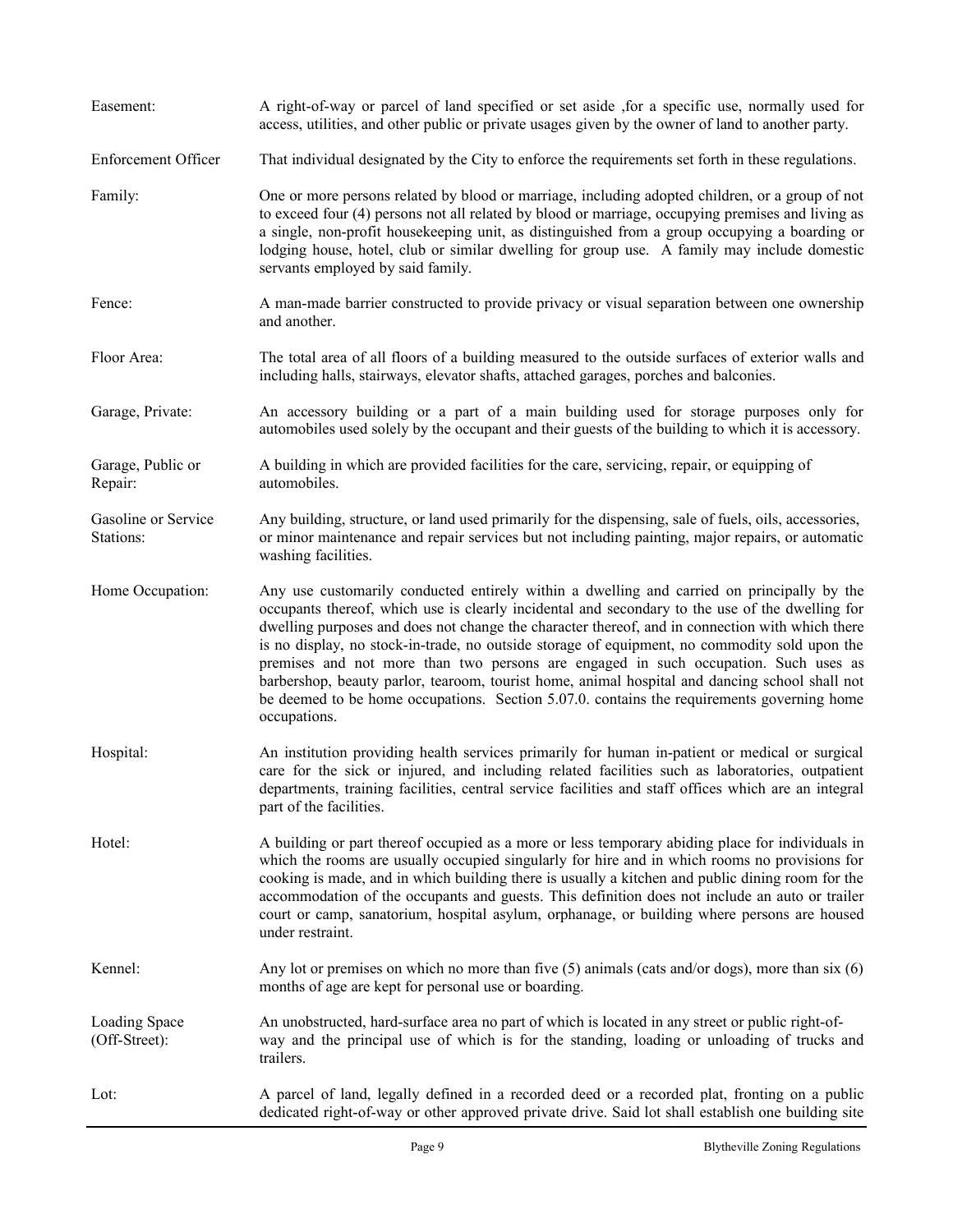|                                         | and comply with the Subdivision Regulations in effect for the City of Blytheville.                                                                                                                                                                                                                                                                                                                                                                                                                                                                                                                                                                                                                                                                                                |
|-----------------------------------------|-----------------------------------------------------------------------------------------------------------------------------------------------------------------------------------------------------------------------------------------------------------------------------------------------------------------------------------------------------------------------------------------------------------------------------------------------------------------------------------------------------------------------------------------------------------------------------------------------------------------------------------------------------------------------------------------------------------------------------------------------------------------------------------|
| Lot Area:                               | The total horizontal area included within the lot.                                                                                                                                                                                                                                                                                                                                                                                                                                                                                                                                                                                                                                                                                                                                |
| Lot Coverage:                           | The percentage of lot area occupied by the ground area of principal and accessory buildings on<br>such lot.                                                                                                                                                                                                                                                                                                                                                                                                                                                                                                                                                                                                                                                                       |
| Lot Depth:                              | The mean horizontal distance between the front lot line and the rear lot line, or the distance<br>between the midpoint of the front lot and the midpoint of the rear lot line.                                                                                                                                                                                                                                                                                                                                                                                                                                                                                                                                                                                                    |
| Lot, Double Frontage:                   | A lot having frontage on two non-intersecting streets.                                                                                                                                                                                                                                                                                                                                                                                                                                                                                                                                                                                                                                                                                                                            |
| Lot, Interior:                          | A lot other than a corner lot.                                                                                                                                                                                                                                                                                                                                                                                                                                                                                                                                                                                                                                                                                                                                                    |
| Lot Line, Front:                        | The property boundary line that runs common with and adjacent to any street frontage or right-<br>of-way separating such lot from such street; in the case of a double frontage lot or a corner lot,<br>each line separating such lot from the street shall be considered a front lot line.                                                                                                                                                                                                                                                                                                                                                                                                                                                                                       |
| Lot Line, Rear:                         | That property boundary line which is generally parallel to and most distant from the front line of<br>the lot.                                                                                                                                                                                                                                                                                                                                                                                                                                                                                                                                                                                                                                                                    |
| Lot Line, Side:                         | A lot line other than a front or rear lot line.                                                                                                                                                                                                                                                                                                                                                                                                                                                                                                                                                                                                                                                                                                                                   |
| Lot Lines:                              | The property boundary lines.                                                                                                                                                                                                                                                                                                                                                                                                                                                                                                                                                                                                                                                                                                                                                      |
| Lot of Record:                          | A parcel of land that is a lot in a subdivision recorded on the records of the Mississippi County<br>Recorder's Office, or that is described by a metes and bounds description which has been so<br>recorded prior to the Subdivision Regulations in effect, or lots exempt from those regulations.                                                                                                                                                                                                                                                                                                                                                                                                                                                                               |
| Lot Width:                              | The mean horizontal distance between the side lot lines of a lot measured at right angles to the<br>depth; measurements shall be made at the front building line.                                                                                                                                                                                                                                                                                                                                                                                                                                                                                                                                                                                                                 |
| Manufactured Home:                      | A detached single-family dwelling unit fabricated on or after June 15, 1976, in an off-of-site<br>manufacturing facility for installation or assembly at the building site as a permanent structure<br>with transport features removed, bearing a seal certifying that it is built in compliance with the<br>Federal Manufactured Housing Construction and Safety Standards Code. This Code means the<br>standard for construction, design and performance of a manufactured home as set forth in the<br>Code of Federal Regulations, Title 24, Part 3280, 3282, 3283, and 42 USC 5401, ET SEQ, as<br>mandated in the United States of America and as administered by the United States Department<br>of Housing and Urban Development.                                           |
| Mobile Home:                            | A movable or portable structure built prior to June 15, 1976, the effective date for the Federal<br>Mobile Home Construction and Safety Act of 1974, which is larger than three hundred twenty<br>(320) square feet, and designed to be used as a year round residential dwelling unit, and/or<br>which does not bear a seal certifying that it is built in compliance with the Federal Manufactured<br>Housing Construction and Safety Standards Code. A mobile home which is to be located in a<br>mobile home park shall meet all of the specifications and standards as required for such mobile<br>home parks and each individual mobile home must be anchored in compliance with the design<br>load requirements of the Building Code of the City of Blytheville, Arkansas. |
| Mobile Home Park:                       | Land or property containing a minimum of three (3) acres which is used or intended to be used<br>or rented for occupancy by mobile homes or movable sleeping quarters of any kind.                                                                                                                                                                                                                                                                                                                                                                                                                                                                                                                                                                                                |
| Motel:                                  | A motel or motor court is a business comprised of a building or group of buildings so arranged<br>as to furnish overnight accommodations for transient guests.                                                                                                                                                                                                                                                                                                                                                                                                                                                                                                                                                                                                                    |
| Nonconforming<br>Building or Structure: | Any building or structure lawfully existing on the effective date of these regulations, as,<br>amended which does not comply with all of the requirements of these regulations for governing                                                                                                                                                                                                                                                                                                                                                                                                                                                                                                                                                                                      |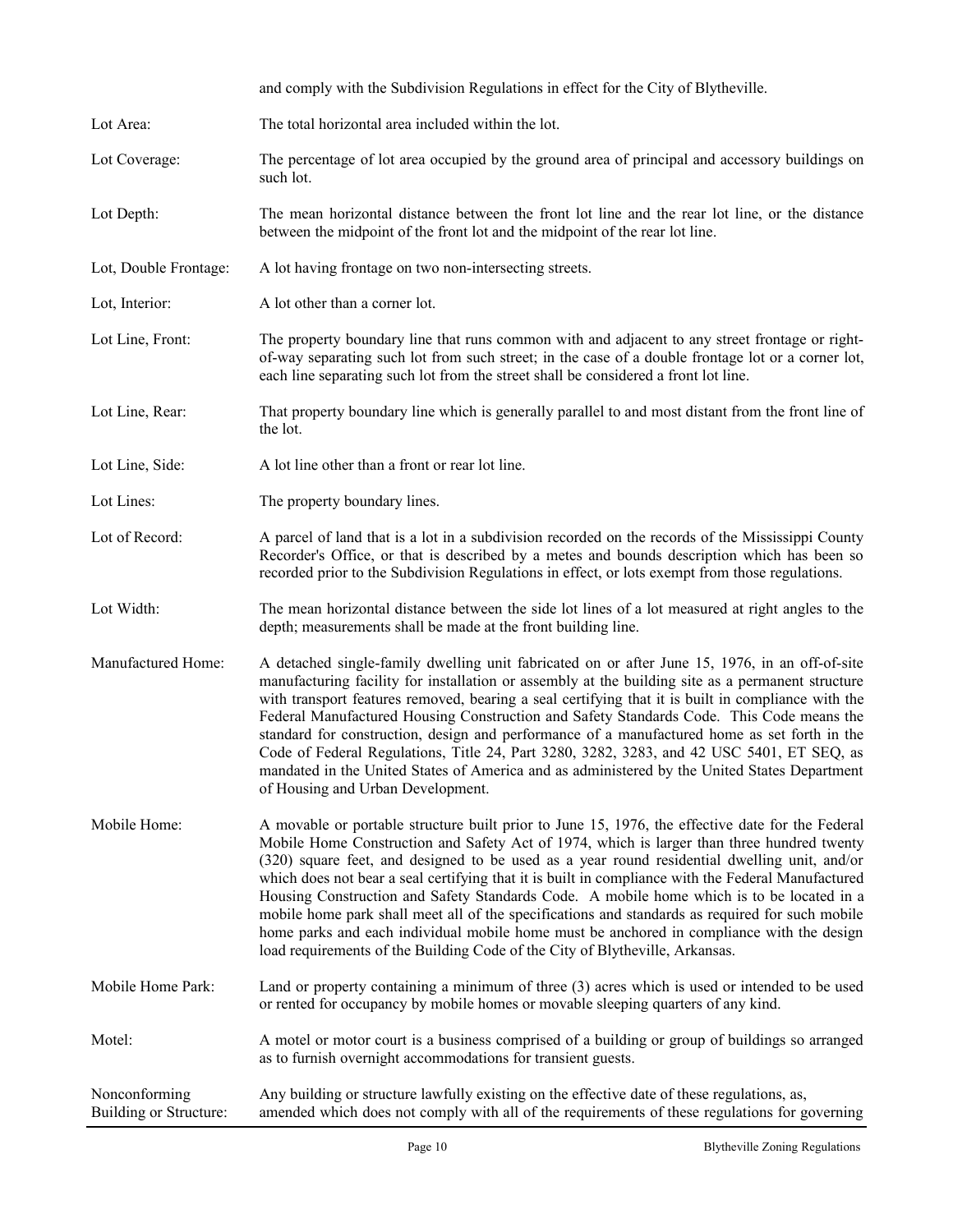|                    | parking or bulk and area requirements for the zoning district in which such building or structure<br>is located; provided, however, any building containing more than one (1) dwelling unit in<br>addition to the number permitted by the district requirements in the district where it is located<br>shall be deemed to be a nonconforming use rather than a nonconforming building. (See Article<br>$XIII$ .)        |
|--------------------|-------------------------------------------------------------------------------------------------------------------------------------------------------------------------------------------------------------------------------------------------------------------------------------------------------------------------------------------------------------------------------------------------------------------------|
| Nonconforming Use: | Any use lawfully being made of any land, building or structure, on the effective date of these<br>regulations, as amended, which does not comply with all the requirements of these regulations<br>governing use for the zoning district in which such land, building or structure is located. (See<br>Article XIII.)                                                                                                   |
| Nursery:           | See Day Care Facility.                                                                                                                                                                                                                                                                                                                                                                                                  |
| Nursing Home:      | Any premises where more than three (3) persons are lodged and furnished with meals and<br>nursing care.                                                                                                                                                                                                                                                                                                                 |
| Open Space:        | Any unoccupied space open to the sky on the same lot with the building and occupied by no<br>structure or portion of structure whatever.                                                                                                                                                                                                                                                                                |
| Parking Lot:       | An off-street facility including parking spaces and drives and aisles for maneuvering, and<br>providing access and for entrance and exit, developed in a way to accommodate the parking of<br>vehicles.                                                                                                                                                                                                                 |
| Parking Space:     | An off-street space available for the parking of one (1) motor vehicle and having an area of not<br>less than one hundred eighty (180) square feet exclusive of passageways and driveways, and<br>having direct access to a street or alley. It shall measure not less than 9' x 20'.                                                                                                                                   |
| Permitted Use:     | Those uses specifically listed in these regulations as allowed without any further review by the<br>planning commission or city council.                                                                                                                                                                                                                                                                                |
| Pet Shop:          | A commercial operation in which small domestic pets and supplies are sold. This does not<br>include outside boarding of such animals. The operation shall meet all City, County and State<br>Health Department requirements as to safety, design, facilities, equipment, and other features,<br>and the business shall be operated in a manner that will not adversely affect other properties and<br>uses in the area. |
| Plan:              | A fully dimensioned drawing which illustrates in detail all elements of a development proposal<br>included, but not limited to, property lines, streets, easements, structural element and<br>landscaping.                                                                                                                                                                                                              |
| Plat:              | An engineering drawing which provides for all data related to a development of land and<br>certified as to accuracy by a land surveyor or engineer.                                                                                                                                                                                                                                                                     |
| Principal Use:     | The use which fulfills the primary function of an establishment, institution, household, or other<br>entity.                                                                                                                                                                                                                                                                                                            |
| Public Utility:    | Any person, firm, corporation, municipal department, or board, duly authorized to furnish and<br>furnishing under regulations to the public, electricity, gas, telephone, television cable, telegraph,<br>transportation, drainage, water, or sanitary sewage.                                                                                                                                                          |
| Reclassification:  | An amendment to or a change reflecting a modification of the zoning district boundary map.                                                                                                                                                                                                                                                                                                                              |
| Residence:         | A building or part of a building containing one or more dwelling units or rooming units.<br>However, residences do not include:                                                                                                                                                                                                                                                                                         |
|                    | (a) Such transient accommodations as transient hotels, motels, tourist homes, or similar<br>establishments, or                                                                                                                                                                                                                                                                                                          |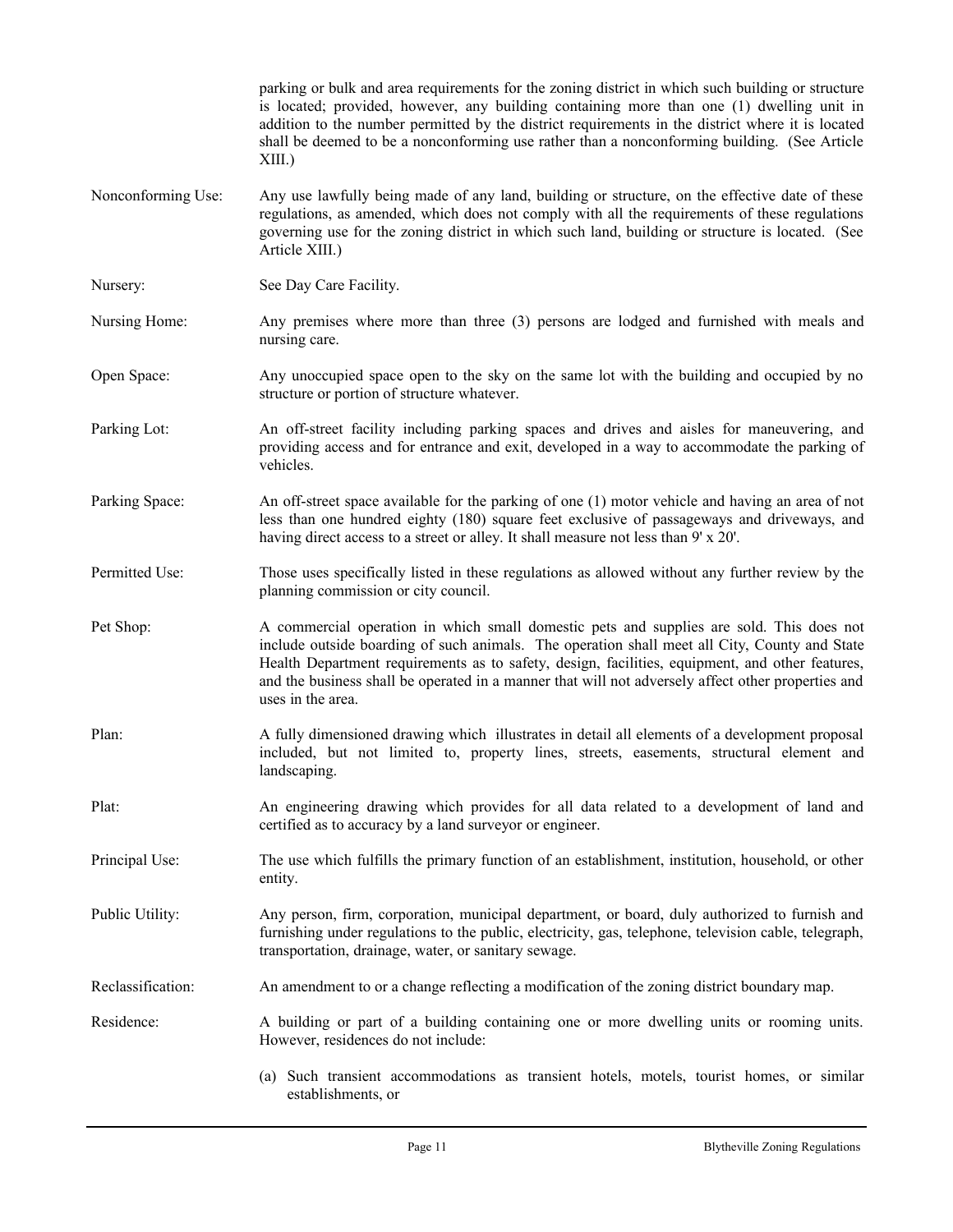|                       | (b) Dormitories, fraternity or sorority houses, monasteries or convents, or similar<br>establishments containing group living or sleeping accommodations, or                                                                                                                                                                                                                                                                                                                                                                                                                                                                                                                                                                                                                                                          |  |  |  |  |  |  |  |  |  |
|-----------------------|-----------------------------------------------------------------------------------------------------------------------------------------------------------------------------------------------------------------------------------------------------------------------------------------------------------------------------------------------------------------------------------------------------------------------------------------------------------------------------------------------------------------------------------------------------------------------------------------------------------------------------------------------------------------------------------------------------------------------------------------------------------------------------------------------------------------------|--|--|--|--|--|--|--|--|--|
|                       | (c) Nurses' residences, sanitariums, nursing homes, convalescent homes, rest homes, or other<br>sleeping or living accommodations in community facility building or portions of buildings<br>used for community facility uses.                                                                                                                                                                                                                                                                                                                                                                                                                                                                                                                                                                                        |  |  |  |  |  |  |  |  |  |
| Rest Home:            | See Nursing Home.                                                                                                                                                                                                                                                                                                                                                                                                                                                                                                                                                                                                                                                                                                                                                                                                     |  |  |  |  |  |  |  |  |  |
| Right-of-Way, Public: | An area of land deeded, reserved by plat, or otherwise accepted and maintained by the City, the<br>County or the State for public use.                                                                                                                                                                                                                                                                                                                                                                                                                                                                                                                                                                                                                                                                                |  |  |  |  |  |  |  |  |  |
| Rooming House:        | A structure containing three (3) or more sleeping rooms available to transient occupants on a<br>periodic rental basis which contains common bathing and toilet facilities and a common kitchen<br>and congregate dining hall.                                                                                                                                                                                                                                                                                                                                                                                                                                                                                                                                                                                        |  |  |  |  |  |  |  |  |  |
| Screening:            | See "Buffer".                                                                                                                                                                                                                                                                                                                                                                                                                                                                                                                                                                                                                                                                                                                                                                                                         |  |  |  |  |  |  |  |  |  |
| Service Station:      | See Gasoline Service Station.                                                                                                                                                                                                                                                                                                                                                                                                                                                                                                                                                                                                                                                                                                                                                                                         |  |  |  |  |  |  |  |  |  |
| Setback:              | Distance between the lot line And the building line.                                                                                                                                                                                                                                                                                                                                                                                                                                                                                                                                                                                                                                                                                                                                                                  |  |  |  |  |  |  |  |  |  |
| Sign:                 | A sign is any structure or part thereof, or any device attached to, painted on, or represented on a<br>building or other structure, upon which is displayed or included any letter, work, model, banner,<br>flag, pennant, insignia, decoration, device, or representation used as, or which is in the nature an<br>announcement, direction, advertisement, or other attention directing device. A sign shall not<br>include a similar structure or device located within a building except for illuminated signs within<br>show windows. A sign includes any billboard, but does not include the flag, pennant, or insignia<br>of any state, city or other political unit, or any political, charitable, educational, philanthropic,<br>civic, professional, religious, or like campaign, drive, movement, or event. |  |  |  |  |  |  |  |  |  |
| Sign Area:            | The area within a line including the outer extremities of all letters, figures, characters, and<br>delineations, or within a line including the outer extremities of the framework or background of<br>the sign, whichever line includes the larger area. The support for the sign background, whether it<br>be columns, a pylon, or a building or part thereof, shall not be included in the sign area.                                                                                                                                                                                                                                                                                                                                                                                                              |  |  |  |  |  |  |  |  |  |
| Sign, Billboard:      | "Billboard sign" means a free-standing or attached outdoor advertising structure promoting any<br>business, product, service, industry or use other than that performed on the property on which<br>the sign is placed. The billboard may or may not be illuminated and may be any size up the<br>maximum size permitted by these regulations.                                                                                                                                                                                                                                                                                                                                                                                                                                                                        |  |  |  |  |  |  |  |  |  |
| Sign, Business:       | "Business sign" means a sign directing attention to a business, commodity, service or other<br>activity conducted on the premises upon which the sign is located.                                                                                                                                                                                                                                                                                                                                                                                                                                                                                                                                                                                                                                                     |  |  |  |  |  |  |  |  |  |
| Site Plan Review:     | The process whereby the Planning Commission and staff review the site plans and maps of a<br>developer to assure that they meet the stated purposes and standards of Articles IX and III of<br>these regulations.                                                                                                                                                                                                                                                                                                                                                                                                                                                                                                                                                                                                     |  |  |  |  |  |  |  |  |  |
| Special Use           | A use of land or structure which, upon satisfying certain requirements, may be permitted or<br>approved by the Enforcement Officer. Special uses are normally temporary in nature or of such<br>a nature as to have no, or limited, impact on surrounding land uses.                                                                                                                                                                                                                                                                                                                                                                                                                                                                                                                                                  |  |  |  |  |  |  |  |  |  |
| Story:                | That portion of a building, other than a basement, included between the surface of any floor and<br>the surface of the floor next above it or, if there is no floor above it, the space between the floor<br>and ceiling next above it. A half-story is a partial story under a gable, hip, or gambrel roof, the<br>wall plates of which on at least two opposite exterior walls are not more than four (4) feet above<br>the floor of each story.                                                                                                                                                                                                                                                                                                                                                                    |  |  |  |  |  |  |  |  |  |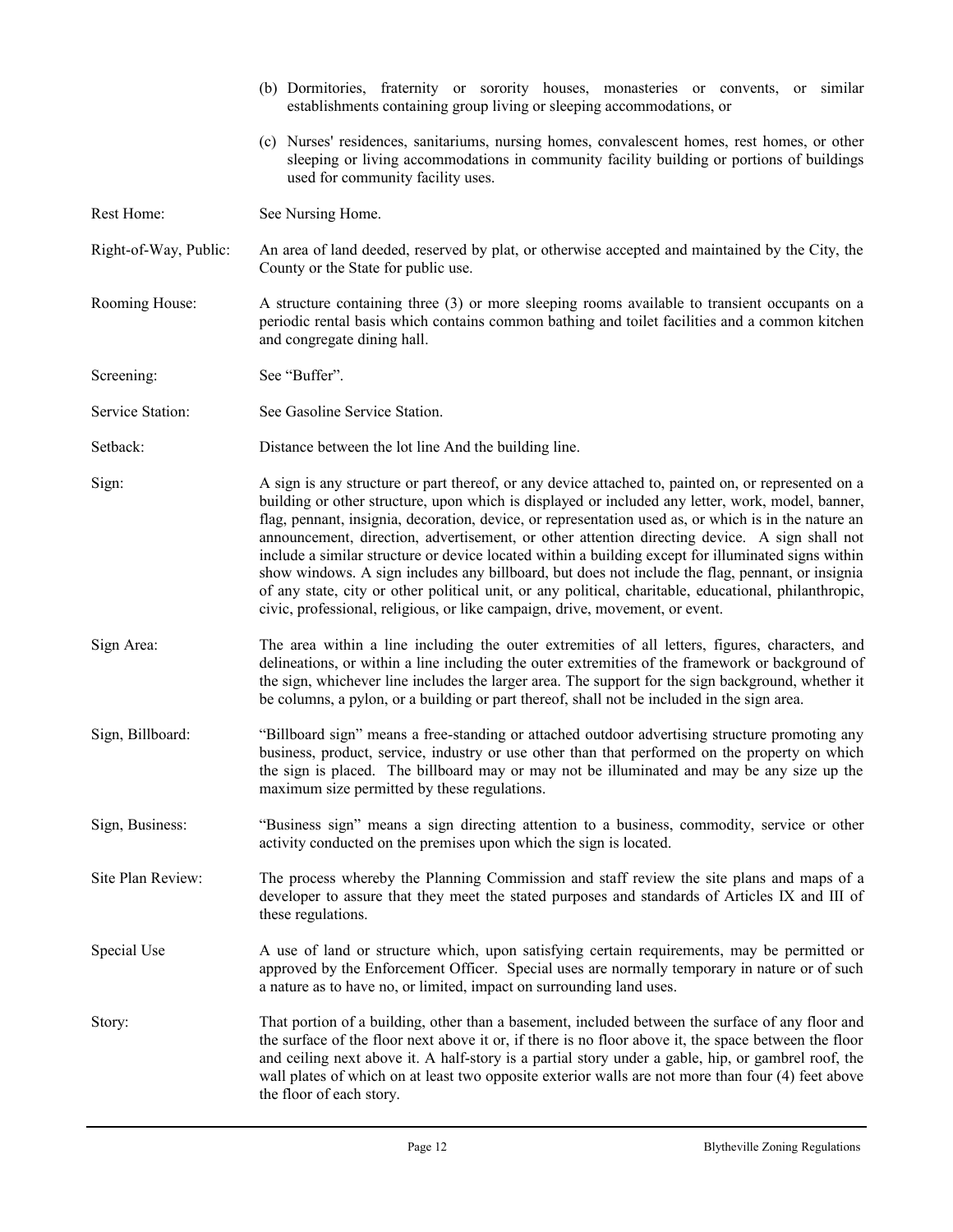| Street:                        | Any public or private thoroughfare which affords the principal means of access to abutting<br>property.                                                                                                                                                                                                                                            |  |  |  |  |  |  |  |
|--------------------------------|----------------------------------------------------------------------------------------------------------------------------------------------------------------------------------------------------------------------------------------------------------------------------------------------------------------------------------------------------|--|--|--|--|--|--|--|
| Structure:                     | Anything constructed or erected, the use of which requires a fixed location on the ground or<br>attached to something having a fixed location on the ground.                                                                                                                                                                                       |  |  |  |  |  |  |  |
| <b>Structural Alterations:</b> | Any change in the supporting members of a building, such as bearing wall or partitions,<br>columns, beams, or girders, or any substantial change in the roof or in the exterior walls.                                                                                                                                                             |  |  |  |  |  |  |  |
| Tavern:                        | See "Bar".                                                                                                                                                                                                                                                                                                                                         |  |  |  |  |  |  |  |
| Trailer Court:                 | See Mobile Home Park.                                                                                                                                                                                                                                                                                                                              |  |  |  |  |  |  |  |
| Use:                           | A purpose to which land is committed.                                                                                                                                                                                                                                                                                                              |  |  |  |  |  |  |  |
| Variance:                      | An exception from the strict application of the provisions of these regulations.                                                                                                                                                                                                                                                                   |  |  |  |  |  |  |  |
| Yard, Front:                   | The required area of open space extending across the full width of the lot, the depth of which<br>shall be the least distance between the front lot line and nearest point of the roof overhang of the<br>main building or of any open, unenclosed porch or paved terrace as measured from the exterior<br>face of the building foundation.        |  |  |  |  |  |  |  |
| Yard, Rear:                    | The required area of open space extending across the full width of the lot between the rearmost<br>main building and the rear lot line, the depth of which shall be the least distance between the rear<br>lot line and the rear of such building. The building shall be measured from the roof overhang.                                          |  |  |  |  |  |  |  |
| Yard, Side:                    | The required area of open space between the main building and the side lot line, extending from<br>the front yard or front lot line where no front yard is required, to the rear yard, the width of<br>which shall be the least distance between the side lot line and the nearest point of the main<br>building, measured from the roof overhang. |  |  |  |  |  |  |  |
| Yard, Exterior:                | Any yard which is adjacent to or parallel to a public or private right-of-way.                                                                                                                                                                                                                                                                     |  |  |  |  |  |  |  |
| Yard, Interior:                | Any yard which does not run adjacent to or parallel with a public or private right-of-way.                                                                                                                                                                                                                                                         |  |  |  |  |  |  |  |
| Zoning District:               | A section of the city designated in the text in which requirements for the use of land and<br>building and development standards are prescribed.                                                                                                                                                                                                   |  |  |  |  |  |  |  |
| Zoning District<br>Boundary:   | That boundary which separates unlike zoning districts.                                                                                                                                                                                                                                                                                             |  |  |  |  |  |  |  |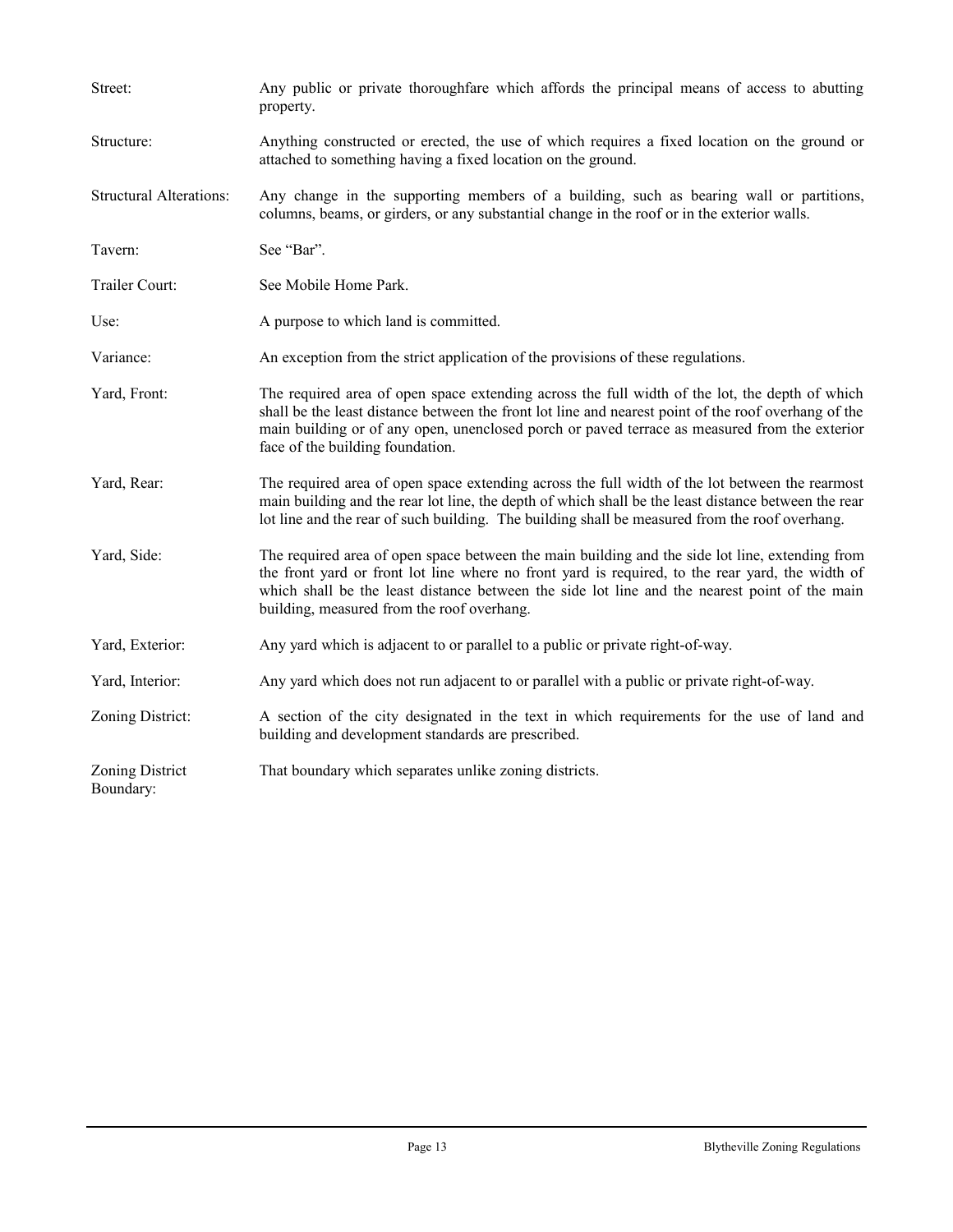#### **Section 3.01.0. Enforcement Officer**

The provisions of these regulations shall be administered by an Enforcement Officer designated by the Mayor. (S)he may be provided with the assistance of such other persons or departments as the City Council may direct.

#### **Section 3.02.0. Building Permit**

The City will issue a building permit for either the new construction or renovation of a building within the corporate limits of the City of Blytheville only when the application has been approved by the Enforcement Officer as meeting the requirements of these regulations.

All applications for building permits shall be accompanied by a plot plan, submitted in two copies, drawn to scale, showing the size and location of the building to be constructed, indicating setbacks from perimeter property boundary lines, proposed off-street parking, and such other information as may be necessary to provide for the proper administration of these regulations. A record of such application and plot plan shall be filed in the Building Permit Office.

#### **Section 3.03.0. Certificate of Occupancy**

No building hereinafter erected or structurally altered shall be used, occupied or changed in use until a Certificate of Occupancy shall have been issued by the Enforcement Officer, stating that the building or proposed use of a building or premises complies with the provisions of these regulations. A record of all Certificates of Occupancy shall be maintained by the Building Permit Office.

A Certificate of Occupancy may be revoked by the Enforcement Officer when it is found that the building or land does not conform to the use or condition, if any, in the Certificate. Each day a use continues after revocation of the Certificate shall constitute a separate offense and shall be punished as provided herein.

It shall be unlawful for any public or private utility to connect utility service to a building hereinafter erected or structurally altered for which a Certificate of Occupancy has not been issued and evidence of such issuance delivered to the public or private utility.

#### **Section 3.04.0. Violations**

#### **3.04.01. Enforcement Responsibilities**

- A. If the Enforcement Officer shall find that the provisions of these regulations are being violated, (s)he shall notify in writing the person responsible for such violations, indicating the nature of the violation and ordering the action necessary to correct it.
- B. Should the person responsible for such violations fail to take the necessary action to correct it, the Enforcement Officer shall notify the City Attorney, and said City Attorney shall within seven (7) days thereafter apply to Chancery Court for an injunction, mandamus, or other process to prevent, enjoin, abate, or remove said violation to these regulations.
- C. Whenever a violation of these regulations occurs, or is alleged to have occurred, any person may file a written complaint. Such complaint shall fully state the causes and basis thereof and shall be filed with the Enforcement Officer. (S)he shall record properly such complaint, immediately investigate, and take action thereon as provided by these regulations.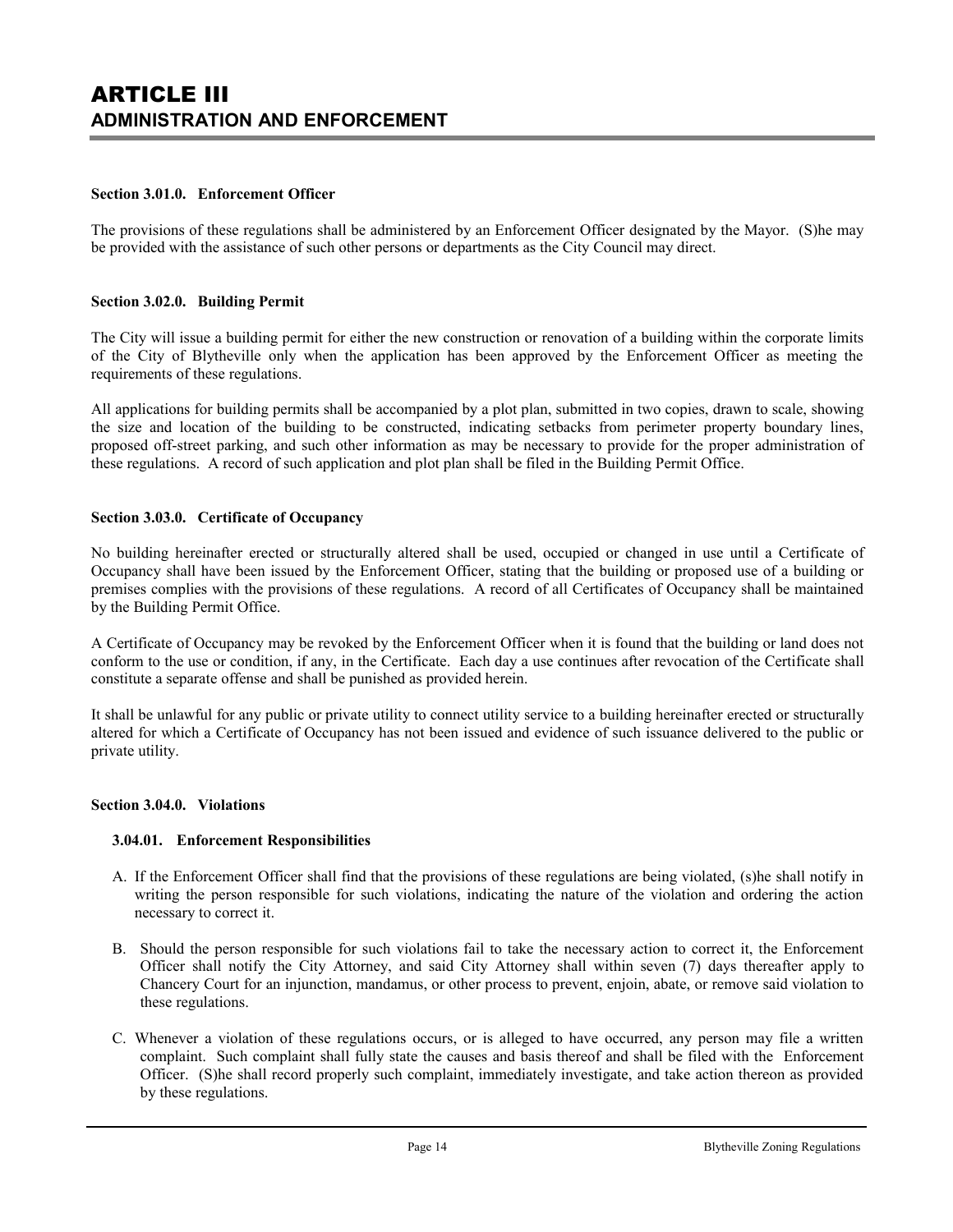#### **3.04.02. Penalty for Violation**

Any person or corporation who shall violate any of the provisions of these regulations or fail to comply thereafter with any of the requirements thereof, or who shall build or alter any building in violation of the detailed statement of plans submitted and approved hereunder shall be deemed guilty of a misdemeanor, and shall be liable to a fine of not more than one hundred dollars (\$100.00). Each day such violation is permitted to exist shall constitute a separate offense. The owner or owners of any building or premises or part thereof, where anything in violation of these regulations shall be placed, or shall exist; and any architect builder, contractor, agent, engineer, person or other corporation employed in connection therewith and who may have assisted in the commission of any such violation, shall be deemed guilty of a separate offense and upon conviction thereof shall be fined as hereinabove provided.

#### **Section 3.05.0. Amendments**

#### **3.05.01. Amendment to Text**

- A. The City Council may recommend to the Commission revisions or amendments to the text of these regulations, or the Commission may on its own motion initiate amendments.
- B. Proposed amendments to the text shall be advertised in a newspaper of general circulation at least 15 days in advance of a public hearing to be conducted by the Commission. After the public hearing, the Commission shall make a report and recommendation to the City Council pertaining to the proposed amendment to the text.
- C. The City Council may:
	- 1. Return the proposed amendment(s) to the Commission for further study and recommendation; or,
	- 2. Deny the recommendation(s) of the Commission; or,
	- 3. Adopt by ordinance, in whole or in part, any recommended amendment(s) submitted by the Commission.

#### **3.05.02. Amendment to the Official Zoning Districts Map**

- A. Amendments to the Official Zoning Districts Map may be initiated by the City Council, the Commission, or one or more persons who own property for which a change in classification is requested.
- B. If an amendment to the Official Zoning Districts Map is requested by a property owner, such request shall be presented to the Enforcement Officer via an application in such form as the Commission shall require. At a minimum, the application shall be submitted to the Commission by the property owner or his legally designated agent, at least fifteen (15) days prior to a meeting of the Commission, providing information regarding the:
	- 1. legal description of the property(ies) involved;
	- 2. current zoning classification of the property(ies);
	- 3. zoning classification being requested for the property(ies);
	- 4. a statement explaining the reasons for requesting the proposed changes;
	- 5. a map displaying the property and other properties within 200 feet of the proposed change(s), including the names and addresses of all affected property owners; and,
	- 6. such other information as the Commission may reasonably require.
- C. Whenever the Commission has completed appropriate studies, or upon receipt of the completed application for a change in zoning classification, the Commission shall proceed as follows.
	- 1. The Commission shall set a date for a public hearing;
	- 2. The Commission shall cause notice of the public hearing to be published in a newspaper of general circulation, at least one time fifteen (15) days prior to the hearing;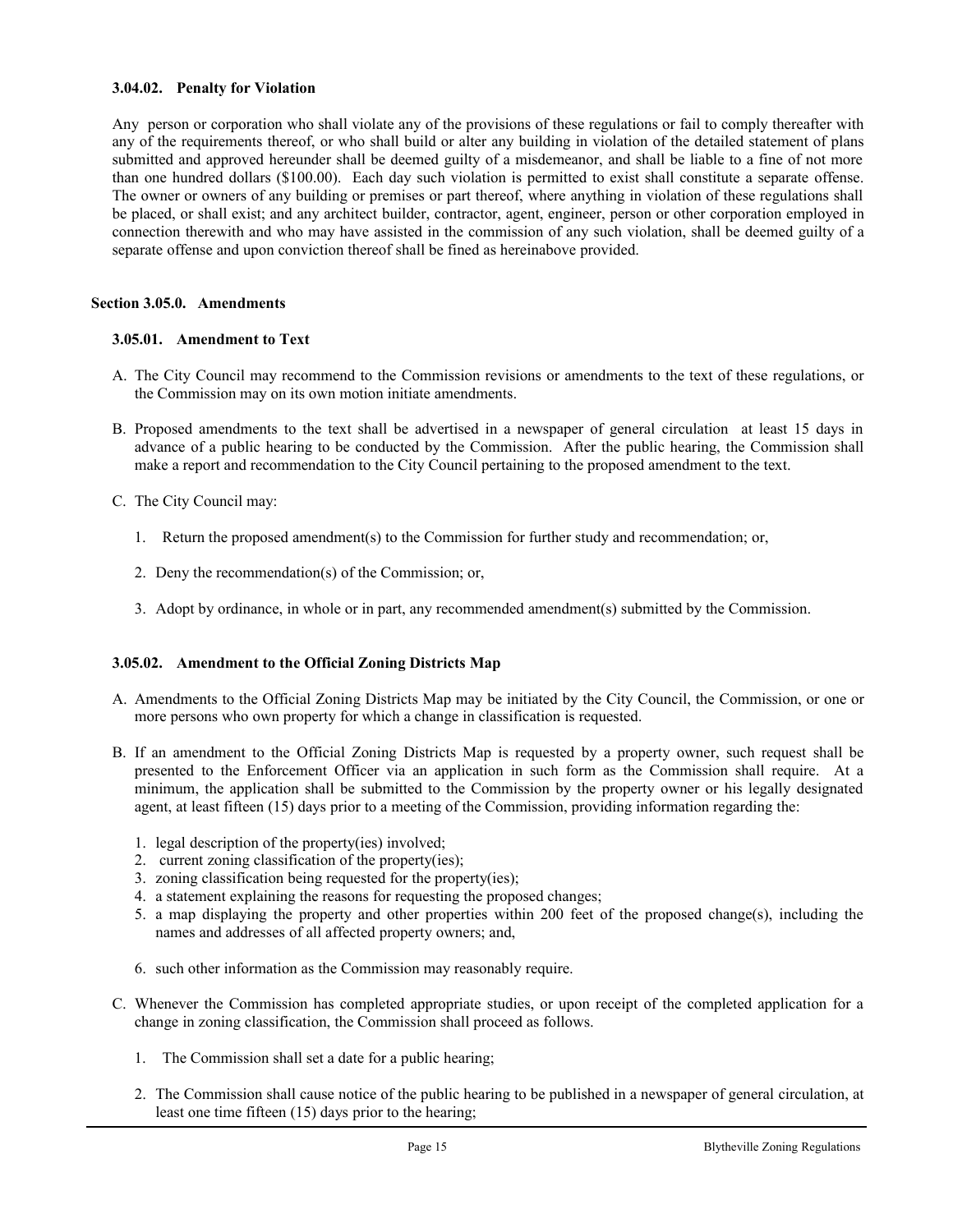- 3. If the request for an amendment to the Official Zoning Districts Map is requested by a property owner:
	- a. The Enforcement Officer shall post of a sign or signs on the property(ies) for which a change in classification is requested. Such sign or signs shall specify the zoning classification which is being requested, as well as the date, time and location of the public hearing at which the request will be heard. The sign will be posted at least 15 days in advance of the public hearing, in such a manner as to be clearly and readily visible to adjoining properties; and,
	- b. The applicant shall notify all property owners within a 200 foot radius of the property(ies) boundaries. Such notice shall include, but not be limited to, information about the nature of the proposed zoning classification request, as well as particulars about the public hearing at which the request will be heard. The applicant shall be responsible for the cost of such notifications, which shall be carried out in such manner and in such form as the Commission may direct.
- 4. The Commission shall conduct a public hearing, during which opponents and proponents of the proposed reclassification may speak. Prior to opening the hearing, the Commission shall be provided with evidence that all procedural requirements, including notification of affected property owners, have been satisfied;
- 5. At a regular or called meeting following the public hearing, the Commission shall, by majority vote of those present, deny or recommend approval, in whole or in part or in modified form, the proposed change in zoning classification.
- 6. If the Commission recommends approval of the request for a change in zoning classification, it shall submit a written recommendation to the City Council, stating the basis for its recommendation. A copy of this recommendation shall be provided to the applicant(s) within fifteen (15) days from the date of the decision.
- 7. The City Council, by majority vote, may:
	- a. adopt, by ordinance, the recommended amendment submitted by the Commission, in whole or in part; or,
	- b. return the proposed change to the Commission for further study and recommendation; or,
	- c. deny the recommended change.
- 8. If the Commission disapproves a proposed change in zoning classification, the reason for such disapproval shall be given in writing to the applicant within fifteen (15) days from the date of the decision. The applicant may appeal such disapproval to the City Council, provided that the applicant states specifically in writing to the City Clerk why (s)he considers the Commission's findings and decisions to be in error. Such appeal shall be filed with the City Clerk within fifteen (15) days after the date the Commission sends the written notice to the applicant.
- D. An application for a change in zoning classification that has been denied by either the Commission or City Council will not be reconsidered by the Commission for a period of twelve (12) months of elapsed time from the date of final disapproval by either the Commission or City Council, unless the Commission determines through three-fourths (3/4) majority vote of the members present at the meeting that a substantial reason exists for waiving this mandatory waiting period.

#### **3.05.03. Updates**

- A. Subsequent to any approval by the City Council of any change in zoning district classification(s), the City Clerk shall be responsible for revising the Official Zoning Districts Map.
- B. Subsequent to any approval by the City Council of any change in the text of these regulations, the Enforcement Officer shall be responsible for updating, correcting, distributing, and making available such revisions.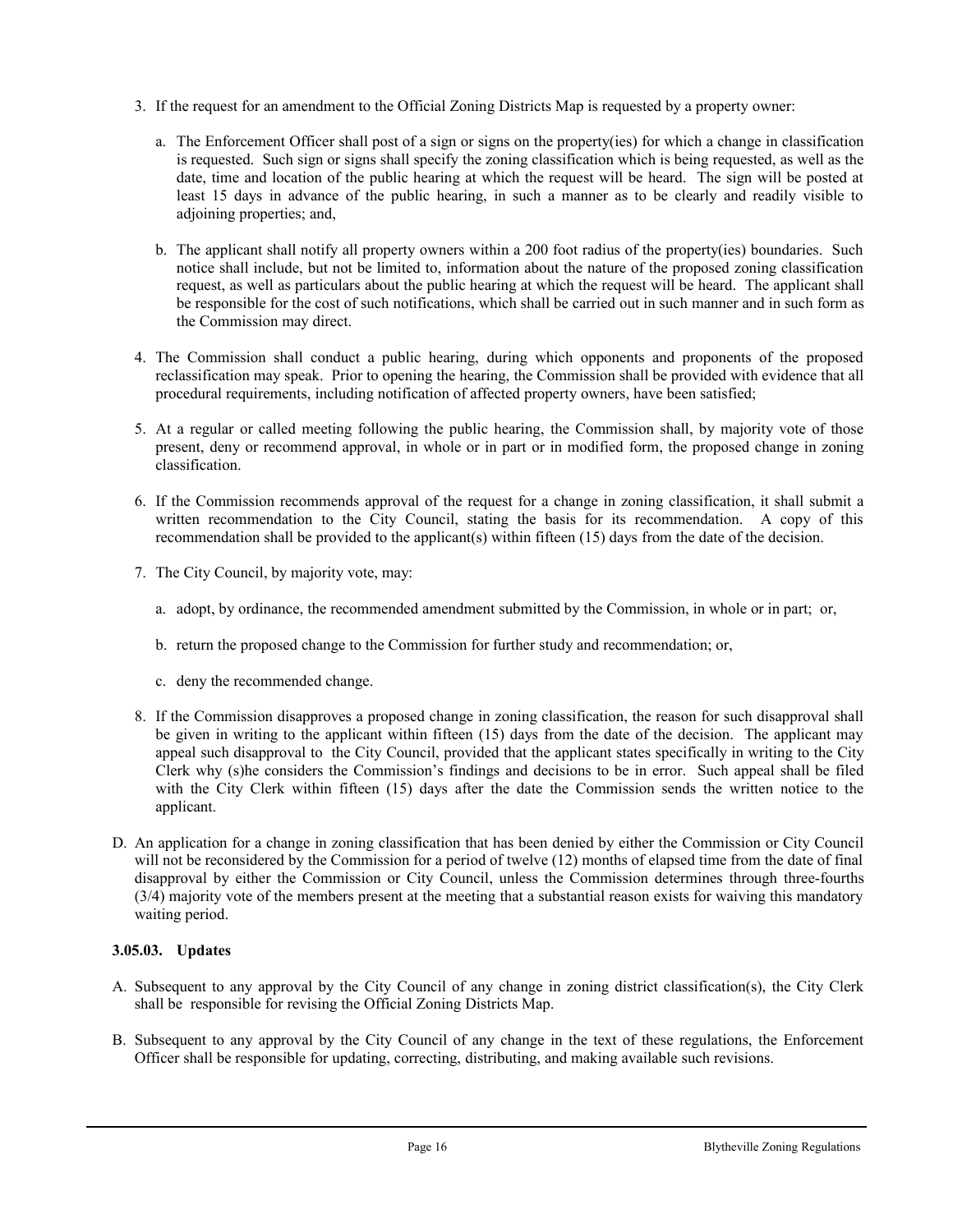#### **Section 3.06.0. Conditional Uses**

#### **3.6.1. Purpose**

The purpose of this section is to establish the procedures for processing conditional use applications and to establish standards by which such uses may be allowed. These regulations recognize that certain uses may or may not be appropriately located in various districts throughout the City in light of their unusual or unique characteristics of operation and/or external effects. The conditional uses listed under the various zoning district classifications are so classified because they more intensely dominate the area in which they are located than do other uses uniformly permitted in the respective district. However, the nature of such a special use makes it desirable that it be permitted to locate within the designated district, but only so long as various standards and protective restrictions are satisfied.

The Commission shall hear and approve or disapprove only those uses which are specifically listed as conditional uses in the respective zoning classifications. After detailed review of a specific use's compatibility with the area and the specific treatment of screening, landscaping and other amenities provided to protect the integrity of the neighborhood, the Commission shall have final authority, subject to the right of appeal to the City Council.

#### **3.06.02. Review Standards**

In carrying out the purposes of this Section, the following development standards and design criteria shall form the primary basis for conditional use review and approval. The Planning Commission and the City Council shall determine the appropriateness of these standards and criteria as they are applied to each specific special use permit location.

- A. The proposed special use is so designed, located and proposed to be operated that the public health, safety and welfare will be preserved and enhanced.
- B. The proposed land use is compatible with other properties in the area in which it is to be located and will not adversely affect them.
- C. The proposed use is specifically identified as a conditional use for the zoning district within which it is located.
- D. The proposed use conforms to all applicable provisions of these regulations for the district in which it is to be located, and the use facilitates public convenience at the specific location.
- E The size and shape of the site and the size, shape, and arrangement of proposed or existing structures are in accordance with the specifics of these regulations for the zoning district in which the special permit use is located.
- F. The internal street system, ingress and egress proposed off-street parking, off-street loading, and proposed pedestrian ways are adequate for the intended use and in light of the specific requirements of these regulations.
- G The proposal includes adequate safeguards against noxious or offensive emissions, noise, glare, dust and odor.
- H. Proposed signage will be in accordance with the sign provisions of Article XII of these regulations.

#### **3.06.03. Procedural Requirements**

- A. A conditional use shall not be granted by the Commission unless and until:
	- 1. A written application for a conditional use is submitted, on such form or forms as the Commission may direct, providing such information as the Commission may require. Such application shall be submitted to the Enforcement Officer at least twenty-one (21) days prior to the date of the public hearing. As a minimum, the application shall provide information regarding;
		- a. the applicable section(s) of these regulations on which the conditional use is authorized and requested;
		- b. a map or drawing showing the location of the proposed use;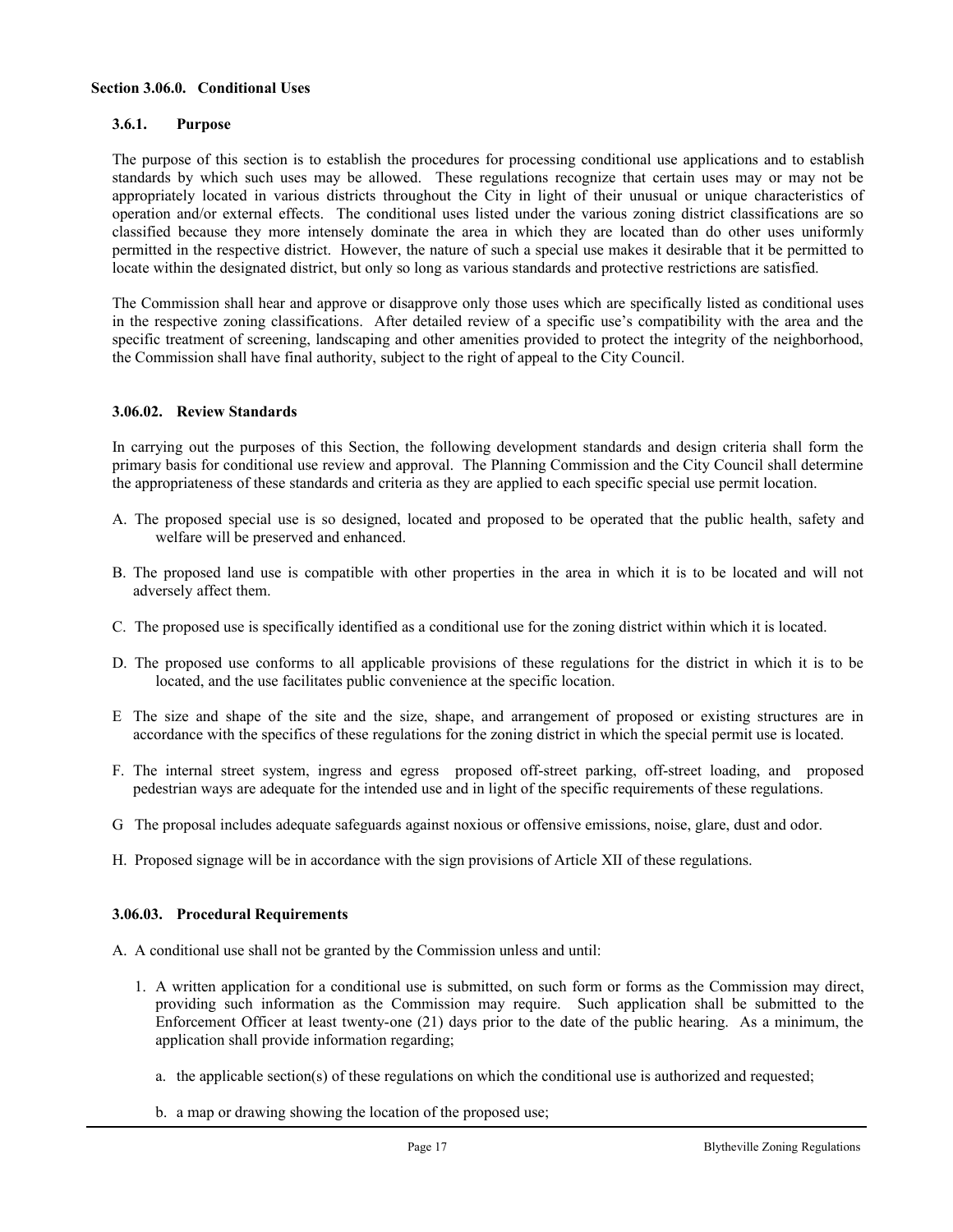- c. the site and its dimensions, setbacks from property lines;
- d. existing land uses, as well as the names and addresses of all property owners within two hundred (200) feet of all perimeter boundary lines;
- e. a generalized graphic representation of what is proposed including screening, landscaping, parking, access and location of the building or buildings; and,
- f. a narrative description as to the intent of the proposed use.

Further action shall not be taken until the application has been approved as complete by the Enforcement Officer, and the required fee has been received by the City Clerk.

- 2. The Commission shall cause to have published a notice of the public hearing. Said notice shall be given at least fifteen (15) days in advance of public hearing in an official paper or a paper of general circulation in Blytheville.
- 3. The applicant shall notify all property owners within a 200 foot radius of the property boundaries prior to the hearing. Such notice shall include, but not be limited to, information about the nature of the proposed conditional use request, as well as particulars about the public hearing at which the request will be heard. The applicant shall be responsible for the cost of such notifications, which shall be carried out in such manner and in such form as the Commission may direct.
- 4. The Enforcement Officer shall post a notice of such hearing on the property for which conditional use is sought, at least fifteen (15) days prior to the public hearing.
- 5. The public hearing shall be held. Any party may appear in person, or be agent or attorney. Prior to opening the hearing, the Commission shall determine that:
	- a. it is empowered under these regulations to consider the conditional use described in the application; and,
	- b. all procedural requirements have been met, including the submission of a complete application and proper notification of affected persons.

If the Commission determines that it is not authorized to consider the request, or if it determines that any procedural requirement has not been met, it shall not conduct the public hearing.

- 6. At a regular or called meeting following the public hearing, the Commission shall, by majority vote, shall take one of the following actions:
	- a. Approve the conditional use as submitted;
	- b. Approve the conditional use with modifications;
	- c. Defer the conditional use;
	- d. Deny the conditional use.

The Commission may impose conditions and restrictions upon the premises benefiting by the conditional use approval as may be necessary to reduce or minimize the injurious effects of the conditional use. In making its decision, the Commission shall be guided by the review standards defined in Section 6.2 above.

- 7. The Planning Commission shall transmit a written notice of its decision to the applicant within fifteen (15) days of the meeting at which the application was considered.
- B. The decision of the Commission, with respect to any application for a conditional use, shall be final, unless an appeal is made to the City Council. Said appeal shall be in writing and filed with the City Clerk within fifteen (15) days after the date the Commission sends the written notice of approval with modification or denial to the applicant. The sole basis for such appeal shall be an assertion that the Commission's findings and decisions were in error.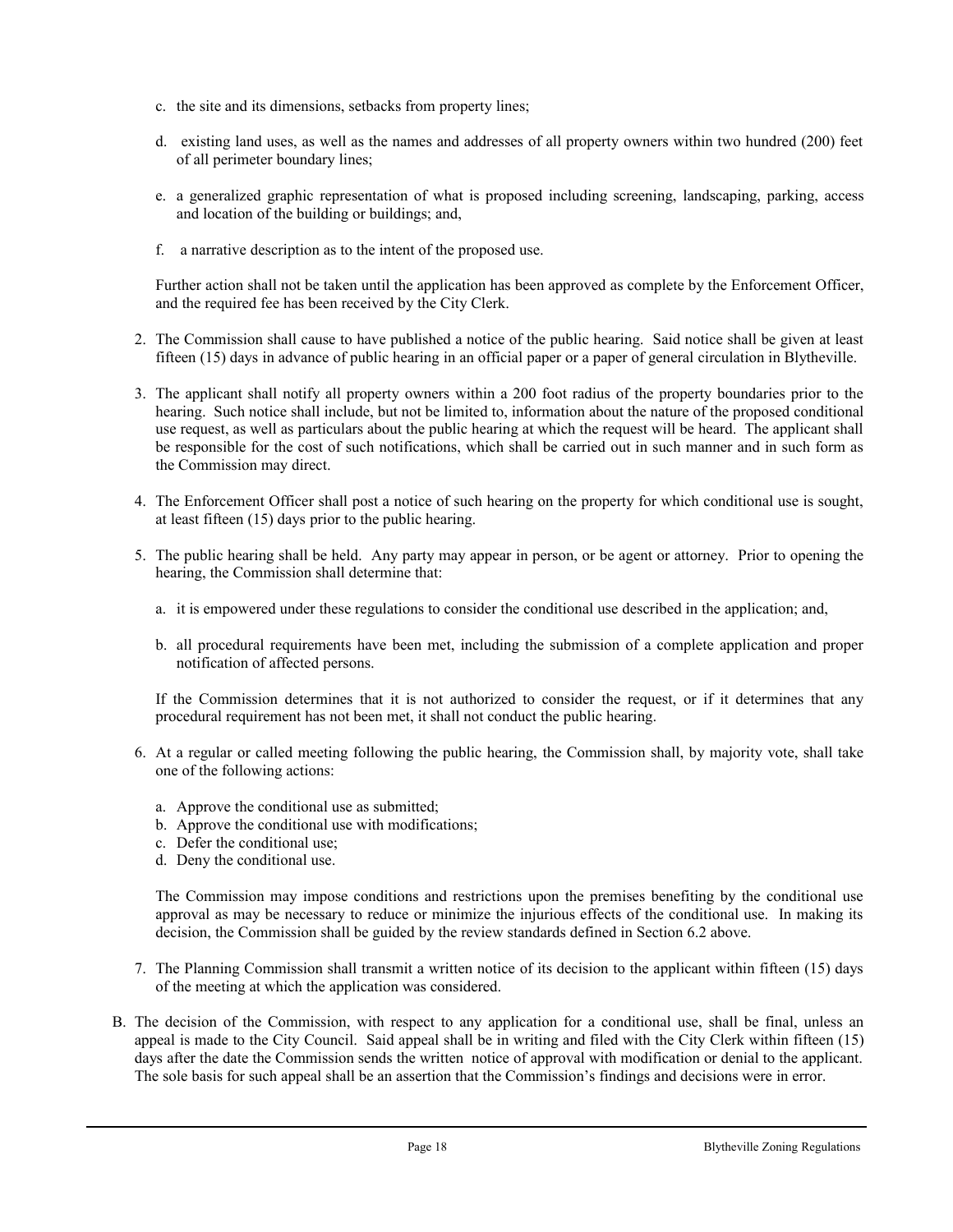#### **Section 3.07.0. Special Use Permits**

The Enforcement Officer may issue Special Use Permits, for authorized special uses enumerated in Articles VI, VII or VIII and Section 5.14.0.

#### **Section 3.08.0. Fees**

The following schedule of fees shall apply to the actions described below.

| A. Amendments to a zoning district boundary: | \$50.00 |
|----------------------------------------------|---------|
| B. Conditional Use:                          | \$50.00 |
| C. Special Use Permit:                       | \$25.00 |
| D. Variance:                                 | \$50.00 |

Under no condition shall any sum, or any part thereof, be refunded for failure of the City to approve any application.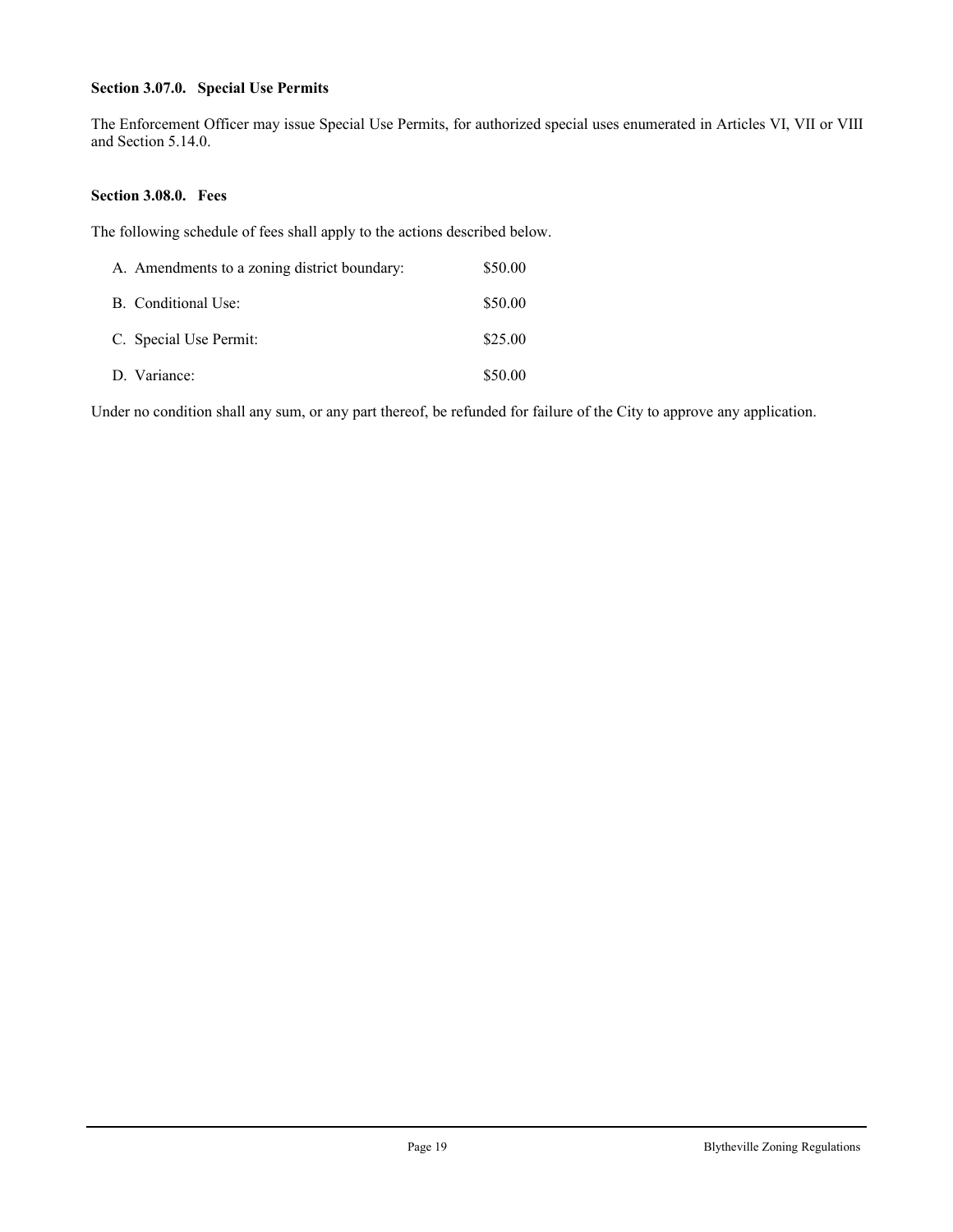# ARTICLE IV **ESTABLISHMENT OF ZONING DISTRICTS AND BOUNDARIES**

#### **Section 4.01.0. Zoning Districts Established**

For the purpose of these regulations, the City is hereby divided into land use zoning districts, as follows: (Definitions for each residential district can be found at Section 6.02.0, commercial districts at Section 7.02.0, and industrial districts at Section 8.02.0.)

- R-1 Single-Family Residential
- R-2 Low Density Residential
- R-3 Medium Density Residential
- R-4 Estate Residential
- B-1 Neighborhood Commercial
- B-2 General Commercial
- B-3 Highway Commercial
- B-4 Central Business District
- I-1 Light Industrial
- I-2 General Industrial

#### **Section 4.02.0. Zoning Districts Map**

The location and boundaries of the land use zoning districts established by these regulations are delineated on the attached map designated as "Official Zoning Map." The map, together with the legend, words, figures, symbols, dimensions, and explanatory material thereon, is declared to be a part of these regulations and may be referred to variously as the Zoning District Map or the Official Zoning Map. The Official Zoning Map shall be kept and maintained by the City Clerk and shall be available for inspection and examination by the general public Monday-Friday during normal business hours.

#### **Section 4.03.0. Interpretation of District Boundaries**

Where uncertainty exists as to the boundaries of districts as shown on the Zoning Map, the following rules shall apply:

- 1. Boundaries indicated as approximately following the centerlines of streets, highways and alleys shall be construed as following such centerlines.
- 2. Boundaries indicated as approximately following platted lot lines shall be construed as following such lot lines.
- 3. Boundaries indicated as approximately following city limits shall be construed as following city limits.
- 4. Boundaries indicated as following railroad lines shall be construed to be midway between the main tracks.
- 5. Boundaries indicated as parallel to or extensions of features mentioned in the preceding rules shall be so construed.
- 6. In circumstances not covered by the preceding rules, the Board of Adjustment shall interpret the district boundaries.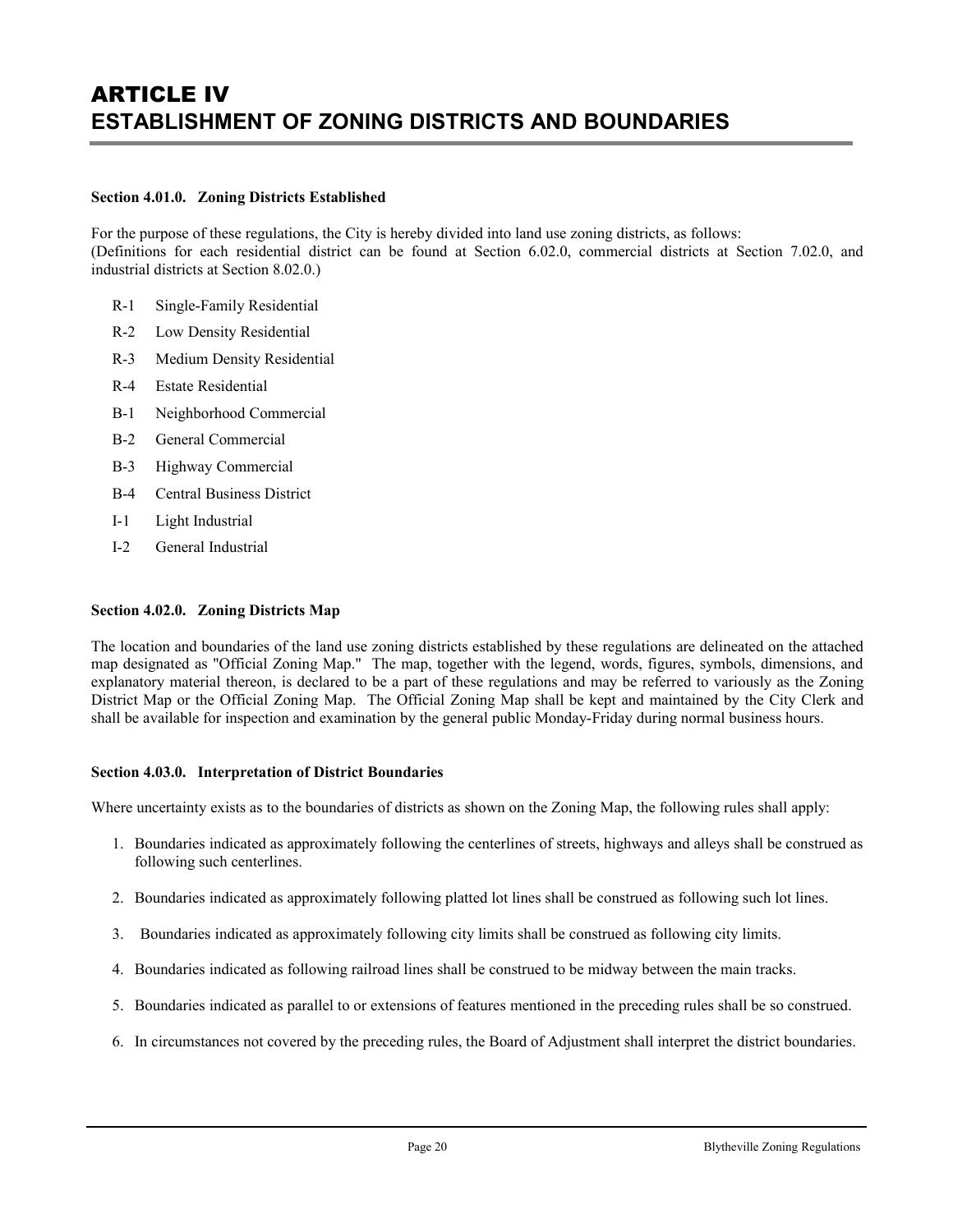#### **Section 4.04.0. Annexed Lands**

#### **4.04.01. Boundaries.**

The boundary line of a land area proposed for annexation to the City of Blytheville shall be drawn in such a manner as to include the entire width of any adjacent or contiguous public rights-of- way or easements, in contrast to a location of the centerline or along the interior side of the right-of-way or easement.

#### **4.04.02. Zoning Classification(s)**

The zoning district classification(s) of any new additions and annexations of land to the City of Blytheville after adoption of these regulations shall be established in one of two ways:

- A. The petitioner(s) for annexation may request specific zoning classifications as a part of the petition for annexation. In this event, the City Council shall direct the Planning Commission to make such studies as it deems advisable and appropriate, and make recommendation regarding the proper zoning classification of such lands. The procedures governing amendments to the Zoning Districts Map at Section 3.05.02. shall be followed.
- B. In the event that no specific zoning classification has been requested in the petition for annexation, the annexed lands shall automatically be classified as R-1 Single-Family Residential and subject to the requirements of that classification upon the effective date of said annexation. Such classification shall be valid for a period of time not to exceed one (1) year from the effective date of the ordinance annexing said addition. Within this one (1) year of time, the City Council shall instruct the Planning Commission to study and make recommendations concerning the use of land within said annexation to promote the general welfare and in accordance with any applicable plans adopted by the City of Blytheville. The procedures governing amendments to the Zoning Districts Map at Section 3.05.02. shall be followed.

#### **Section 4.05.0. Vacation of Public Easements**

Whenever any street, alley, or other public easement is vacated, the district classification of the property to which the vacated portions of land accrue shall become the classification of the vacated land.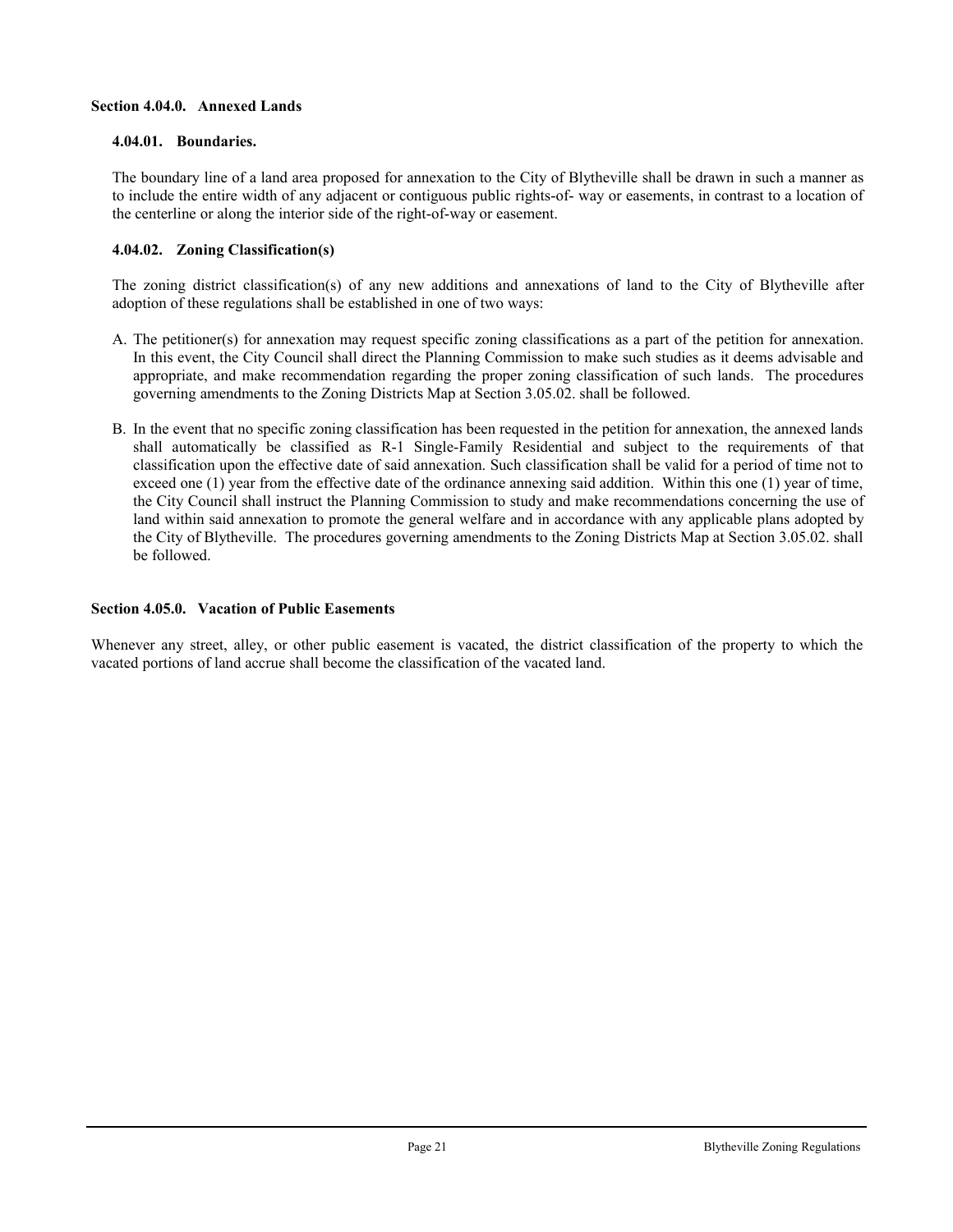#### **Section 5.01.0. Accessory Buildings**

#### **5.01.01. Definition.**

Accessory buildings and uses are permitted in each of the districts described herein, but only in cases where all the standards and criteria of this section are satisfied. A building or use is "accessory" when it:

- 1. is subordinate to and serves a principal building or principal use; and,
- 2. is subordinate in area, extent, or purpose to the principal building or principal use served; and,
- 3. contributes to the comfort, convenience, or necessity of occupants of the principal building or principal use; and,
- 4. is operated and maintained under the same ownership as the principal permitted use; and,
- 5. is located on the same zoning lot as the principal building.

#### **5.01.02. Coverage Limitations**.

Accessory building(s) or structure(s) may be built within a required rear yard only after a building permit is applied for and when located at least five feet (5') from the rear or side lot lines, is not located within any public easement, and when occupying, in the aggregate, not more than:

- 1. In residential districts, thirty percent (30%) of the area of such required rear yard.
- 2. In commercial districts, thirty percent (30%) of the rear yard or ten percent (10%) of the area of the lot, whichever results in the smaller accessory building(s).
- 3. In industrial districts, if operated partially or entirely:
	- a. in detached structures, such detached structures shall be limited to a gross floor area of not more than ten percent (10%) of the area of the lot on which the principal permitted use and the accessory use are located, or thirty percent (30%) of the required rear yard, whichever results in the smaller accessory building(s).
	- b. within the structure containing the principal permitted use, the gross floor area within such structure(s) utilized by accessory uses, excepting garages, loading docks, and company dining rooms, shall not be greater than ten percent  $(10\%)$  of the gross floor area of the structure(s) housing principal permitted use and the accessory use.
- 4. Satellite dishes or other electronic antennae must be placed in rear yard only.

#### **Section 5.02.0. Automobile Wrecking and Junk Yards**

#### **5.02.01. General**

Because of the nature and character of the operations, automobile wrecking and salvage yards, junk yards and similar uses of land can have a detrimental effect on surrounding properties. Salvage and wrecking yards tend to create problems of noise, dust, traffic, and health hazards and may adversely affect property values by their general appearance. For the purpose of evaluating whether the proposed utilization of land for an automobile wrecking or junk yard properly minimizes its objectionable characteristics, the standards established in Section 5.02.02. shall be used.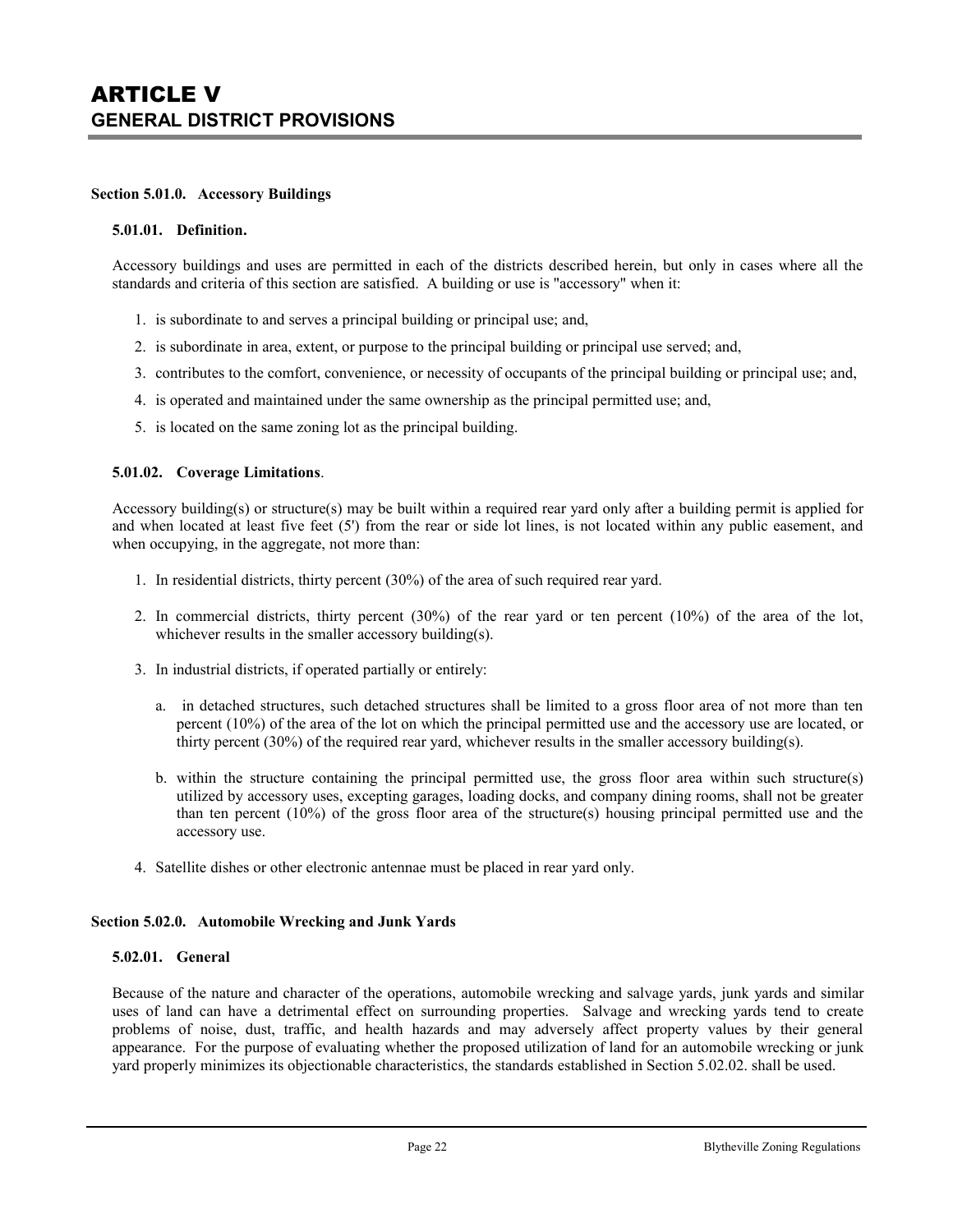#### **5.02.02. Standards**

- A. *Location*: Because of the tendency of salvage yards to promote the breeding of vermin, no such operation shall be permitted closer than eight hundred (800) feet to any established residential zoning district.
- B *Screening*: All outdoor storage of salvage and wrecking operations shall be conducted entirely within an enclosed opaque fence or wall, except driveway areas, from not less than eight feet (8') to not more than twelve feet (12') in height. Storage between the street and such fence is expressly prohibited. Any fence of wall erected for screening purposes shall be properly painted or otherwise maintained in good condition.
- C. *Off-Street Parking*: Off-street parking shall be provided, consistent with the requirements of Article XI.
- D. *Ingress and Egress*: The number of vehicular access driveways for junk yards and automobile wrecking yards having frontage on a State or Federal highway shall be regulated by the Arkansas Highway & Transportation Department.

#### **Section 5.03.0. Child Care Facilities.**

#### **5.03.01. Where Permitted**

- A. *Child Care Center*. A child care center may be located, as a conditional use, in any commercial district.
- B. *Child Care Home Based Center*. A home based child care center may be located, as a conditional use, in any residential district.

#### **5.03.02. Requirements for a Home Based Child Care Center.**

In addition to the general standards for reviewing a conditional use, such facilities shall meet the following criteria:

- 1. The center shall be located in the single-family dwelling which is the permanent residence of the operator or caregiver and shall be operated in a manner that will not change the character of the residence.
- 2. The dwelling shall be located on a lot having not less than nine thousand (9,000) square feet of area and all portions of said lot used for outdoor play space shall be fenced with an opaque, ornamental fence not less than four feet (4') in height.
- 3. The dwelling shall meet all City, County, and State Health Department requirements as to safety, design, facilities, equipment, and other features; and,
- 4. The Center shall be operated in a manner that will not adversely affect other properties and uses in the area.

#### **Section 5.04.0. Fences, Walls and Hedges (Residential Zones)**

Notwithstanding other provisions of these regulations, fences, walls and hedges shall be permitted in any required yard, or along the periphery or edge of any yard, provided that no fence, wall, or hedge along the sides or front edge of any required front yard shall be over four (4) feet in height. Fences, hedges or walls may project into or be located along the side yard from the front building line of the lot to the rear lot line, provided such fences and walls (not hedges or trees) do not exceed a height of eight (8) feet. A permit must be issued by the Enforcement Officer before any fence or wall is erected, however, there shall be no fee for the issuance of said permit.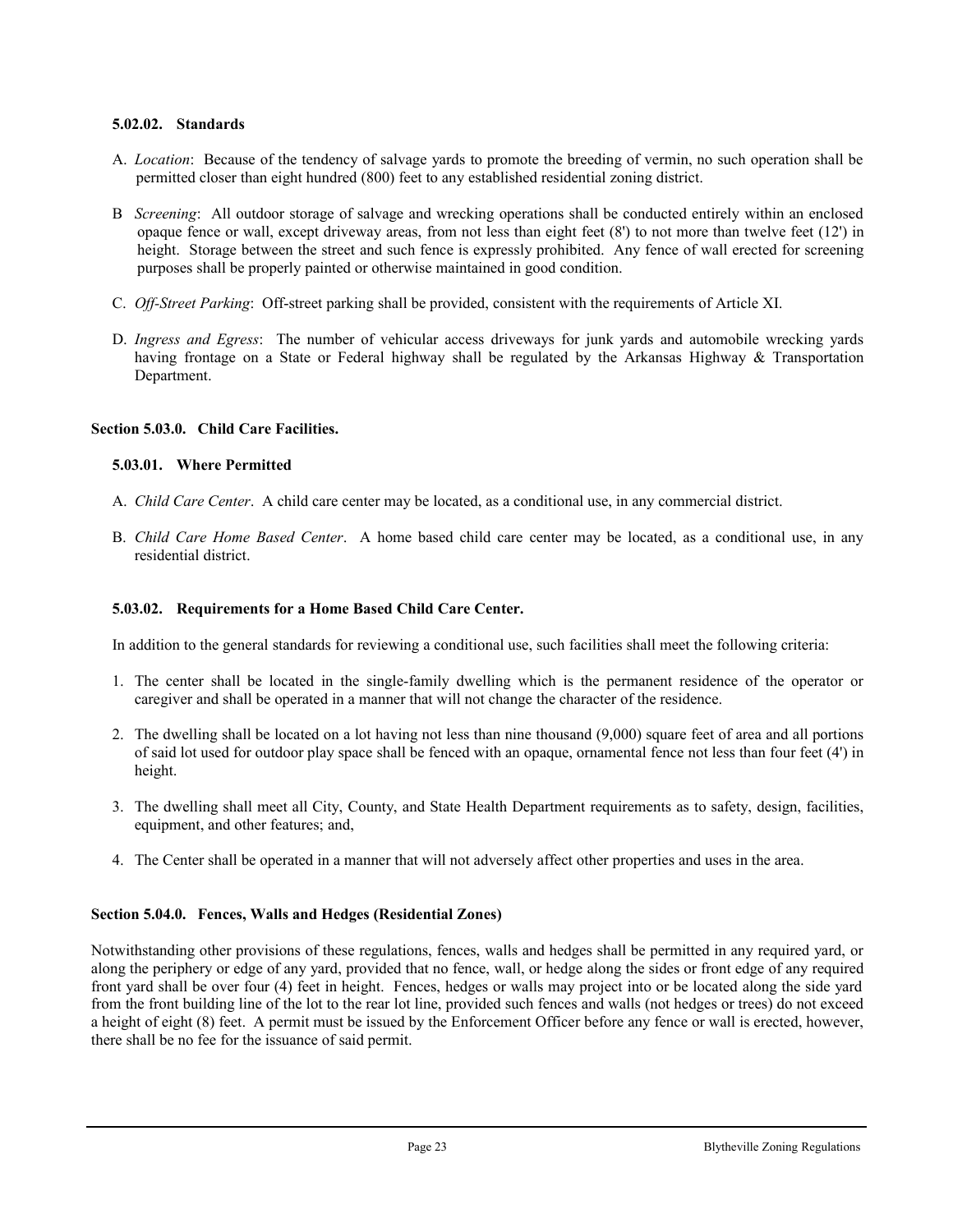

Figure 5. 1

#### **Section 5.05.0. Erection of More than One Principal Structure on any Lot**

- A. In any residential district, only one principal structure and its customary accessory buildings shall hereafter be erected on any lot.
- B. Where an accessory structure is attached to principal structure in a substantial manner, or the equipment of said structure includes a sink, cook stove, or other kitchen facilities for the independent occupancy thereof, this shall be prima facie evidence that such building is not an accessory structure, but a separate dwelling which must meet all the standards of lot area and yard requirements of the district in which it is located.
- C. Garage apartments are permitted if the lot and buildings are so designed and arranged that said structure is accessible directly to a public right-of-way of not less than fifty feet (50') in width by a driveway or travelway at least twelve feet (12') in width.

#### **Section 5.06.0. Interpretation of Uses**

In the event an applicant wishes to use property for a use which is not specifically identified under permitted or conditional uses, and where such use is not specifically prohibited from the district, the following provisions shall apply:

- 1. The Enforcement Officer shall submit to the planning commission a written request for a determination of the unclassified use.
- 2. The planning commission shall review the request as submitted and determine if the proposed use is of a similar character to the district in which it is proposed.
- 3. If the planning commission determines that the use is of a similar character and meets the intent of the uses permitted inherently within the district, then it shall instruct the Enforcement Officer to issue a permit.
- 4. In the event that the planning commission determines that the proposed use in the district is consistent with the character and intent of the conditional uses within the district, then the applicant shall apply for a conditional use subject to review procedures of Section 3.06.0.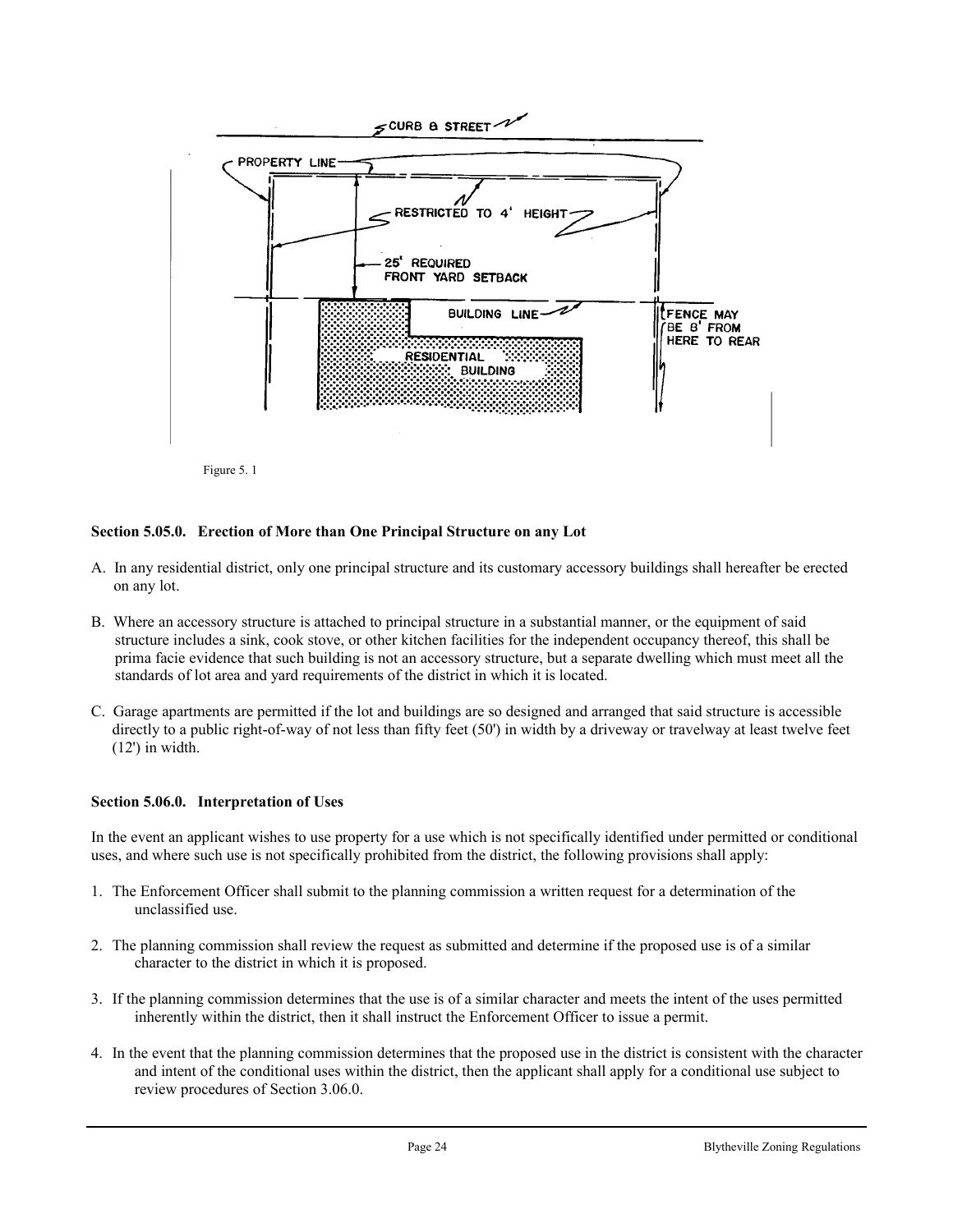- 5. In no event shall the provisions of this section be used to allow an incompatible use or a use specifically prohibited by these regulations within a certain district.
- 6. Once a use has been allowed or disallowed by the planning commission, it shall then be classified under the appropriate category in the district.

#### **Section 5.07.0. Home Occupations**

An occupation may be carried on in a residential structure in any residential district only if:

- 1. It does not involve the use of commercial vehicles operating from the residence.
- 2. It is clearly secondary to the dwelling purpose of the structure and does not involve a change in the residential character or appearance of the structure.
- 3. It does not require the use of an accessory building or of yard space or an activity outside the main structure not normally associated with residential uses. When a State Statute or Regulation requires the operation of an occupation separate from the living quarters, an accessory structure may be utilized with the approval of the Board of Zoning Adjustment.
- 4. It does not have a sign in excess of four (4) square feet solely to identify the business, occupation or profession, and such sign must be physically attached to the structure.
- 5. It does not involve the external display of goods and services.
- 6. The occupation must be carried on by the occupant of said residence; and it must not involve more than two (2) employees, one (1) of whom shall be the occupant.
- 7. It meets the definition of "Home Occupation" at Article II.

#### **Section 5.08.0. Flammable Liquids and Gases**

The storage of flammable liquids and gases shall comply with the State of Arkansas Fire Prevention Code.

#### **Section 5.09.0. Exceptions to Height Requirements**

Chimneys, cooling or water towers, elevators, bulkheads, fire towers, monuments, stacks, stage towers, tanks, spires, church steeples, necessary mechanical apparatus or other structures not intended for human occupancy or use may be erected to any height not in conflict with any other ordinance of the City.

Public, semi-public, or public service buildings, hospitals, institutions, churches and schools, when permitted in a zoning district, may be erected to exceed height limits specified for the district, provided all required yards are increased by one (1) foot for each foot of building height above the specified height limit.

#### **Section 5.10.0. Mobile Homes**

The parking or placement of an individual mobile home as the principal residential structure on an individual lot is not permitted in any zoning district, except as a nonconforming use subject to the provisions of Section 13.1.2. A mobile home may be placed or parked as a temporary structure or accessory use through the Special Use Permit process described in Section 3.07.0.

#### **Section 5.11.0. Service Station Pumps**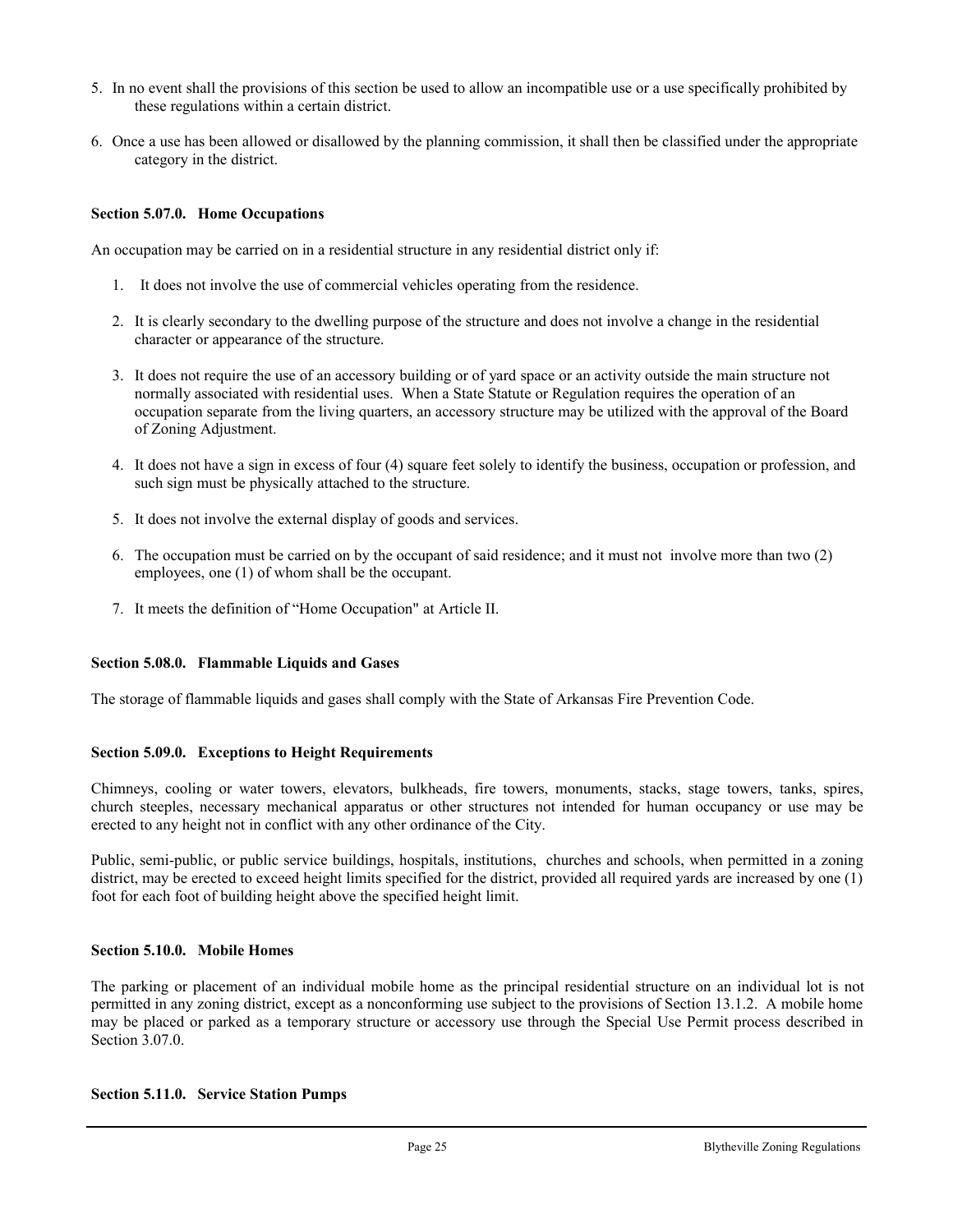Service station pumps and pump islands may occupy the required yards, provided however, that they are not less than fifteen feet (15') from all property lines.

#### **Section 5.12.0. Storage and Parking of Trailers and Commercial Vehicles**

#### **5.12.01. Parking or storage limitations**.

Commercial vehicles and trailers of all types including travel, camping and hauling shall not be parked or stored on any lot in any residential district, except in accordance with the following provisions:

- 1. Not more than one (1) commercial vehicle which does not exceed one (1) ton rated capacity, per family dwelling unit on the premises, shall be permitted, but in no case shall such commercial vehicle be used for hauling explosives, gasoline, or liquefied petroleum products.
- 2. Not more than one (1) camping or travel trailer or recreational hauling trailer per family dwelling unit on the premises shall be permitted and said trailer shall not exceed thirty-five feet (35') in length or eight feet (8') in width; and further provided that said trailer shall not be parked or stored for more than one (1) week in duration unless it is located behind the front yard building line.

#### **5.12.02. Occupancy Prohibited**.

A camping or travel trailer shall not be occupied:

- 1. permanently at any time while it is parked or stored in any area within the incorporated limits; or
- 2. temporarily unless it is parked in a designated and permitted recreational vehicle travel park.

This section shall not prohibit the use of trailer occupied only in a commercial district on a temporary basis that is selling goods and/or food and drink during the periods beginning on April 1, 2006, and ending on September 30, 2006, and for like periods thereafter. The person desiring to utilize this Section is required to apply for a temporary privilege license from the Office of Code Enforcement and, if approved shall pay an annual fee of \$100.00 to the City Collector's Office for the issuance of a temporary license. (Passed by City Council on June 20, 2006)

#### **Section 5.13.0. Setbacks from Identified Major Thoroughfares**

Major thoroughfares have been established through the preparation of a Comprehensive Development Plan for the City and are identified on the Major Thoroughfare Plan. Future rights-of-way for each major thoroughfare shall be of equal distance from the centerline of the proposed major thoroughfare. When a lot identifies the location of an identified major thoroughfare, the required front yard or side yard setback shall be measured from the future right-of-way line; and buildings and structures shall be located accordingly.

#### **Section 5.14.0. Temporary Dwelling for Construction, Maintenance or Security Personnel**

A mobile home or other type of dwelling unit intended for temporary use may be located within any district as a special permit use for occupancy by construction, maintenance, or security personnel in accordance with the provisions of Section 3.07.0.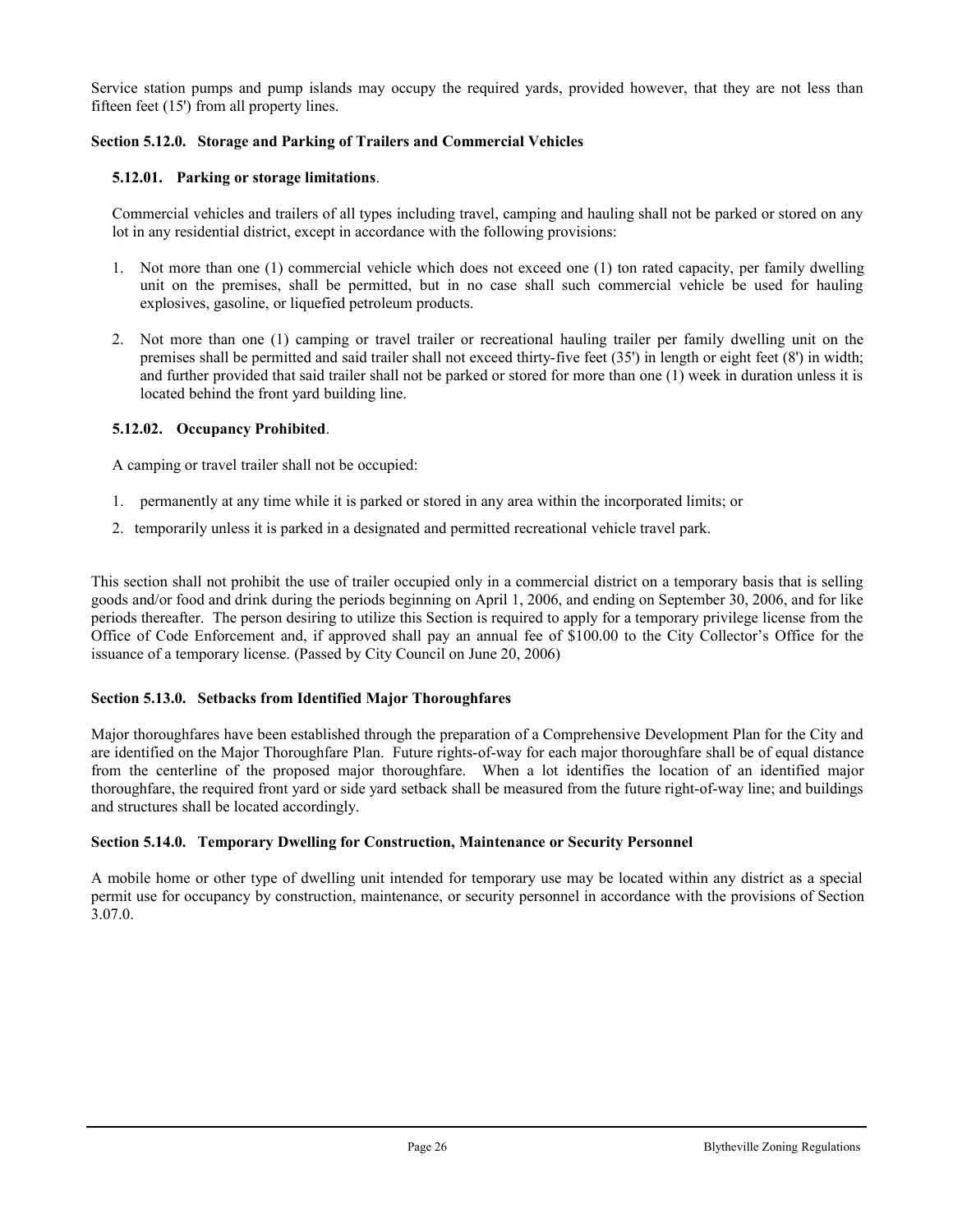#### **Section 5.15.0. Visibility at Intersections in Residential Districts**

On a corner lot in any residential district, nothing shall be erected, placed, planted, or allowed to grow in such a manner as materially to impede vision between a height of two feet (2') and ten feet (10') above the centerline grade of the intersecting street in the area bounded by the street right-of-way lines of such corner lot and a line joining points along said streets rights-of-way lines twenty-five feet (25') from the point of intersection. Graphic illustration of this requirement is provided at Figure 5-2.



Figure 5. 2

#### **Section 5.16.0. Broadcast media and wireless communication towers**

#### **5.16.01. Definition.**

In this section "tower" means any mast, brace, or other structure used for the support of radio, television, broadcast media or wireless communication antennas.

#### **5.16.02 Site Location criteria**

Transmission towers may be permitted only in those zoning district where they are specifically identified as a conditional use, and must meet the following siting conditions:

- 1. The owner/user shall first consider sharing other existing or proposed towers in lieu of building a new tower. As part of the application for approval as a conditional use, the applicant shall specifically provide justification as to why sharing is not practical or possible.
- 2. No tower may be located such that it could strike another tower or supporting structure of another tower should it fall.
- 3. The tower shall be set back a distance equal to or greater that its height from any residential structure, public road or residential zoning district and not closer than twenty percent (20%) of its height or the distance between the tower base and guy wire anchors, whichever is greater, from any other structure (apart from its accessory buildings).
- 4. The tower shall be set in a manner that all ice-fall or debris from the tower structure (including tower failure) or guy wires will not fall outside the parcel (being the property purchased or leased for the tower site) containing the tower.
- 5. All guy wire anchors shall be located not less than twenty-five feet (25') from the parcel boundary.
- 6. The tower shall not be artificially lighted unless required by the FAA or state department of aeronautics. That lighting shall be restricted to dual lights (medium intensity white strobe lights daylight mode and red obstruction lights nighttime mode) unless the FAA or state department of aeronautics requires another type of lighting.
	- 7. All accessory structures will meet the normal setbacks for the district in which they are located.

8. Accessory facilities shall not include offices, long-term vehicle storage, other outside storage, broadcast studios (except for emergency purposes) or other uses that are not needed to send or receive transmissions, and in no case may exceed twenty-five percent (25%) of the floor area used for transmission equipment and functions.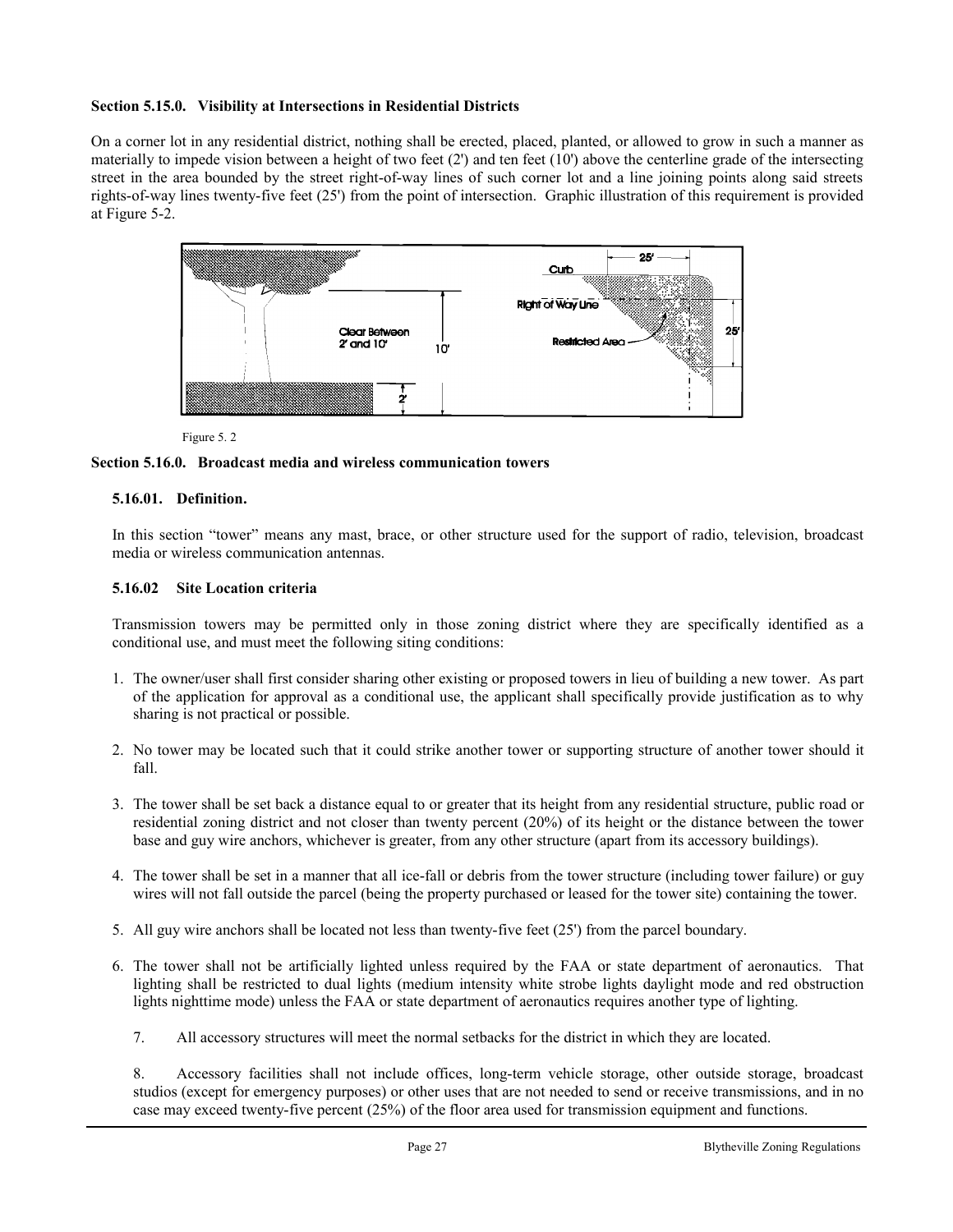9. Existing on-site vegetation shall be preserved to the maximum extent practicable.

10. All towers and accessory structures shall be surrounded by a solid vegetative buffer strip to form a hardy screen dense enough to interrupt vision and shield the base and accessory structures from public view from the surrounding properties. The buffer shall consist of evergreens which will reach a minimum height of at least eight feet (8') within five (5) years. The vegetation shall not encroach over the adjacent property lines and shall provided a complete screen during all months of the year. The plant material and layout must be approved by the Commission, prior to issuance of a permit. Other types of vegetation, topography, walls, and fences may be substituted, as approved by the Commission.

11. The tower shall not be located so that would be a hazard to aircraft or a source of adverse electromagnetic interference for the surrounding property owners.

12. Whenever feasible, the tower should be designed with the capacity for shared use with other potential tower users.

#### **Section 5.17.0. Manufactured Home Siting Requirements.**

The following siting standards shall apply to all instances of placement of manufactured homes permitted conditionally in a residential district:

- 1. A pitched roof of at least three feet (3') rise in twelve foot (12') run;
- 2. Removal of all transport elements;
- 3. Permanent foundation;
- 4. Exterior wall finished so as to be compatible with the neighborhood;
- 5. Orientation compatible with placement of adjacent structures;
- 6. Underpinning with permanent materials; and,
- 7. Compliance with other district standards.

#### **Section 5.18.0. Existing Manufactured Home Subdivisions.**

After the effective date of the adoption of these regulations, any subdivision that was platted with the explicit intent that lots in such subdivision are to be occupied primarily or exclusively by manufactured homes, shall comply with the reduced lot, yard and height requirements of these regulations at section 6.04.0., provided that:

- 1. This exception shall apply to only to a subdivision that was platted prior to the effective date of these regulations, including subdivisions that are subsequently annexed into the corporate limits of the City of Blytheville;
- 2. It shall be the burden of any property owner wishing to occupy a lot under these reduced standards to prove that the subdivision was intended primarily for the location of manufactured homes;
- 3. No mobile home, as defined within these regulations, shall be placed on any lot that was vacant as of the effective date of these regulations.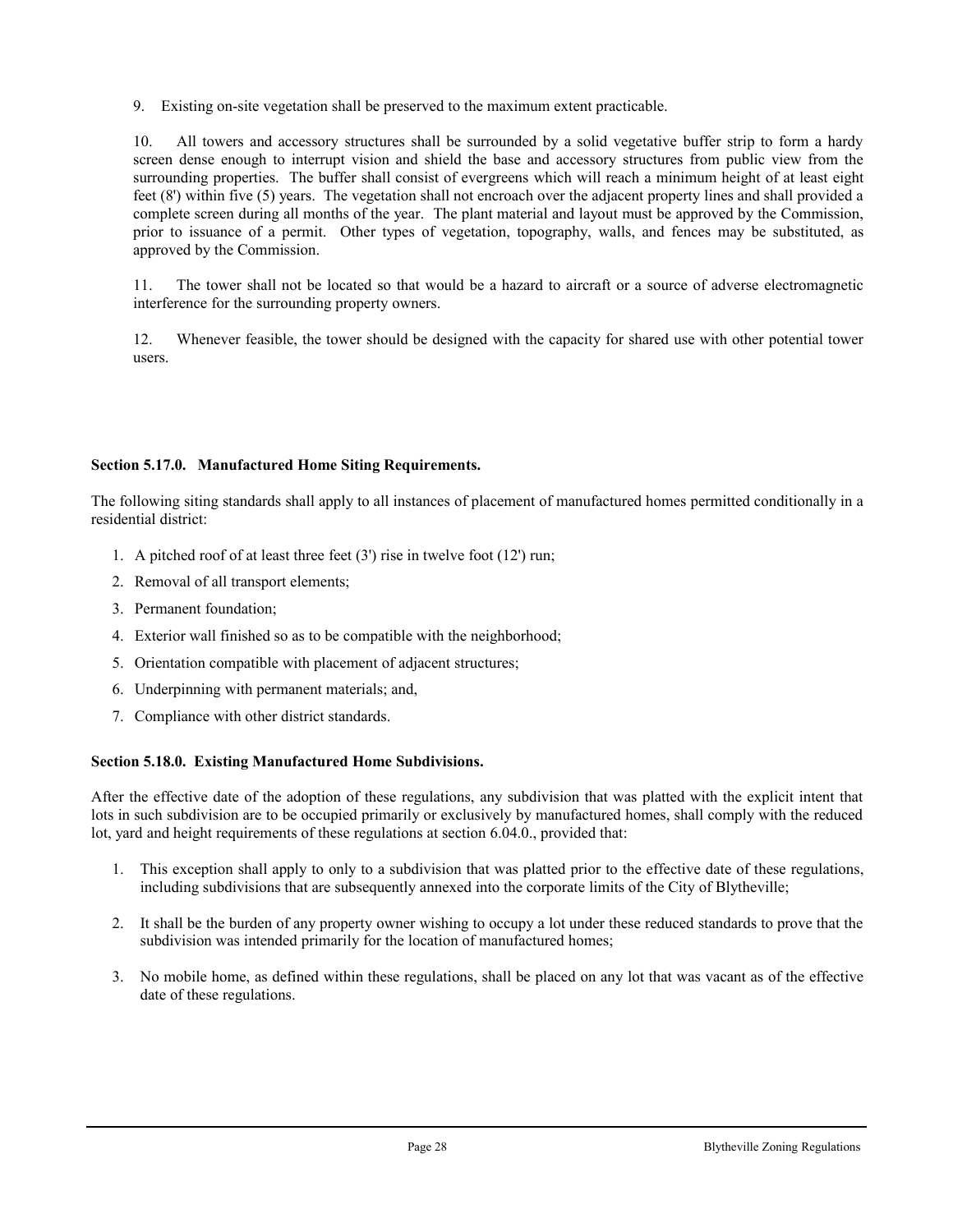# ARTICLE VI **RESIDENTIAL DISTRICTS**

#### **Section 6.01.0. General Purposes**

The residential districts established by these regulations are designed to promote and protect the health, safety, convenience, order, and the general welfare of the citizens of Blytheville. This broad aspiration is supported by the following purposes and objectives:

- 1. To provide sufficient space at appropriate locations for residential developments to adequately meet the housing needs of the present and expected future population of the City of Blytheville, giving adequate consideration to the need for a variety of choices in site selection and site design.
- 2. To permit improved movement on the public street system and to efficiently utilize existing public streets; and insofar as possible, to ameliorate the effects of heavy vehicular traffic through residential areas.
- 3. To provide residential areas with basic protection against harmful levels of congestion through the regulation of density of population, the intensity of development, and the bulk of buildings in relationship to the surrounding land areas and the larger neighborhood.
- 4. To provide for access of light and air to windows and to provide for privacy through controlling the height of buildings and their proximity to each other.
- 5. To promote the most desirable use of land and building development, to protect the character of each district and its suitability for particular uses; and to conserve the value of land and buildings.

#### **Section 6.02.0. Purpose of Each District**

#### **6.02.01. Single-Family Residential (R-1)**

This district is designed for those existing and future areas of the City that are characterized by a quiet residential neighborhood. The principal uses of land are for single-family dwellings and related recreational, religious, educational, and institutional facilities normally required to provide the basic elements of a balanced and attractive residential area. These areas are intended to be defined and protected from the encroachment of uses not performing a function necessary to the residential environment. Internal stability, attractiveness, order and efficiency are encouraged by providing for adequate light, air, and open space for dwellings and related facilities and through a consideration of the proper functional relationship of each element. The requirements for this district are designed to stabilize and protect the essential characteristics of the neighborhood and to prohibit all activities of a commercial nature.

#### **6.02.02. Low Density Residential (R-2)**

This is a residential district of the same general type and character as that described above for the R-1 District, containing many of the same requirements and restrictions as applicable to the R-1 District, but allowing for a slightly higher population density than permitted in the R-1 District. The principal uses of land are for single-family, twofamily, and low density multi-family developments, all supported by necessary religious, educational, institutional, and recreational facilities normally required to provide the basic elements of a balanced and attractive residential neighborhood.

#### **6.02.03. Medium Density Residential (R-3)**

This is a residential district intended to provide environmentally suitable space for medium density developments. The principal uses of land in this district are single-family dwellings, two-family dwellings, low-rise multiple family dwellings, townhouses, condominiums; and, under certain specified conditions, home occupations, and mobile home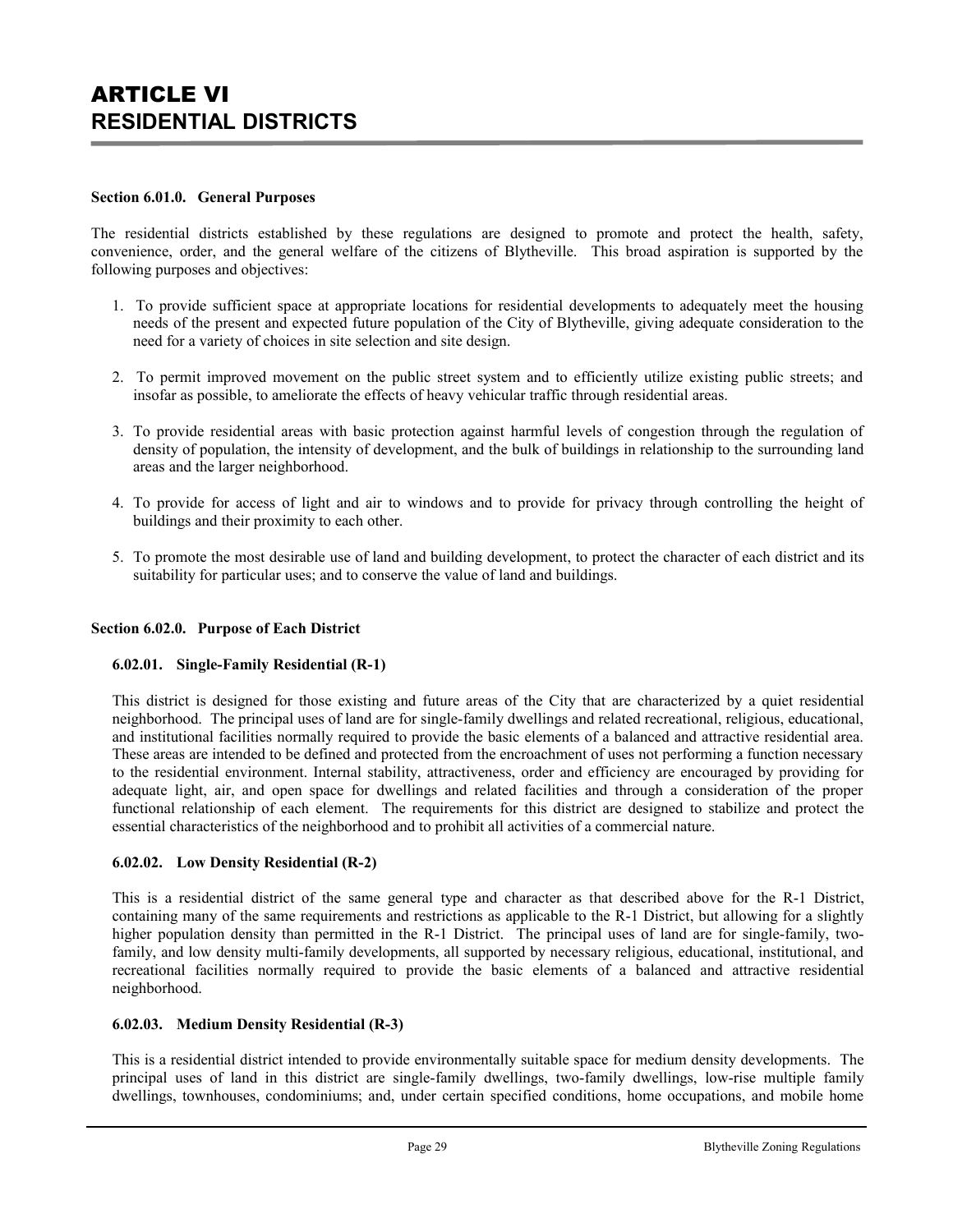parks. The principal uses are intended to be supported by the necessary recreational, religious, institutional and educational uses that are normally located in close proximity in order to service the residential areas and to provide for a balanced and acceptable residential neighborhood.

#### **6.02.04. Estate Residential (R-4)**

This district is intended to provide a location for the land situated within the city limits and on the fringe of the urban area that is either used for agricultural purposes or is suitable for development to a lesser density than other, more builtup areas within the City. The types of residences may essentially be semi-rural, estate, recreational, or second home, and located on large lots. It is not intended that this district provide a location for a lower standard of residential development, but rather a lower density of development, or the type of development that represents a transition from traditional agriculture to urban-type developments.

#### **Section 6.03.0. Permitted Uses**

The permitted uses in each of the residential districts are set forth in the following table. The following symbols, placed opposite a permitted use and underneath a residential zoning district, shall have these meanings:

""" means that the listed use is permitted by right in that district.

"**CU**" means that the listed use is permitted subject to approval as a conditional use per the requirements of section 3.06.0.

"**SP**" means that the listed use is permitted subject securing a permit from the Enforcement Officer.

"**X**" means that the use is prohibited.

#### **RESIDENTIAL DISTRICTS**

| <b>Permitted Uses</b>                                                                   | $R-1$     | $R-2$     | $R-3$                                  | $R-4$     |  |  |  |  |
|-----------------------------------------------------------------------------------------|-----------|-----------|----------------------------------------|-----------|--|--|--|--|
| A. Residential                                                                          |           |           |                                        |           |  |  |  |  |
| Condominiums, Sales                                                                     | X         | X         | $\Box$                                 | X         |  |  |  |  |
| Manufactured Home                                                                       | X         | П         | $\Box$                                 | X         |  |  |  |  |
| Mobile Home Park                                                                        | X         | X         | $\Box$                                 | X         |  |  |  |  |
| Rooming or Boarding House                                                               | X         | X         | $\Box$                                 | X         |  |  |  |  |
| Single-Family Attached                                                                  | X         | П         | $\Box$                                 | X         |  |  |  |  |
| Single-Family Detached                                                                  | П         | П         | $\Box$                                 | П         |  |  |  |  |
| Single-Family Manufactured Home                                                         | X         | П         | $\Box$                                 | X         |  |  |  |  |
| Townhouse, Rental                                                                       | X         | X         | $\Box$                                 | X         |  |  |  |  |
| Two-Family Dwelling                                                                     | X         | П         | $\Box$                                 | X         |  |  |  |  |
| Multiple-Family Dwellings                                                               | X         | П         | $\Box$                                 | X         |  |  |  |  |
| <b>B.</b> Commercial                                                                    |           |           |                                        |           |  |  |  |  |
| Bed & Breakfast                                                                         | X         | <b>CU</b> | <b>CU</b>                              | <b>CU</b> |  |  |  |  |
| Child Care - Home based center (less than six (6) children)                             | <b>CU</b> | П         | $\Box$                                 | <b>CU</b> |  |  |  |  |
| Child Care - Home based center (more than five (5) but less than sixteen (16) children) | X         | <b>CU</b> | П                                      | X         |  |  |  |  |
| Home Occupation                                                                         | О         | П         | $\begin{array}{c} \square \end{array}$ | П         |  |  |  |  |
| C. Community Facilities and Public Utilities                                            |           |           |                                        |           |  |  |  |  |
| Art Gallery, Museum (Public)                                                            | X         | X         | <b>CU</b>                              | <b>CU</b> |  |  |  |  |
| Church or other place of worship                                                        | <b>CU</b> | <b>CU</b> | <b>CU</b>                              | <b>CU</b> |  |  |  |  |
| Club or lodge, private except those whose chief activity is carried on as a business    | X         | X         | <b>CU</b>                              | <b>CU</b> |  |  |  |  |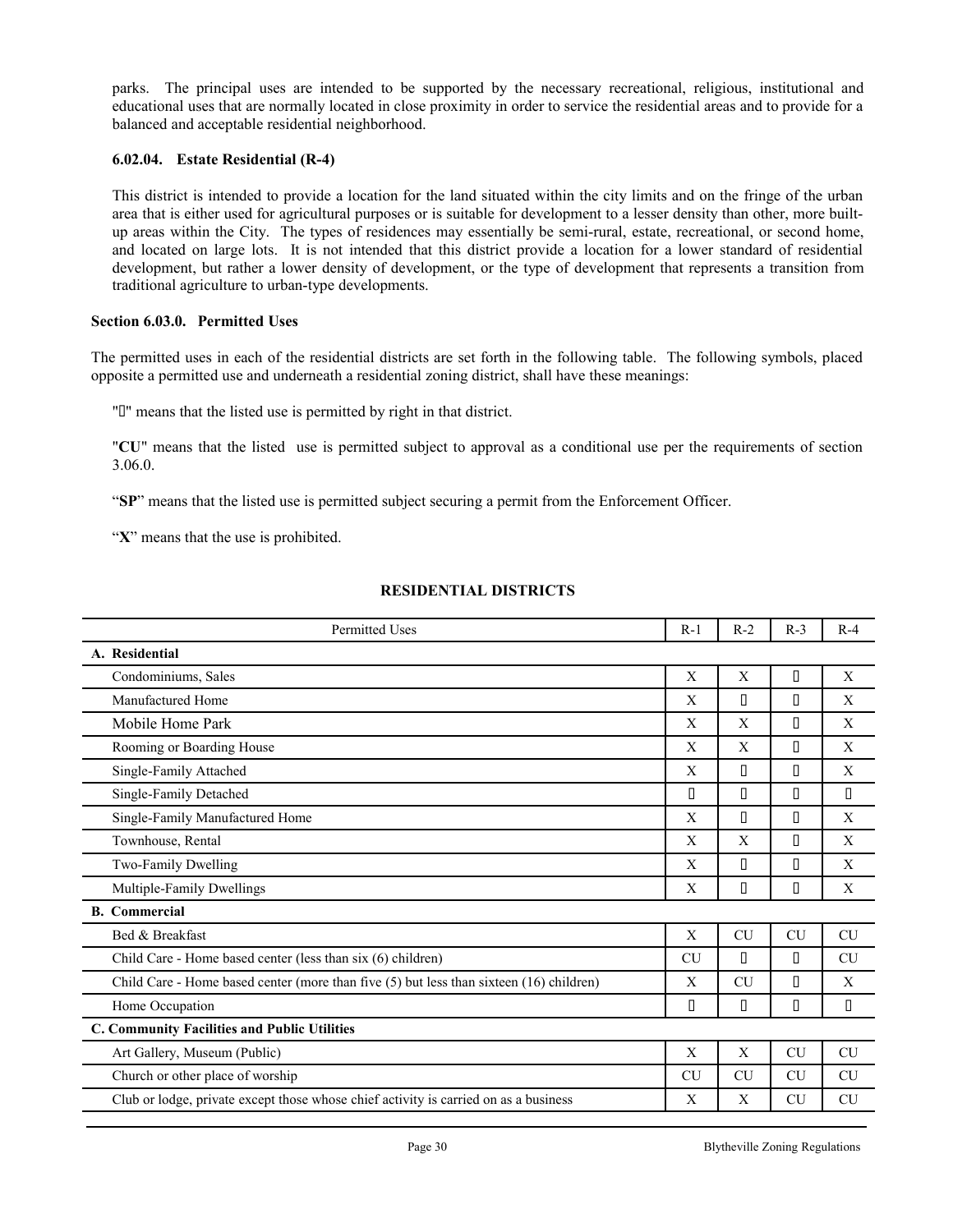| Permitted Uses                                                                                                                                                   | $R-1$     | $R-2$     | $R-3$     | $R-4$     |
|------------------------------------------------------------------------------------------------------------------------------------------------------------------|-----------|-----------|-----------|-----------|
| Community building, public                                                                                                                                       | <b>CU</b> | <b>CU</b> | <b>CU</b> | <b>CU</b> |
| Electrical or gas substation                                                                                                                                     | <b>CU</b> | <b>CU</b> | <b>CU</b> | <b>CU</b> |
| Establishment for care of alcoholic, drug or psychiatric patients                                                                                                | <b>CU</b> | <b>CU</b> | <b>CU</b> | <b>CU</b> |
| Golf course, but not including commercially operated driving range or miniature golf course                                                                      | CU        | <b>CU</b> | <b>CU</b> | <b>CU</b> |
| Hospital, health center, institution for aged or children, and extensions or additions to existing                                                               | <b>CU</b> | <b>CU</b> | CU        | <b>CU</b> |
| Library                                                                                                                                                          | <b>CU</b> | <b>CU</b> | <b>CU</b> | <b>CU</b> |
| Nursing, convalescent or rest home and extensions or additions to existing                                                                                       | <b>CU</b> | X         | <b>CU</b> | <b>CU</b> |
| Park or playground                                                                                                                                               | П         | П         | П         | П         |
| School, public, parochial, or private non-profit                                                                                                                 | CU        | <b>CU</b> | CU        | CU        |
| Telephone exchange, but not including garage, shop or service buildings                                                                                          | <b>CU</b> | <b>CU</b> | <b>CU</b> | <b>CU</b> |
| Water treatment plant, pumping station, elevated storage or reservoir                                                                                            | <b>CU</b> | <b>CU</b> | <b>CU</b> | <b>CU</b> |
| D. Agricultural                                                                                                                                                  |           |           |           |           |
| Animal husbandry, dairying, and pasturage                                                                                                                        | X         | X         | X         | X         |
| Field crops, floriculture, greenhouses, horticulture, nursery truck gardening or viticulture, but not<br>including retail sales on the premises                  | CU        | CU        | <b>CU</b> | П         |
| E. Other                                                                                                                                                         |           |           |           |           |
| Temporary structures for construction and/or sales operations                                                                                                    | <b>SP</b> | <b>SP</b> | <b>SP</b> | <b>SP</b> |
| Nonconforming uses, subject to the provisions of Section 14.03.03.                                                                                               | <b>CU</b> | <b>CU</b> | <b>CU</b> | <b>CU</b> |
| Other similar uses, not specifically enumerated above, but determined by the Commission to be<br>consistent with the character and requirements of the district. | <b>CU</b> | <b>CU</b> | <b>CU</b> | <b>CU</b> |

#### **Section 6.04.0. Lot, Yard and Height Requirements**

No lot or yard shall be established or reduced in dimension or area in any residential district that does not meet the minimum requirements set forth in the following table. No building or structure shall be erected or enlarged that will cause the maximum lot coverage or maximum height requirements to be exceeded for such district as set forth in the following table. All uses not specifically listed below, e.g. community facilities, public utilities, etc. shall satisfy the most restrictive area, yard and height requirements listed below for the particular zoning district in which they are located. These restrictions may be:

- 1. superceded by the design of a Planned Unit Development approved by the Planning Commission consistent with the procedures and standards of Article IX;
- 2. granted a variance by the Board of Adjustment, consistent with the provisions of Section 14.03.02.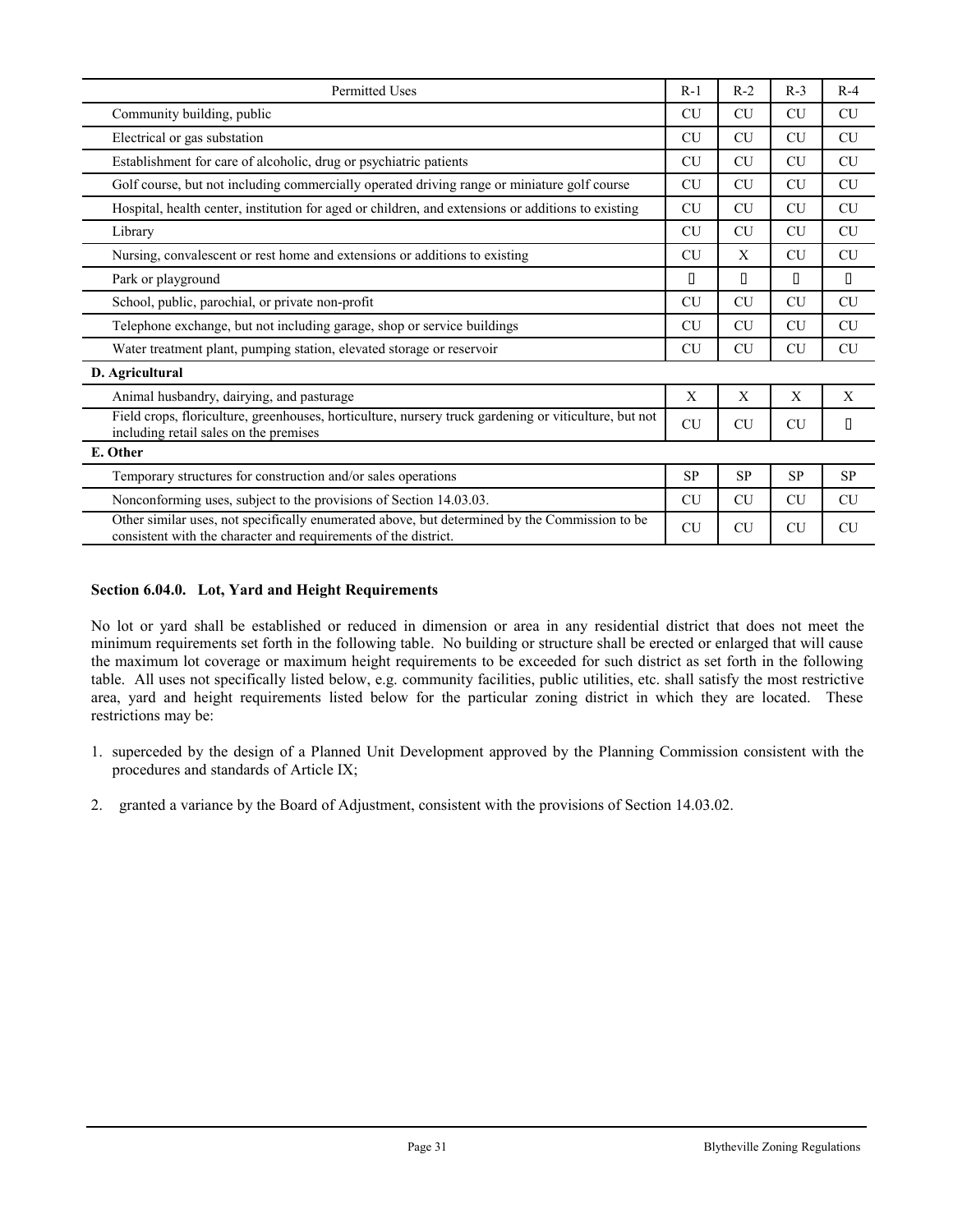#### **Residential Lot, Yard & Height Requirements**

|                                          |                    |                                 |                                                             |                                   |                                 |                             | SIDE <sup>b</sup> |                            |                               |                            | HEIGHT MAXIMUM <sup>e</sup> |             |
|------------------------------------------|--------------------|---------------------------------|-------------------------------------------------------------|-----------------------------------|---------------------------------|-----------------------------|-------------------|----------------------------|-------------------------------|----------------------------|-----------------------------|-------------|
| D                                        |                    |                                 |                                                             |                                   |                                 |                             | <b>INTERIOR</b>   | <b>EXTERIOR CORNER LOT</b> |                               |                            | <b>STORIES</b>              | <b>FEET</b> |
| S<br>R<br>$\overline{C}$<br>$\mathbf{T}$ | <b>USE</b>         | LOT<br><b>AREA</b><br>(SQ. FT.) | <b>OPEN</b><br><b>SPACE PER</b><br>DWELLING (SQ.<br>$FT.$ ) | LOT WIDTH<br>AT BLDG.<br>$LINE^a$ | LOT<br><b>COVERAGE</b><br>MAX % | <b>FRONT</b><br><b>YARD</b> |                   | Backing Up to<br>Side Yard | Backing Up<br>to Rear<br>Yard | <b>REAR</b><br><b>YARD</b> |                             |             |
| $R-1$                                    | <b>SF</b> Detached | 7,000                           | N/A                                                         | 50                                | 30                              | 30                          | 5                 | 10                         | 10                            | 20                         | $2\frac{1}{2}$              | 35          |
|                                          | Non-residential    | 7,000                           | N/A                                                         | 50                                | 40                              | 30                          | 10                | 15                         | 20                            | 20                         | $2\frac{1}{2}$              | 35          |
| $R-2$                                    | <b>SF</b> Detached | 5,000                           | N/A                                                         | 50                                | 30                              | 25                          | 5                 | 15                         | 15                            | 20                         | $2\frac{1}{2}$              | 35          |
|                                          | <b>SF Duplex</b>   | 10,500                          | N/A                                                         | 65                                | 40                              | 25                          | $\overline{7}$    | 15                         | 15                            | 20                         | $2\frac{1}{2}$              | 35          |
|                                          | MF Dwelling        | 10,500                          | N/A                                                         | 65                                | 40                              | 25                          | $\tau$            | 15                         | 15                            | 20                         | $2\frac{1}{2}$              | 35          |
|                                          | Non-residential    | 10,500                          | N/A                                                         | 65                                | 40                              | 25                          | $\overline{7}$    | 15                         | 15                            | 20                         | $2^{1/2}$                   | 35          |
| $R-3$                                    | <b>SF</b> Detached | 5,000                           | N/A                                                         | 50                                | 40                              | 25                          | 5                 | 10                         | 10                            | 20                         | $2\frac{1}{2}$              | 35          |
|                                          | <b>SF</b> Duplex   | 10,500                          | N/A                                                         | 50                                | 40                              | 25                          | 5                 | 15                         | 15                            | 20                         | $2\frac{1}{2}$              | 35          |
|                                          | MF Apartment       | $10,500$ <sup>d</sup>           | 750                                                         | 60                                | 60                              | 25                          | 10                | 20                         | 20                            | 20                         | $2\frac{1}{2}$              | 35          |
|                                          | Condo/Townhouse    | $10,500$ <sup>d</sup>           | 750                                                         | 22                                | 60                              | 25                          | 10                | 20                         | 20                            | 20                         | $2\frac{1}{2}$              | 35          |
|                                          | Non-residential    | 7,000                           | N/A                                                         | 50                                | 50                              | 25                          | 15                | 10                         | 20                            | 20                         | $2\frac{1}{2}$              | 35          |
| $R-4$                                    | <b>SF</b> Detached | 10,500                          | N/A                                                         | 65                                | 30                              | 30                          | 5                 | 15                         | 15                            | 30                         | $2\frac{1}{2}$              | 35          |
|                                          | Non-residential    | 10,500                          | N/A                                                         | 75                                | 35                              | 30                          | 15                | 15                         | 20                            | 30                         | $2\frac{1}{2}$              | 35          |

#### Notes:

a. This minimum requirement shall not apply to any lot that was recorded on a plat of record prior to the effective date of these regulations, provided that:

- 1. the minimum lot width, as measured at the building line, may be reduced to: (a.) fifty feet (50') in R-1, R-2 or R-3 districts, or (b.) forty feet (40') in an R-4 district, provided that the principal structure on such a lot is at least twenty-six feet (26') in width; and,
	-
- 2. front and rear yard requirements can be met; and,
- 3. the requirements of note (b) below can be met.
- b. On any lot that does not meet the minimum lot width requirements above, but which was recorded on a plat of record prior to the effective date of these regulations, there shall be two side yards each equal to ten percent (10%) of the platted width of the lot.
- c. Community facilities, when permitted, are subject to the requirements of Section 5.09.0.
- d. Minimum lot area is 10,500 square feet or 1,400 square feet per living unit, whichever is greater.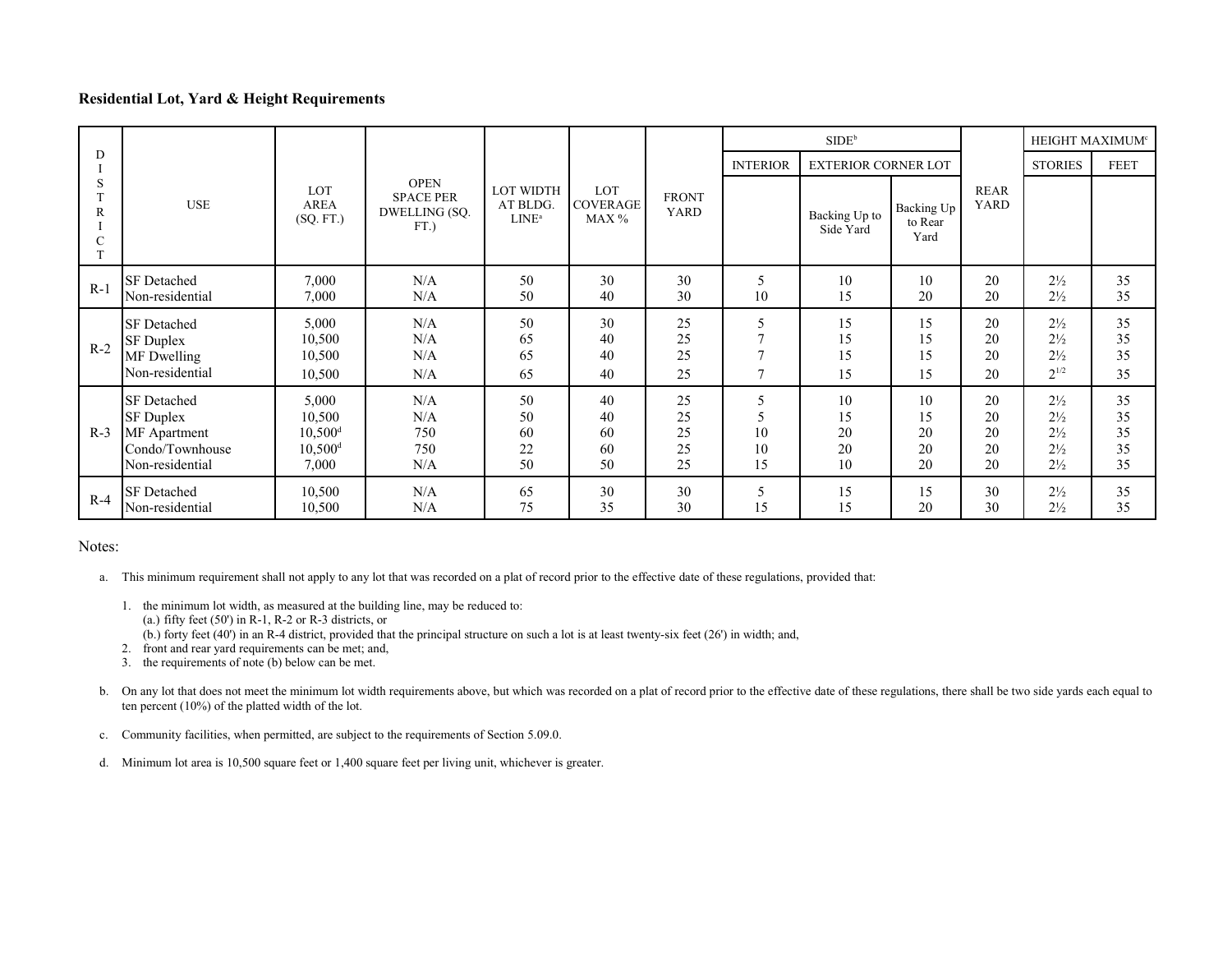#### **Section 6.05.0. Mobile Home Parks**

All new mobile home parks that are established or existing mobile home parks which are expanded after the effective date of these regulations shall comply with all of the requirements and standards contained in this section.

#### **6.05.01. Permitted District Locations**

Mobile home parks shall be permitted only in the Medium Density Residential District (R-3) zone.

#### **6.05.02. Development Standards**

Mobile home parks shall be developed to provide a desirable residential environment appropriate to the needs and desires of the occupants. Mobile home spaces should be harmoniously and efficiently organized in relation to topography, existing trees and shrubs, and other natural features. A stylized uniform pattern in lining up units should be avoided. The mobile home park shall conform to the following standards:

- 1. Parks shall be established on large, well-drained tracts of land and no parcel of land containing less than three (3) acres.
- 2. Each mobile home space shall contain not less than 4,000 sq. ft. minimum area. Spaces may be irregular in shape, but each mobile home space shall be not less than 40 feet in width and of adequate shape to provide offstreet parking for two (2) automobiles.
- 3. The minimum front yard setback shall be twenty feet (20') to the front lot line of the mobile home park. Additionally, each mobile home unit shall be set back at least 20 feet from all internal drives and access routes through the mobile home park.
- 3. The minimum distance between mobile homes shall be twenty feet (20'), and under no circumstances shall there be more than eight (8) mobile home spaces developed in any one (1) acre of the mobile home park.
- 4. Mobile home parks must be set aside and improve an area to be used for recreational purposes. All parks shall develop a recreational area equal to eight percent (8%) of the total land area of the park.
- 5. Internal streets and drives shall be designed for safe and convenient access to all mobile home spaces. All such internal drives shall be privately-owned, built and maintained. Such roadways shall be at least twenty (20) feet in width and shall be constructed with a bituminous or concrete surface.
- 6. No building or structure erected or stationed in the mobile home park shall have a height greater than one (1) story or fifteen feet (15').
- 7. There shall be at least two (2) paved off-street parking spaces for each mobile home space which shall be on the same site or located in grouped parking bays specifically designed for this purpose close to the site served.

#### **6.05.03. Review Procedure**

The Commission shall review all proposals for Mobile Home Park design using the Conditional Use procedures of Section 3.06.0. of these regulations.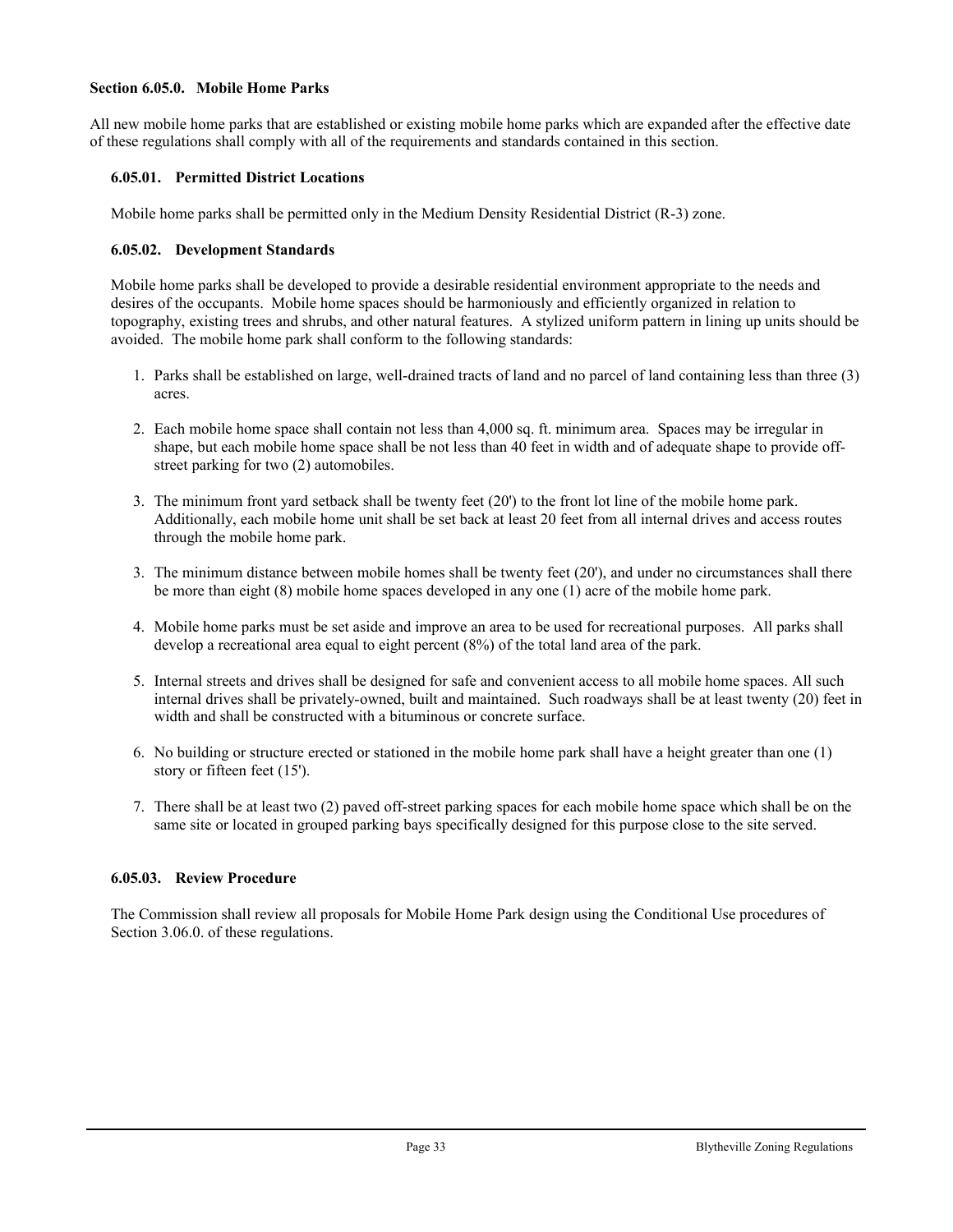## ARTICLE VII **COMMERCIAL DISTRICTS**

#### **Section 7.01.0. General Purposes**

Various commercial districts are established by these regulations for the support of business, commerce, finance, and other activities of a commercial or service nature that are customarily carried on for the economic base support of the overall community and to serve the specific needs of the residents of the community.

#### **Section 7.02.0. Purpose of Each District**

#### **7.02.01. Neighborhood Commercial District (B-1)**

This commercial district is intended to provide a place for the types of office, service, and commercial activities that serve the regular needs and/or for the convenience of the people residing in the adjacent residential areas. Because these shops, stores and offices may be an integral part of the neighborhood closely associated with residential, religious, and recreational elements, restrictive requirements are made for light, air, use intensity and open space. These are designed not only to make the commercial uses compatible with nearby residential uses but also are intended to control the intensity of development and use. This district also permits a limited mixture of residential uses along with business and/or commercial uses in order to facilitate integration with existing development and to encourage development of mixed-use projects under controlled conditions.

#### **7.02.02. General Commercial District (B-2)**

This is a district designed to permit the development of commercial centers of higher intensity of use and greater variety of uses than permitted in the B-1 Neighborhood Commercial District; that is, commercial developments intended to serve trade areas larger than a single neighborhood in size, including neighborhood, community, or regional-scaled shopping-centers. It is anticipated that the B-2 General Commercial District will be utilized where retail areas are needed to serve developing residential communities.

#### **7.02.03. Highway Commercial District (B-3)**

This is a district usually located along major highways or arterial streets, used primarily for the retailing of durable goods, implements, heavy appliances and vehicles; providing services and lodgings for transient visitors or diners; and for uses which because of their nature require open storage or display of goods or material; and which require largescale advertising. As this district is generally located in close proximity to residential areas, the regulations are designed to permit development of enumerated uses but limited by standards and requirements that are intended to protect and preserve the abutting or surrounding residential districts, and to minimize potential traffic hazards.

#### **7.02.04. Central Business District (B-4)**

This district is located centrally within the Blytheville community and is used primarily to provide office space for local, regional, and national commercial activities or government; retailing and personal services of all kinds; temporary housing for nonresident of the district; and other intensively operated commercial uses. The regulations are designed to permit a concentrated intensive development of enumerated facilities and uses, limited by standards intended to provide light and air, insure adequate street exposure of buildings in the district, and to protect the district itself from overintensive development of land coverage and over-congestion as related to the ultimate capacity of common public facilities which serve the entire district and the existing traffic circulation street system.

#### **Section 7.03.0. Permitted Uses**

The permitted uses in each of the residential districts are set forth in the following table. The following symbols, placed opposite a permitted use and underneath a residential zoning district, shall have these meanings: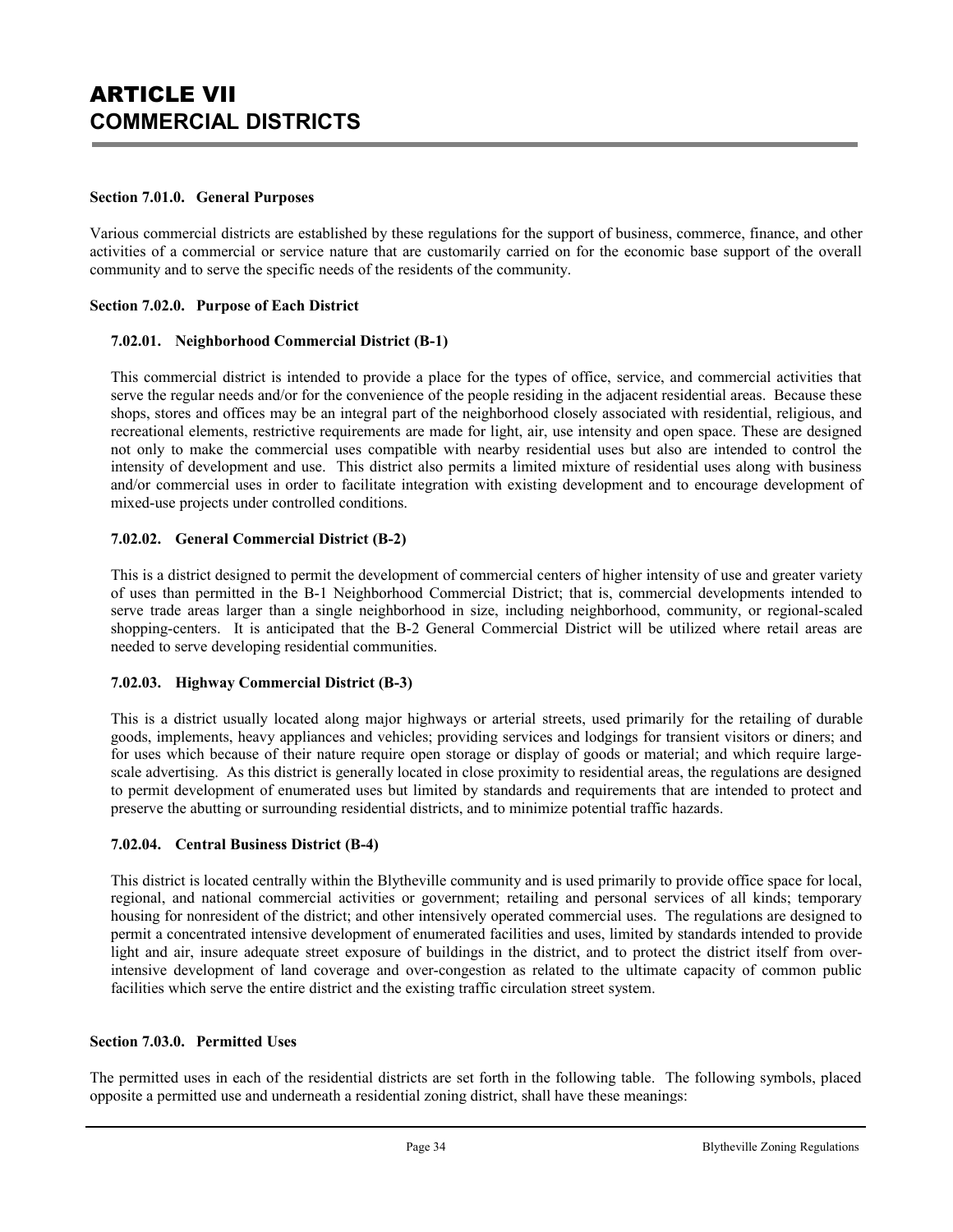" $\mathbb{I}$ " means that the listed use is permitted by right in that district.

"**CU**" means that the listed use is conditionally permitted, subject to approval of the planning commission, pursuant to the conditional use procedures as set forth below in Section 3.06.0.

"**SP**" means that the listed use is permitted subject to receipt of a Special Use Permit from the Enforcement Officer.

"**X**" means that the use is prohibited.

| <b>COMMERCIAL DISTRICTS</b> |  |
|-----------------------------|--|
|-----------------------------|--|

| PERMITTED USES                                                             | $B-1$          | $B-2$     | $B-3$                                   | $B-4$                                  |  |
|----------------------------------------------------------------------------|----------------|-----------|-----------------------------------------|----------------------------------------|--|
| A. Commercial                                                              |                |           |                                         |                                        |  |
| Amusement park, commercial                                                 | $\mathbf X$    | CU        | П                                       | X                                      |  |
| Antique store                                                              | X              | П         | $\begin{array}{ccc} \hline \end{array}$ | $\Box$                                 |  |
| Appliance sales and service                                                | X              | П         | $\Box$                                  | $\Box$                                 |  |
| Automotive accessory and supply store                                      | X              | П         | $\begin{array}{ccc} \hline \end{array}$ | $\begin{array}{c} \square \end{array}$ |  |
| Automotive and truck rental                                                | X              | X         | $\Box$                                  | $\begin{array}{c} \square \end{array}$ |  |
| Automotive and truck sales (new and used) and service                      | X              | X         | $\Box$                                  | $\Box$                                 |  |
| Automotive body shop                                                       | X              | X         | $\begin{array}{c} \square \end{array}$  | П                                      |  |
| Automotive car wash                                                        | X              | X         | $\begin{array}{ccc} \hline \end{array}$ | $\begin{array}{c} \square \end{array}$ |  |
| Automotive service station, not including body or motor repair or painting | X              | П         | $\Box$                                  | $\Box$                                 |  |
| Bakery - retail sales                                                      | X              | П         | $\mathsf{\Pi}$                          | $\begin{array}{c} \square \end{array}$ |  |
| Bank, savings and loan, and other financial institutions                   | $\Box$         | П         | $\begin{array}{ccc} \hline \end{array}$ | $\begin{array}{c} \square \end{array}$ |  |
| Bar or tavern                                                              | X              | X         | $\begin{array}{c} \square \end{array}$  | П                                      |  |
| Barber or beauty shop                                                      | $\mathsf{\Pi}$ | Π         | $\begin{array}{c} \square \end{array}$  | $\begin{array}{c} \square \end{array}$ |  |
| Barber and beauty equipment and specialties sales                          | X              | X         | $\begin{array}{ccc} \hline \end{array}$ | П                                      |  |
| Bicycle rental, repair sale                                                | X              | П         | П                                       | $\Box$                                 |  |
| Boat and marine rental, repair, sales                                      | X              | X         | $\Box$                                  | $\Box$                                 |  |
| Bookbinding                                                                | X              | X         | $\Box$                                  | $\Box$                                 |  |
| Bowling alley                                                              | X              | X         | П                                       | $\Box$                                 |  |
| Building supplies, including sale of lumber                                | X              | X         | $\Box$                                  | $\Box$                                 |  |
| Bus station                                                                | X              | X         | П                                       | $\Box$                                 |  |
| Carnival, circus or similar temporary amusement enterprise                 | <b>CU</b>      | <b>CU</b> | $\begin{array}{ccc} \hline \end{array}$ | П                                      |  |
| Carting, crating, express hauling, moving or storage                       | X              | X         | $\begin{array}{c} \square \end{array}$  | П                                      |  |
| Child Care Center, nursery, or kindergarten (including home based)         | $\Box$         | П         | <b>CU</b>                               | CU                                     |  |
| Clinic: dental, medical or osteopathic, chiropodist, pharmacy              | $\Box$         | П         | $\Box$                                  | $\Box$                                 |  |
| Clothing store                                                             | X              | П         | $\begin{array}{c} \square \end{array}$  | П                                      |  |
| Club or lodge                                                              | X              | X         | П                                       | $\Box$                                 |  |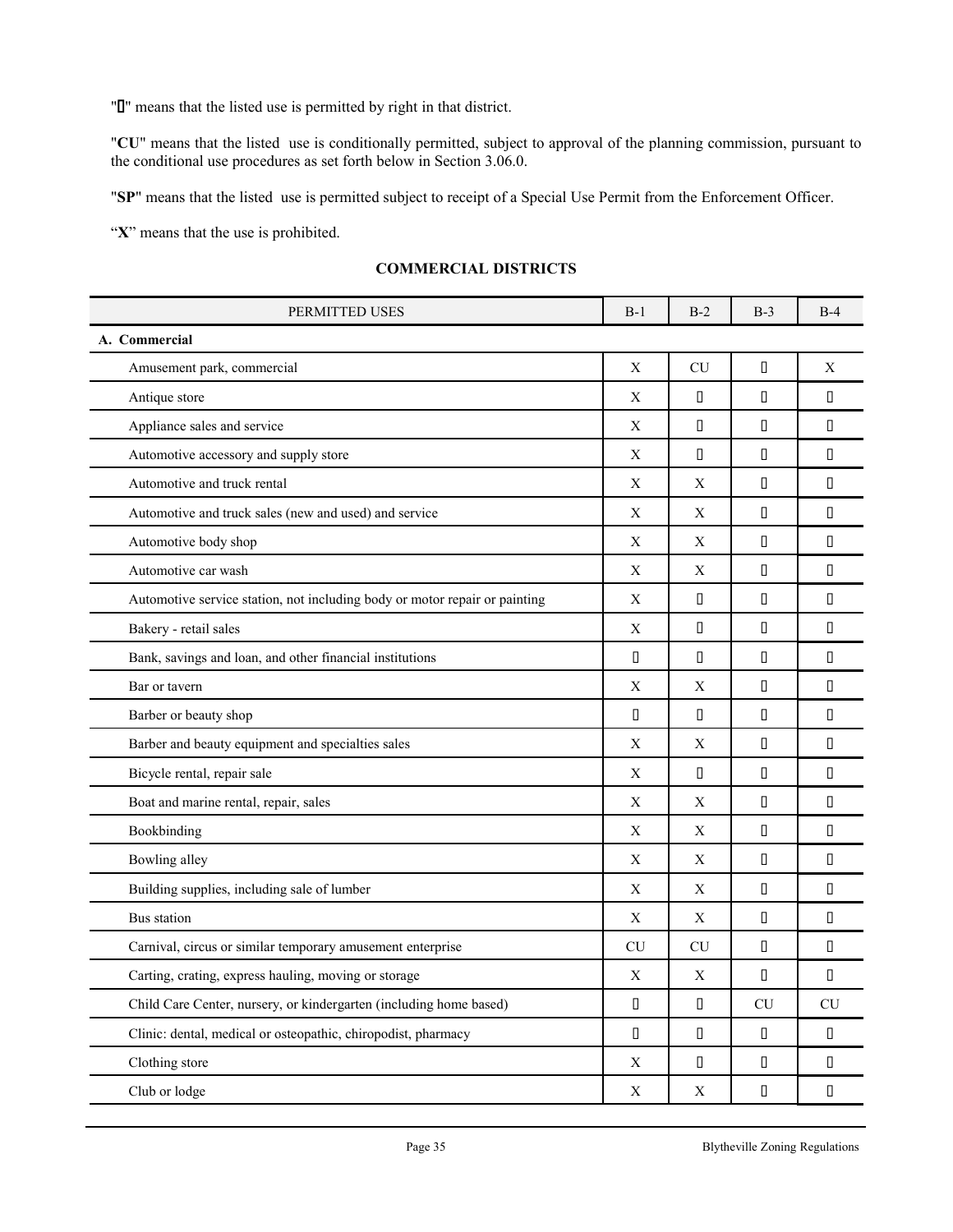| PERMITTED USES                                                    | $B-1$       | $B-2$       | $B-3$                                  | $B-4$                                  |
|-------------------------------------------------------------------|-------------|-------------|----------------------------------------|----------------------------------------|
| Cold storage plant                                                | X           | X           | $\begin{array}{c} \square \end{array}$ | <b>CU</b>                              |
| Convenience food store                                            | $\Box$      | $\Box$      | $\begin{array}{c} \square \end{array}$ | CU                                     |
| Department store                                                  | X           | П           | $\hfill\Box$                           | П                                      |
| Drug store or pharmacy                                            | $\Box$      | П           | П                                      | П                                      |
| Dry cleaners                                                      | X           | $\Box$      | П                                      | П                                      |
| Eating place, with interior dining facilities                     | X           | П           | П                                      | П                                      |
| Eating place providing service in automobiles                     | X           | $\mathbf X$ | $\Box$                                 | П                                      |
| Establishment for care of alcoholic, drug or psychiatric patients | CU          | CU          | <b>CU</b>                              | CU                                     |
| Farm equipment sales, service, repair                             | X           | X           | $\Box$                                 | X                                      |
| Feed and fertilizer sales                                         | X           | $\mathbf X$ | П                                      | П                                      |
| Floor covering sales, retail                                      | X           | X           | П                                      | П                                      |
| Florist shop and greenhouse                                       | X           | $\Box$      | $\begin{array}{c} \square \end{array}$ | П                                      |
| Food locker plant                                                 | X           | $\Box$      | $\hfill\Box$                           | $\mathbf X$                            |
| Freight depot, railroad or truck                                  | X           | X           | $\hfill\Box$                           | П                                      |
| Funeral home, mortuary or undertaking establishment               | X           | П           | П                                      | <b>CU</b>                              |
| Furniture and home furnishings repair                             | X           | X           | П                                      | П                                      |
| Furniture and home furnishings, sales only                        | X           | П           | П                                      | П                                      |
| Garage or parking for commercial or public utility vehicles       | X           | X           | $\Box$                                 | CU                                     |
| Gift, novelty store                                               | $\mathbf X$ | П           | $\hfill\Box$                           | $\Box$                                 |
| Golf driving range, commercial                                    | X           | CU          | П                                      | $\mathbf X$                            |
| Grocery store                                                     | X           | П           | П                                      | П                                      |
| Hardware store                                                    | X           | $\Box$      | $\hfill\Box$                           | П                                      |
| Hotel                                                             | X           | $\mathbf X$ | П                                      | П                                      |
| Ice cream store                                                   | $\mathbf X$ | П           | $\hfill\Box$                           | $\Box$                                 |
| Ice vending establishment                                         | $\mathbf X$ | П           | П                                      | П                                      |
| Interior decorating shop                                          | X           | П           | П                                      | П                                      |
| Jewelry sales and repair                                          | $\mathbf X$ | $\Box$      | $\hfill\Box$                           | П                                      |
| Kennel                                                            | $\mathbf X$ | $\mathbf X$ | $\Box$                                 | $\mathbf X$                            |
| Laundry pickup station only                                       | $\Box$      | $\Box$      | ${\rm CU}$                             | ${\rm CU}$                             |
| Laundry plant                                                     | $\mathbf X$ | X           | $\Box$                                 | П                                      |
| Laundry, self-service                                             | $\Box$      | $\Box$      | $\hfill\Box$                           | CU                                     |
| Liquor sales, for consumption off the premises                    | $\mathbf X$ | X           | $\Box$                                 | П                                      |
| Loan office                                                       | $\Box$      | П           | $\Box$                                 | $\Box$                                 |
| Locksmith, key shop                                               | $\mathbf X$ | $\Box$      | $\Box$                                 | $\begin{array}{c} \square \end{array}$ |
| Mini-warehouse                                                    | $\mathbf X$ | П           | $\Box$                                 | X                                      |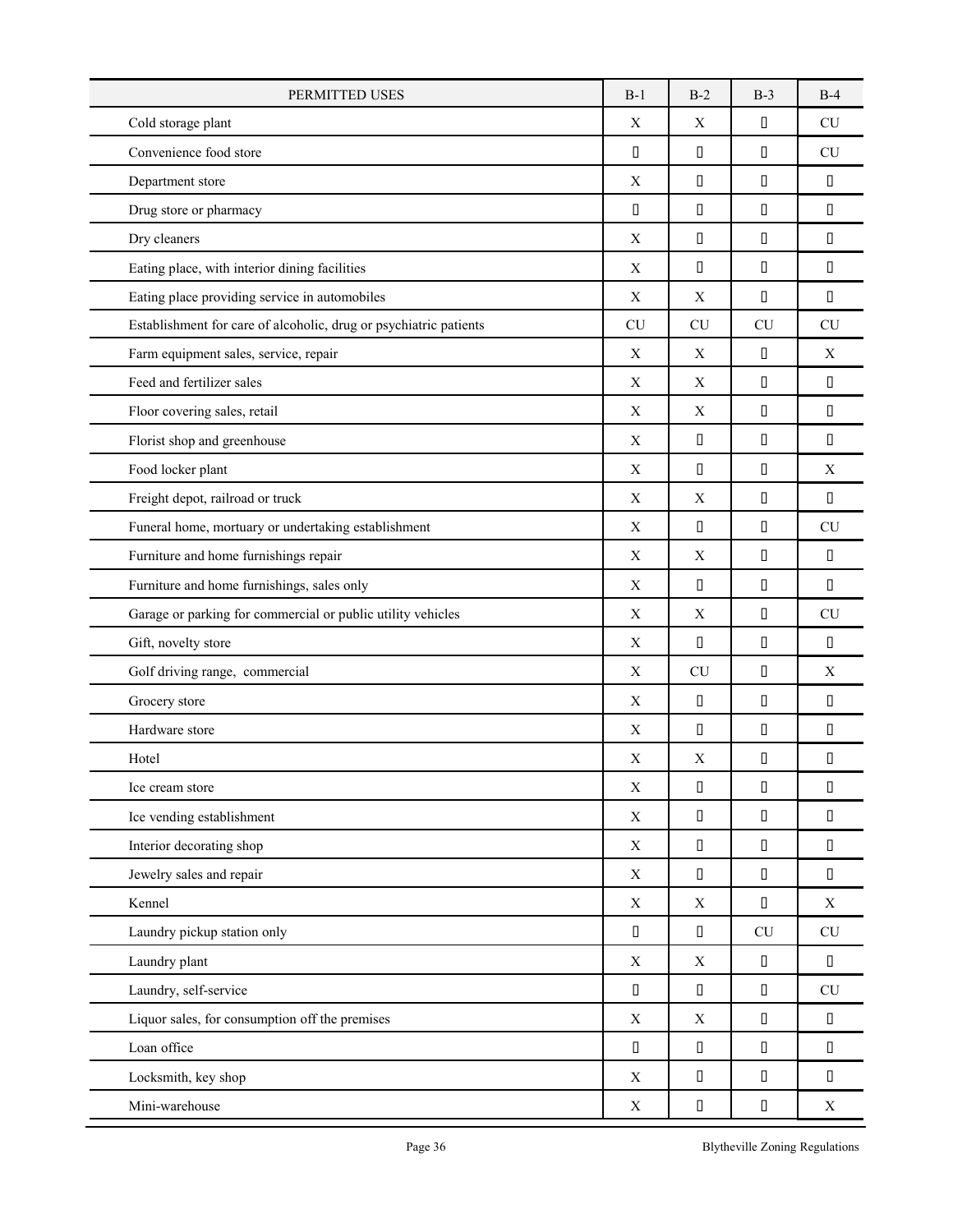| PERMITTED USES                                                                                                                                | $B-1$       | $B-2$                                   | $B-3$        | $B-4$                                  |
|-----------------------------------------------------------------------------------------------------------------------------------------------|-------------|-----------------------------------------|--------------|----------------------------------------|
| Mobile home sales and service                                                                                                                 | X           | X                                       | П            | X                                      |
| Monument sales                                                                                                                                | $\mathbf X$ | X                                       | $\Box$       | $\mathbf X$                            |
| Motel                                                                                                                                         | X           | X                                       | П            | $\Box$                                 |
| Newspaper distribution station                                                                                                                | X           | $\Box$                                  | П            | П                                      |
| Newspaper offices, print shop                                                                                                                 | X           | П                                       | <b>CU</b>    | П                                      |
| Offices: medical, chiropractic, dental, optical, osteopathic                                                                                  | П           | П                                       | П            | П                                      |
| Offices: professional and governmental, accounting, architecture, engineering,<br>insurance, law, real estate and others of similar character | П           | П                                       | П            | П                                      |
| Office equipment and supplies, retail sales, service, rental and repair                                                                       | X           | $\Box$                                  | $\Box$       | П                                      |
| Paint and wallpaper store                                                                                                                     | X           | П                                       | П            | П                                      |
| Pet shop                                                                                                                                      | X           | П                                       | П            | $\Box$                                 |
| Plumbing fixtures, sales and service                                                                                                          | X           | П                                       | П            | П                                      |
| Recreation or amusement center                                                                                                                | X           | X                                       | П            | $\Box$                                 |
| School, commercial or trade                                                                                                                   | X           | X                                       | П            | П                                      |
| School, nursery or day care                                                                                                                   | X           | $\begin{array}{ccc} \hline \end{array}$ | П            | CU                                     |
| Shoe sales and repair                                                                                                                         | X           | $\Box$                                  | П            | $\mathsf{\Pi}$                         |
| Sign, advertising                                                                                                                             | $\mathbf X$ | X                                       | $\Box$       | X                                      |
| Sign, identification                                                                                                                          | П           | $\begin{array}{c} \square \end{array}$  | П            | $\begin{array}{c} \square \end{array}$ |
| Skating rink or roller rink                                                                                                                   | X           | X                                       | П            | X                                      |
| Sporting goods sales                                                                                                                          | X           | $\begin{array}{ccc} \hline \end{array}$ | П            | $\Box$                                 |
| Studio, photographic, musical                                                                                                                 | <b>CU</b>   | П                                       | П            | П                                      |
| Swimming pool, commercial                                                                                                                     | X           | X                                       | П            | X                                      |
| Theater, drive-in                                                                                                                             | X           | X                                       | П            | X                                      |
| Theater, indoor                                                                                                                               | X           | $\Box$                                  | $\hfill\Box$ | О                                      |
| Tourist home                                                                                                                                  | $\mathbf X$ | X                                       | П            | $\Box$                                 |
| Variety store                                                                                                                                 | $\mathbf X$ | $\begin{array}{c} \square \end{array}$  | $\Box$       | $\Box$                                 |
| Veterinarian, animal clinic                                                                                                                   | $\mathbf X$ | CU                                      | $\hfill\Box$ | $\mathbf X$                            |
| Warehousing, inside storage only                                                                                                              | X           | $\mathbf X$                             | $\hfill\Box$ | $\Box$                                 |
| Warehousing, packaged products                                                                                                                | X           | X                                       | П            | П                                      |
| Wholesale establishment                                                                                                                       | $\mathbf X$ | $\mathbf X$                             | П            | $\Box$                                 |
| <b>B.</b> Manufacturing                                                                                                                       |             |                                         |              |                                        |
| Advertising displays, sign printing                                                                                                           | $\mathbf X$ | X                                       | П            | $\Box$                                 |
| Baked goods, candy, bread, dairy and ice cream manufacturing                                                                                  | $\mathbf X$ | X                                       | П            | П                                      |
| Bottling works, all beverages                                                                                                                 | $\mathbf X$ | $\mathbf X$                             | $\hfill\Box$ | ${\rm CU}$                             |
| Carpentry, custom wood working or furniture making                                                                                            | $\mathbf X$ | $\mathbf X$                             | $\hfill\Box$ | $\mathbf X$                            |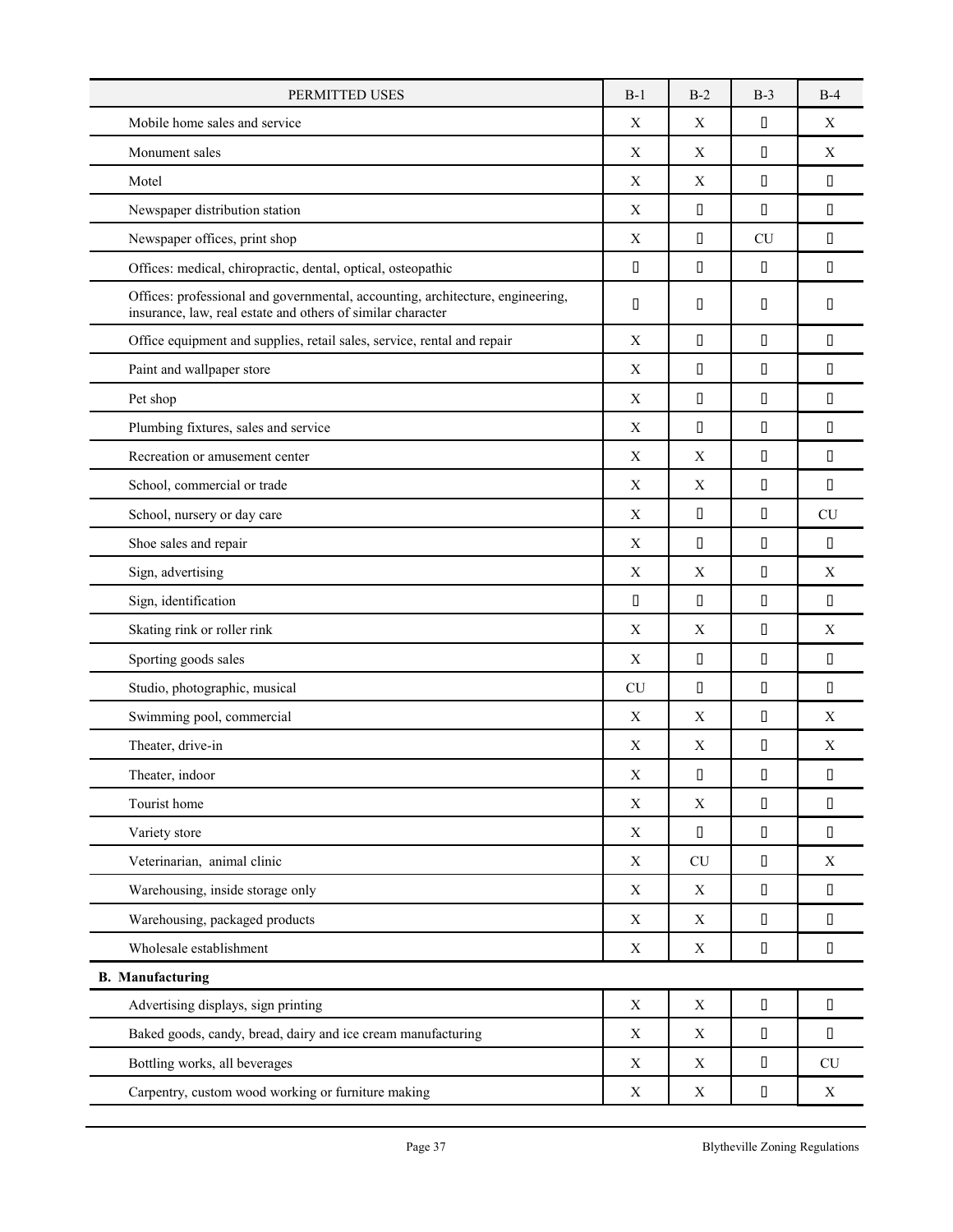| PERMITTED USES                                                                                                                                                   |             | $B-2$       | $B-3$     | $B-4$       |
|------------------------------------------------------------------------------------------------------------------------------------------------------------------|-------------|-------------|-----------|-------------|
| Custom ceramic products, manufacturing                                                                                                                           |             | X           | П         | $\mathbf X$ |
| Jewelry, watch making                                                                                                                                            |             | X           | П         | $\Box$      |
| Printing or publishing, including engraving or photo-engraving                                                                                                   | X           | X           | П         | $\Box$      |
| Sheet metal shop                                                                                                                                                 | X           | X           | П         | П           |
| Tire recapping                                                                                                                                                   | Х           | Х           | Χ         | <b>CU</b>   |
| Welding shop                                                                                                                                                     | X           | X           | <b>CU</b> | X           |
| C. Community Facilities and Public Utilities                                                                                                                     |             |             |           |             |
| Art gallery or museum                                                                                                                                            | <b>CU</b>   | X           | X         | $\mathbf X$ |
| Auditorium, assembly                                                                                                                                             | <b>CU</b>   | X           | X         | Χ           |
| Communications, receiving, or transmitting facilities, including towers.                                                                                         | Х           | <b>CU</b>   | <b>CU</b> | $\mathbf X$ |
| Electrical or gas regulator station                                                                                                                              | <b>CU</b>   | П           | П         | П           |
| Golf course, including commercially operated driving range or miniature golf                                                                                     | X           | X           | П         | $\mathbf X$ |
| Highway or street maintenance garage, yard or similar facility                                                                                                   | Х           | X           | <b>CU</b> | $\mathbf X$ |
| Hospital, health center, institution for aged or children                                                                                                        | <b>CU</b>   | <b>CU</b>   | П         | <b>CU</b>   |
| Institution, non-residential                                                                                                                                     | X           | X           | П         | П           |
| Library                                                                                                                                                          |             | $\Box$      | П         | $\Box$      |
| Post Office                                                                                                                                                      | X           | П           | П         | $\Box$      |
| Skating or roller rink                                                                                                                                           | X           | X           | П         | X           |
| Stadium, arena or similar facility                                                                                                                               | X           | $\mathbf X$ | П         | $\mathbf X$ |
| Telephone exchange, including garage, shop or service facilities                                                                                                 | CU          | <b>CU</b>   | <b>CU</b> | CU          |
| Water filtration plant, pump station, elevated storage or reservoir                                                                                              | <b>CU</b>   | <b>CU</b>   | CU        | CU          |
| D. Residential                                                                                                                                                   |             |             |           |             |
| Multi-family dwellings or rooming houses                                                                                                                         | X           | <b>CU</b>   | П         | CU          |
| E. Agricultural                                                                                                                                                  |             |             |           |             |
| Animal and poultry husbandry, dairying and pasturage, but not including the<br>keeping of swine or feeding or offal or garbage                                   | X           | $\mathbf X$ | X         | X           |
| Field crops, floriculture, greenhouse, horticulture, nursery, truck gardening                                                                                    | $\mathbf X$ | $\mathbf X$ | <b>CU</b> | X           |
| F. Others                                                                                                                                                        |             |             |           |             |
| Temporary structures for construction and/or sales operations                                                                                                    | <b>SP</b>   | <b>SP</b>   | SP        | <b>SP</b>   |
| Other similar uses, not specifically enumerated above, but determined by the<br>Commission to be consistent with the character and requirements of the district. | <b>CU</b>   | <b>CU</b>   | <b>CU</b> | <b>CU</b>   |

## **Section 7.04.0. Lot, Yard and Height Requirements**

No lot or yard shall be established or reduced in dimension or area in any commercial district that does not meet the minimum requirements set forth in the following table. No building or structure shall be erected or enlarged that will cause the maximum lot coverage or maximum height requirements to be exceeded for such district as set forth in the following table.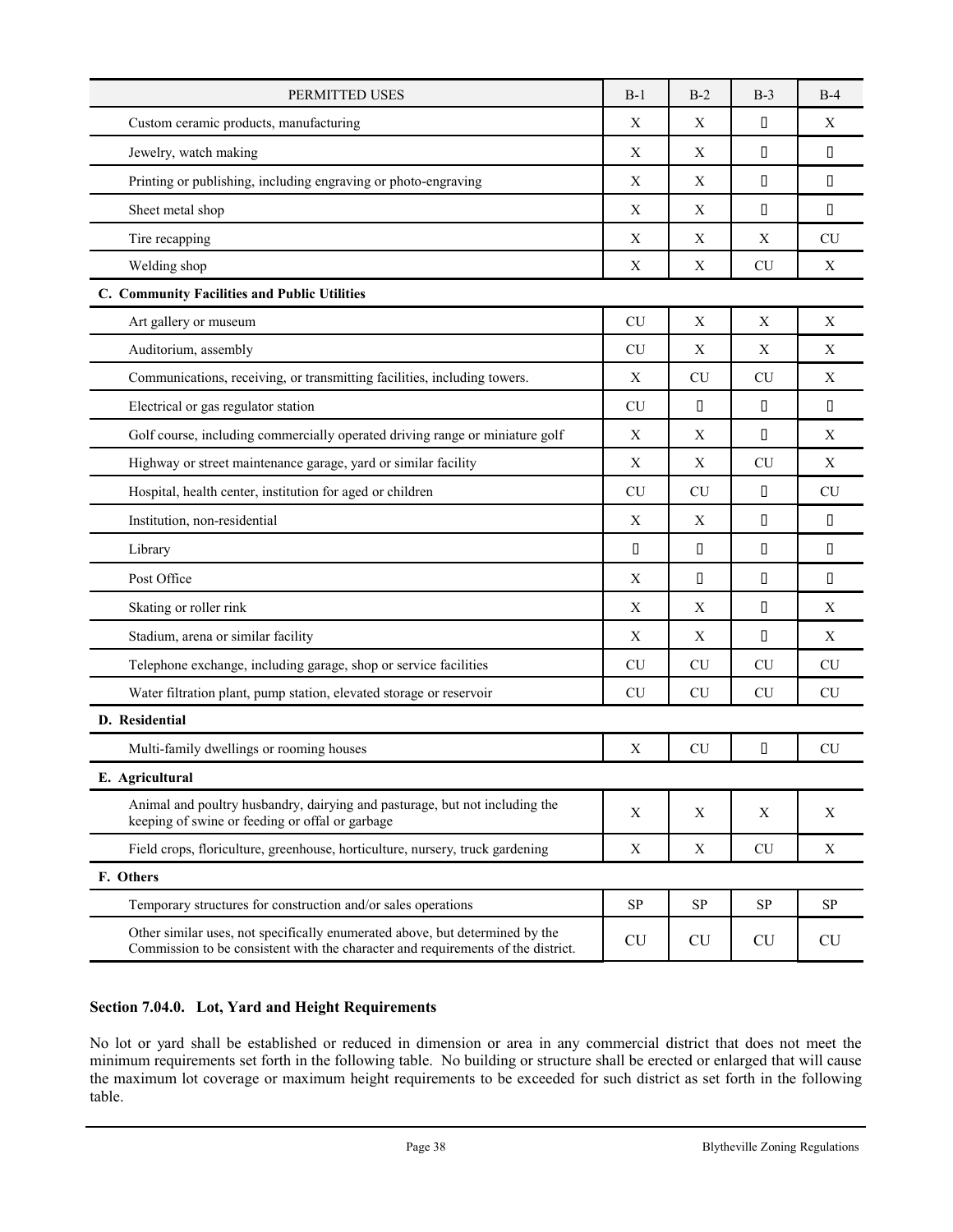|                                                        | Zoning District |                 |                  |                |  |
|--------------------------------------------------------|-----------------|-----------------|------------------|----------------|--|
| Lot Requirements                                       | $B-1$           | $B-2$           | $B-3$            | $B-4$          |  |
| Minimum lot area (sq. ft.)                             | 7,000           | 7,000           | $10,000^{\rm b}$ | 3,500          |  |
| Minimum lot width at building line (feet)              | 50              | 50 <sup>a</sup> | 100 <sup>b</sup> | 25             |  |
| Maximum lot coverage (percent)                         | 60<br>80<br>60  |                 |                  |                |  |
| Yard Requirements (in feet)                            |                 |                 |                  |                |  |
| Minimum Front Yard                                     | 25              | 25              | $25^{\circ}$     | $\theta$       |  |
| Minimum Rear Yard                                      | 20<br>20        |                 |                  |                |  |
| Minimum Side Yard                                      |                 |                 |                  |                |  |
| Interior                                               |                 |                 |                  |                |  |
| (a) when abutting property in residential district     | 15              | 15              | $25^{\rm b}$     | 25             |  |
| (b) when abutting property in non-residential district | 15              | 5               | 15 <sup>b</sup>  | $\theta$       |  |
| Exterior                                               | 15              | 25              | $25^{\rm b}$     | $\Omega$       |  |
| Height Requirements <sup>d</sup>                       |                 |                 |                  |                |  |
| Maximum number of feet                                 | 35              | 35              | 45               | 75             |  |
| Maximum number of stories                              | $2\frac{1}{2}$  | $2\frac{1}{2}$  | $3\frac{1}{2}$   | $6\frac{1}{2}$ |  |

Notes: a. Service stations shall have minimum of one hundred feet (100').

- b. If a lot of record at the time of adoption of these regulations is of less area or width than minimally required by these regulations, the minimum lot width shall be fifty feet (50'), the minimum side yard shall be ten feet (10') and the minimum width of structure shall be thirty feet (30').
- c. The first 25 feet of the front setback shall be maintained as unobstructed open space and shall not be used for parking or product display or storage.
- d. Telecommunications towers are subject to the requirements of Section 5.16.0. Community facilities, when permitted, are subject to the requirements of Section 5.09.0.

## **Section 7.05.0. Mini-Warehouses**

Where permitted, mini-warehouses shall comply with the following additional requirements:

- 1. Mini-warehouses are intended for the use of private individuals and companies principally for the inactive storage of goods and materials and are not to be used as a commercial base of operation for a profit- motivated company or individual.
- 2. There shall not be any sales, either wholesale or retail, on the premises.
- 3. When the mini-warehouse is located adjacent to a residentially zoned property, the owner/ developer of the miniwarehouse shall install an opaque screen of not less than six feet (6') in height on any lot line or alley right-of-way adjacent to said residentially zoned property.
- 4. The owner/developer shall pave all portions of the site that are intended to be used for drives, parking, maneuvering, and vehicular access to the warehouse bays, consistent with the requirements of section 11.03.0.
- 5. The owner of the mini-warehouse shall prohibit the storage of highly flammable or explosive liquids, solids, or gases in violation of any law, regulation or ordinance.

## **Section 7.06.0. Outdoor Storage and Waste Disposal**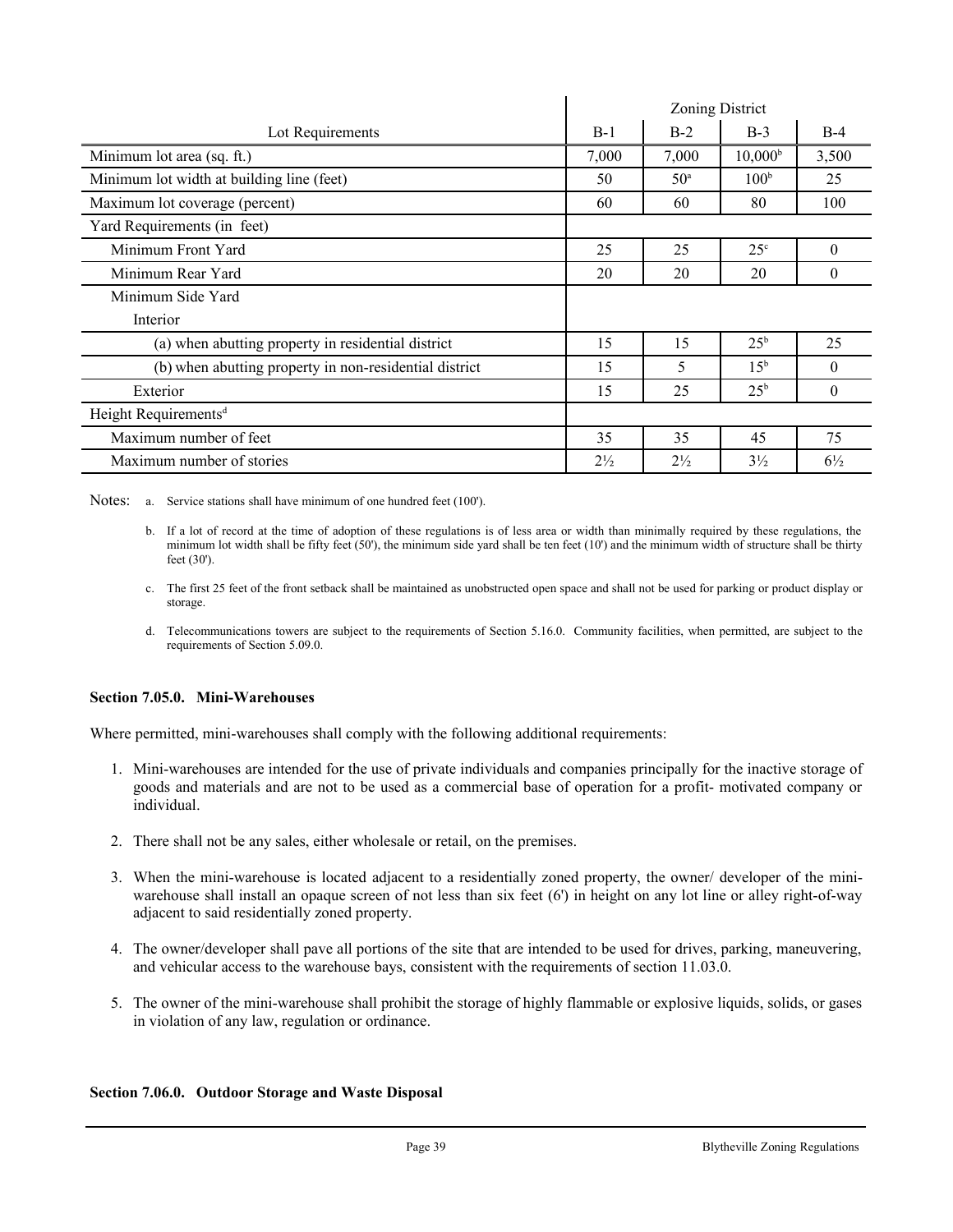The following shall apply uniformly to all of the commercial zoning districts:

- 1. No highly flammable or explosive liquids, solids or gases shall be stored in bulk above-ground. Tanks and drums that fuel directly connecting with heating devices or appliances located on the same premises as the tanks or drums of fuel are excluded from this provision.
- 2. All outdoor storage facilities of fuel, raw materials, and products shall be enclosed by a fence or wall adequate to conceal such facilities from adjacent properties or streets.
- 3. All materials or wastes which might cause fumes or dust or which constitute a fire hazard or which may be edible by or otherwise be attractive to rodents or insects shall be stored outdoors only in enclosed containers.

# **Section 7.07.0. Limitations on External Effects and Uses**

Every use, unless expressly exempted by these regulations, shall be so operated and maintained that it will not generate obnoxious amounts of sound, vibration, heat, glare, radiation, smoke, odors, or fumes.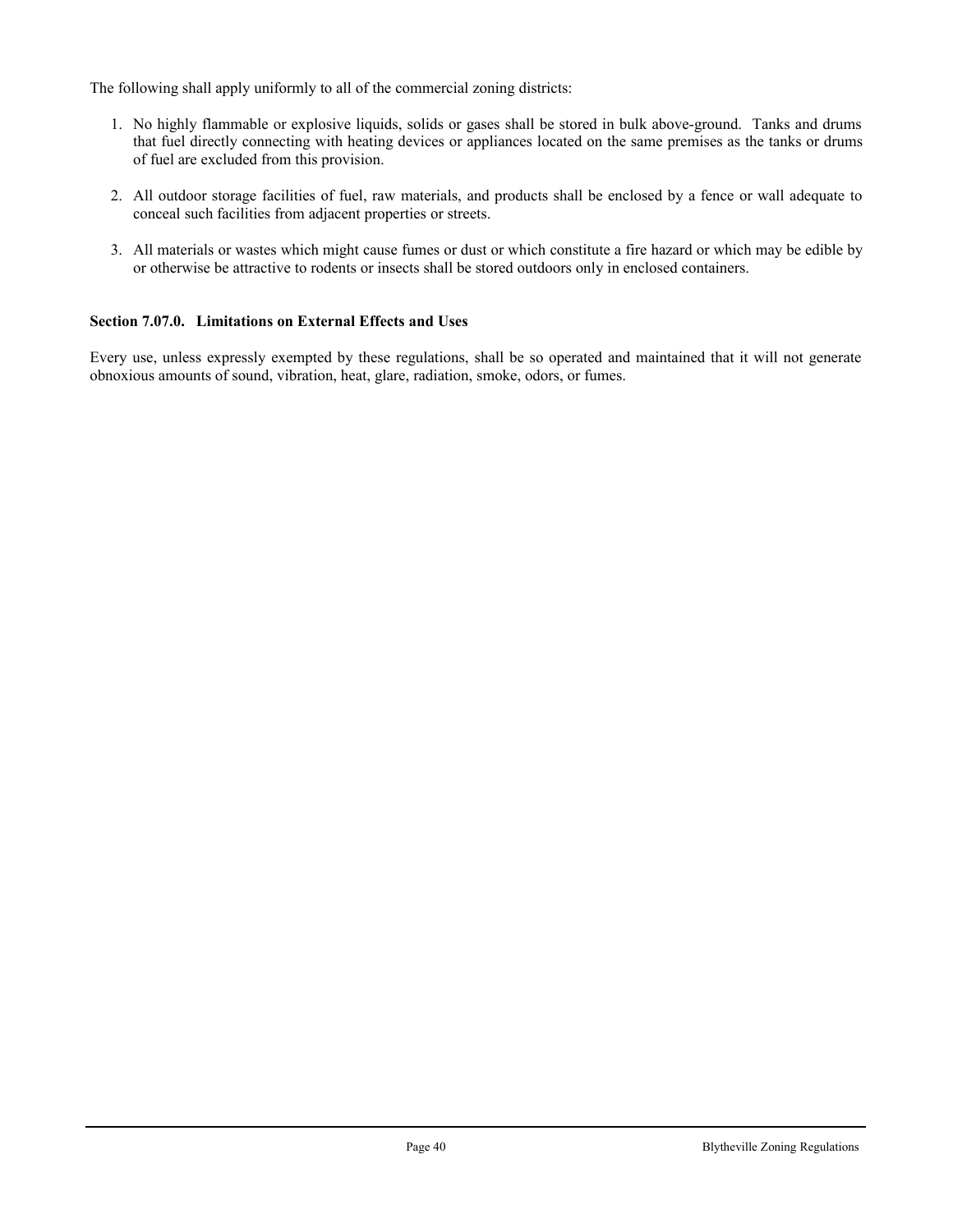## **Section 8.01.0. Purpose**

The industrial zoning districts are intended to provide for the development of light to heavy industrial uses and their related facilities. Appropriate standards for the various districts are designed to assure compatibility with other similar uses and to ameliorate any conflicts with non-industrial uses located in close proximity to the industrial use. The regulations hereby establish two industrial zoning districts.

## **Section 8.02.0. Purpose of Each District**

### **8.02.01. Light Industrial (I-1)**

As this industrial district is often located is proximity to residential districts, its principal purpose is to permit the operation of industries, trades, and services that can be operated in a relatively clean and quiet manner and which will not be obnoxious to adjacent residential or business districts. Thus, it is intended primarily for the conduct of light manufacturing, assembling, and fabrication and for warehousing, wholesaling, and service uses, conducted by operations which are primarily carried on within enclosed buildings having adequate land area for parking and landscaping and with adequate safeguards for safety and aesthetics.

### **8.02.02. General Industrial (I-2)**

This district is composed primarily of industrial lands located away from the residential areas of the City. It allows for heavier or more intense industrial uses than permitted in the 1-2, Light Industrial zoning district. The requirements for the 1-2 District are the minimum required for mutual protection of the industrial users and for the safety and general welfare of the citizens of Blytheville and of surrounding districts.

#### **Section 8.03.0. Permitted Uses**

The permitted uses in each of the residential districts are set forth in the following table. The following symbols, placed opposite a permitted use and underneath a residential zoning district, shall have these meanings:

" $\mathbb{I}$ " means that the listed use is permitted by right in that district.

"**CU**" means that the listed use is permitted subject to approval as a conditional use as set forth below in Section 3.06.0.

"**SP**" means that the listed use is permitted subject to receipt of a Special Use Permit from the Enforcement Officer.

"**X**" means that the use is prohibited.

| PERMITTED USES                             |    | $I-2$ |
|--------------------------------------------|----|-------|
| A. Manufacturing                           |    |       |
| <b>Agricultural Products Processing</b>    | CU |       |
| Bulk Storage of Highly Flammable Materials |    | CU    |
| Cabinet or Woodworking Shop                |    |       |
| Clothing Manufacturing                     |    |       |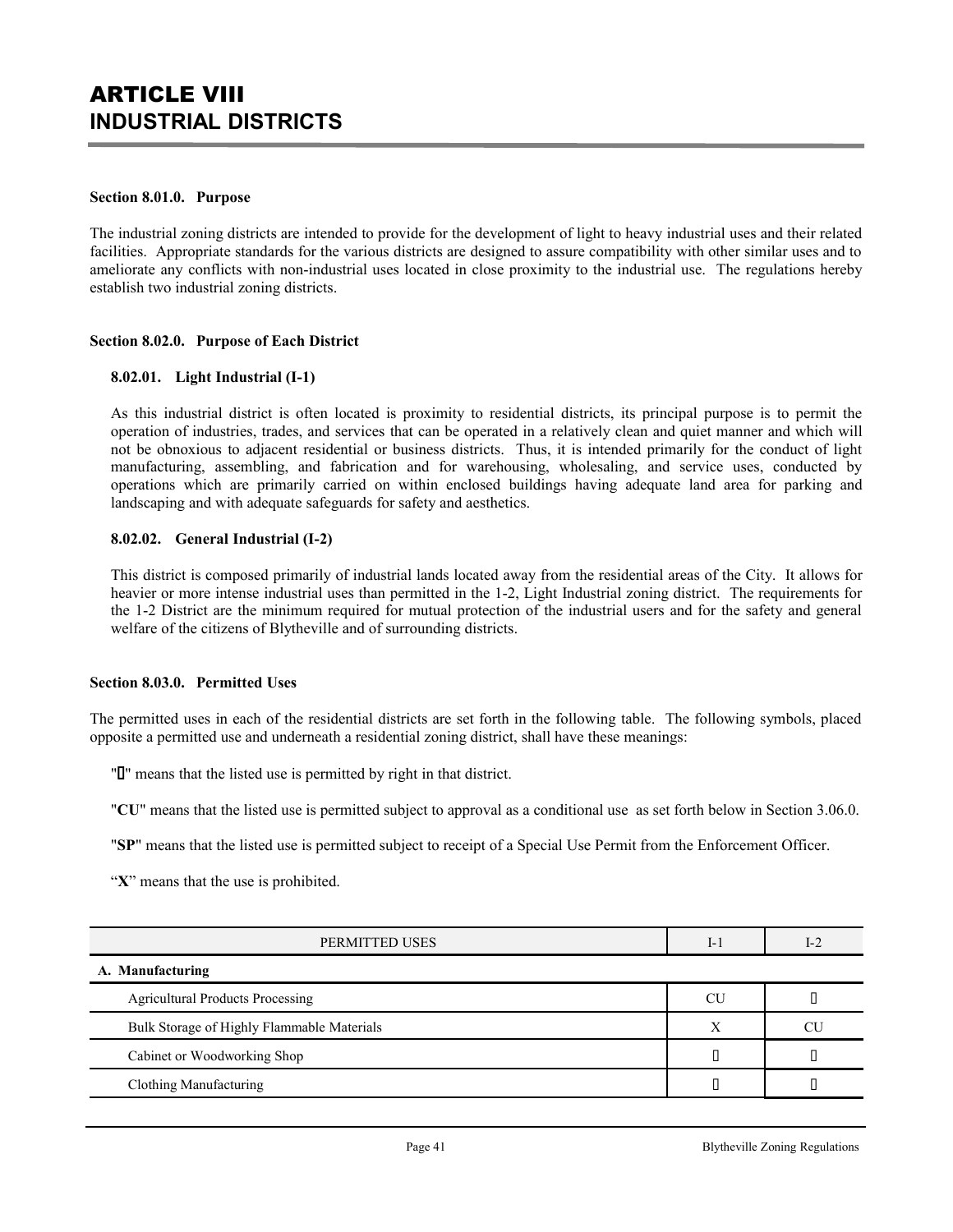| PERMITTED USES                                             |           | $I-2$     |
|------------------------------------------------------------|-----------|-----------|
| Contractor or Maintenance Yard                             | П         | П         |
| Foundry and Metal Works                                    |           | П         |
| Grain Elevator or Feed Mill                                | <b>CU</b> | П         |
| Hauling and Storage Company                                | D         | П         |
| <b>Industrial Cleaning Plant</b>                           | П         | П         |
| Job Printing, Lithographer, Printing or Blueprinting Plant | П         | П         |
| Junk or Salvage Yard                                       | <b>CU</b> | П         |
| Laboratory Manufacturing                                   | П         | П         |
| Light Fabrication and Assembly Process                     | П         | П         |
| Lumber Yard                                                | П         | П         |
| Machine or Welding Shop                                    | П         | П         |
| Motor Freight Terminal                                     | П         | П         |
| Railroad Freight Terminal                                  | X         | П         |
| Recycling and Reclamation                                  | <b>CU</b> | $\Box$    |
| Sand, Gravel or Earth Sales and Storage                    | П         | П         |
| Sanitary Landfill                                          | <b>CU</b> | П         |
| Stable, Commercial                                         | <b>CU</b> | П         |
| Stone, Sand or Gravel Extraction                           | X         | <b>CU</b> |
| Tanning or Rendering of Animals                            | X         | <b>CU</b> |
| Warehousing and Wholesaling                                | П         | П         |
| Wood Products Manufacturing                                | П         | П         |
| <b>B.</b> Commercial                                       |           |           |
| Animal Pound or Kennel                                     | П         | П         |
| Appliance Repair                                           | П         | О         |
|                                                            |           |           |
| Auto Auction                                               | П         | П         |
| Auto Glass Muffler Shop                                    | П         | П         |
| Automobile, Motorcycle Display, Sales and Service          | О         | П         |
| Auto Parts and Accessories                                 | П         | П         |
| Auto Paint or Body Rebuilding Shop                         | О         | П         |
| Auto Repair Garage                                         | П         | П         |
| Automobile Wrecking and Junk Yards                         | П         | П         |
| Building Material Sales (Open)                             | П         | П         |
| Bus or Truck Storage or Garage                             | П         | П         |
| <b>Bus Station or Terminal</b>                             | П         | П         |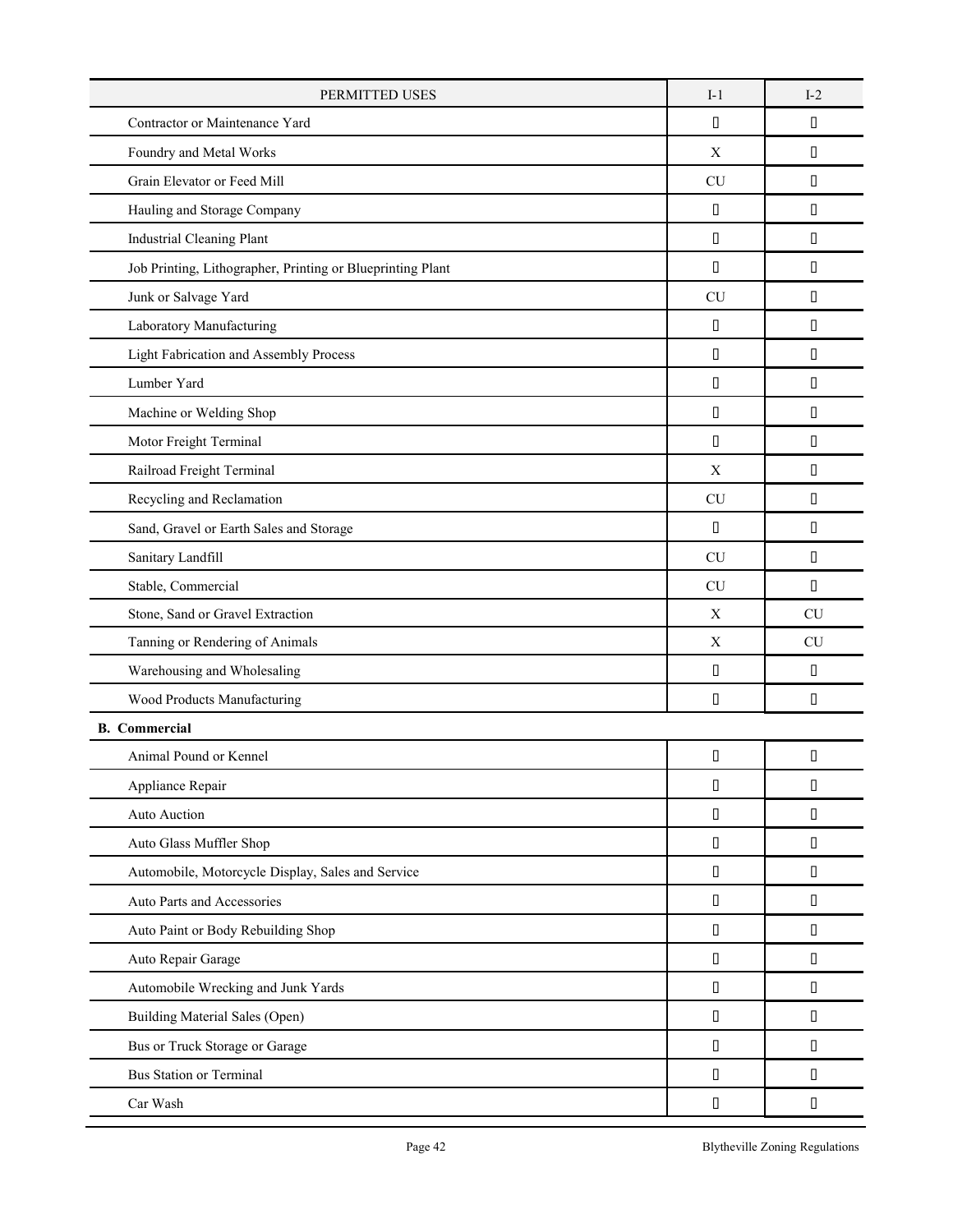| PERMITTED USES                                                                       |            | $I-2$      |
|--------------------------------------------------------------------------------------|------------|------------|
| Communications, receiving, or transmitting facilities, including towers.             |            | П          |
| Furniture Repair Store                                                               | П          | П          |
| Home Center                                                                          | П          | П          |
| Laboratory                                                                           | П          | П          |
| Machinery Sales and Service                                                          | П          | П          |
| Mini-Warehouse                                                                       | П          | П          |
| Office Warehouse                                                                     | П          | П          |
| Parking (Commercial Lot or Garage)                                                   | П          | $\Box$     |
| Plumbing, Electrical, Heating or Air Conditioning Shop                               | П          | П          |
| Racetrack                                                                            | X          | <b>CU</b>  |
| Railroad Passenger Station                                                           | П          | $\Box$     |
| School, Business                                                                     | П          | П          |
| School, Commercial, Trade or Craft                                                   | П          | П          |
| <b>Service Station</b>                                                               | П          | $\Box$     |
| Swimming Pool Sales and Supply                                                       | П          | П          |
| Taxidermist                                                                          | П          | П          |
| Tool and Equipment Rental (Inside or Outside)                                        | П          | П          |
| Truck or Tractor Sales or Repair                                                     | П          | П          |
| <b>Upholstery Shop</b>                                                               | П          | П          |
| Veterinary Clinic                                                                    | П          | П          |
| C. Community Facilities and Public Utilities                                         |            |            |
| Airport or Landing Field                                                             | <b>CU</b>  | <b>CU</b>  |
| Animal Hospital                                                                      | <b>CU</b>  | <b>CU</b>  |
| Water/Sewage Treatment Plant                                                         | $\Box$     | $\Box$     |
| E. Other                                                                             |            |            |
| Temporary structures for construction and/or sales operations                        | ${\rm SP}$ | ${\rm SP}$ |
| Other Industrial Uses not expressly provided for, unless otherwise prohibited by law | CU         | CU         |
| Non-conforming uses approved by the Board of Zoning Adjustment                       | <b>SP</b>  | ${\rm SP}$ |

# **Section 8.04.0. Lot, Yard and Height Requirements**

No lot or yard shall be established or reduced in dimension or area in any industrial district that does not meet the minimum requirements set forth in the following table. No building or structure shall be erected or enlarged that will cause the coverage or maximum height requirements to be exceeded for such district as set forth in this Article.

|                            | Zoning District |        |
|----------------------------|-----------------|--------|
| Lot Requirements           | $I-1$           | $I-2$  |
| Minimum lot area (sq. ft.) | 7,200           | 20,000 |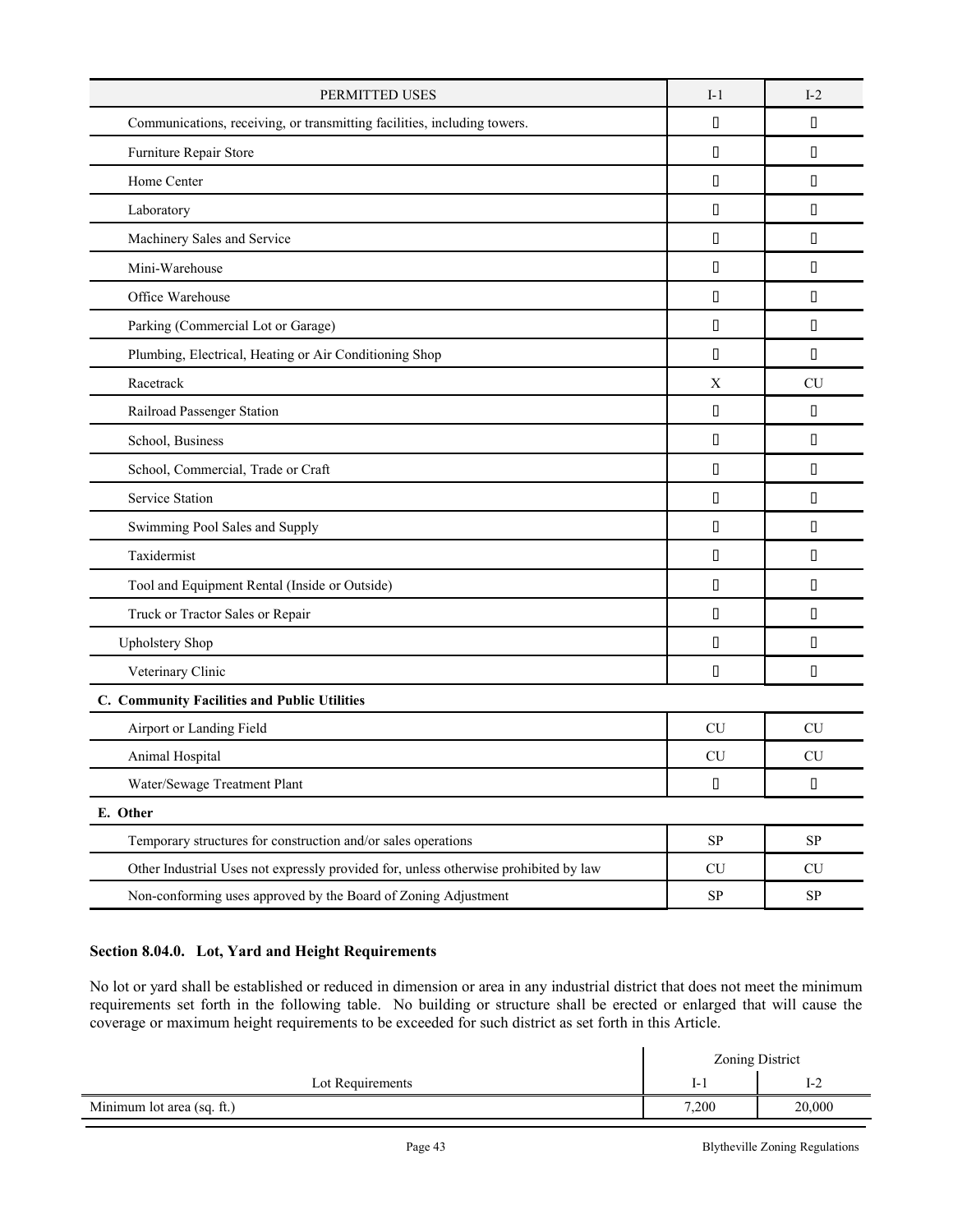|                                                       |                 | Zoning District |
|-------------------------------------------------------|-----------------|-----------------|
| Lot Requirements                                      | $I-1$           | $I-2$           |
| Minimum lot width at building line (feet)             | 60              | 100             |
| Maximum lot coverage (percent)                        | 75              | 50              |
| Yard Requirements (in feet)                           |                 |                 |
| Minimum Front Yard                                    | 30 <sup>a</sup> | 50 <sup>a</sup> |
| Minimum Rear Yard                                     | 15              | 25              |
| Minimum Side Yard                                     |                 |                 |
| Interior                                              |                 |                 |
| (a) When abutting property in residential district    | 25              | 25              |
| (b) When abutting property in nonresidential district | 5               | 5               |
| Exterior                                              | 25              | 25              |
| Height Requirements <sup>b</sup>                      |                 |                 |
| Maximum number of feet                                | 75              | 75              |
| Maximum number of stories                             | $6\frac{1}{2}$  | $6\frac{1}{2}$  |

Notes: a. All required yards shall be sodded and planted or maintained in a manner compatible with the character of the nearby residential district. Side yards shall not be utilized for storage, parking or for any other use except as unobstructed open space. Driveways providing ingress and egress for the lot are permitted across the required yards.

b. Telecommunications towers are subject to the requirements of Section 5.16.0. Community facilities, when permitted, are subject to the requirements of Section 5.09.0.

# **Section 8.05.0. Performance Standards**

Any industrial use established in the City of Blytheville after the effective date of these regulations shall conform to the performance standards as set forth hereunder:

## **8.5.1.** *Physical appearance*.

The outdoor display of merchandise or vehicles of resale is prohibited except when in operable condition. The outdoor storage of merchandise, vehicles, equipments shall be suitably screened by a fence at least six feet (6') in height through which said materials, equipment, merchandise, and vehicles cannot be seen from the street.

## **8.05.02.** *Flammable or explosive materials*.

- A. Any operation which involves the storage or use of highly flammable gases, acid, liquids, grinding processes or other inherent fire or explosive hazards shall provide evidence that such storage or use is in conformance with all relevant regulations and requirements of the State Fire Marshall and/or relevant federal regulations..
- B. All outdoor storage facilities for fuel, raw materials, and products used in the manufacturing process or stored as inventory shall be enclosed by a solid fence or wall adequate to conceal such facilities, fuel, raw materials and products from adjacent residential and business districts; provided, however, that such fence or wall need not exceed ten feet (10') in height.

# **8.5.2.** *Noise*.

No operation shall be carried on which involves noise in excess of the normal traffic noise of the adjacent street at the time of the daily peak hour of traffic volume. For the purposes of these regulations, the emission of any sound inherently and recurrently generated which exceeds seventy (70) decibels at any boundary line on the lot on which such sound is generated, is considered obnoxious. Noise shall be measured at the property line and when the level of such noise cannot be determined by observation with the natural senses, a suitable instrument may be uses and measurement may include breakdowns into a reasonable number of frequency ranges. All noises shall be muffled so as not to be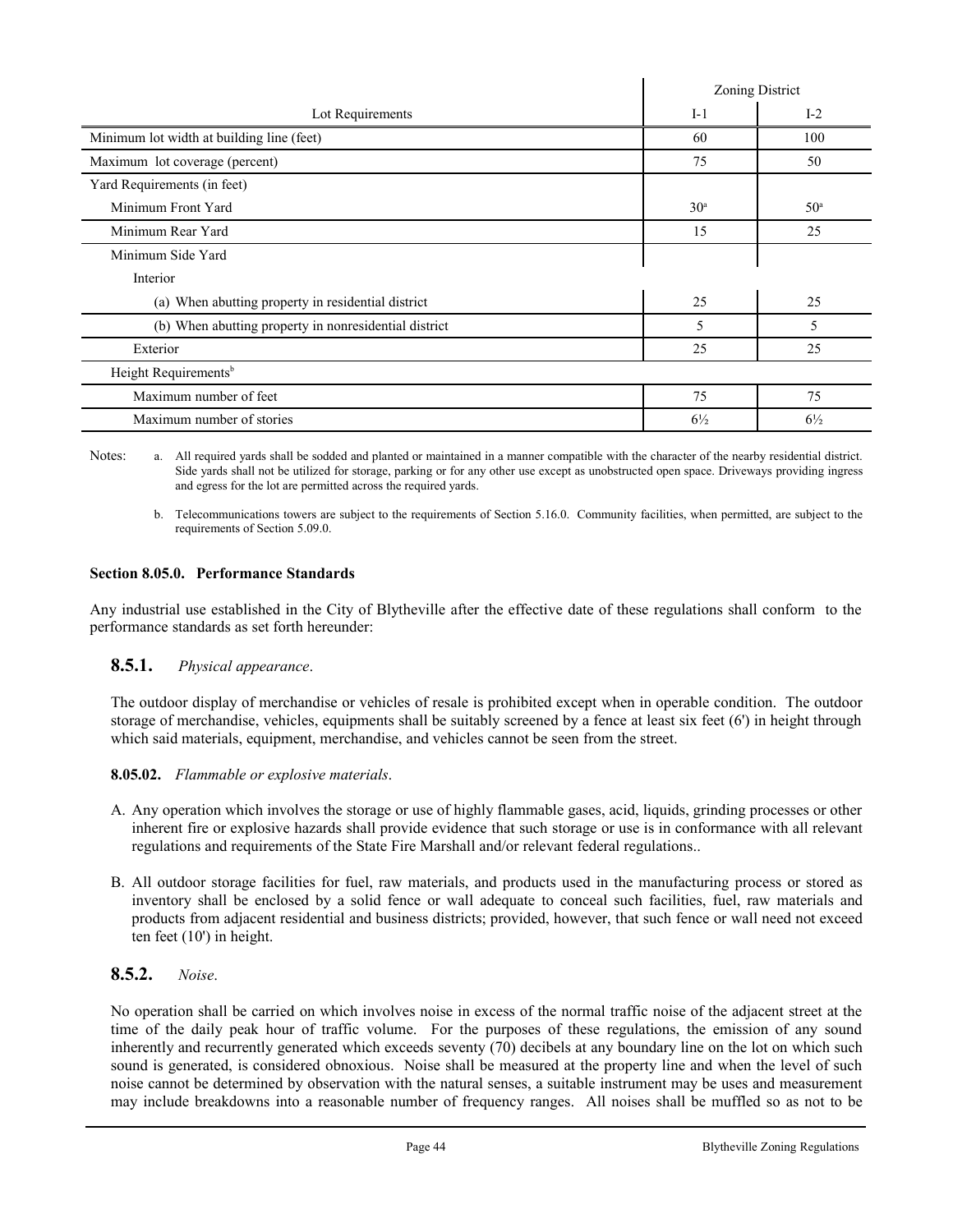objectionable due to intermittence, beat frequency or shrillness.

# **8.05.04.** *Sewage and Liquid Waste*.

- A. No operation shall be carried on which involves the discharge into a sewer, water course or on the ground of liquid wastes of any nature, which are detrimental to normal sewage plant operation or corrosive and damaging to sewer pipes and installations, or polluting to any water course above that level of pollution certified as acceptable by the Arkansas Department of Pollution Control and Ecology.
- B. All materials or waste which might cause fumes or dust or which constitute a fire hazard or which may be edible by or otherwise be attractive to rodents or insects shall be stored outdoors only in closed containers.

## **8.5.5.** *Air Contaminants.*

All air contaminants, smoke and particulate emitted into the air by whatever means shall conform to the Arkansas Air Pollution Control Code, as amended.

## **8.5.6.** *Odor.*

The emission of odors that are generally agreed to be obnoxious to any considerable number of persons, shall be prohibited. Observations of odor shall be made at the property line of the establishment causing the odor. As a guide to classification of odor it shall be deemed that strong odors of putrefaction and fermentation tend to be obnoxious and that such odors as associated with baking or the roasting of nuts and coffee shall not normally be considered obnoxious within the meaning of this ordinance.

## **8.5.7.** *Gases.*

Gas concentrations in the air shall conform to the Arkansas Air Pollution Control Code, as amended.

## **8.5.8.** *Vibration.*

All machines including punch presses and stamping machines shall be mounted as to minimize vibration and in no case shall such vibration exceed a displacement of three thousands of an inch measured at the lot line. The use of steam or broad hammers shall not be permitted.

## **8.5.9.** *Glare and Heat.*

All glare, such as welding arcs and open furnaces shall be shielded so that they shall not be visible from the lot line. No heat from furnaces or processing equipment shall be sensed at the lot line to the extent of raising the temperature of air or materials more than 5 degrees Fahrenheit.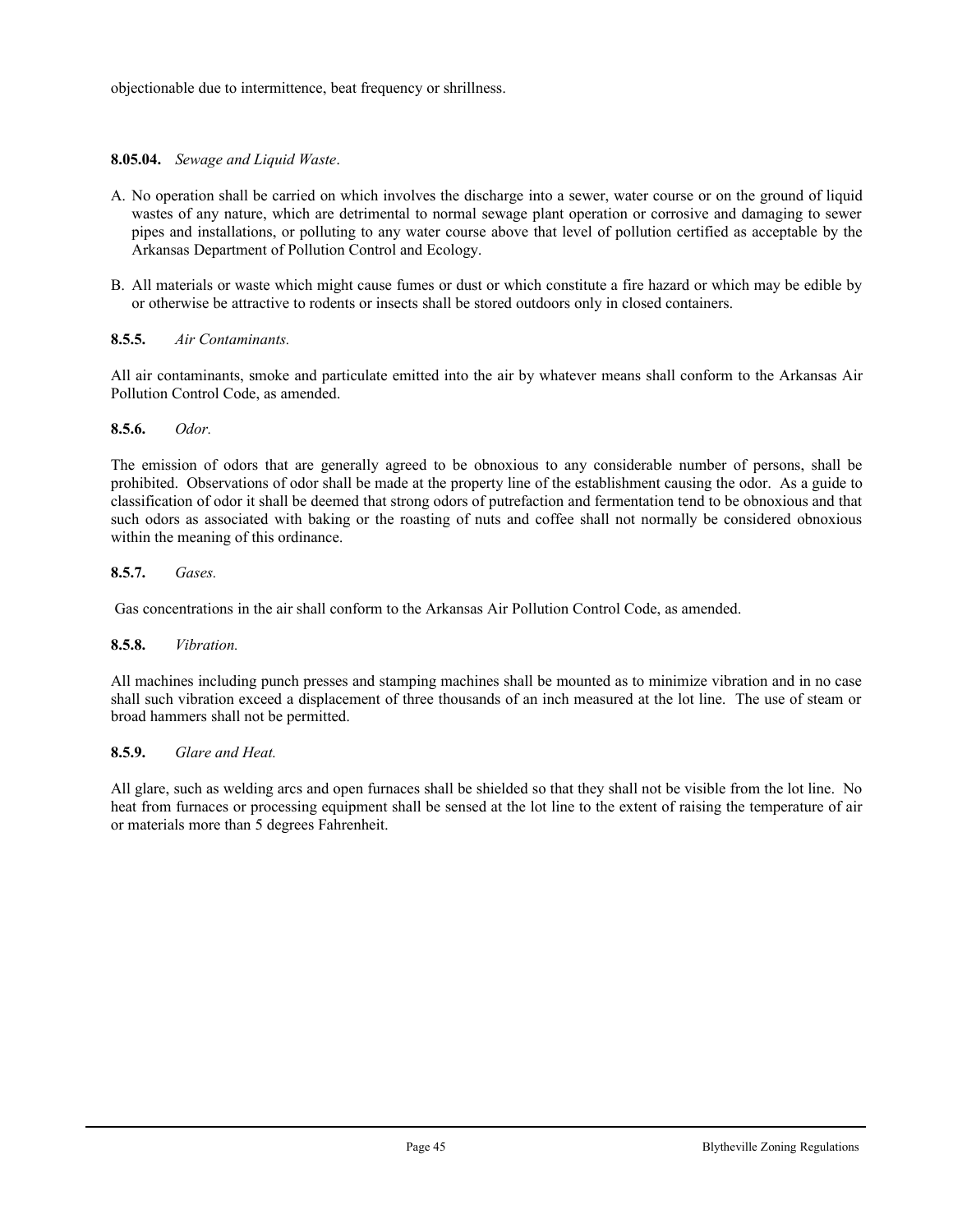#### **Section 9.01.0. Purpose and Intent**

#### A. It is the intent of this Article to:

- 1. Allow greater flexibility with respect to development standards and site planning considerations, resulting in superior development or redevelopment than would ordinarily be possible under the strict application of these regulations; and,
- 2. Provide more usable and suitably located open space, recreation areas, and other common facilities than would otherwise be required or possible under conventional land use regulation; and,
- 3. Encourage comprehensive and innovative planning and design of diversified yet harmonious developments; and,
- 4. Provide more efficient and economic arrangement of varied land uses and public facilities and services needed to support them; and,
- 5. Allow for mixed use development when such design contributes to the furtherance of public development goals and enhances the quality of surrounding land uses.

It is further the intent of this Article to assure that Planned Developments are not approved for the sole benefit of the applicant, but are used to establish developments that:

- 1. Are compatible with the surrounding area;
- 2. Are harmonious with the character of the neighborhood;
- 3. Do not have a negative effect upon the future development of the area; and,
- 4. Create a desirable and stable environment.
- B. This district is to be utilized as a "floating zone" which shall mean that areas will not be pre-designated as planned development districts but rather each such designation shall result from a specific and separate application for amendment. Planned development districts are separate zoning districts and shall follow the same amendment procedures as other districts. Unless otherwise stated in this Article, the development standards and the land uses which are presented with the application for amendment shall, if approved, become the standards for the subject property and shall become a part of the zoning regulations.
- C. All further development on the property shall conform to the standards adopted for the site, regardless of any change in ownership. Any proposed changes to the approved standards shall be treated as amendments to the zoning regulations and must be considered in accordance with the procedures set forth at Section 3.05.

#### **Section 9.02.0. General Conditions**

An area may be considered for rezoning to a planned development district if any one of the following conditions exist:

- A. More than one land use is proposed for development on a single site; or,
- B. Separate land uses which would not otherwise be permitted to locate within the same zoning district are proposed for development on one site under single ownership; or,
- C. Exception or variation from the size, setback, frontage, density, uses or other standards which are required in the other conventional zoning districts are being proposed as part of a comprehensive development plan.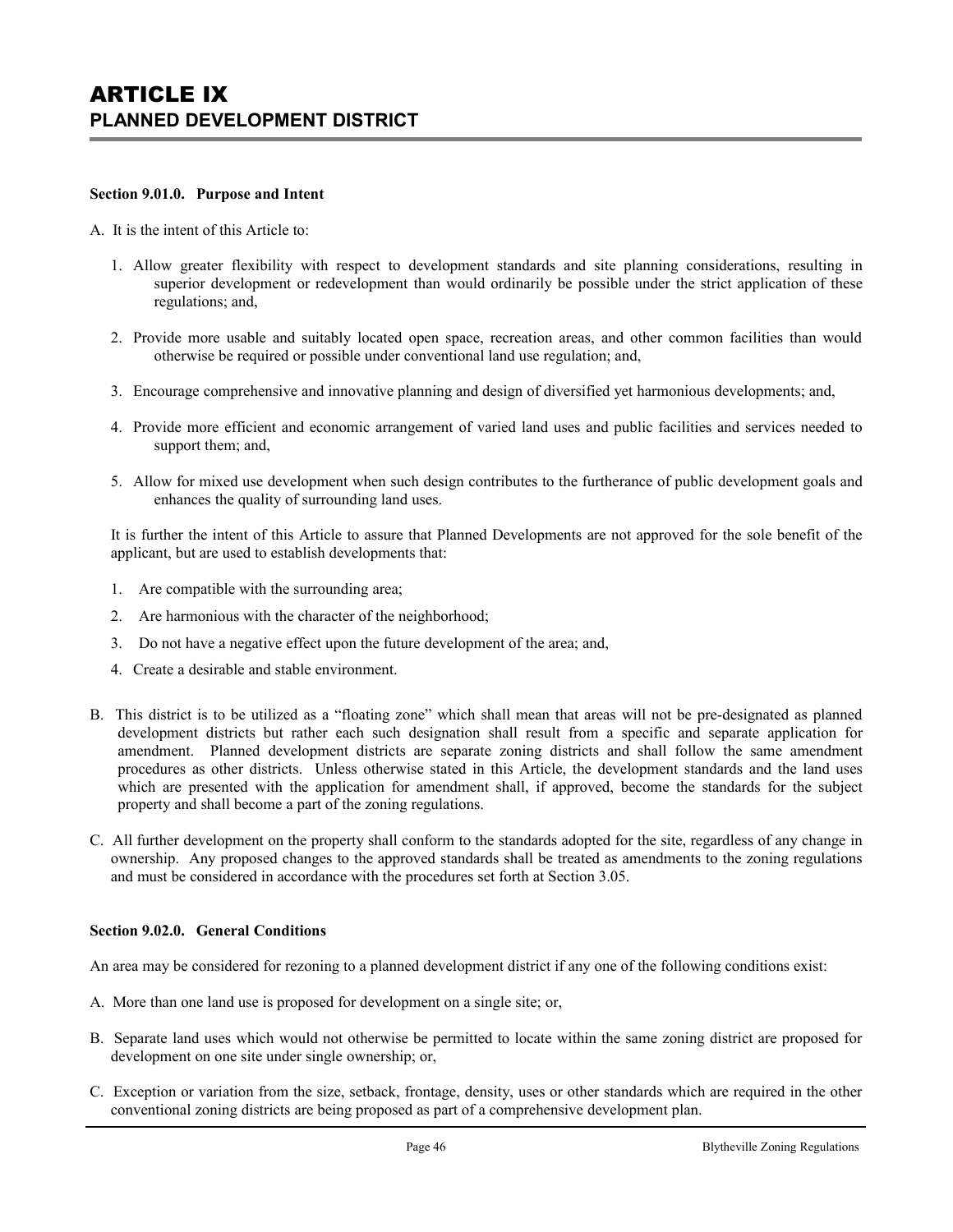### **Section 9.03.0. Planned Development District Classifications**

The following shall be classified as planned development districts subject to the provisions of this Article and to the special provisions for each district:

- 1. PRD: Planned residential development
- 2. POD: Planned office development
- 3. PCD: Planned commercial development
- 4. PID: Planned industrial development

## **9.03.01 Planned residential development (PRD)**.

A. Characteristics and Purpose.

A planned residential development may allow for more flexible placement, arrangement, orientation or residential structures, the accompanying flexibility in the subdivision of land and the grouping of open space and accessory facilities such as garages and parking. It may also provide for a mixture of housing types (single-family, two family, multi-family, etc.) according to a carefully drawn plan. The proposed residential development should make maximum use of natural features, and through proper site planning measures, it should conform to the existing character and development pattern of the surrounding area.

- B. Permitted Uses
	- 1. Residential units of all types, provided that all residences are intended for permanent occupancy by their owners or tenants. This specifically excludes residences of a transient nature, such as hotels, motels, travel and mobile trailer parks, and mobile home parks.
	- 2. Limited commercial uses may be included within the development, however they shall be only of convenience neighborhood retail nature intended to serve the needs of the residents of the development. Retail uses shall be specified as part of the proposal and limited to not more than five percent (5%) of the total site area; such uses shall be permitted only in planned residential development of five (5) acres or larger.
	- 3. Parks, recreation facilities and open space.
- C. Special Requirements.
	- 1. There shall be not less than 750 square feet of unobstructed open space for every dwelling unit shown on the plot plan. The required open space may be concentrated in a portion of the site or may be spread throughout the site. Not more than one-half  $\binom{1}{2}$  of the required unobstructed open space may be devoted to the required off-street parking space.
	- 2. No structure or use designed or intended to be used, in whole or in part, for commercial purposes shall be constructed prior to construction of not less than fifty percent (50%) of the dwelling units proposed in the plan.
	- 3. Any proposal shall preserve and protect any existing residential uses from adverse impacts which might result from a higher density development.
	- 4. Zero side yard setback on interior lots is universally allowed in developments of attached dwellings, although there may not be more than eight (8) attached dwellings in a single building.

## **9.03.02 Planned office development (POD)**.

A. Characteristics and Purpose

A planned office development should contain orderly, well-designed office and institutional uses upon a site that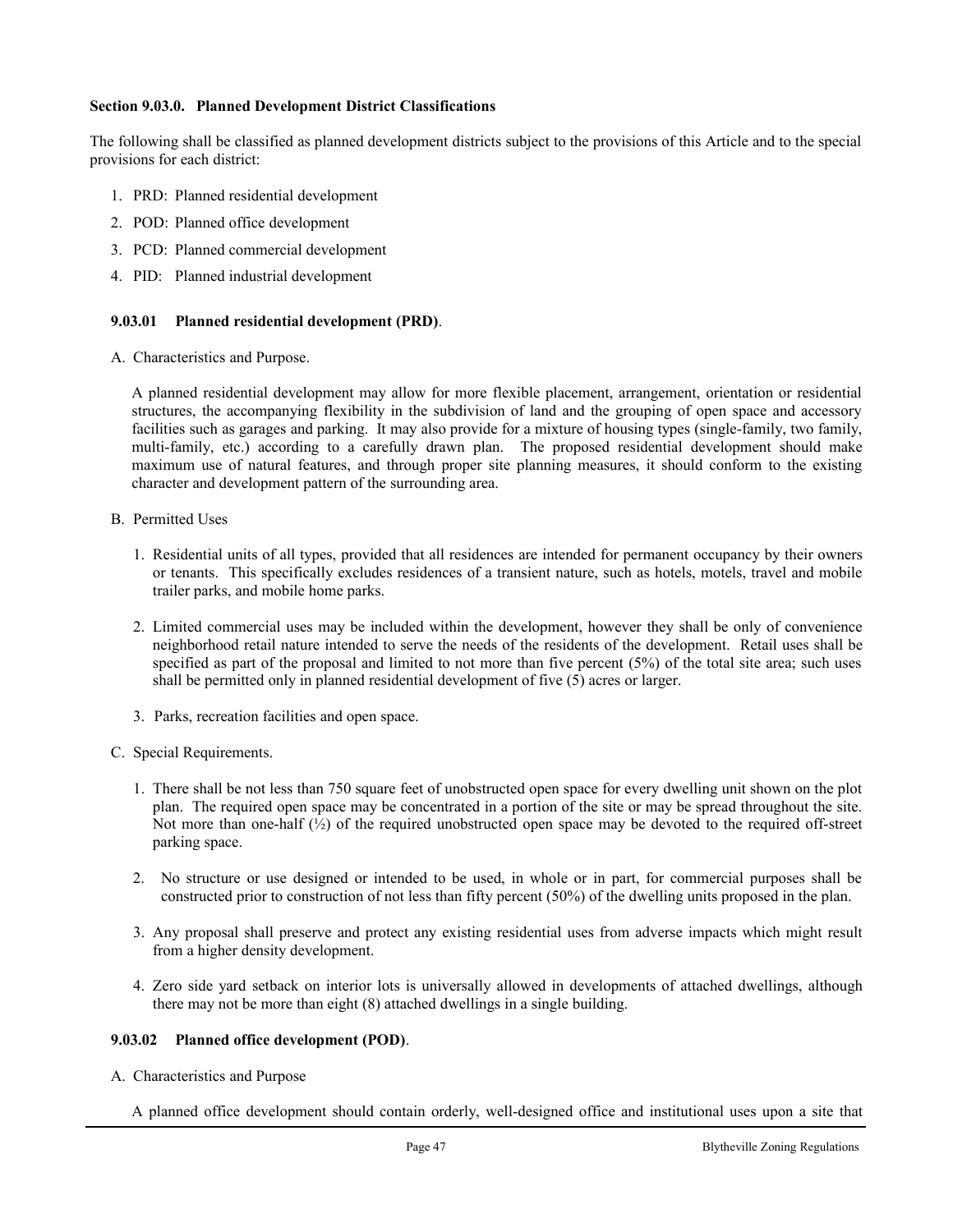results in minimum impact upon the surrounding areas. The site plans and building designs should produce a development that can be constructed to achieve maximum utilization of space while maintaining a low-density office character protected from more intensive commercial and industrial development and protecting any nearby residential uses.

- B. Permitted Uses
	- 1. Offices (general and professional)
	- 2. Public and institutional uses
	- 3. Commercial or retail uses, or a combination thereof, where deemed appropriate, complimentary, ancillary, and consistent with the primary office character of the development.
- C. Special Requirements
	- 1. Developments that abut any residential district or property shall provide for a buffer and suitable screening of the development from said residential district or property. The nature and extent of screening shall be determined by the planning commission in relation to the overall character of the development and its specific location.
	- 2. A minimum of ten percent (10%) of the site shall be designated as open space not used for streets or parking.
	- 3. The development must abut a collector or arterial street. Ingress and egress from the development shall be designed in such a way as to be sensitive to traffic flows, congestion, and safety.

### **9.03.03 Planned commercial development (PCD)**.

A. Characteristics and Purpose

A planned commercial development is intended to accommodate multiple use developments which:

- 1. Encourage the clustering of commercial and office activities and to discourage the proliferation of commercial uses along major thoroughfares and non-commercial areas.
- 2. Provide for orderly development in order to minimize adverse impacts on surrounding areas and on the general flow of traffic.
- 3. Encourage orderly and systematic commercial, office or mixed use development design, providing for the rational placement of activities, vehicular and pedestrian circulation, access and egress, loading, landscaping and buffer strips.
- 4. Accommodate larger scale developments of mixed uses in a harmonious relationship.

## B. Permitted Uses

- 1. Commercial uses, wholesale, retail, or both;
- 2. Public and institutional uses;
- 3. Office (general and professional)

## C. Special Requirements

- 1. Developments that abut any residential district or property shall provide for a buffer and suitable screening of the development from said residential district or property. The nature and extent of screening shall be determined by the planning commission in relation to the overall character of the development and its specific location.
- 2. A minimum of ten percent (10%) of the site shall be designated as open space not used for streets or parking.
- 3. The development must abut a collector or arterial street. Ingress and egress from the development shall be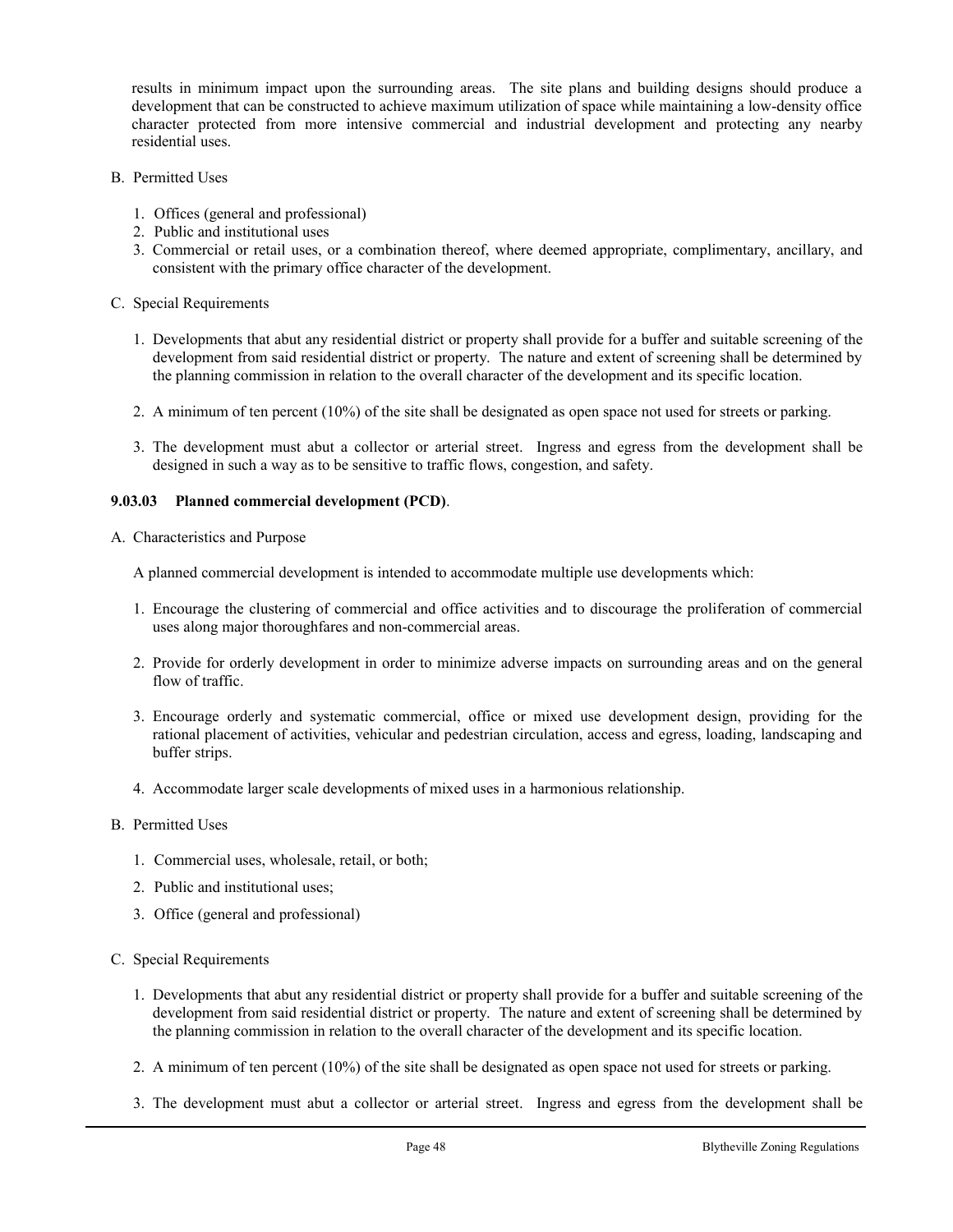designed in such a way as to be sensitive to traffic flows, congestion, and safety.

# **9.03.04 Planned industrial development (PID)**.

A. Characteristics and Purpose

The planned industrial development district is intended to accommodate industrial parks by allowing greater flexibility in the design and layout of such an industrial park than would otherwise be permitted by the single-use standards of an existing industrial zoning classification.

- B. Permitted Uses
	- 1. Industrial uses
	- 2. Ancillary commercial and office uses compatible with the design and scale of the project.
- C. Special Requirements
	- 1. Developments that abut any residential district or property shall provide for a buffer and suitable screening of the development from said residential district or property. The nature and extent of screening shall be determined by the planning commission in relation to the overall character of the development and its specific location.
	- 2. A minimum of ten percent (10%) of the site shall be designated as open space not used for streets or parking.
	- 3. The development must abut a collector or arterial street. Ingress and egress from the development shall be designed in such a way as to be sensitive to traffic flows, congestion, and safety.

## **Section 9.04.0. General Requirements**

All proposed planned development districts shall conform to the following requirements:

- 1. The site proposed for planned district development must contain an area of five (5) acres or more. A proposed site for less than five (5) acres may be requested if it abuts:
	- a. an existing planned development district of the same classification; or,
	- b. a non-residential zoning district.

In no case shall the minimum site size be less than one (1) acre or involve less than two (2) primary structures or uses.

- 2. The site must abut a public street for a distance of at least one hundred feet (100').
- 3. A suitable plan shall be prepared for the development and this plan shall include the following elements where applicable:
	- a. A plot plan drawn to scale by a registered engineer, architect or landscape architect showing:
		- (1) the exact dimensions of the site;
		- (2) platting and street systems, including proposed reservations or dedications for streets;
		- (3) proposed building sites;
		- (4) types of use proposed for buildings, and proposed height and size of buildings;
		- (5) plans for protection of abutting properties, including proposed screening and landscaping;
		- (6) means of ingress and egress;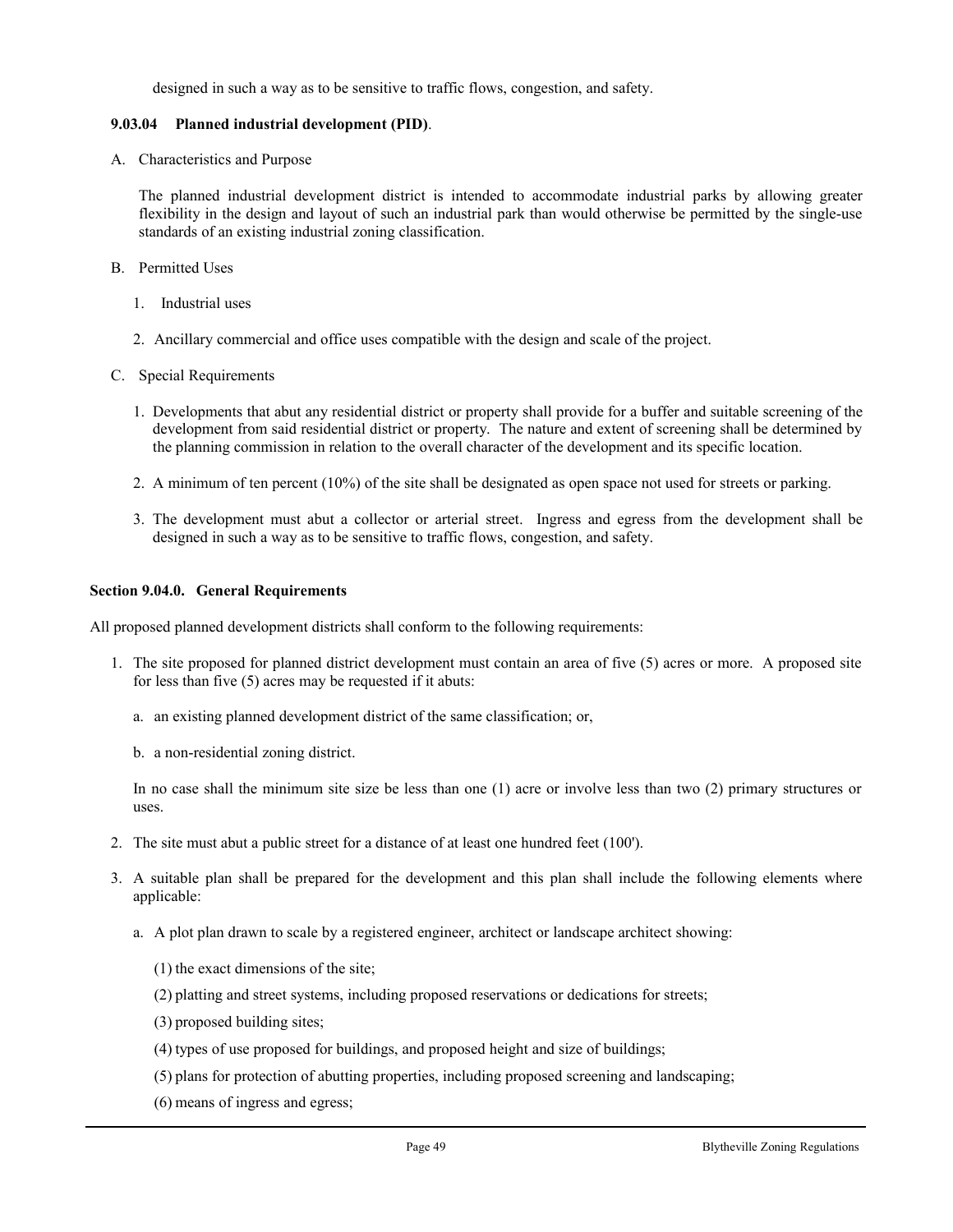(7) access and circulation arrangements;

- (8) off-street parking and loading facilities;
- (9) proposed easements and public facility requirements;
- (10) proposed setbacks from property lines;
- (11) development schedule, including major improvement and construction milestones; and,
- (12) if requested, a contour map of the site.
- b. The plan shall give the name of the developers and of the development, a north arrow and scale.
- c. If the proposal includes the subdivision of land for any purpose or for the provision of new public streets, drainage, utilities or other improvements, a proposed lot and street layout shall be submitted as part of the application. Any variation from the standards set forth in the subdivision regulations shall be listed and explained. If the plan is approved, a preliminary plat and final plat shall be submitted as provided by the subdivision regulations.
- d. Existing land uses within 200 hundred feet (200') of the boundary of the development.
- e. Such legal instruments as are appropriate or required by Section 9.05 herein, or by application of the Subdivision Regulations.

### **Section 9.05.0. Legal Instruments**

The developer shall create such legal entities as appropriate to undertake and be responsible for the ownership, operation, construction, and maintenance of private roads, parking areas, common usable open space, community facilities, recreation areas, building, lighting, security measures and similar common elements in a development. The City encourages the creation of homeowner associations, funded community trusts or other nonprofit organizations implemented by agreements, private improvement districts, contracts and covenants. All legal instruments setting forth the plan or manner of permanent care and maintenance of such open space, recreational areas and communally-owned facilities shall be approved by the City Attorney as to legal form and effect, and by the planning commission as to the suitability for the proposed uses. The aforementioned legal instruments shall be provided to the planning commission together with the filing of the application.

#### **Section 9.06.0. Phased Development**

While this Article encourages submission of comprehensively planned development proposals, a preliminary plan need not cover the entire property to be ultimately developed. Applicants may choose to submit staged development plan, incorporating incremental plans for certain areas of the entire proposed development.

### **Section 9.07.0. Procedures**

The following procedures for application, public hearing, submission, review Planning Commission and City Council action shall apply:

- 1. The owner/applicant/developer shall submit a written application to the City on such form or forms as may be required, including submission of the plan required at Section 9.04.
- 2. The owner/applicant/developer shall pay an application fee to the city in the amount of fifty dollars (\$50.00) at the time of the application, and none of this fee is returnable under any circumstances.
- 3. A notice of public hearing shall be published in the same manner as prescribed in Section 3.05.02(C.); and the Planning Commission shall conduct the public hearing to review the planned development district proposal.
- 4. The provisions of Section 3.05.02. with regard to written notification of surrounding property owners and the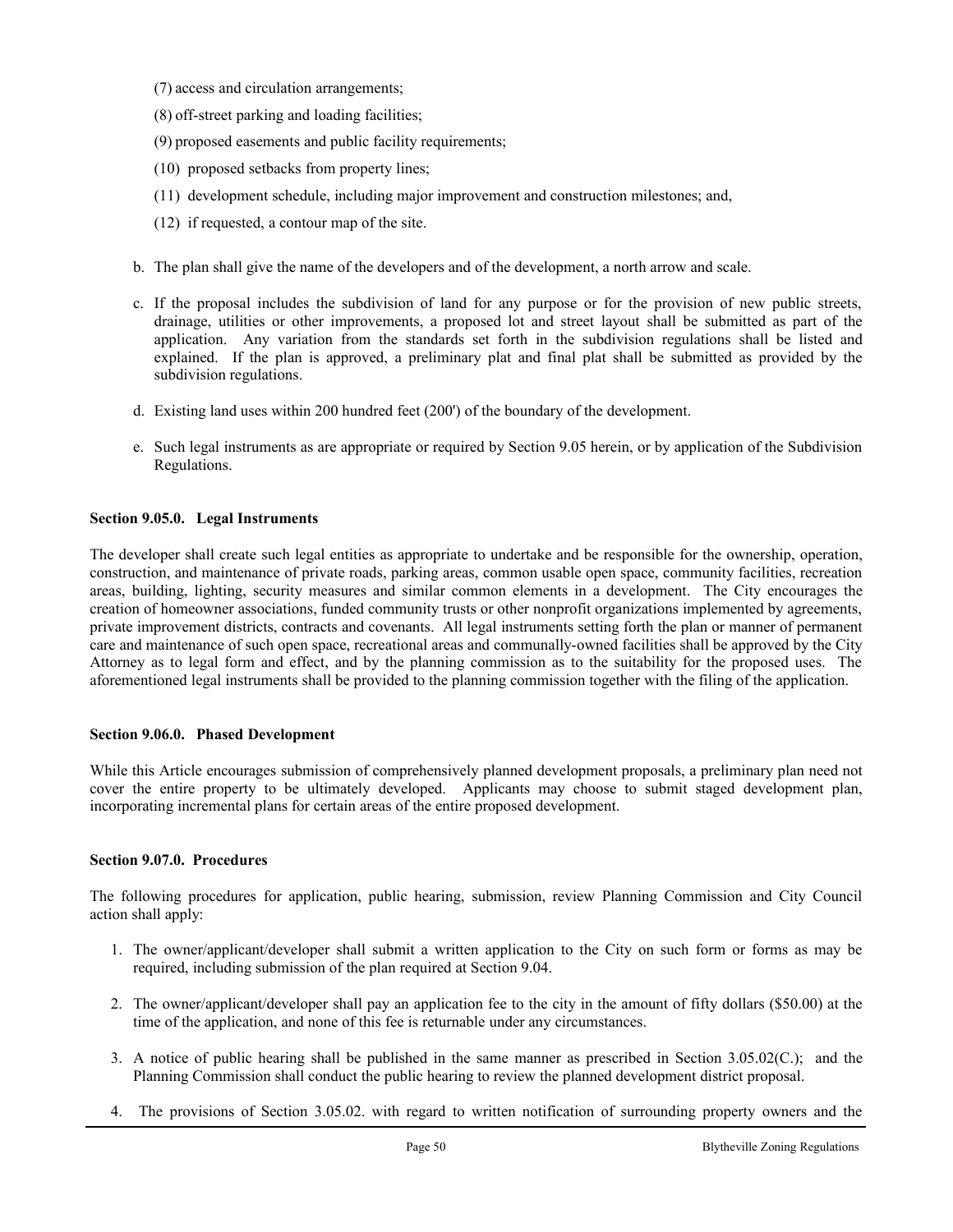placement of a sign in a conspicuous place on the site are applicable to planned development district proposals.

- 5. After conducting the public hearing, the Planning Commission may recommend approval or deny the planned design proposal.
	- a. If the Planning Commission recommends approval, it shall notify the City Council in writing, indicating the reasons and justification for such recommendation.
	- b. If the Planning Commission should deny the proposal, the owner/applicant/ developer's may appeal the Planning Commission's decision to the City Council, subject to the requirements and limitation of Section 3.05.02(B)(8).
- 6. The City Council, by majority vote, may:
	- a. adopt, by ordinance, the recommended amendment submitted by the Commission, in whole or in part; or,
	- b. return the proposed change to the Commission for further study and recommendation; or,
	- c. deny the recommended amendment.

The City Council may not consider any application that has been modified by the applicant not explicitly in conformance with formal Planning Commission approval.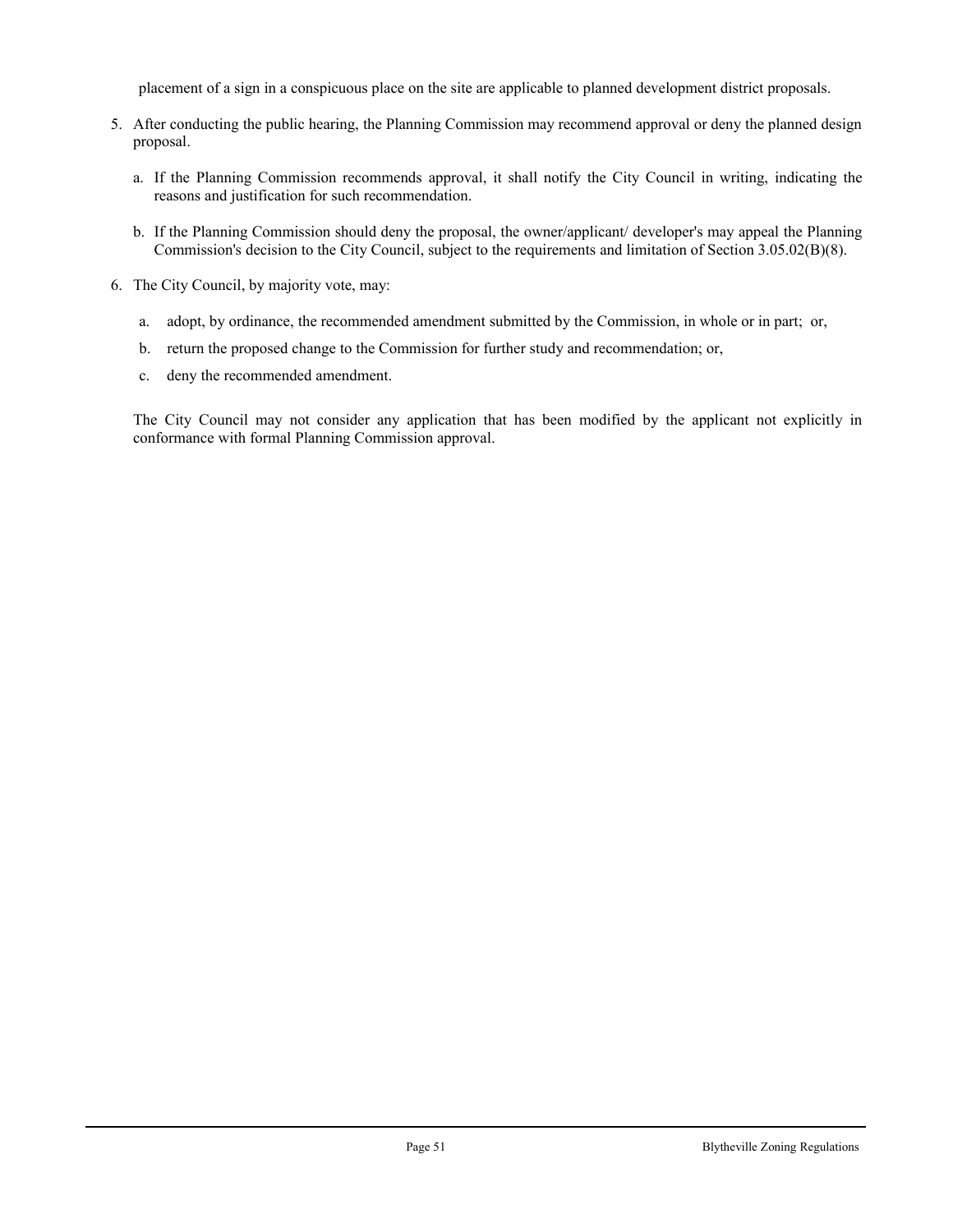### **Section 10.01.0. Central Business District Sign Overlay District**

#### **10.01.01. Purpose**

The purpose of this section is to promote the beautification and orderly development of the business area of the City of Blytheville, commonly referred to as the Central Business District, by:

- 1. Minimizing the visual clutter that is potentially harmful to community appearance;
- 2. Protecting the public from damage and injury caused by the distractions, hazards, and obstructions caused by signs;
- 3. Preserving the value of property by assuring the compatibility of signs with surrounding land uses.

### **10.01.02. Application.**

.

All signs erected or displayed outside the walls of all buildings within an area in the City of Blytheville, Arkansas, described as beginning at the intersection of Fifth and Walnut Streets and running thence East on Walnut Street, including however all business establishments fronting on Walnut Street on both sides thereof, and extending East on Laclede Street, thence South on Laclede Street including all business establishments on both sides thereof, to the intersection of Laclede and Main Streets, thence East on Main Street including business establishments and buildings on both sides thereof, to the intersection with Walker Street, thence South on Walker Street to the alley between Main and Parkway, thence West along said alley to Holland Street, thence South on Holland Street including all business buildings and establishments on both sides thereof, to the intersection with Ash Street, thence West on Ash Street including all business buildings and establishments on both sides thereof to its intersection with Fifth Street, thence North on Fifth Street including all business buildings and establishments on both sides thereof to its intersection with Walnut, being the point of beginning, shall conform with the requirements of Sections 10.01.03. - 10.01.05.

#### **10.01.03. Signs Permitted**.

The following signs shall be permitted in the Central Business District Sign Overlay District:

- . 1. Fabricated major identification sign of noncombustible material may be permitted on the front of a structure facing a public street, provided that the sign does not exceed 100 square feet in area or ten percent (10%) of the total first floor wall area facing the public street, whichever is lesser. The sign shall be placed parallel with the front of the building, no part of which shall protrude more than eighteen (18) inches from the wall to which it is attached.
- 2. One (1) secondary sign, not exceeding the size of the major identification sign as described in section 1. above shall be permitted at a rear or side entrance and shall comply with other applicable provisions of this section.
- 3. One pole sign per business will be permitted along both sides of Ash St. and Walnut St. and along both sides of Main St. east of Laclede St. in this district provided that said sign does not exceed 30 feet in height and 100 square feet in area. This sign must meet a minimum 15-foot setback from any property or right-of-way line. All highway right-of-ways must also be observed. Note: Sign overhang will be considered as part of the overall structure.
- 4. Prior to a permit being issued, all plans and drawings of any sign in this overlay district must be submitted to and approved by the Planning Commission.

### **10.01.04. Signs Prohibited**

Within the Central Business District Sign Overlay District, all other type signs not defined in Section 10.1.03. above are prohibited. This prohibition shall include, but not limited to: signs located on a building roof or projecting above the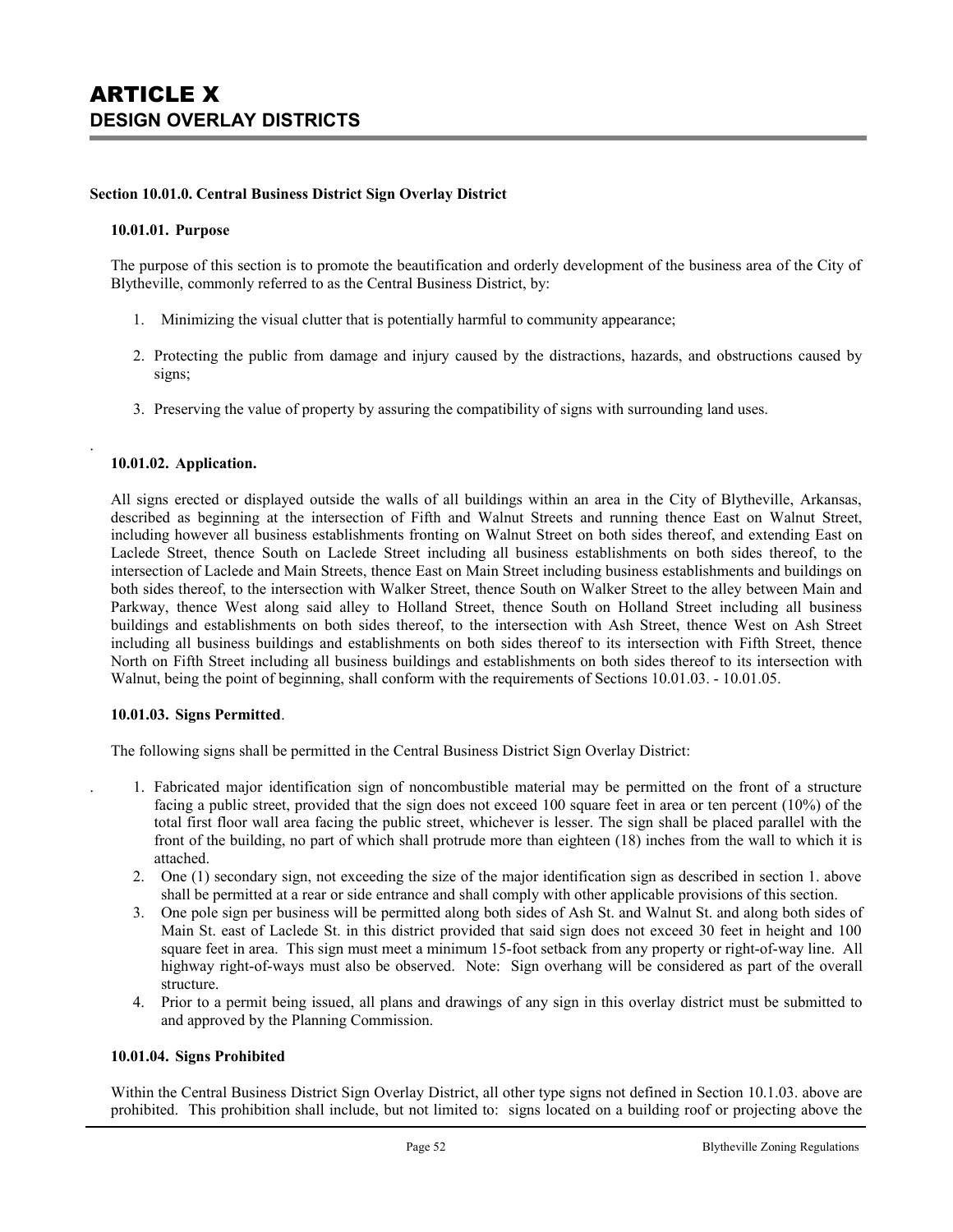roofline of the building, signs painted on any wall of a building, signs using bare bulb type lighting, illuminated signs with intermittent lighting or flashing effects, rotating or revolving signs, billboards or banners of any type, sound devices, public address systems, and motion pictures as parts of signs, unless specifically approved by the Planning Commission.

## **10.01.05. Siting Standards.**

- 1. Major identification signs shall be placed on not more than two (2) elevations of a building facing a public street.
- 2. Signs shall be restricted to identification of the name, type of business or operation, and of the person or establishment occupying the premises.
- 3. All allowable permanent signs exposed to public view shall be in good repair, shall be free of unsightly and hazardous conditions and shall be firmly anchored to the structure.
- 4. All signs, together with all their surface finish and lighting, supports, braces, guys, and anchors shall be kept in good repair and in a proper state of preservation.

## **10.01.06. Nonconformance**

These regulations shall not retroactively prohibit signs which were lawfully erected or displayed prior to the enactment of these regulations. Such signs shall be considered as nonconforming uses, except that all nonconforming signs erected or so displayed shall not be renovated or repaired or the use thereof continued beyond the reasonable use thereof in such a manner as to interfere with the proper development of the City of Blytheville.

### **Section 10.02.0. Corridor Development Overlay District**

#### **10.02.01. Purpose**

The purpose of establishing this district is to protect and enhance the visual appearance and character, as well as promote traffic safety on the major entrance corridors into the City. More particularly, the purpose of this district is to:

- 1. To allow land use patterns compatible with present and future traffic capacity for primary arterials leading into the City, and more specifically Arkansas Highway 18 and U.S. Highway 61.
- 2. To create a visually pleasing atmosphere along the major corridors leading into the City, especially as a means to promote a positive image of the City to visitors and residents alike.
- 3. To minimize the number of curb cuts along designated highways so that the roadways will function at an efficient level of service.
- 4. To facilitate transition of areas from less to more intense land uses along designated arterials without the undesired effects of small lot strip development.
- 5. To create standards for parking lot lighting which are in keeping with the intent of this Article.

## **10.2.2. District Boundaries**

The district encompasses all land with Arkansas Highway 18 or U.S. Highway 61 frontage lying within three hundred feet (300') of each side of the right-of-way of:

- 1. Arkansas State Highway 18 from:
	- a. The intersection with the eastern corporate limits to the intersection of Ruddle Road; and,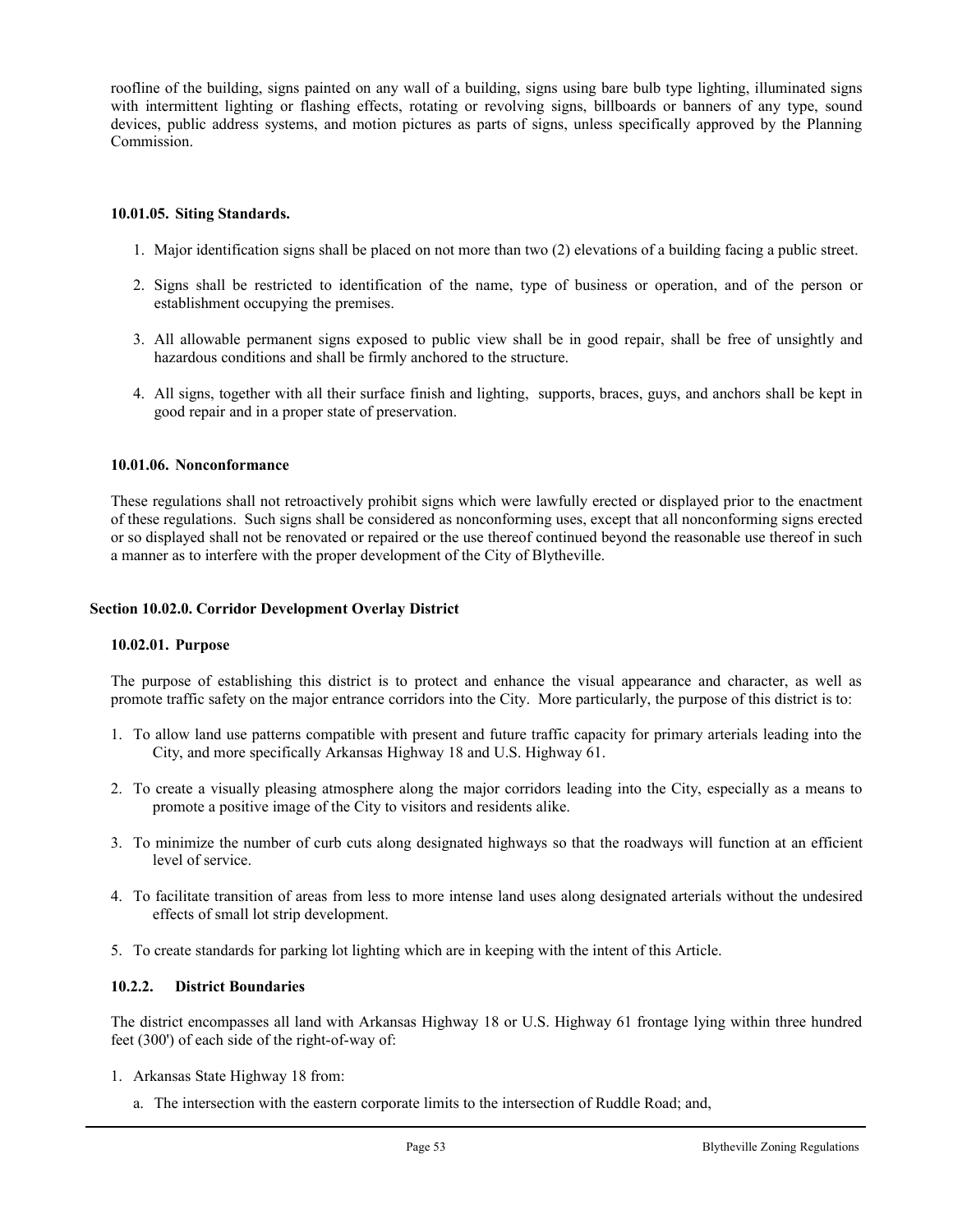- b. The intersection with the western corporate limits to the intersection of Division Street; and,
- 2. U.S. Highway 61 from the intersection with the:
	- a. southern corporate limits to the intersection of Main Street; and,
	- b. northern corporate limits to the intersection of Chickasawba Street.

# **10.02.03. Application of District Regulations**

The regulations in this Article shall be in addition to and shall overlay all other zoning districts and other ordinance requirements regulating the development of land so that any parcel of land lying in the overlay district shall also lie within one or more of the other underlying zoning districts. Therefore, all property within this overlay district will have requirements of both the underlying and overlay zoning district in addition to other ordinance requirements regulating the development of land. In case of conflicting standards between this Article and other City of Blytheville ordinances, the overlay requirements shall control.

These regulations apply to all development, redevelopment or expansion of existing development in any commercial (B-1, B-2, B-3, or B-4) or industrial (I-1 or I-2) or planned development (PRD, POD, PCD, or PID) zoning district.

# **10.2.4. Site Design and Development Standards**

All properties subject to the requirements of this Article shall comply with the following site design and development standards:

- 1. Setback from right-of-way. All principal and accessory nonresidential structures shall have a fifty foot (50') building setback from the highway right-of-way; yard setbacks along streets intersecting the arterial highway shall comply with the requirements of the underlying zoning district within which the property is located. Nonresidential uses may reduce the building setback to twenty-five feet (25') if parking is not located between the structure and highway right-of-way.
- 2. Green space. A minimum of twenty-five feet (25') of landscaped green space exclusive of right-of-way shall be provided along the highway right-of-way and any public street to which the development has frontage. Parking lots shall not encroach into the green space and shall be screened when abutting a required green space area. Trees shall be planted at the interval of one tree per thirty linear feet (30') of green space area when practicable.
- 3. Parking lots. All parking lots for nonresidential development shall have one (1) tree per ten (10) parking spaces. Trees shall be placed uniformly within the parking lot or in islands within the lot providing a minimum of twentyfive (25) square feet of unpaved area per tree. Parking lots shall be set back a minimum of five feet (5') from any side property line.
- 4. Sidewalks. A sidewalk shall be constructed along the highway side of the property. This sidewalk shall be constructed in accordance with the standards and requirements of the federal Americans with Disabilities Act and all relevant state and local requirements. Where practical, the location of the sidewalk shall be located immediately within the highway right-of-way; where this is not possible, the sidewalk shall be located on the property, immediately adjacent to the right-of-way.
- 5. Landscaping treatment. Landscaping shall be required which is sufficient to provide soil stability and promote suitable drainage. Tree species planted within the overlay district should be consistent with other species present, preferably native. Trees shall be one-and-one-half inches  $(1\frac{1}{2})$  DBH at planting with an expected height of sixty feet (60') or more at maturity. Species selection shall be at the discretion of the developer but if root or branching habits of plant material should be a nuisance (e.g., roots breaking through the sidewalk, messy fruit, etc.) plant materials shall be replaced at the owner's expense.
- 6. Curb cuts. One (1) curb cut shall be allowed per two hundred feet (200') of frontage. No curb cuts shall be allowed within one hundred feet (100') of any intersection.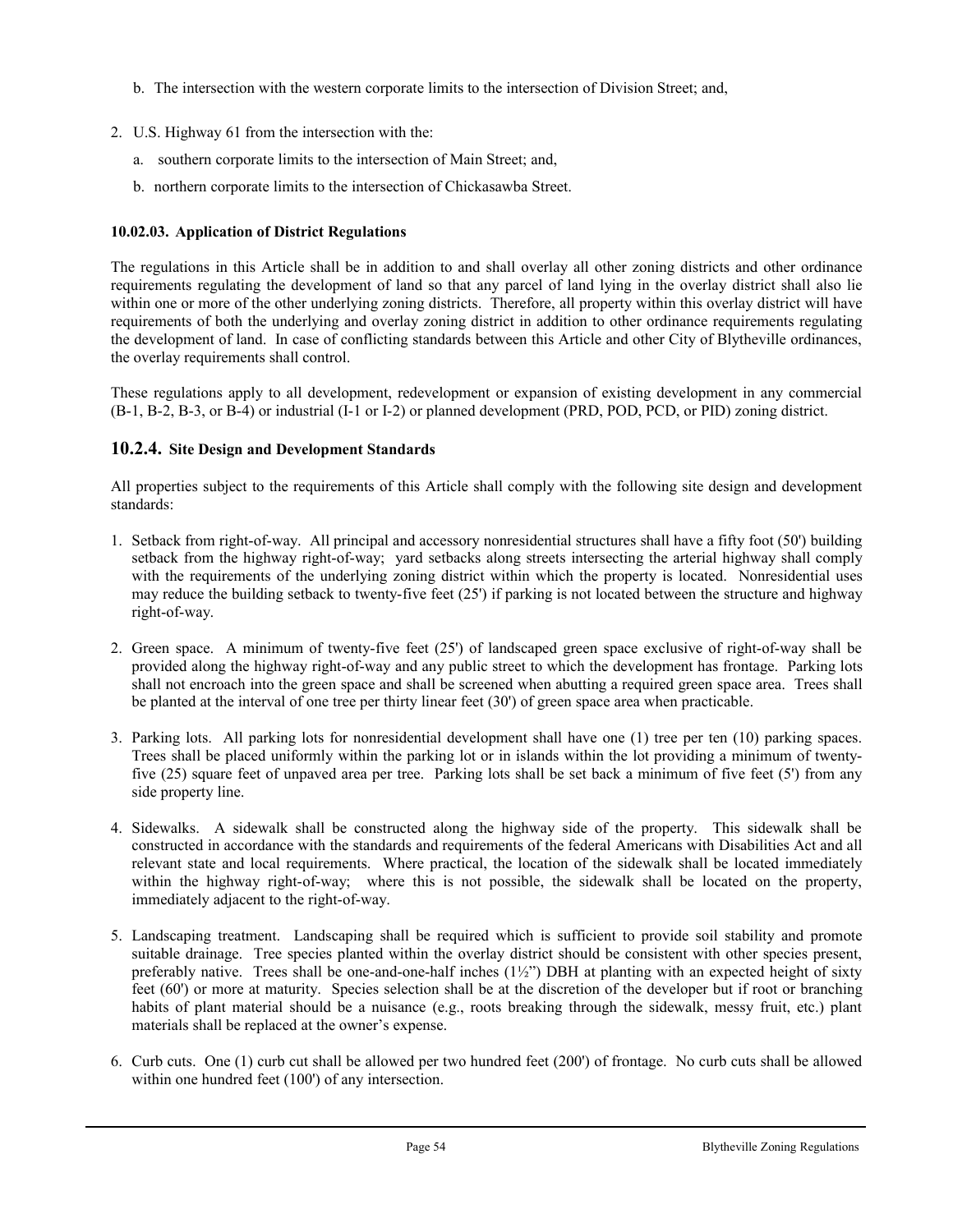- 7. Lighting. Lighting shall be shielded and directed downward to the parking lot and light spread shall not reflect into the adjacent neighborhood. Lighting shall not exceed thirty five feet (35') in height and shall utilize sodium lighting fixtures.
- 8. Screening. All mechanical and utility equipment, trash enclosures, and parking lots shall be screened in the following manner:
	- a. All mechanical and utility equipment on side of the building and/or on the ground shall be screened by fencing and/or vegetation if visible from the highway or residential property. Screening of roof-mounted utilities shall be incorporated into the structure, utilizing materials compatible with the supporting building.
	- b. Trash enclosures shall be screened on three (3) sides with the access not visible from the highway.
- 9. Building materials and appearance. The front of the building, visible from the highway, shall be constructed of wood, masonry, or other like material. Side walls of the structure shall consist of wood, masonry or metal materials. Metal side walls are permitted if it is similar in appearance to wood or masonry. A sample of all siding for the side walls and any alternate materials for the front of the building must be submitted to the Planning Commission before drawings can be approved and siding must have similar appearance of other buildings in the same area.
- 10.Utilities. Above-ground utilities may be located at the rear property line. In the event it is not feasible to place utilities at the rear property line, utilities shall be placed underground.

# **10.02.05. Review Procedure.**

All nonresidential development within the corridor overlay district shall be reviewed through the conditional use procedure (Section 3.06.), except that no public hearing or notification of nearby property owners shall be required if the proposed use is permitted by right in the underlying zoning district.

## **10.02.06 Multiple Building Sites.**

In the case of nonresidential development multiple building sites, whether one or more platted lots, the requirements of this Article shall apply to development as an entire tract rather than to each platted lot. If any part of the development lies within the corridor overlay district, the entire development shall be subject to the provisions of this Article.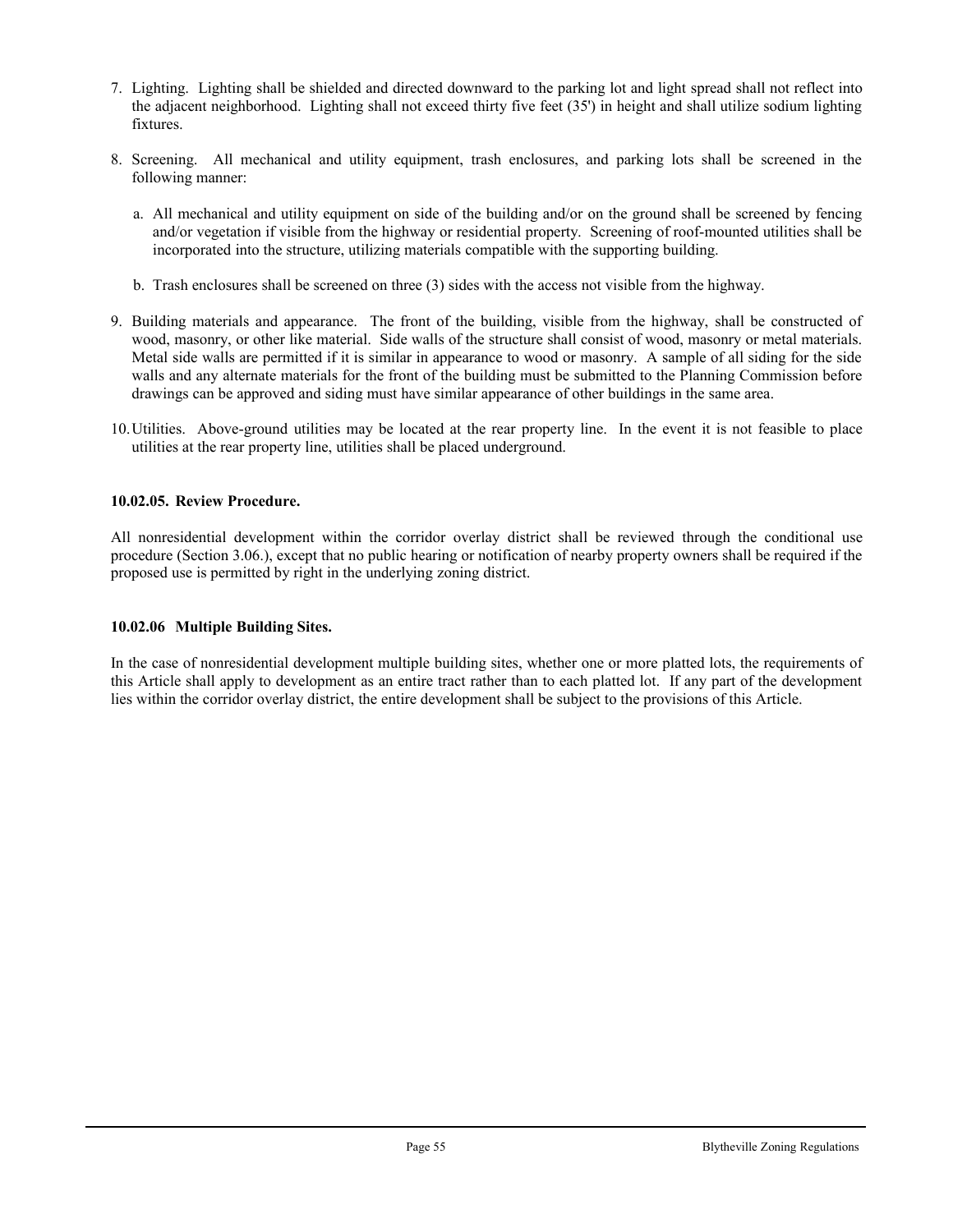### **Section 11.01.0. Off-Street Parking and Requirements**

### **11.01.01. Minimum Standards**

Recreation

In all districts there shall be provided at such time any building or structure is erected, enlarged, or increased in capacity, off-street parking spaces for vehicles in accordance with the following requirements:

- 1. Dwelling Two (2) parking spaces for each dwelling unit.
- 2. Boarding or Rooming One (1) parking space for each rentable sleeping room., plus one (1) parking House or Hotel or Motel space per each employee on the largest shift.
- 3. Medical or Dental Clinics Four (4) spaces per doctor plus two (2) spaces for each three (3) employees or Offices and Hospitals in clinics and offices. For hospitals there shall be one (1) space per bed and one (1) space per employee on duty at any given time.
- 4. Sanatoriums, Convalescent, or One (1) space for each six (6) patient beds plus one (1) space for each staff Nursing Homes or visiting doctor plus one (1) space per employee on duty at any given time.
- 5. Community Center, One (1) parking space for each four (4) seats based on maximum seating Theater, Auditorium capacity.
- 6. Convention Hall, Lodge, Club, One (1) parking space for each fifty (50) square feet of floor area used for Library, Museum, assembly or recreation in the building. Place of Amusement or
- 7. Retail Shops One (1) parking space for each one hundred fifty (150) square feet of floor area devoted to sales.
- 8. Office Building One (1) parking space for each three hundred (300) square feet of floor area in the building, exclusive of the area used for storage, utilities, and service area.
- 9. Commercial Establishment One (1) parking space for each four hundred (400) square feet of floor Not Otherwise Classified space in the building.
- 10. Industrial Establishments Adequate area to park all employees' and customers' vehicles at all times and adequate space for loading, unloading, and storing all vehicles used incidental to or as a part of the primary operation of the establishment. Not fewer than one (1) parking space shall be provided for each four (4) employees present at any given time.
- 11. Church Sanctuary One (1) parking space for each four (4) seats based on maximum seating capacity; provided, however, that churches may establish joint parking facilities not to exceed fifty percent (50%) of the required spaces, with public institutions and agencies that do not have a time conflict in parking demand. The joint parking facility shall be located not to exceed four hundred (400) feet from the church sanctuary.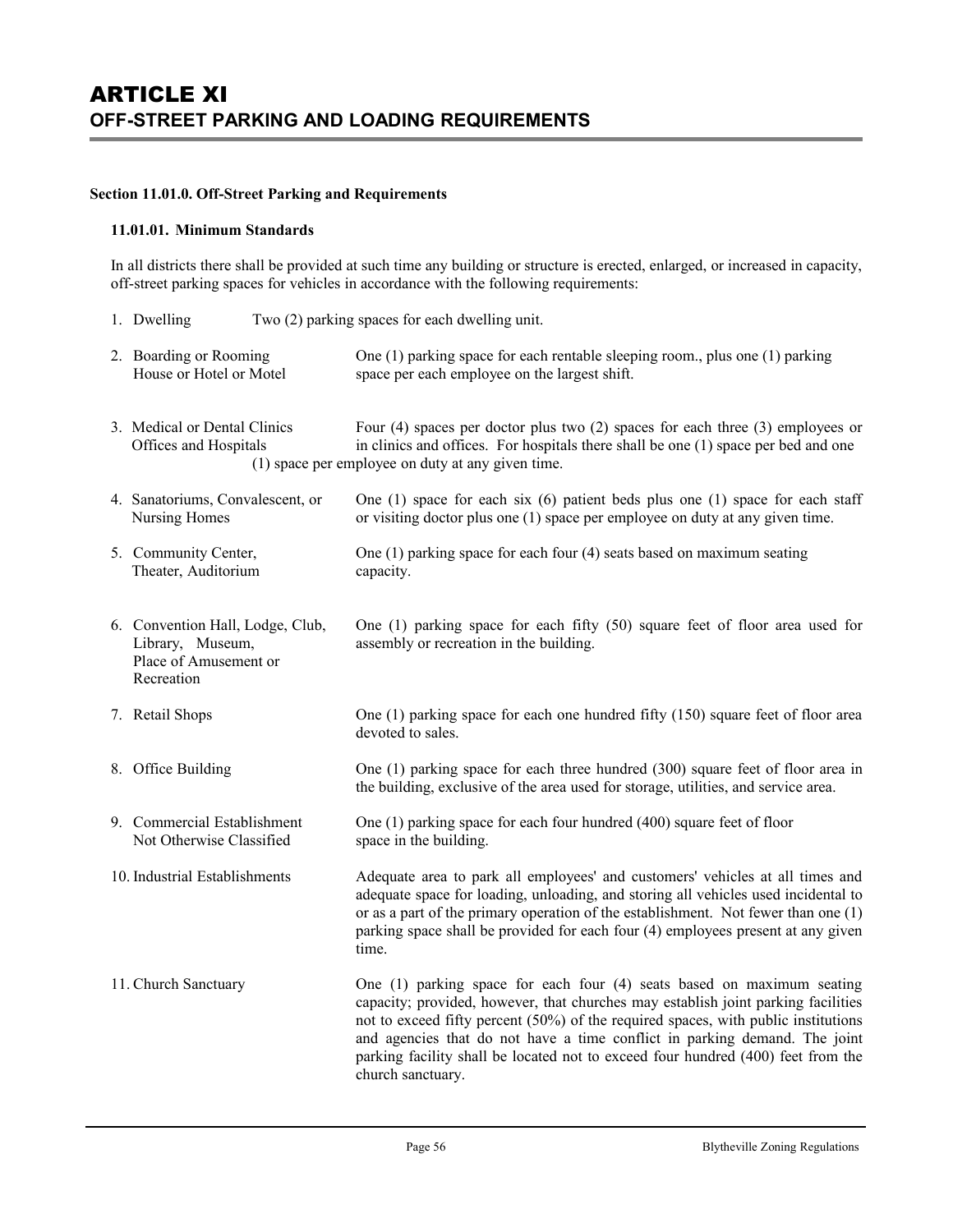12. All Others For all other uses not covered in (1) through (11) above, the Planning Commission shall make a determination of the parking demand to be created by the proposed use, and the amount of parking thus determined shall be the offstreet parking requirement for the permitted use.

### **11.01.02. Application of Standards**

In applying the standards set forth above, the following shall apply:

- 1. In the case of mixed or joint uses, the parking spaces required shall equal the sum of the requirements of the various uses computed separately, except in the case of church sanctuary as specified in section 11.01.01, paragraph 11. above.
- 2. Where a fractional space results, such fraction shall be counted as one (1) parking space.
- 3. These standards shall apply fully to all uses and buildings established after the effective date of these regulations.
- 4. Except for parcels of land devoted to single-family or duplex residences, all area devoted to off-street parking shall be so designed and be of such size that no vehicle is required to back into a public street to obtain egress.
- 5. Where parking is to be provided in the front yard of a multiple-family dwelling, the first ten (10) feet adjacent to the street right-of-way line shall not be used for parking but rather shall be prepared and planted with grass, shrubs, trees, or ground cover.
- 6. All parking spaces required herein shall be located on the same lot with the building or use served, with the exception of churches, as specified in section 11.01.01, paragraph 11. above.
- 7. No signs of any kind shall be erected except information signs used to guide traffic and to state the conditions and terms of the use of the lot. Only non-intermittent white lighting of signs shall be permitted.
- 8. The standards may be waived or modified by the Board of Adjustment, subject to the limitations and procedures specified at Section 14.03.03.

### **Section 11.02.0. Off-Street Loading and Unloading Requirements**

The following requirements shall apply to off-street loading and unloading facilities:

- 1. A building whose principal use is handling and selling goods at retail shall provide one (1) off-street loading and unloading space for buildings up to and including ten thousand  $(10,000)$  square feet of floor area, plus one  $(1)$ additional space for each additional ten thousand (10,000) square feet of gross floor area.
- 2. Manufacturing, repair, wholesale, and similar uses shall provide one (1) off-street loading and unloading space for buildings containing ten thousand (10,000) square feet of floor space, plus one (1) space for each forty thousand (40,000) square feet of floor area In excess of ten thousand (10,000) square feet of gross floor area.
- 3. Where trailer trucks are involved, such loading and unloading space shall be an area twelve (12) by fifty (50) feet with a fourteen (14) foot height clearance and shall be designed with appropriate means of truck access to a street or alley, as well as having adequate maneuvering area.

#### **Section 11.03.0. Other Requirements**

#### **11.03.01. Paved Surface Required**

The owner/ developer shall pave all portions of the site that are intended to be used for drives, parking, maneuvering and vehicular access to warehouse bays; and all other areas shall be improved with grass, ground cover and/or landscaping.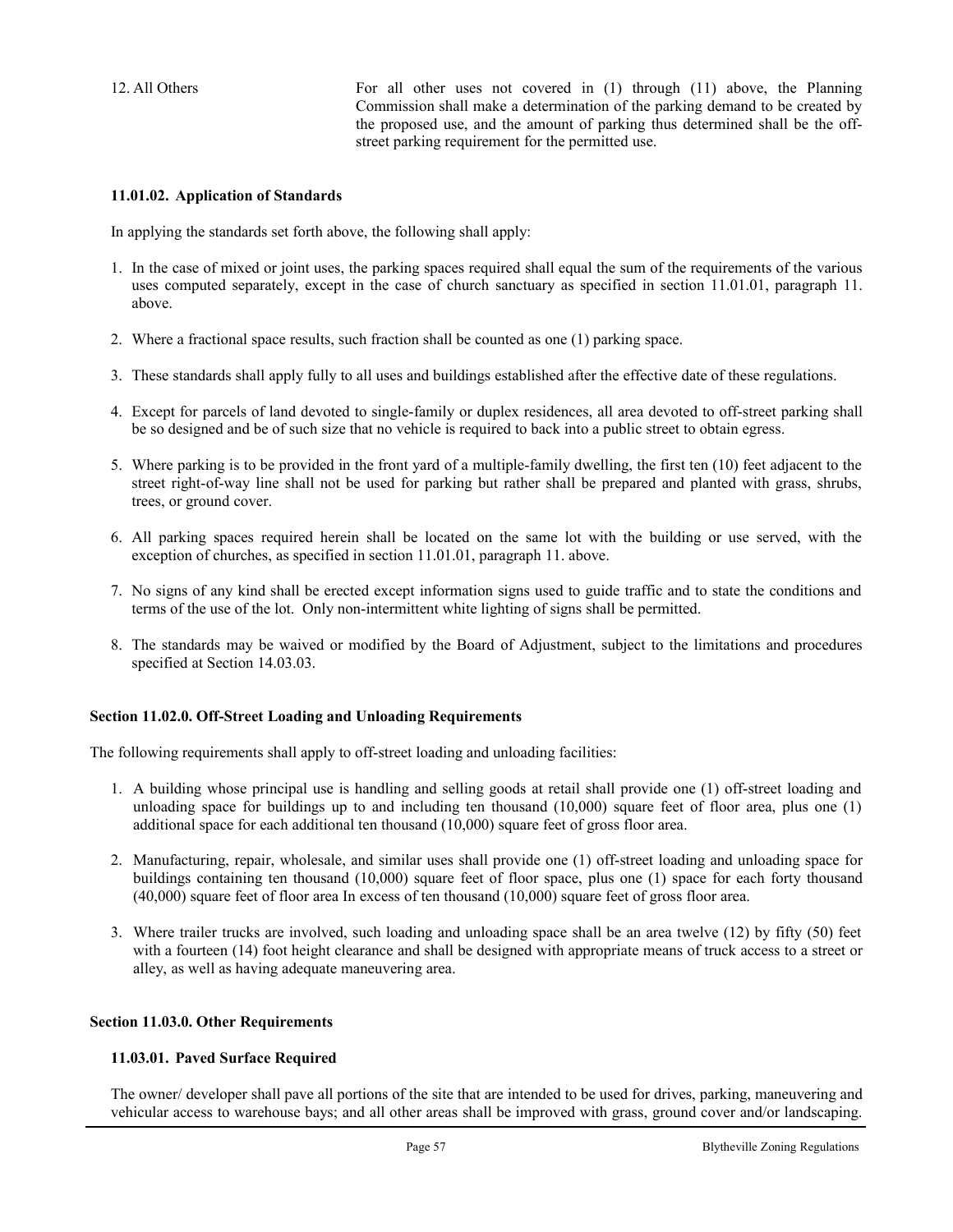The required pavement shall be either (a) four inches (4") of 2500 psi concrete pavement; or (b) four inches (4") of black base and two inches (2") of asphalt surface; or (c) in the case of existing graveled base, at least eight inches (8") of gravel and two inches (2") of asphalt surface.

# **11.03.02. Driveways**

Driveways used for ingress and egress shall not exceed twenty-five (25) feet in width, exclusive of curb returns, except that the width may be increased to forty (40) feet in the B-3, 1-1 and I-2 zones.

# **11.03.03. Buffer**

All interior sides of a parking lot abutting a residential use shall be enclosed with an opaque, ornamental fence or wall, having a height of not less than five feet (5') nor more than seven feet (7'). Such fence or wall shall be maintained in good condition.

## **11.03.04. Size**

The size of a parking space for one (1) vehicle shall consist of a rectangular area having dimensions of not less than nine feet (9') by twenty feet (20') plus adequate area for ingress and egress.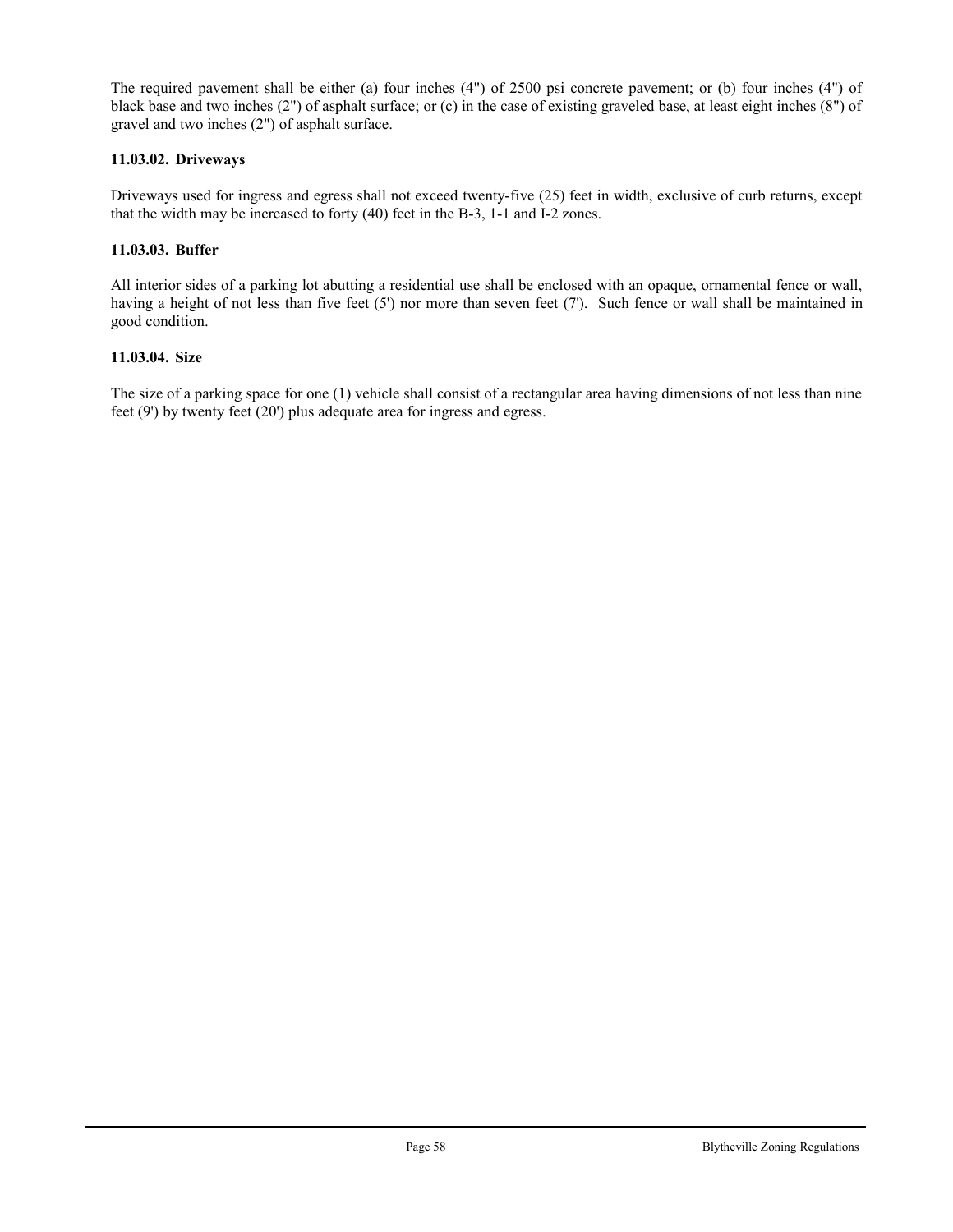### **Section 12.01.0. Purpose**

The requirements established herein are designed to regulate sign structures in order to insure light, air and open space; to reduce hazards at intersections; to prevent accumulation of trash; to control and coordinate the type, placement and physical dimensions of signs within the various zoning classifications; and to protect property values of the entire community. The requirements for signs, billboards, and other advertising structures are described in this Article.

### **Section 12.02.0. General Provisions**

- A. A permit shall be required for the erection, alteration or reconstruction of any sign unless otherwise noted and shall be issued by the Enforcement Officer in accordance with these regulations.
- B. Signs must be constructed of durable materials, maintained in good condition and not permitted to become dilapidated.
- C. Except as otherwise specifically provided, no sign shall be erected closer than fifteen feet (15') to any front, side or rear property line.
- D. A sign becomes obsolete which conveys advertising or identification to services or uses non-existent. Obsolete signs must be removed by property owner, developer or former lessee of property upon which sign is located within thirty (30) days after receipt of written notice from proper City officials.
- E. Illumination devices shall be so placed and so shielded that rays therefrom or from the sign itself will not be directly cast into any residential district, or sleeping room in any district, or in the eyes of a vehicular driver.
- F. The number of the sign permit shall be affixed to the sign, in such manner and format as the City may require. At the time a permit is issued, the City shall provide a decal or sticker for this purpose.

#### **Section 12.03.0. Exemptions.**

This article does not relate to building design, nor does it regulate the following:

- 1. Official traffic or governmental signs;
- 2. The copy and message of signs;
- 3. Window displays;
- 4. Product dispensers;
- 5. Scoreboards on athletic fields;
- 6. Flags of any nation, government, or non-commercial organization;
- 7. Gravestones;
- 8. Barber poles;
- 9. Religious symbols;
- 10. Commemorative plaques;
- 11. The display of street numbers;
- 12. Any display or construction not defined as a sign.

## **Section 12.04.0. Prohibited Signs.**

1. *Signs imitating warning signals*. No sign shall display intermittent lights resembling the flashing lights customarily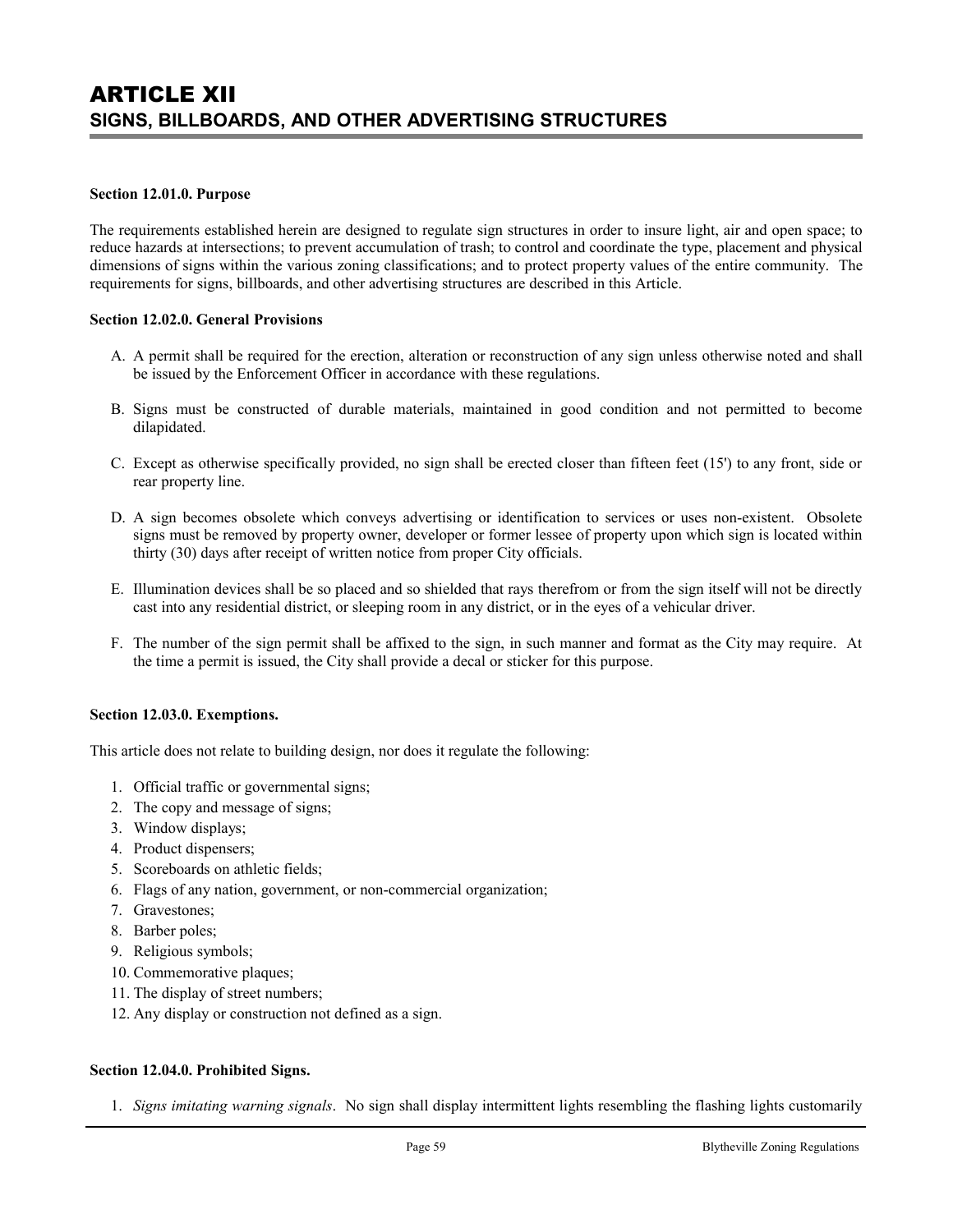used in traffic signals or in police, fire, ambulance or rescue vehicles, nor shall any sign use the words "stop", "danger", or any other word, phrase, symbol or character in a manner that might mislead or confuse a vehicular driver.

- 2. *Signs within street or highway right-of-way*. No sign whatsoever, whether temporary or permanent, except traffic signs and signals and information signs erected by a public agency, are permitted within any street or highway rightof-way.
- 3. *Roof signs*. Signs mounted on any roof or any sign not mounted on a vertical surface.
- 4. *Certain attached and painted signs*. Signs painted on or attached to trees, fence posts and telephone or other utility poles or signs painted on or attached to rocks or other natural features or painted on the roofs of buildings.
- 5. *Rotating signs*.
- 6. *Fluttering ribbons and banners*. Ord. #1503, August 15, 2000) Fluttering ribbons and banners and similar devices are prohibited, except the flags of corporate industries, governments and their agencies. Temporary banners will be allowed promoting community events sponsored by nonprofit organizations, provided no commercial advertising appears on the banner. The banners must not be displayed more than three weeks prior to \the event and must be taken down within two days after the event.

**Exception:** Main Street Blytheville, Inc., with the approval of the Planning Commission, will be allowed to install banners in the Blytheville Historic District. The banners will be no larger than 24" wide x 48" high and will be secured at the top and bottom with flexible fiberglass arms to the 30 light poles on Main St., between First and Fifth Streets. Blytheville Main Street, Inc. will be responsible for maintenance and replacement of the banners.

7. *Portable signs*. Mobile signs, which can be transported from one location to another, either on or off site.

### **Section 12.05.0. Requirements Applying to Specified Signs**

- 1. *Wall signs*. Signs on the walls of a building (including signs attached flat against the wall, painted wall signs and projecting signs) shall meet the following requirements:
	- a. *Signs on front surface of building*. The total area of signs on the exterior front surface of a building shall not exceed twenty-five percent (25%) of the front surface of the building, so long as the figure does not exceed the total amount of sign area permitted within the zoning district where the sign or signs are to be located.
	- b. *Signs on side and rear surface of building*. The total area of signs shall not exceed fifty percent (50%) of the exterior side or rear surface of the building respectively, so long as the figure does not exceed the total amount of sign area permitted within the zoning district where the sign or signs are to be located.
	- c. *Total sign area*. The combined sign area on the front, side and rear surface of a building must not exceed the total sign area permitted within the zoning district where the sign or signs are to be located.
	- d. *Projecting signs*. Wall signs attached flat against a wall may extend not more than twenty-four inches (24") from the wall. Signs attached at an angle to a wall may extend outward from the wall of a building not more than five feet (5') and may be located not closer than eighteen inches (18") to a vertical plane at the street curb line. In no case shall signs project beyond property lines.
- 2. *Signs on work under construction*. Non-illuminated signs not exceeding sixty-four (64) square feet in area displaying the name of the building, the contractors, the architects, the engineers, the owners, and the financial, selling and/or development agencies are permitted upon the premises of any work under construction, alteration or removal. Such sign shall be removed within thirty (30) days after completion of the project.
- 3. *Temporary subdivision signs*. Temporary signs not exceeding sixty-four (64) square feet in area announcing a land subdivision development are permitted on the premises of the land subdivision. They shall be set back not less than fifteen feet (15') from the right-of-way of any street or from any boundary line of the land subdivision. Such signs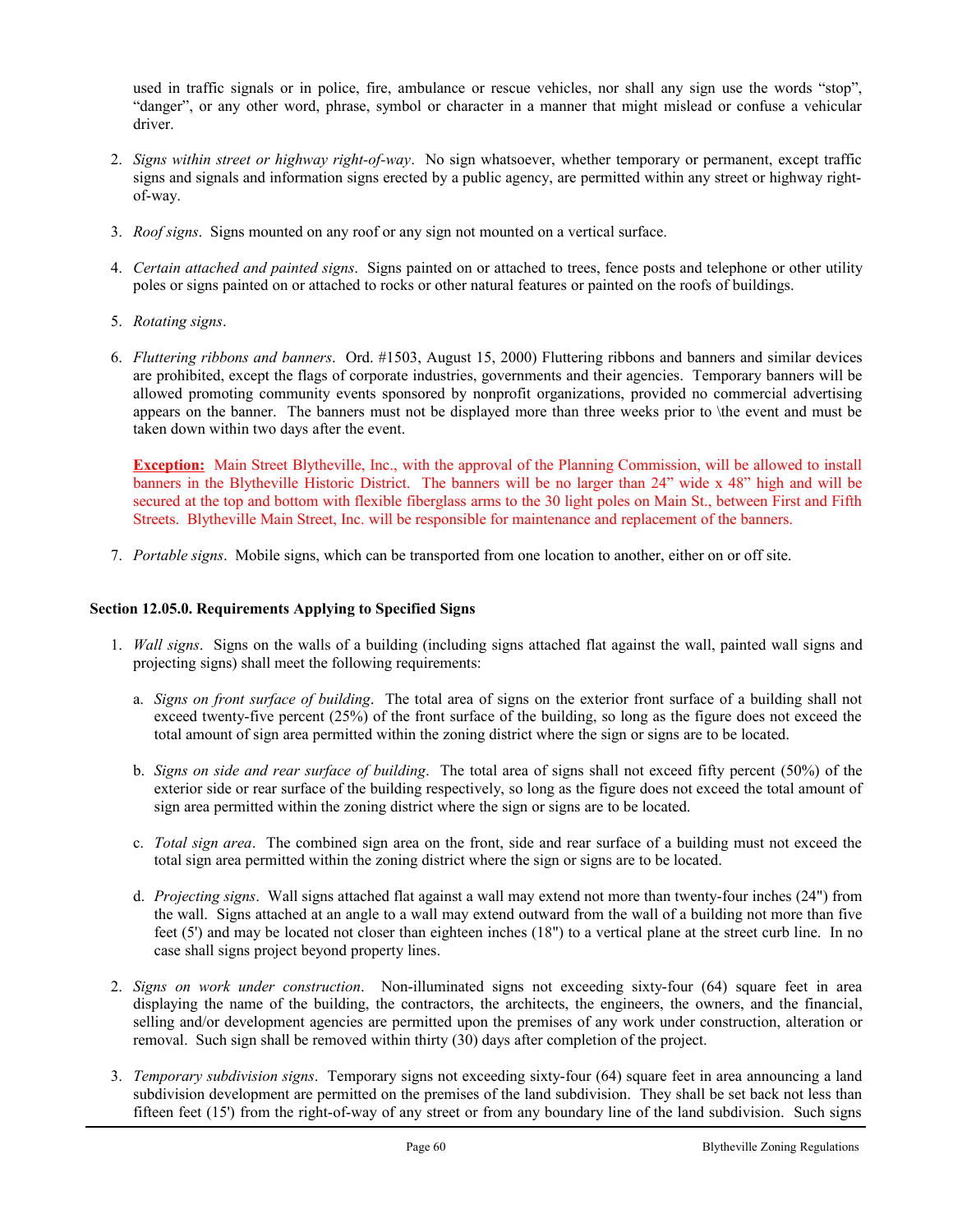shall be spaced not less than five hundred feet (500') apart within a single subdivision. They shall be removed when seventy-five percent (75%) of the lots are conveyed.

- 4. *Private directional signs*. Certain off-premises signs may be erected and maintained provided:
	- a. the size of any such sign is not in excess of six (6) square feet and not excess of four feet (4') in length; and,
	- b. not more than one (1) such sign is erected on each five hundred feet (500') of street frontage.

The signs permitted under these conditions are:

- a. Signs indicating directions to premises available for or in the process of development and having inscribed thereon the name of the owner, developer, builder or agent; and,
- b. Signs indicating directions to a church or other place of worship.
- 5. *Neon signs*. Signs which utilize neon lighting, either for the body of the sign or its border, shall comply with all relevant local, state and federal electrical requirements.
- 6. *Compliance with electrical codes*. All electrical signs or equipment and devices used in electrical signs shall bear the label of Underwriters Laboratories, Inc., or other recognized independent testing laboratory approved by the Enforcement Officer. All materials and methods used for installation shall comply with the current adopted electrical code.

## **Section 12.06.0. Permits**.

Unless otherwise provided by this article, all signs shall require permits and payment of fees as described in this section. Application for a permit for the erection, alteration or relocation of a sign, when allowed by this article, shall be made to the Enforcement Officer on such form or forms as may be required to provide the information necessary to administer the provisions of the this article.

#### **12.06.01. Signs for which permit is not required.**

- A. A permit is not required for the following types of signs in any district:
	- 1. Traffic, directional, warning or information signs authorized by any public agency.
	- 2. Official notices issued by any court, public agency or officer.
	- 3. Church bulletin boards or one non-illuminated "for sale", "for rent" or "for lease" sign located not less than fifteen feet (15') back from the street right-of-way line, unless attached to the front wall of a building, and not exceeding:
		- a.) six (6) square feet in area in residential districts; or,
		- b.) twenty (20) square feet in other than residential districts.
	- 4. Permitted home occupation signs
- B. No permit is required for the maintenance of a sign or for a change of copy on painted, printed or manual changeable copy signs.

### **12.06.02. Fees**.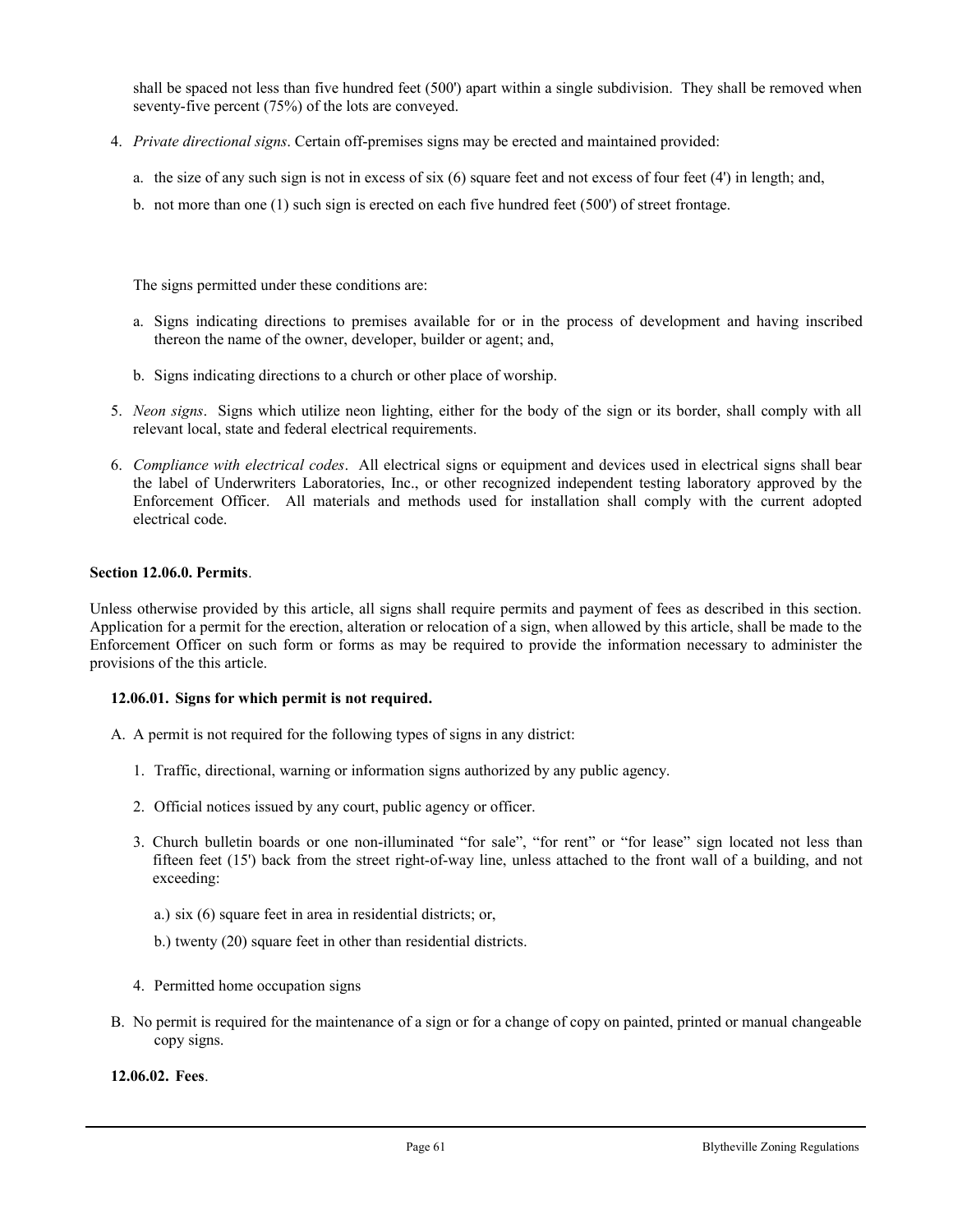A. *Initial permit*. All new applications for permits filed with the Enforcement Officer shall be accompanied by a payment of the initial permit fee for each sign according to the following schedule:

| 1. Off-premise signs: | Painted bulletin                    | \$500.00 |                                                                     |
|-----------------------|-------------------------------------|----------|---------------------------------------------------------------------|
|                       | Poster panel                        | \$300.00 |                                                                     |
| 2. On-premise signs   | Ground mounted, projecting, or wall | \$25.00  | for the first $$3,000.00$ in value of<br>sign (materials and labor) |
|                       |                                     | \$4.00   | per \$1,000.00, or part thereof, in<br>value over $$3,000.00$       |
|                       | Special event                       | \$10.00  |                                                                     |

B. *Alteration Permit*. Whenever a previously permitted sign is to be altered, relocated on site, or replaced, applications for permits filed with the Enforcement Officer shall be accompanied by a payment of an alteration fee, based on the cost of alteration as a percentage of replacement cost, for each sign according to the following schedule:

|  | 1. Ground mounted signs:        | Up to $25%$   | \$10.00 |
|--|---------------------------------|---------------|---------|
|  |                                 | $26\%$ to 50% | \$20.00 |
|  |                                 | 51\% to 75\%  | \$30.00 |
|  |                                 | Over $75%$    | \$40.00 |
|  | 2. Projecting signs:            | Up to $25%$   | \$15.00 |
|  |                                 | 26% to 75%    | \$25.00 |
|  |                                 | Over $75%$    | \$35.00 |
|  | 3. Wall signs                   | Up to $75%$   | \$20.00 |
|  | (including mansard and marquee) | Over $75%$    | \$30.00 |

- C. *Refund for Denial*. If a permit is denied, the permit fee will be refunded to the applicant.
- D. *Penalty*. If any sign is installed or placed on any property prior to receipt of a permit, the specified permit shall be doubled. However, payment of the doubled fee shall not relieve the responsible party of any other requirements or penalties prescribed in this chapter.

## **12.06.03. Term of Permit.**

- A. Each permit shall be valid for the following terms:
	- 1. On-premise signs: for a period of ten (10) years; and,
	- 2. Off-premise signs: for a period of five (5) years.
- B. All sign owners are required to renew their sign permits prior to the expiration date of the permit without further notice from the City. The renewal fee shall be the same amount as the initial permit fee, except that in the event the fee schedule is amended by ordinance, the revised fee shall be the amount to be paid. Any sign with an expired permit is considered abandoned. Such sign is illegal and shall be removed by the sign owner at his expense.

## **Section 12.07.0. Maintenance**

- A. All freestanding signs and the premises surrounding the same shall be maintained by the owner thereof in a clean, sanitary, and inoffensive condition, and free and clear of all obnoxious substances, rubbish and weeds.
- B. All signs shall be properly maintained at all times. Exposed surfaces shall be clean and painted if paint is required. Defective parts shall be replaced.
- C. The Enforcement Officer shall have the right under section 12.14.0. to order the repair or removal of any sign which is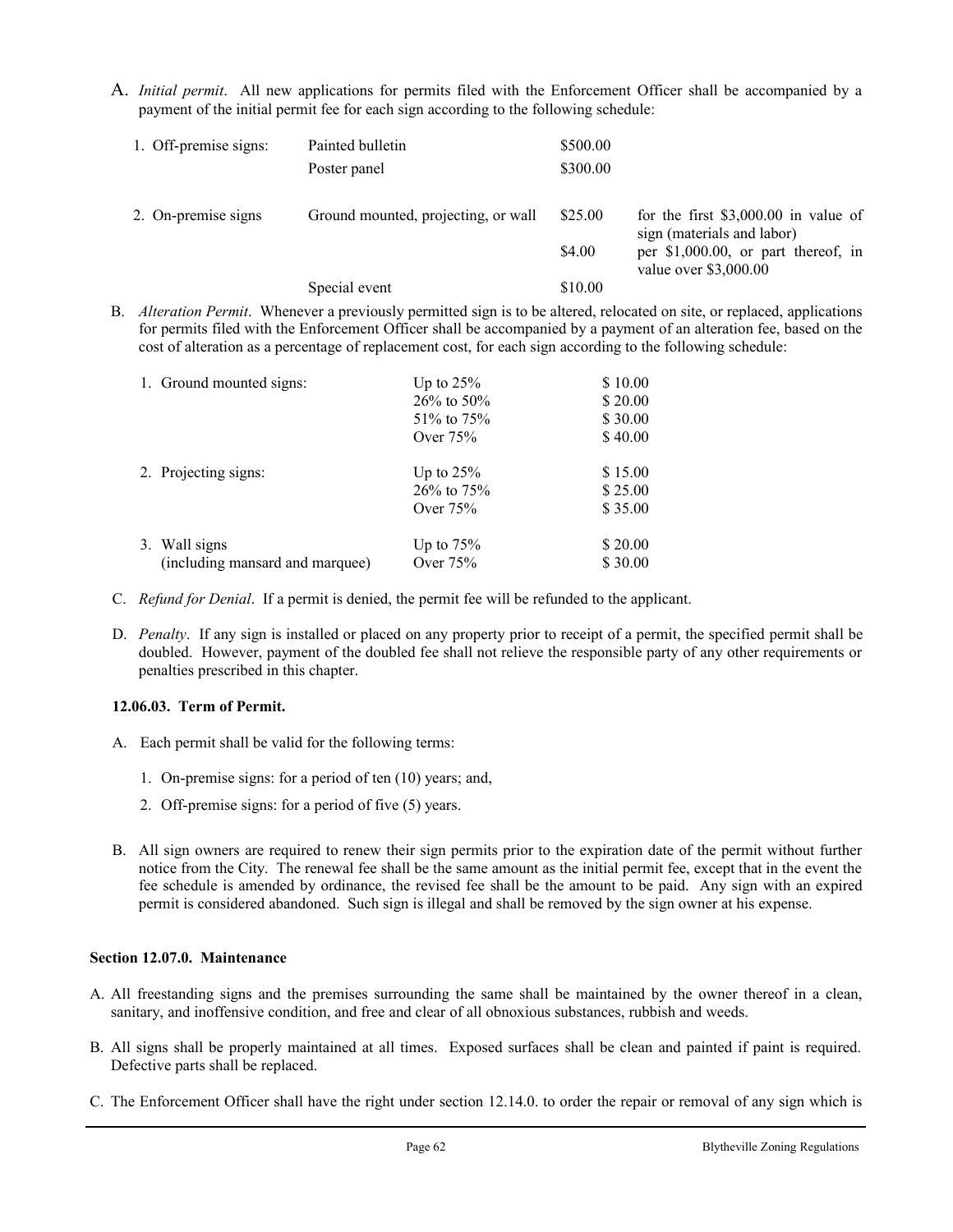defective, damaged, substantially deteriorated or presents a public hazard, as defined in the edition of the building code in force in the city.

### **Section 12.08.0. Billboards**

### **12.08.01. Structures generally.**

Billboard or outdoor advertising structures and other free-standing signs as defined in Article II may be permitted in Highway Commercial (B-3), Industrial (I-1 and I-2) districts or, within the limitations defined at section 12.08.0., Estate Residential (R-4) districts. No billboard shall be permitted to be erected without a permit from the Enforcement Officer.

# **12.8.2. Location, area and height**.

All billboard structures erected so as to be visible from any public, state or federal road shall conform to the following standards, except for billboards located along divided four- lane state or federal highways which are limited or controlled access highways:

- 1. *Setback*. All structures shall be set back not less than fifteen feet (15') from any property or right-of-way line.
- 2. *Spacing*. No billboard structure shall be permitted within five hundred feet (500') of another billboard along the same side of the street or road, or within three hundred feet (300') of any residential district, public park, public building or religious building.
- 3. *Structure type*. Such structures may include back-to-back V-structures and double-faced structures, provided they are joined by a mutual or attached frame.
- 4. *Sign area and height*.
	- a. The maximum sign area permitted for each face of the structure shall not exceed 378 square feet. The maximum allowable sign area may be exceeded if approved by the Planning Commission, but under no condition can a sign face exceed 672 square feet or fourteen feet (14') high and forty-eight feet (48') wide.
	- b. All signs shall be a minimum of ten feet (10') above the adjacent street, as measured from the lower portion of the sign face, unless otherwise approved by the Planning Commission.
	- c. No sign shall exceed the height, as measured from either the level of the street or the ground surface, of:
		- (1.) thirty-five feet (35') in any Neighborhood Commercial (B-1), General Commercial (B-2) or Central Business District Commercial (B-4) district; or,
		- (2.) fifty feet (50') in any Highway Commercial (B-3) or Industrial (I-1 and I-2) district.

## **12.08.03. Criteria for Construction Approval**

When reviewing a request for construction and siting of a billboard, the Planning Commission shall consider the extent to which the sign:

- 1. will create or excessively increase traffic congestion or traffic hazards;
- 2. adversely influences living conditions for the residents in the immediate area;
- 3. adversely affects property values in adjacent areas in accordance with their present zoning and use;
- 4. is a deterrent to the improvement or development of adjacent property in accordance with existing regulations;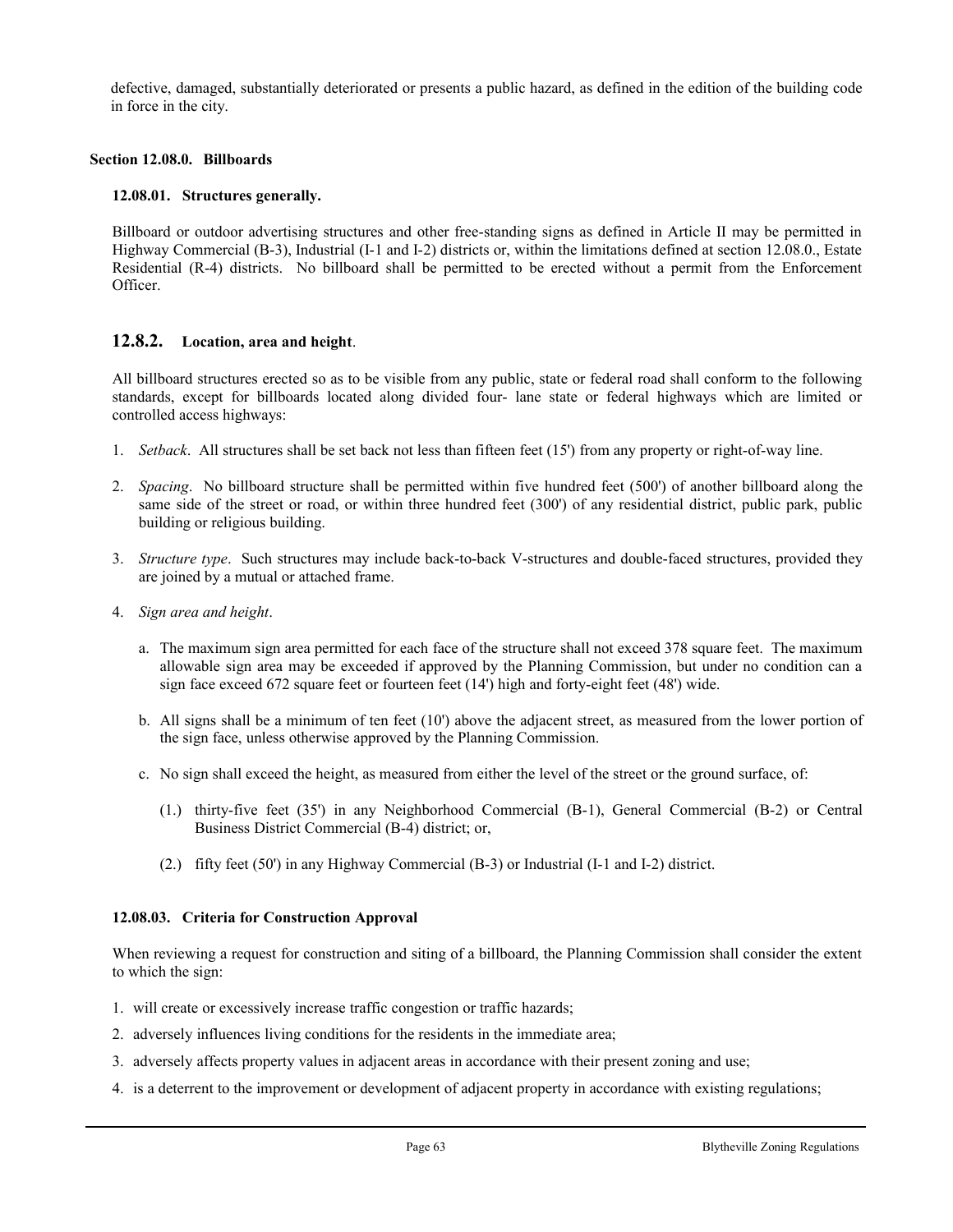- 5. would constitute a grant of special privilege to an individual as contrasted to the general welfare of the community;
- 6. is out of scale with the needs of the City as a whole or the immediate neighborhood; and,
- 7. is in an area where land use changes would justify granting the request.

## **12.08.04. Site Plan Required.**

A site plan prepared by a registered land surveyor, architect, landscape architect, or engineer shall be submitted with the request. It should include a boundary survey of the parcel, the exact location of the proposed sign and any other information deemed appropriate by the Planning Commission.

### **12.08.05. Lighting**.

No flashing advertising signs shall be permitted, and all billboard structures where lighted shall be indirectly illuminated.

### **12.08.06. Compliance with State and Federal Regulations**.

All signs located along federal or state highways shall conform to all applicable federal and/or state regulations.

### **Section 12.09.0. Nonconforming signs**.

- A. Any sign that was legally erected prior to, but does not subsequently conform to the provisions as a result of, adoption of these regulations will be allowed to remain and shall be considered as a nonconforming use, subject to the provisions of this article.
- B. A nonconforming sign shall lose this designation if the sign is altered in violation of this article. Such signs shall be deemed illegal and removed by the sign owner pursuant to section 12.14.0. of this article. This provision does not refer to change of copy or normal maintenance.
- C. The nonconforming sign is subject to all requirements of these regulations regarding safety, maintenance and repair. However, any nonconforming sign that is damaged to the extent that the cost for complete repair exceeds fifty percent (50%) of the replacement cost of the sign, such sign shall be removed by the owner. Replacement of any nonconforming sign shall be done only in accordance with the requirements of this article.

## **Section 12.10.0. Signs Permitted in All Districts**

The following signs are permitted in all districts:

- 1. All signs not requiring a permit.
- 2. One (1) construction sign for each street frontage of a construction project, subject to the requirements of section 12.04.0.
- 3. One (1) non-illuminated real estate sign per lot or premises, not to exceed thirty-two (32) square feet in sign area.
- 4. One (1) attached nameplate per occupancy, not to exceed two (2) square feet in sign area. Such nameplate shall indicate nothing other than the name and/or address of the occupants, premises, announcement of boarders, or roomers.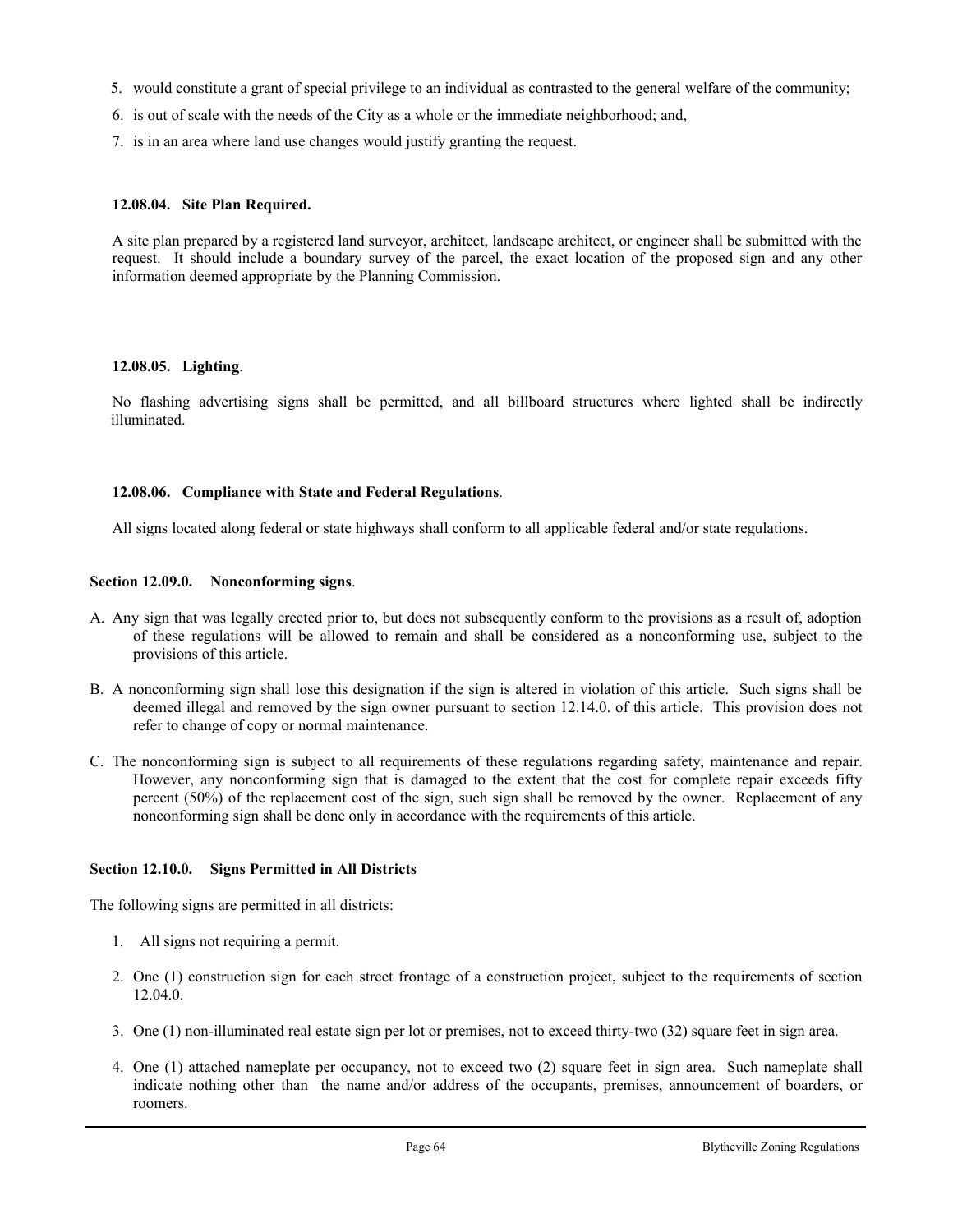5. Political signs shall not be erected more than sixty (60) days prior to the election or referendum date, and must be removed within ten (10) days following the election.

### **Section 12.11.0. Signs Permitted in Residential Districts**

The following signs may be permitted in all residential districts, all other signs being specifically prohibited:

- 1. All signs permitted in section 12.10.0.
- 2. For multi-family and group dwellings, identification signs not to exceed twelve (12) sq. ft. in area. Such sign shall indicate nothing other than the name and/or address of the premises and name of the management.
- 3. One (1) subdivision identification sign per neighborhood, subdivision or development, subject to the requirements of section 12.03.0
- 4. One (1) sign per street frontage, except that no advertisement for off-the-premises goods and services will be permitted.
- 5. For permitted non-residential uses, one (1) identification sign containing only the name of the use or institution may be permitted, but shall not exceed thirty-two (32) square feet of sign area. Such signs may be illuminated, subject to the requirements of section 12.02.0.; flashing signs are prohibited.
- 6. Temporary signs advertising garage or yard sales, provided that such signs shall be removed within twenty-four (24) hours after the end of the sale.
- 7. A sign identifying a home occupation may not exceed four (4) square feet solely to identify the business, occupation or profession, and such sign must be physically attached to the structure.
- 8. A billboard may be permitted within a Estate Residential District (R-4), provided it meets the following conditions:
	- a. The location of the billboard is within five hundred feet (500') of a state or federal highway or interstate; and,
	- b. Is no closer than five hundred feet (500') of the nearest platted residential development; and,
	- c. Complies with applicable state or federal regulations governing the location of billboards along highways; and,
	- d. Complies with the provisions of section 12.08.0.

#### **Section 12.12.0. Signs Permitted in Commercial Districts**

The following signs may be permitted in the various commercial use districts, all other signs being specifically prohibited:

#### **12.12.01. Neighborhood Commercial (B-1) and General Commercial (B-2) Districts**

- 1. All signs permitted in sections 12.10.0. through 12.11.0.
- 2. One (1) identification sign is permitted per principal business use; the size of this sign shall not exceed one (1) square foot for each one (1) linear foot of building facade fronting a public street. Such sign shall be mounted on the principal structure/building.

## **12.12.02. Highway Commercial District (B-3)**

- 1. All signs permitted in sections 12.10.0. through 12.12.01.
- 2. Business identification signs, provided that the size of such identification signs shall not exceed two (2) square feet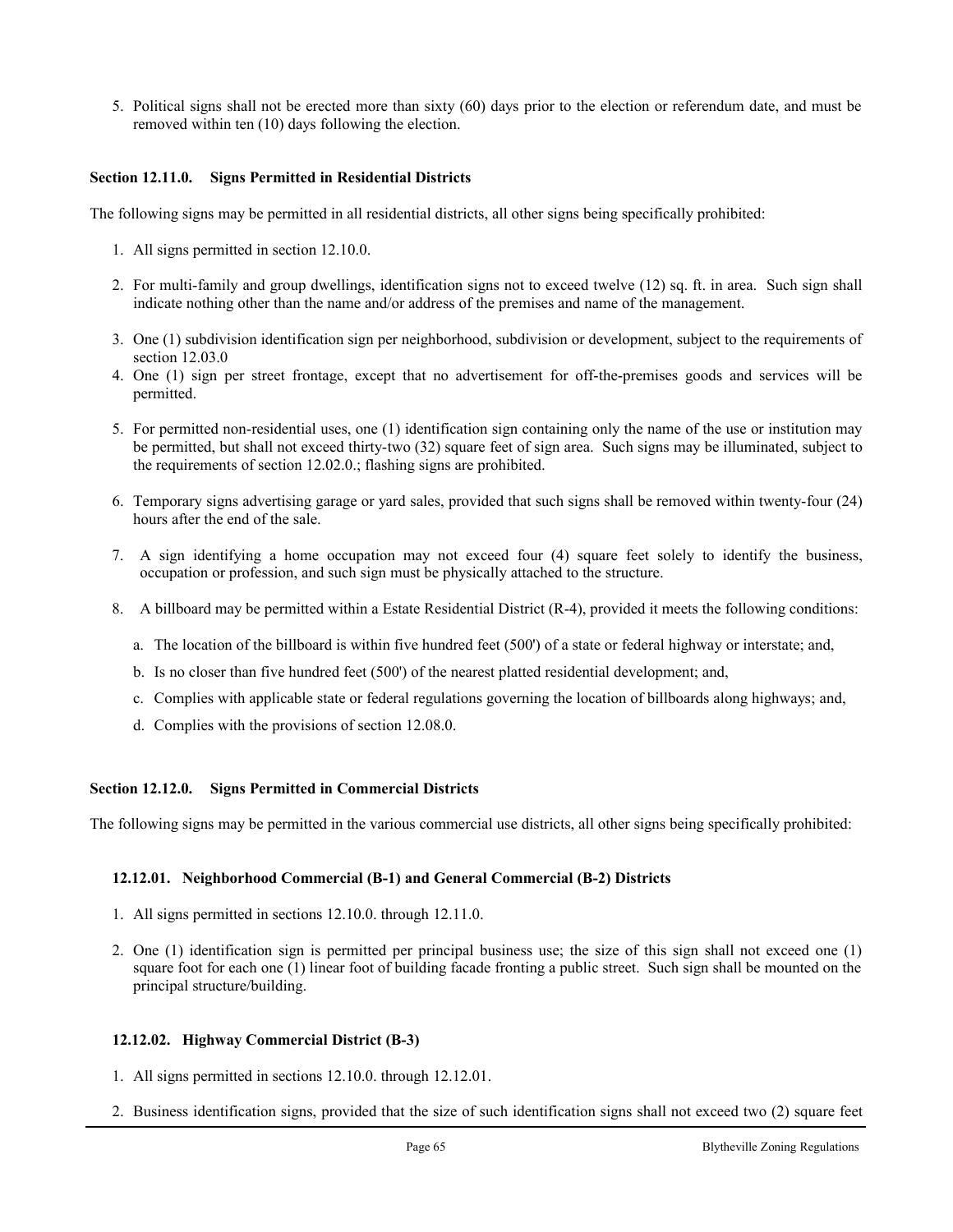of sign area for each one (1) linear foot of building facade, and subject to a maximum total sign area of all permitted signs for a facade or frontage of any establishment shall not exceed two hundred (200) square feet.

- 3. One advertising sign (as contrasted from identification signs) may be permitted, subject to the following:
	- a. The sign shall be limited to the advertisement of products or goods provided on-site. Signs that advertise products or goods unrelated to the use of the building or site on which the sign is located, or signs painted on the sides of buildings are prohibited.
	- b. The sign or signs shall comply with the provisions of section 12.04.0.
	- c. One  $(1)$  sign per site or building, attached or free-standing, not greater in area than one hundred  $(100)$  square feet and not to exceed thirty-five feet (35') in height.
- 4. Free-standing billboards, so long as the side and rear yard setback requirements of the district are met and the billboard complies with the requirements of section 12.08.0.

# **12.12.03. Central Business District (B-4)**

[Reserved]

# **Section 12.13.0. Signs Permitted in Industrial Districts (I-1 and I-2)**

A. All signs permitted in sections 12.10.0. through 12.12.0.

## **Section 12.14.0. Violations.**

- A. When, in the judgment of the Enforcement Officer, a violation of this article exists, the Enforcement Officer shall issue a written order to the alleged violator. The order shall specify those sections of this article of which the person may be in violation and shall state that the person has ten (10) days from the date of the order in which to abate the alleged violation or to appeal to the board of adjustment. If the violator fails to appeal or to correct the violation within the time allowed by this section, the sign shall be deemed illegal and removed by the sign owner.
- B. If, upon inspection, the Enforcement Officer finds that a sign is abandoned or structurally, materially, or electrically defective, or in any way endangers the public, or is not maintained in accordance with section 12.07.0., such sign or signs shall be deemed illegal and the Enforcement Officer shall issue a written order to the owner of the sign and/or the occupant of the premises stating the nature of the violation and requiring the sign to be repaired in conformance with this article or removed within ten (10) days of the date of the order.
- C. Illegal signs are public nuisances. In the event of a failure to comply with the order of the Enforcement Officer, the City may institute legal proceedings including, without limitation, an action to abate the sign as a nuisance. Costs incurred by the City shall be charged to the owner of the sign and/or the owner of the property on which the sign is located. The costs may constitute a lien upon the property and may be collected by any appropriate lawful means.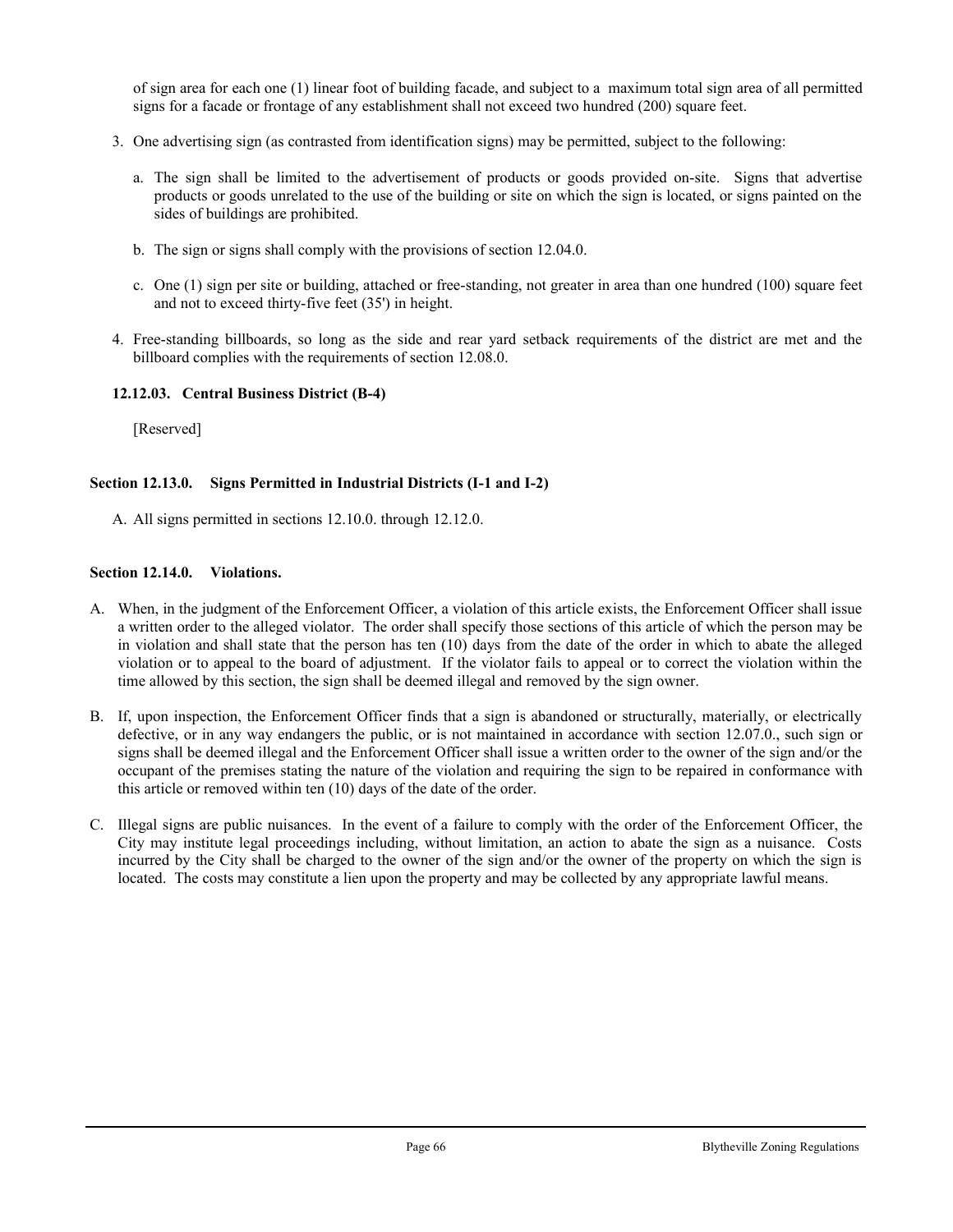### **Section 13.01.0. Nonconformities Generally**

The purpose of this Section is to establish requirements, limitations, and exceptions for the continued existence of uses, lots and structures, established prior to annexation or the effective date of these regulations, which do not conform to the provisions of these regulations. Such nonconformities may continue, but the provisions of this Section are designed to curtail enlargement or expansion of such nonconformities and to encourage their eventual elimination in order to preserve the integrity of the districts and the requirements established by these regulations.

Any nonconforming use, structure, or use of structure which legally existed prior to the effective date of these regulations or any use, structure or use of structure which has been rendered nonconforming by the provisions of these regulations may continue to be utilized in the same fashion as existed prior to the adoption of these regulations in conformity with the following provisions.

## **Section 13.02.0. Nonconforming Use of Land**

A lawful use of land that existed on the effective date of these regulations which was made nonconforming by the terms of these regulations may continue in such use so long as it remains otherwise lawful, subject to the following provisions:

- 1. Such nonconforming use shall not be enlarged or increased nor extended to occupy a greater area of land than was occupied and so used on the effective date of adoption of these regulations. The same shall apply with regard to any amendment of these regulations which shall make the use nonconforming; it shall not be enlarged or increased nor extended to occupy a greater area of land than occupied on the effective date of such amendment.
- 2. If no structural alterations are made, a nonconforming use of the land may be changed to another nonconforming use of the same or more restrictive classification. In no such case, however, shall such use of the land be transferred to a more intensive nonconforming use. For example, a nonconforming commercial use shall not be changed to an industrial nonconforming use, nor a nonconforming residential to a nonconforming commercial - such a change would be more intensive.
- 3. When a nonconforming use has been discontinued or abandoned, and its appearance does not depict an on-going use; and, further, if said discontinuation or abandonment exists for a period of more than six (6) months, such use shall not thereafter be re-established or resumed. Any subsequent use or occupancy thereof shall comply with the permitted use requirements of the zoning district in which it is located.

## **Section 13.03.0. Nonconforming Structure**

Where a lawful structure exists on the effective date of adoption or amendment of these regulations that could not be built under the terms of these regulations by reasons of restriction on area, lot coverage, height, setbacks, or other characteristics of the structure or its location on the lot, such structure may continue to be used so long as it remains otherwise lawful, subject to the following provisions:

- 1. Upon approval of the Board of Adjustment, such structure may be remodeled or repaired to maintain the premises in a safe and usable condition.
- 2. In the event that any structure that is devoted in whole or in part to a nonconforming use is destroyed by fire, explosion or other casualty to the extent of more than fifty percent (50%) of the current replacement value immediately prior to such damage or destruction, such structure shall not be restored unless such structure and use thereof shall thereafter conform to all requirements of the zoning district in which such structure and use are located. When such damage or destruction is less than fifty percent (50%) of the reasonable replacement value of the structure immediately prior to such damage, the structure may be repaired and reconstructed and used for the same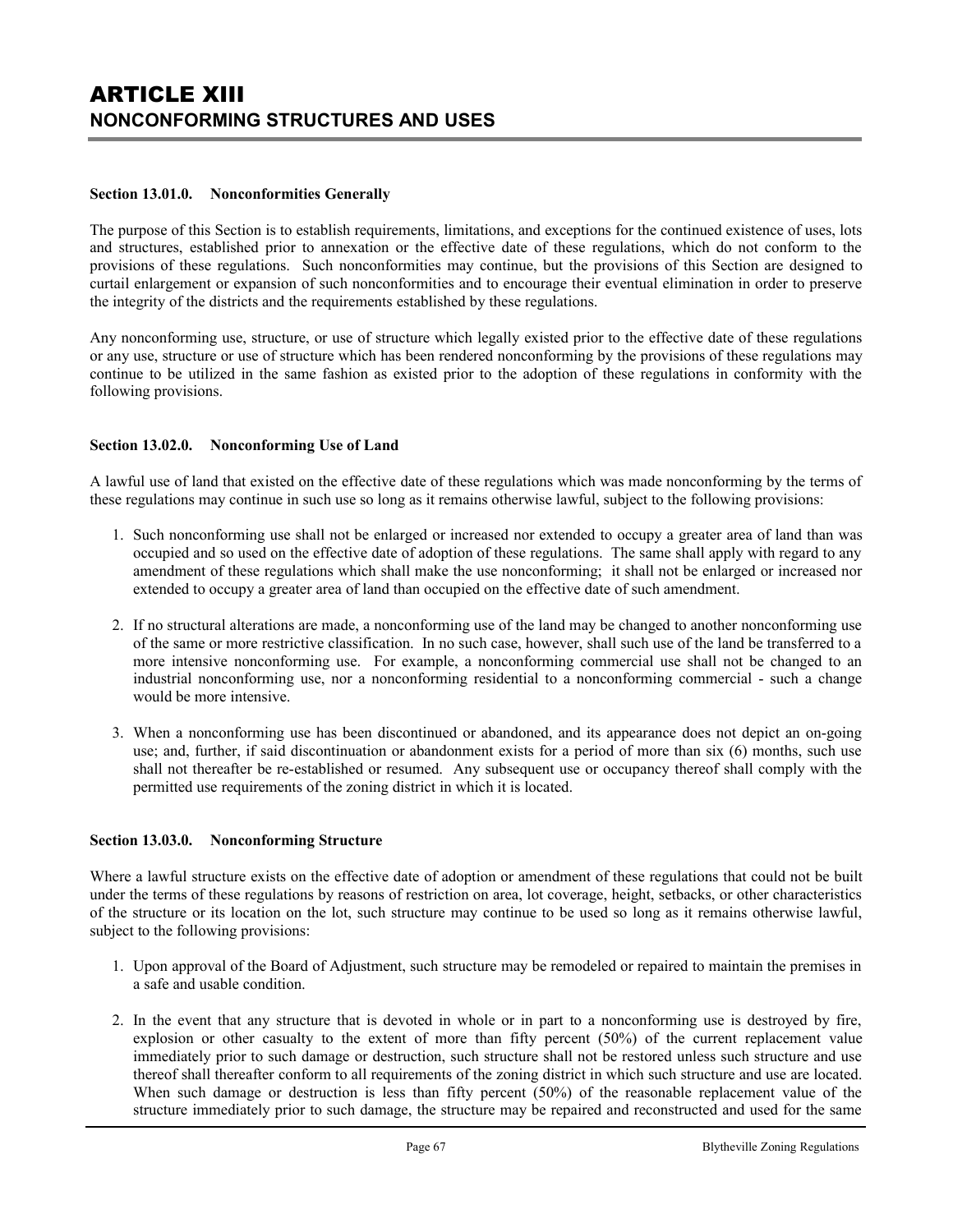purposes as it was before the damage or destruction; provided that no such repair or reconstruction is commenced and completed within six (6) months of the date of such damage and destruction. If the damaged structure sits idle for six (6) months, it may not be restored; and the owner shall demolish it and clear the site.

- 3. No nonconforming structure shall be relocated in whole or in part to any other location on the same or any other lot unless the entire structure shall thereafter conform to the requirements of the zoning district in which such structure is located after being relocated.
- 4. A nonconforming structure upon the approval of the Board of Adjustment may be added to and/or enlarged if said addition or enlargement meets the area requirements of the zoning district in which the structure is located, provided said use of structure is then in conformance with these regulations.
- 5. A nonconforming residential structure, upon approval of the Board of Adjustment, may be added to and enlarged if such action does not create any further non-conforming effect or element.
- 6. A mobile home lawfully placed prior to annexation or adoption of these regulations shall be a nonconforming use. A nonconforming mobile home, when removed, shall not be returned or replaced by another mobile home, except that a mobile home may be replaced within a nonconforming mobile home park.

## **Section 13.04.0. Nonconforming Use of Structure**

If a lawful use of a structure or of structure and premises in combination exists on the effective date of adoption or amendment of these regulations that would not be allowed in the district under the terms of these regulations, said lawful use may be continued so long as it remains otherwise lawful, subject to the following provisions:

- 1. No existing structure devoted to a use not permitted in these regulations in the district in which it is located shall be structurally altered except in changing the use of the structure to a use permitted in the district in which it is located.
- 2. Any nonconforming use may be extended to any portion of a structure arranged or designed for such nonconforming use at the time of adoption or amendment of these regulations, but no such use shall be extended to occupy any of the site outside such building.
- 3. If no structural alterations are made, any nonconforming use of a structure or structure and premises may be changed to another nonconforming use provided that the Board of Adjustment shall determine that the proposed use is equally appropriate to the district as the existing nonconforming use and that it is of not greater intensity.
- 4. Any nonconforming use, once changed to a conforming use, shall thereafter conform to the regulations for the district in which such structure is located and all new uses shall be conforming uses.
- 5. When a nonconforming use of a structure or a structure and premises in combination is discontinued or abandoned for a period of six (6) consecutive months, the structure or structure and premises in combination shall not thereafter be used except in conformance with the requirements of the district in which it is located.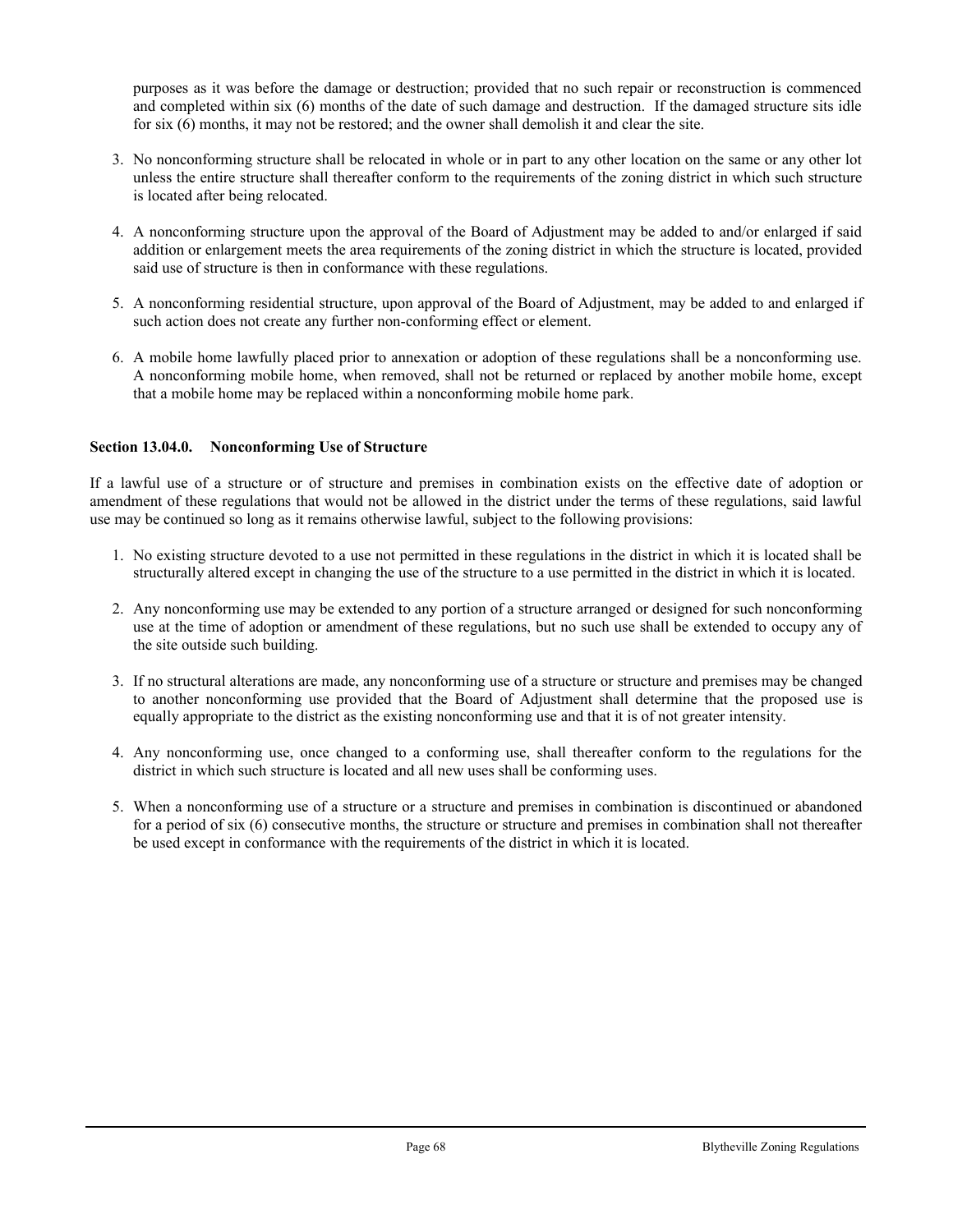#### **Section 14.01.0. Creation and Appointment**

A Board of Zoning Adjustment, hereinafter referred to as the Board, is hereby established to consist of five (5) members, three (3) of whom shall be nominated by a majority vote of the Planning Commission and two (2) of whom shall be nominated by the Mayor and all shall be confirmed by the City Council. All members shall be appointed for terms of five (5) years each. A vacancy shall be filled for the unexpired term of any member whose term becomes vacant in the same manner as hereinabove described. On the effective date of these regulations, the members of the Board of Zoning Adjustment that were legally in office immediately prior to such date shall be constituted as members of the Board of Zoning Adjustment hereby created. (Ord. 1606, Nov. 22, 2005)

### **Section 14.02.0. Organization**

### **14.02.01. Officers**

A Chairman, a Vice Chairman and a Secretary shall be elected annually by the Board from among its membership. The Chairman, or in his absence the Vice Chairman, shall preside at all meetings, shall decide all points of procedure, and, as necessary, shall administer oath and compel the attendance of witnesses. The Secretary shall maintain the official records of minutes and actions of the Board.

### **14.02.02. Rules and Meetings**

The Board of Zoning Adjustment shall adopt rules necessary to the conduct of its affairs and in keeping with the provisions of these regulations.

- 1. Meetings of the Board shall be held at such time and at such place within the City as the Board may designate and may meet at any time on call of the Chairman.
- 2. The Board shall keep minutes of its proceedings which shall contain as a minimum:
	- a. Time, date and place of meeting.
	- b. Names of members present.
	- c. Citation, by number and description, of appeal or application.
	- d. Pertinent facts of the case.
	- e. Names of persons appearing and their interest in the case.
	- f. Record of vote by name.
	- g. Authority for decision (cite ordinance or statute) and reason for conditions imposed.
- 3. The minutes of the meeting shall be filed by the Secretary of the Board in the office of the City Clerk and shall be public record.
- 4. The presence of three (3) members of the Board shall constitute a quorum. The concurring vote of three (3) Board members shall be necessary to reverse any order, requirement, decision or determination of the Enforcement Officer, or to decide in favor of the applicant on any matter upon which it is required to pass under the regulations, or to authorize a variance from the requirements of these regulations.
- 5. The Secretary of the Board shall notify by mail or in person each member of the Board of a scheduled or called meeting seven (7) days in advance of the meeting.
- 6. Any member of the Board who fails to be in attendance at two (2) consecutive scheduled meetings shall have his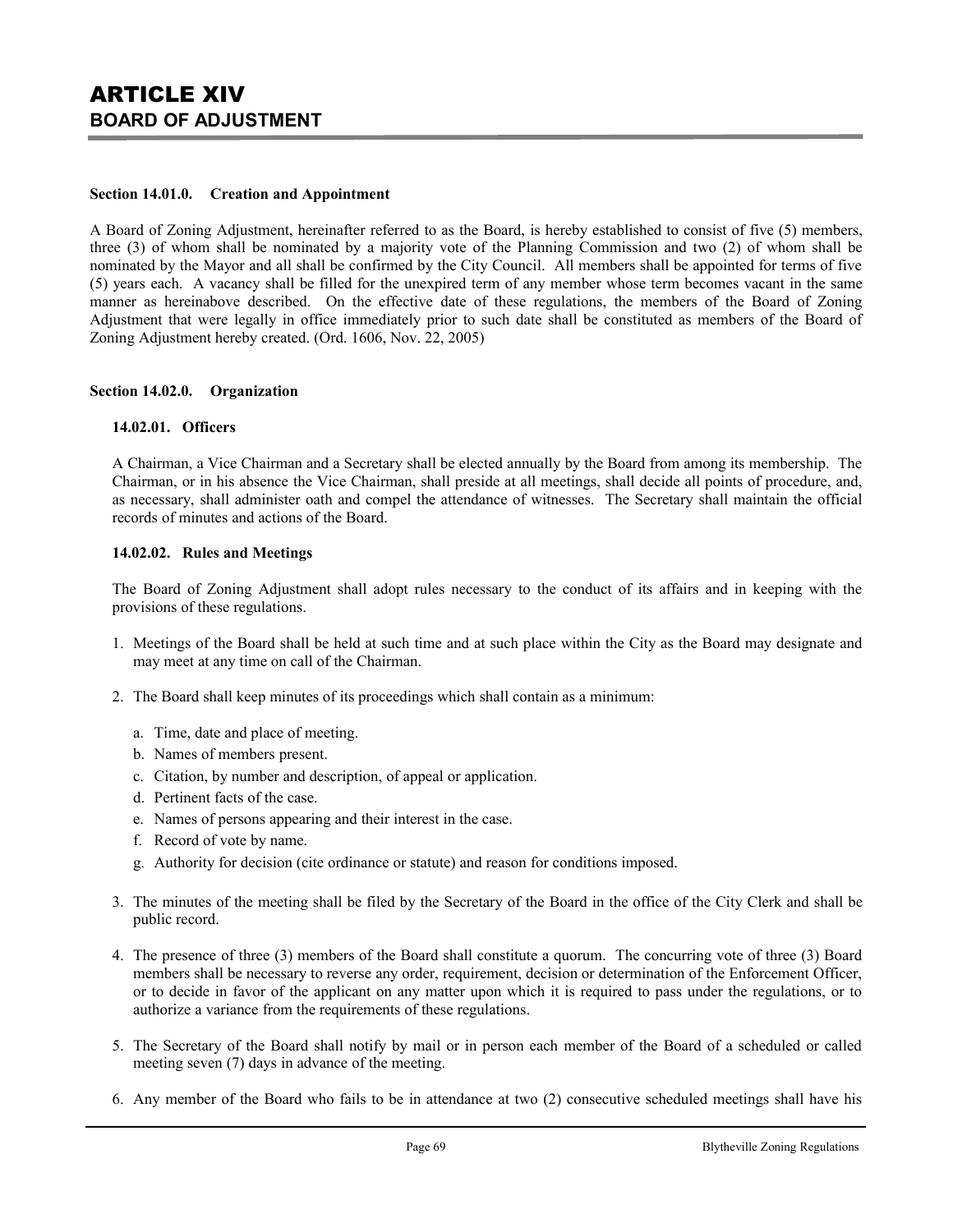appointment declared vacant; and a new member shall be selected as provided above in section 14.01.0. The Secretary shall promptly notify the Mayor of any such vacancy.

# **Section 14.03.0. Powers and Duties**

The Board of Zoning Adjustment shall have all the powers and duties described by law and by these regulations, which are more particularly described as follows:

# **14.03.01. Administrative Review**

The Board shall hear and decide appeals where it is alleged there is error in any order, requirement, decision or determination made by the Enforcement Officer in the enforcement of these regulations. The Board may affirm or reverse, in whole or in part, said decision of the Enforcement Officer.

## **14.03.02. Variances**

- A. The Board may authorize upon appeal in specific cases such variance from the terms of these regulations as will not be contrary to the public interest where, owing to special conditions, a literal enforcement of the provisions of these regulations would result in unnecessary hardship. A variance from the terms of these regulations shall not be granted by the Board of Adjustment unless and until:
	- 1. The applicant demonstrates that special conditions and circumstances exist which:
		- (a.) are peculiar to the land, structure or building involved and which are not applicable to other lands, structure or buildings in the same district such that literal interpretation of the provisions of these regulations would deprive the applicant of rights commonly enjoyed by other properties in the same district under the terms of these regulations; and,
		- (b.) are not result from the actions of the applicant.
	- 2. The Board finds that granting the variance requested will not confer on the applicant any special privilege that is denied by these regulations to other lands, structures, or buildings in the same district.
- B. The existence of a nonconforming use of neighboring lands, structures, or buildings in the same district, and permitted or nonconforming use of lands, structures, or buildings in other districts shall not be considered grounds for the issuance of a variance.
- C. The Board shall further make a finding that the reasons set forth in the application justify the granting of the variance and that the variance is the minimum variance that will make possible the reasonable use of land, building or structure.
- D. The Board shall further make a finding that the granting of the variance will be in harmony with the general purpose and intent of these regulations, and will not be injurious to the neighborhood or otherwise detrimental to the public welfare.
- E. In granting any variance, the Board may prescribe appropriate conditions and safeguards in conformity with these regulations. Violations of such conditions and safeguards, when made a part of the terms under which the variance is granted, shall be deemed a violation of these regulations.
- F. Under no circumstances shall the Board grant a variance to allow a land use not permissible under the terms of these regulation in the district involved, or any land use expressly or by implication prohibited by the terms of these regulations in said district.

## **14.03.03. Special Exemptions**

In addition to the powers and duties specified above, the Board shall also have the following powers and duties to hold public hearings and to decide the following special exceptions: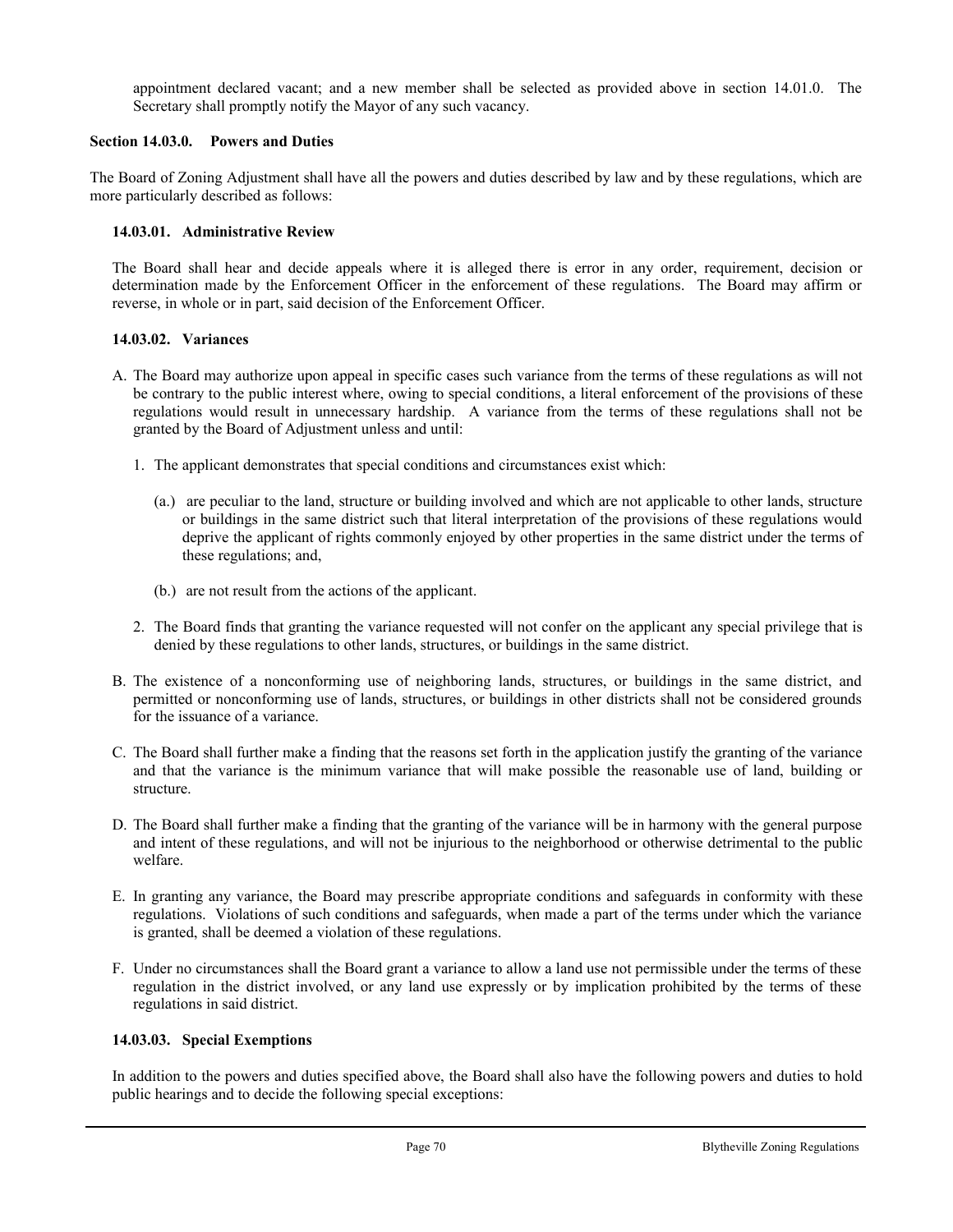- 1. Permit the extension of a zoning district boundary where the boundary divides a lot held in a single ownership at the time of adoption of these regulations.
- 2. Interpret zoning district boundaries where uncertainty exists as to the boundaries of such districts or when the street or property lines existing on the ground are at variance with those shown on the Zoning District Map.
- 3. Vary the parking requirements by not more than fifty percent (50%) where it is conclusively shown that the specific use of a building would make unnecessary the parking spaces otherwise required by these regulations. In requesting such a waiver or exemption, the applicant shall provide a parking plan which specifies:
	- a. the expected number of employees, both on average and the maximum at any given time; and,
	- b. the expected number of customers likely to require parking, both on average and during periods of peak demand; and,
	- c. the manner in which the parking requirements of both employees and customers will be met.

In considering the merits of the request, the Board shall consider the impacts on adjacent and near-by businesses or uses, as well as traffic circulation and safety. The Board may waive or otherwise modify all requirements for any use within the Central Business District Zoning District (B-4) when it can be conclusively shown that the parking requirements for employees and customers can be adequately met.

4. Permit a change in use or occupancy of a nonconforming use, provided the use is within the same or more restricted (less intense) zoning classification as the original nonconforming use.

# **Section 14.04.0. Procedure for Appeals**

# **14.04.01. Application**

Appeals to the Board may be taken by any person aggrieved or by any officer, department, or board of the City affected by any decision of the Enforcement Officer. All appeals and applications made to the Board shall be made in writing on forms prescribed by the Board within ten (10) days after the decision has been rendered by the Enforcement Officer and at least seven (7) days prior to the Board's next meeting.

## **14.04.02. Public Hearing and Notice**

The Board shall fix a reasonable time for the public hearing of an appeal, give public notice of the time and place thereof, as well as due notice to the parties in interest, and decide same within a reasonable time. Said public notice shall be published at least once not less than seven days preceding the date of such hearing in a newspaper of general circulation in the City. The public notice shall give the particular location of the property on which the appeal is requested, as well as a brief statement of what the appeal consists. At a public hearing any party may appear in person, by agent, or by attorney.

## **14.04.03. Effect of Appeal**

An appeal shall stay all proceedings of the action appealed from, unless the person affected by such appeal certifies to the Board, that, by reason of facts stated in the certificate a stay would, in his opinion, cause imminent peril to life or property. In such case, proceedings shall not be stayed otherwise than by a restraining order which may be granted by the Board or a court of record on application, and notice to the person from whom the appeal was taken.

## **14.04.04. Time Limit on Permits**

No order permitting the use of a building or premises, or the alteration or erection of a building shall be valid for a period longer than sixty (60) days unless such use is established or the erection or alteration is started within such period.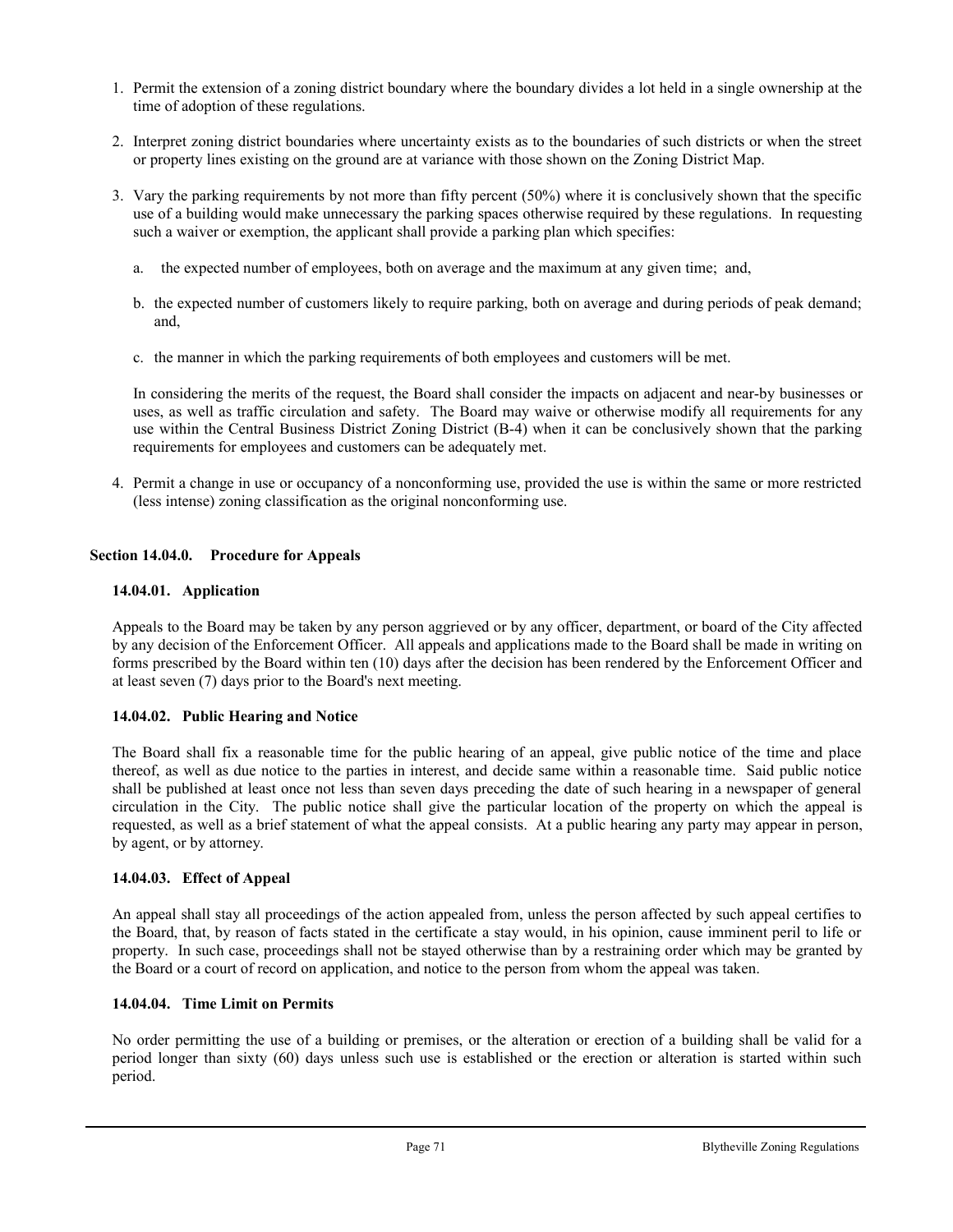# **14.04.05. Fee**

The fee for any appeal or application to the Board shall be Twenty-five Dollars (\$25.00), no part of which shall be refundable. The Secretary of the Board shall deposit with the City Clerk each month all fees collected during the preceding month.

# **14.04.06. Appeals from Board of Adjustment**

Any decision of the Board of Zoning Adjustment shall be final, subject only to review by a court of competent jurisdiction.